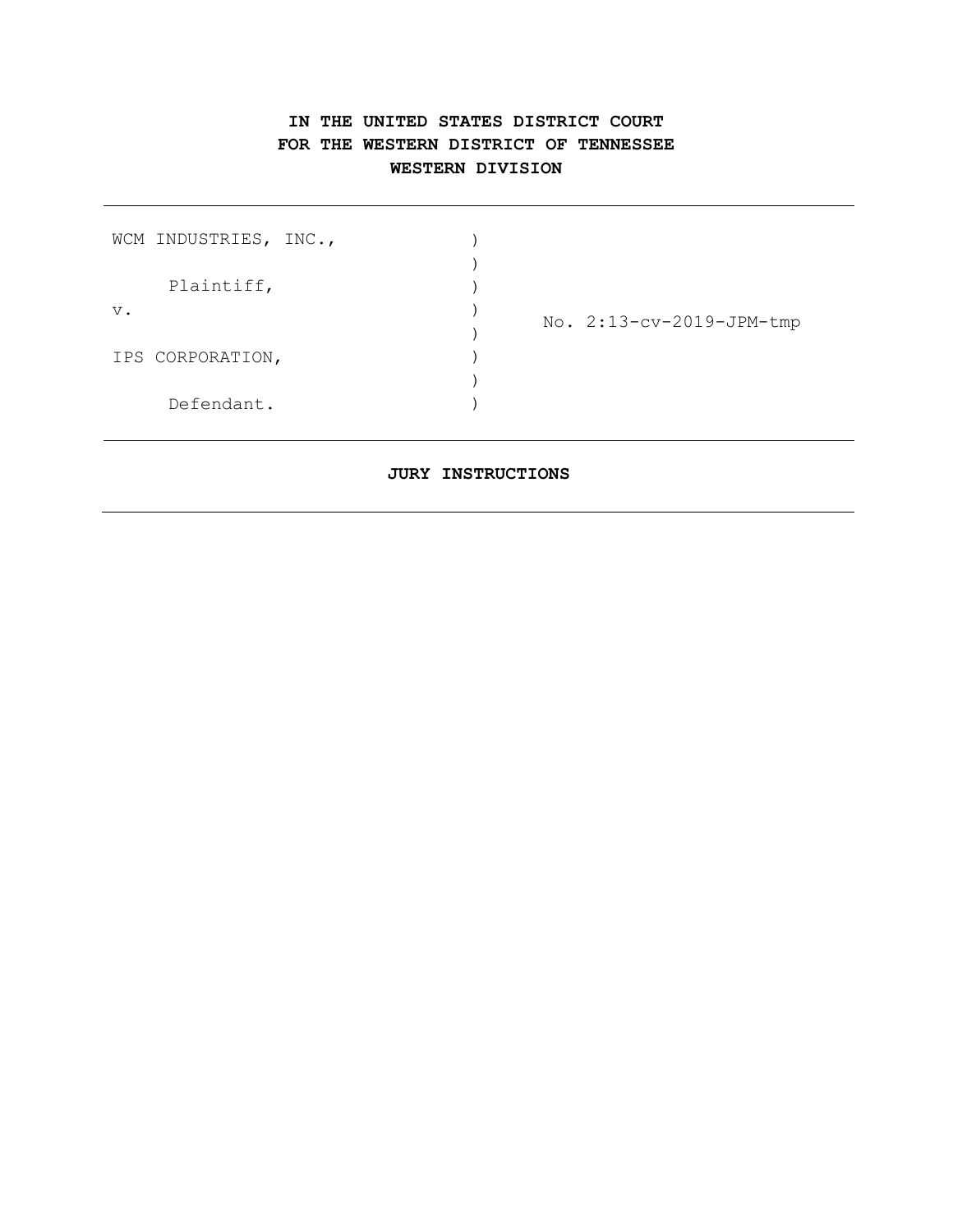# TABLE OF CONTENTS

# 13-2019

# WCM Industries, Inc. v. IPS Corporation

| Ι.                                                     |  |
|--------------------------------------------------------|--|
| II.                                                    |  |
|                                                        |  |
| Managerial Activities and Knowledge 5                  |  |
|                                                        |  |
|                                                        |  |
|                                                        |  |
| Impeachment - Inconsistent Statement or Conduct 12     |  |
|                                                        |  |
|                                                        |  |
|                                                        |  |
|                                                        |  |
|                                                        |  |
|                                                        |  |
|                                                        |  |
|                                                        |  |
|                                                        |  |
|                                                        |  |
| STATEMENT OF THE CASE AND STIPULATED FACTS  23<br>III. |  |
|                                                        |  |
|                                                        |  |
|                                                        |  |
|                                                        |  |
|                                                        |  |
|                                                        |  |
|                                                        |  |
|                                                        |  |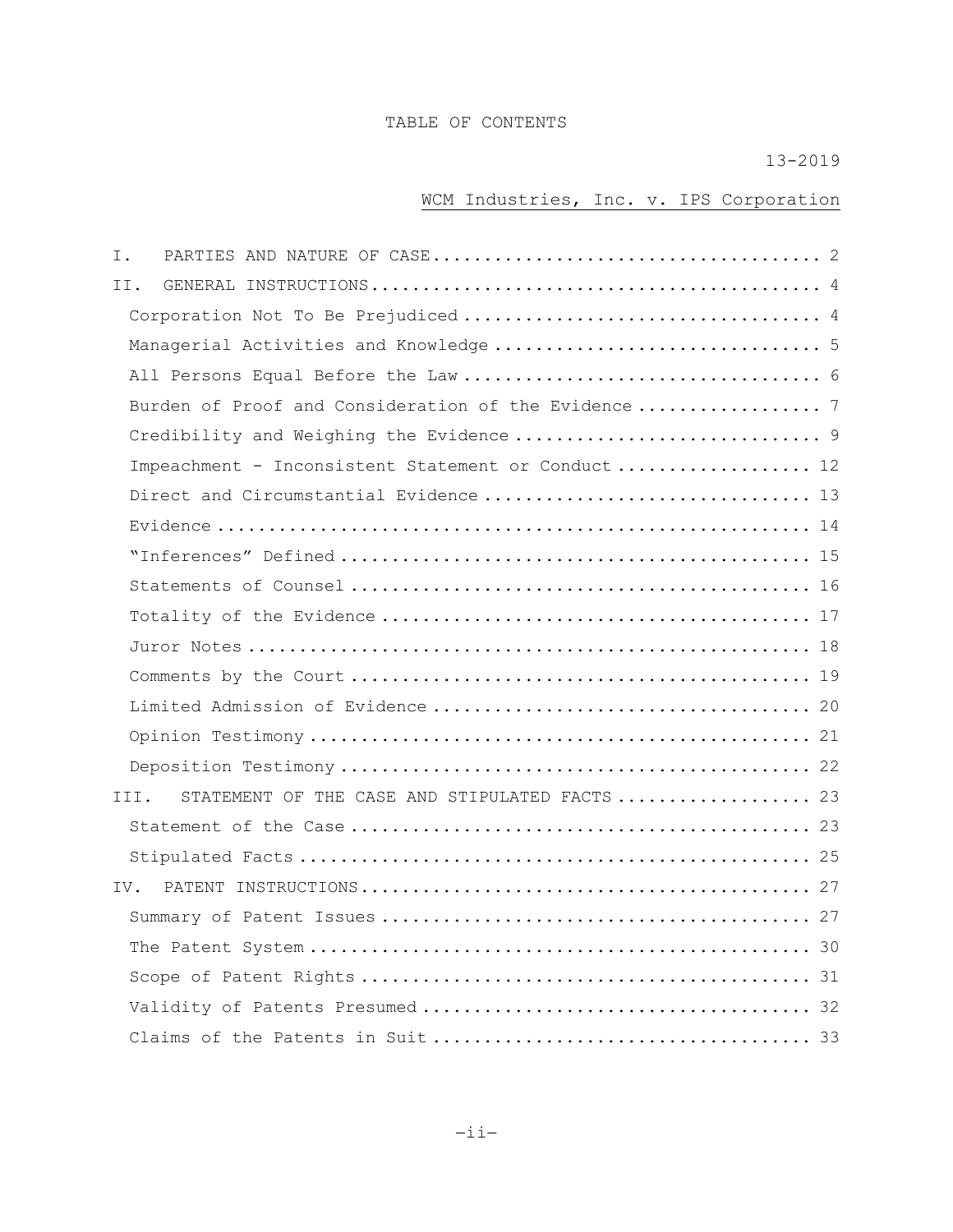| Every Claim Limitation Must Be Present for Determination of Infringement  |  |
|---------------------------------------------------------------------------|--|
|                                                                           |  |
|                                                                           |  |
| Direct Infringement - Literal Infringement  44                            |  |
| Direct Infringement - Doctrine of Equivalents  47                         |  |
|                                                                           |  |
|                                                                           |  |
|                                                                           |  |
| Comparison of the Competing Products  55                                  |  |
|                                                                           |  |
|                                                                           |  |
| Invalidity of Independent and Dependent Claims  59                        |  |
|                                                                           |  |
|                                                                           |  |
|                                                                           |  |
| Anticipation - Printed Publication  68                                    |  |
|                                                                           |  |
| Anticipation - Prior U.S. Application  71                                 |  |
|                                                                           |  |
| Obviousness - Scope and Content of the Prior Art 75                       |  |
| Obviousness - Differences Between the Claimed Invention and the Prior Art |  |
|                                                                           |  |
| Obviousness - Level of Ordinary Skill in the Art 80                       |  |
| Obviousness - Factors Indicating Non-obviousness  82                      |  |
| The Prior Art Is Not Relevant to Literal Infringement 84                  |  |
|                                                                           |  |
|                                                                           |  |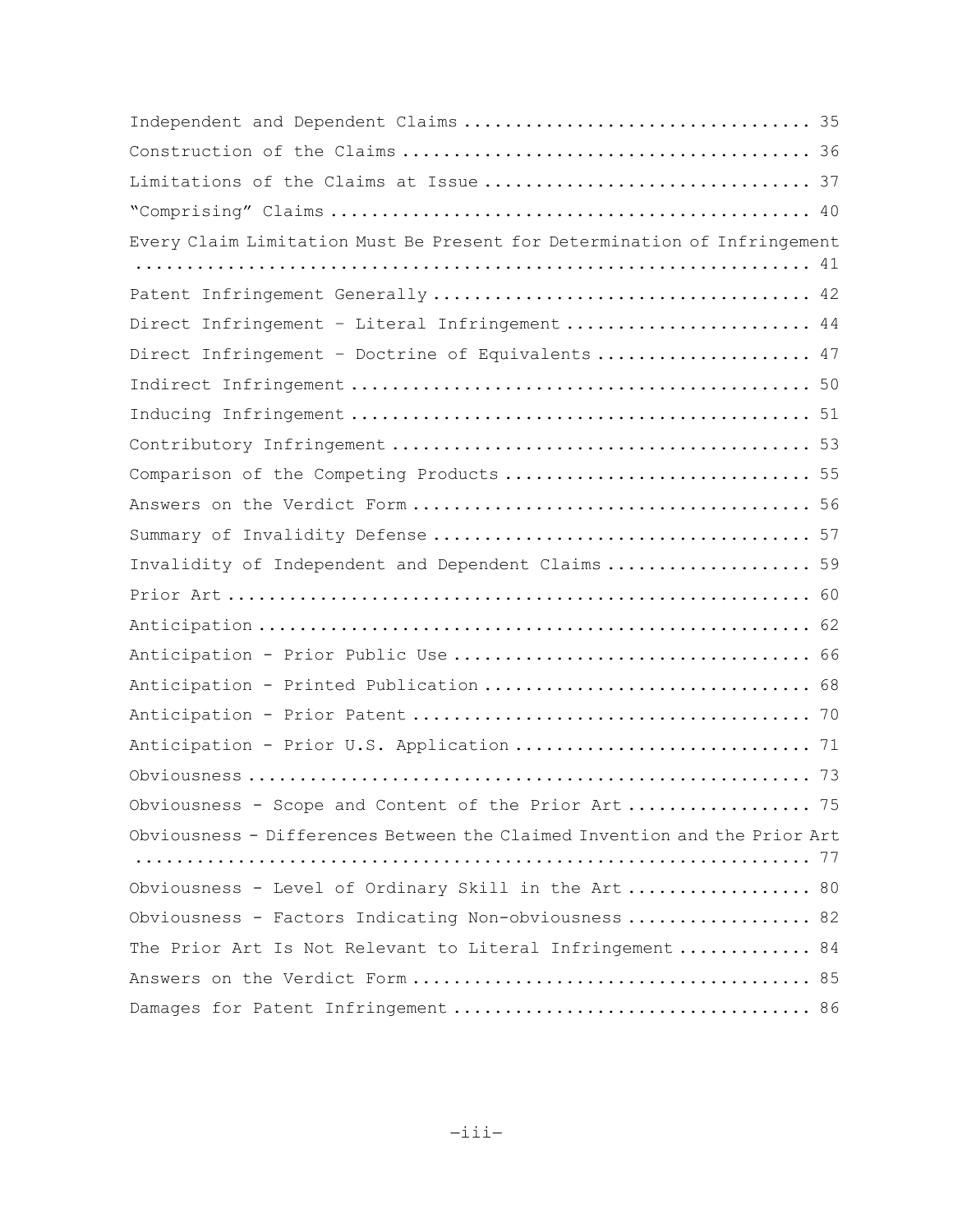| Doubts Resolved Against Infringer 98 |  |
|--------------------------------------|--|
|                                      |  |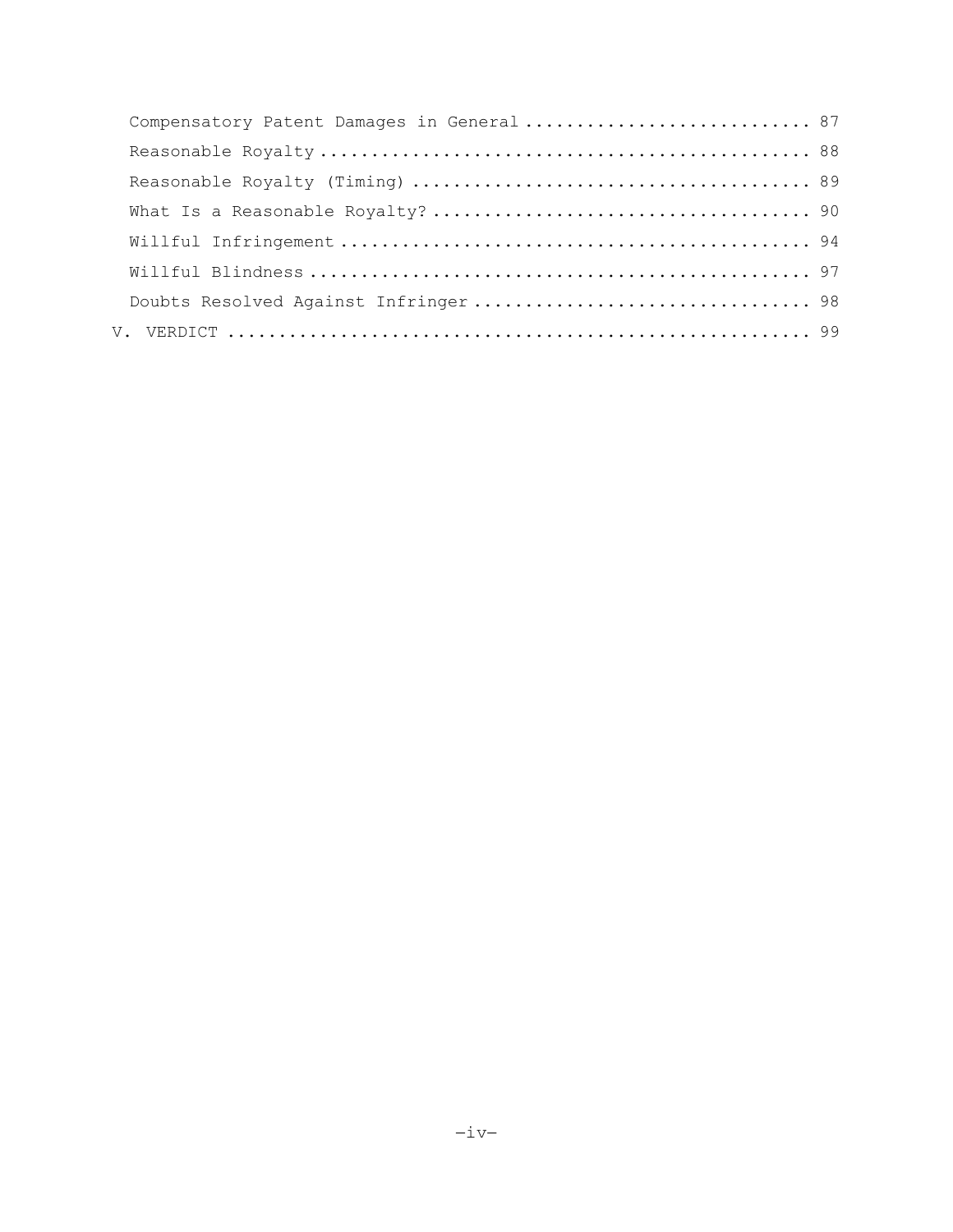#### JURY INSTRUCTIONS

Ladies and gentlemen of the jury, we have now come to the point in the case when it is my duty to instruct you in the law that applies to the case and you must follow the law as I state it to you.

As jurors it is your exclusive duty to decide all questions of fact submitted to you and for that purpose to determine the effect and value of the evidence. You must not be influenced by sympathy, bias, prejudice, or passion.

You are not to single out any particular part of the instructions and ignore the rest, but you are to consider all the instructions as a whole and regard each in the light of all the others.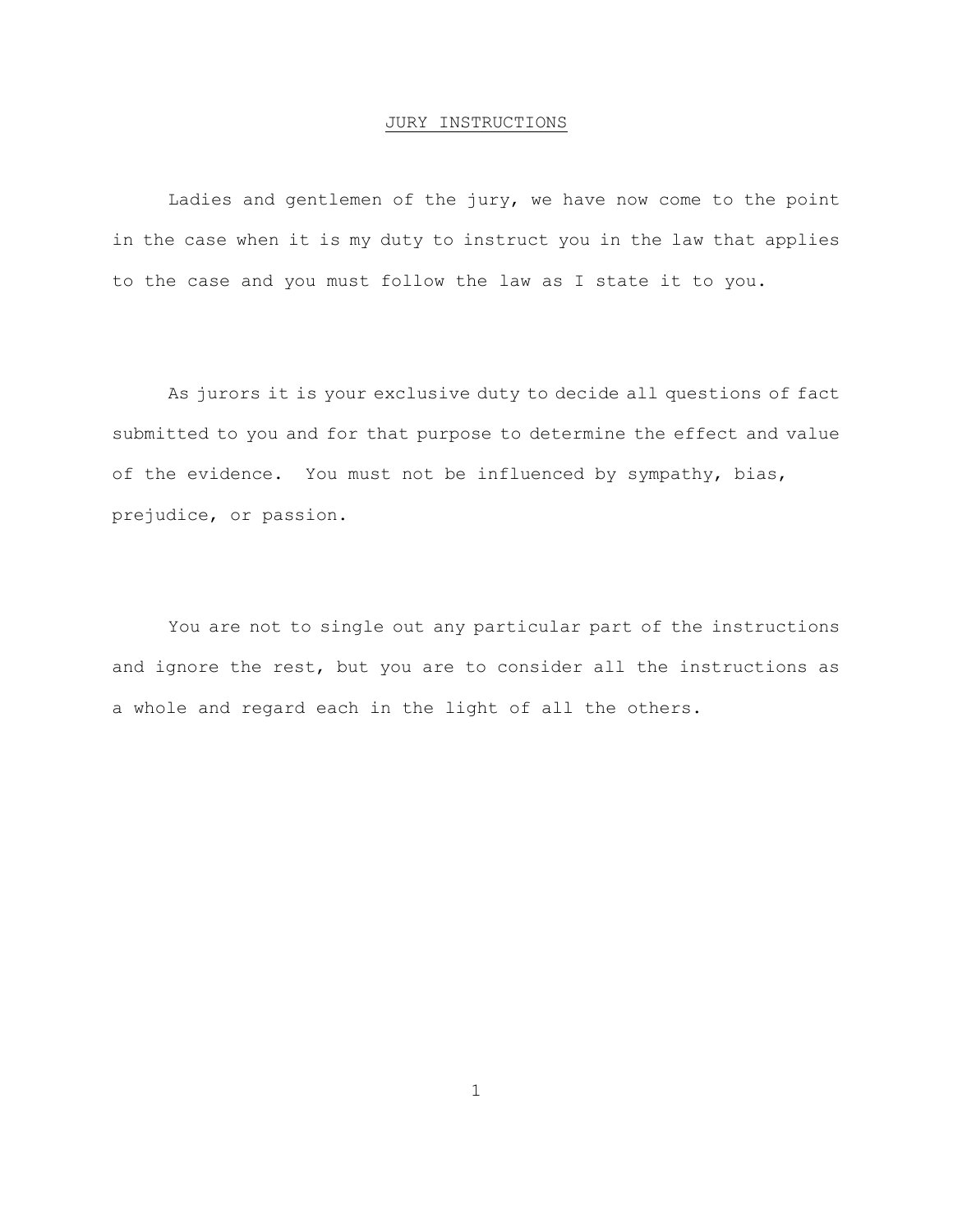### I. PARTIES AND NATURE OF CASE

<span id="page-5-0"></span>This case involves disputes between WCM Industries, Inc. on the one hand and IPS Corporation on the other hand. The disputes relate to overflow and drain assemblies for bathtubs.

WCM is a manufacturing company that produces plumbing fixtures, valves, and fittings for use in residential and commercial buildings.

IPS is a manufacturing company that produces supplies for the plumbing, construction, and plastic fabrication industries.

The subject matter of this case involves three patents relating to inventions by Mr. William Ball, an employee of WCM, who assigned the patents to WCM. The particular products involved in this case concern overflow and drain assemblies commonly found in bathtubs. The assemblies interconnect to a waste water drain system to prevent or reduce bathtub overflow.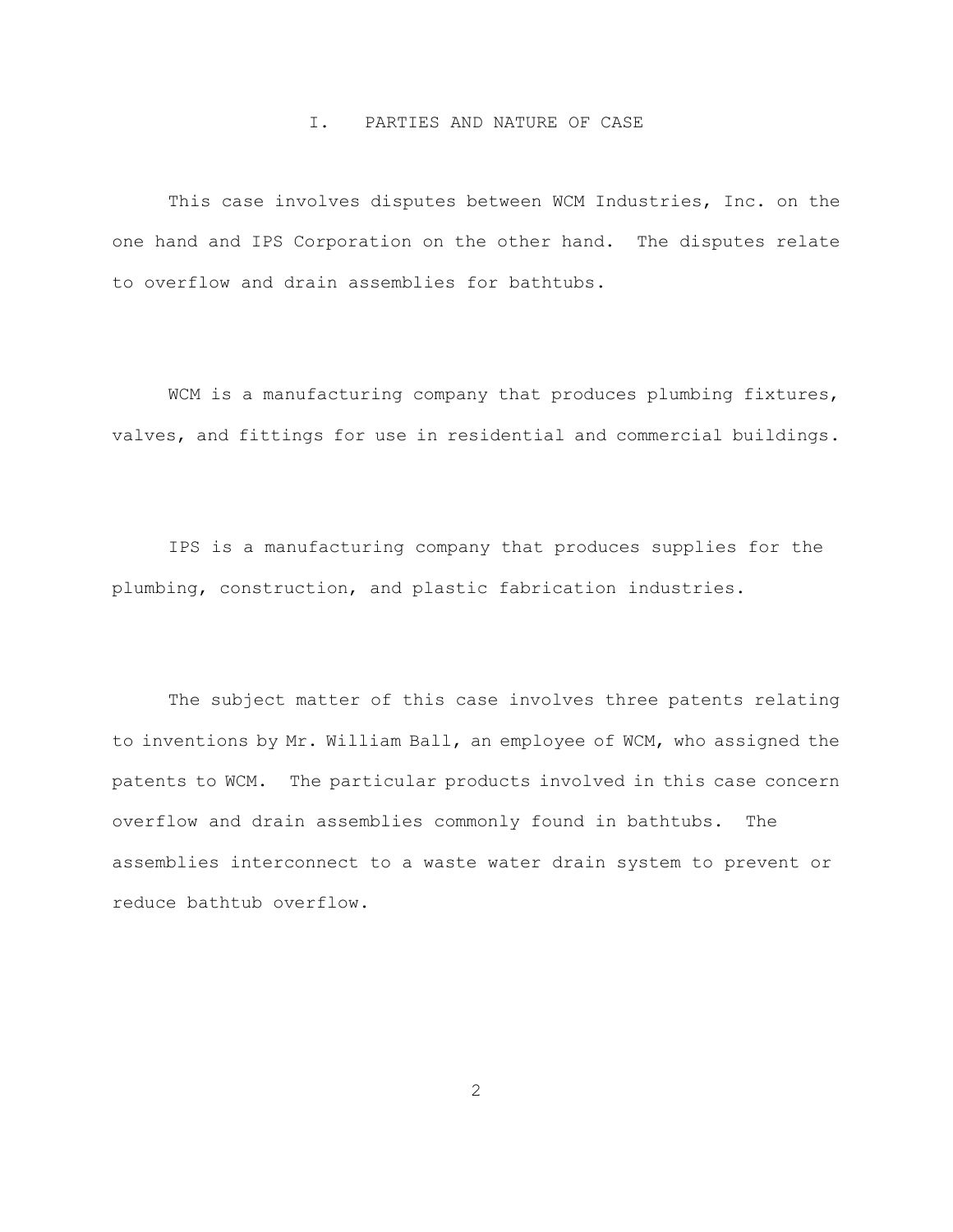This lawsuit was started by WCM against IPS in January 2013, but each side is making claims against the other.

WCM contends that IPS has infringed the three patents at issue in this case.

IPS contends that it has not infringed the three patents and asserts that the patents are not valid.

Each party disputes the claims made by the other party.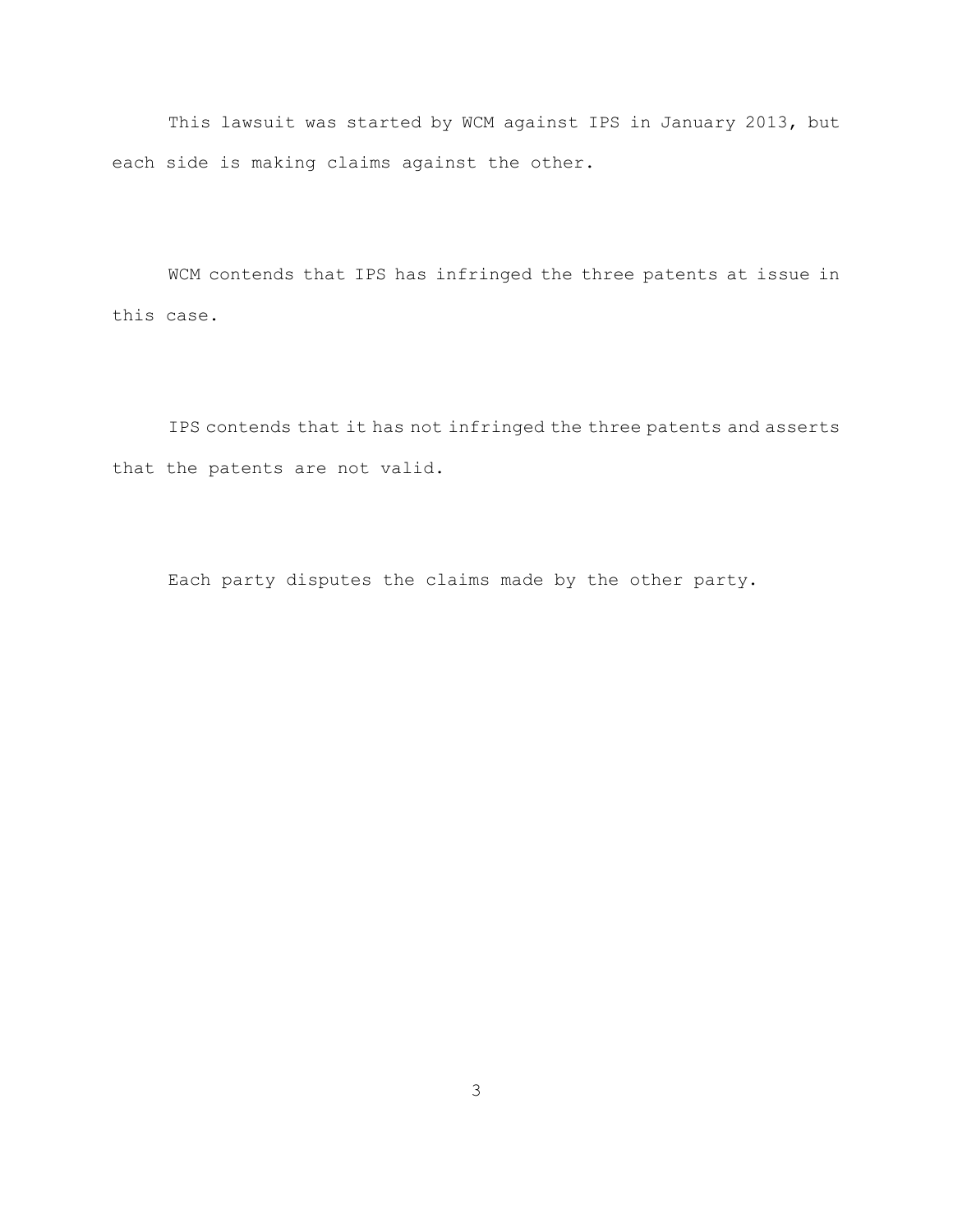#### II. GENERAL INSTRUCTIONS

#### Corporation Not To Be Prejudiced

<span id="page-7-1"></span><span id="page-7-0"></span>In this case, the parties WCM and IPS are corporations. The fact that the parties are corporations must not influence you in your deliberations or in your verdict.

You may not discriminate between corporations and natural individuals. All are persons in the eyes of the law, and all are entitled to the same fair and impartial consideration and to justice by the same legal standards.

This case should be considered and decided by you as an action between persons of equal standing in the community, of equal worth, and holding the same or similar stations of life. Each corporation is entitled to the same fair trial at your hands as a private individual. All persons, including corporations, stand equal before the law, and are to be dealt with as equals in a court of justice.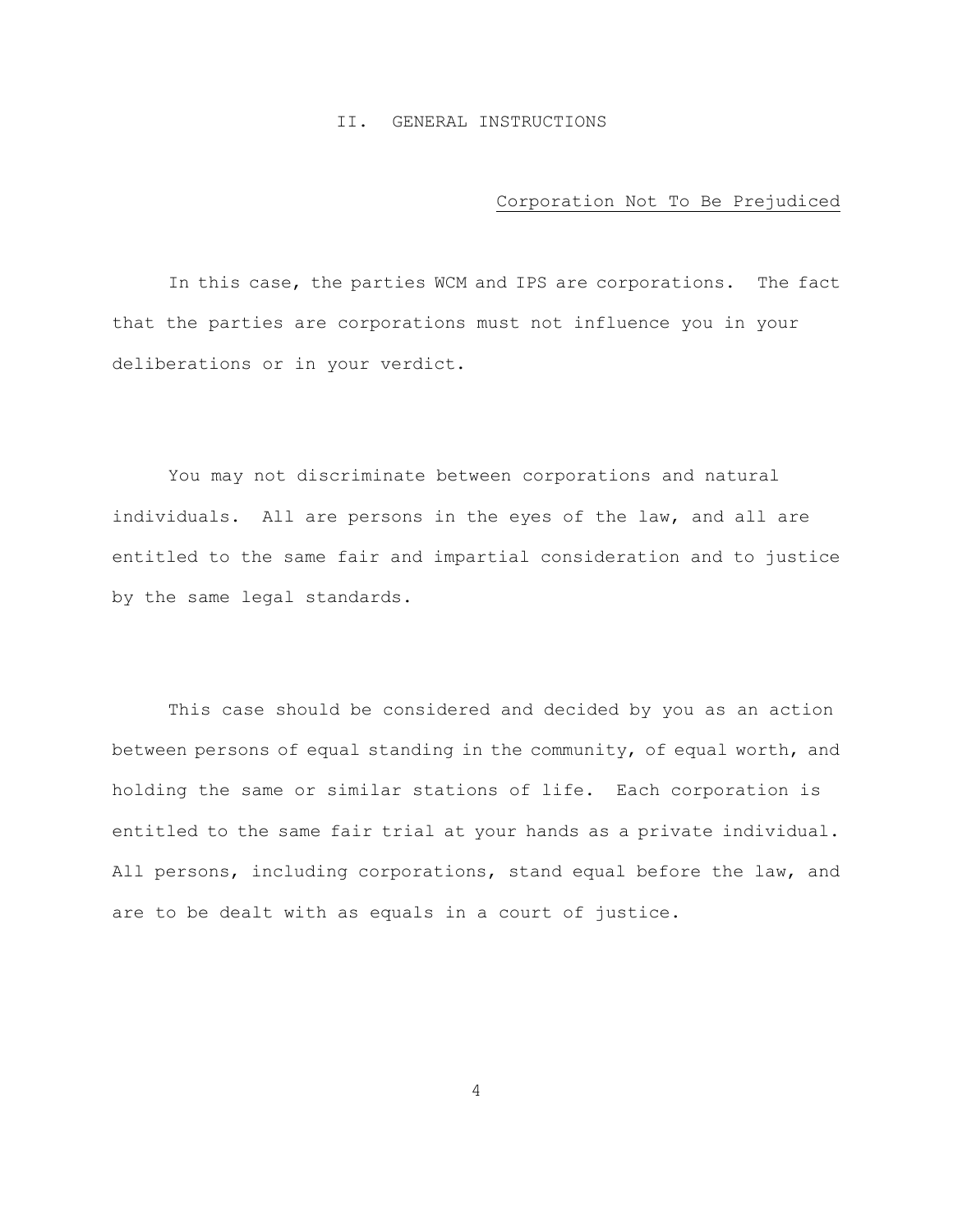# Managerial Activities and Knowledge

<span id="page-8-0"></span>What AB&A, through its AB&A managers, did and/or had knowledge of prior to the asset purchase by IPS in 2010 is not evidence of anything that IPS knew or did before the 2010 asset purchase of AB&A.

You can, however, consider as evidence of IPS's knowledge after the 2010 asset purchase, the knowledge of IPS managers and AB&A managers who became managers or managerial employees of IPS after the asset purchase.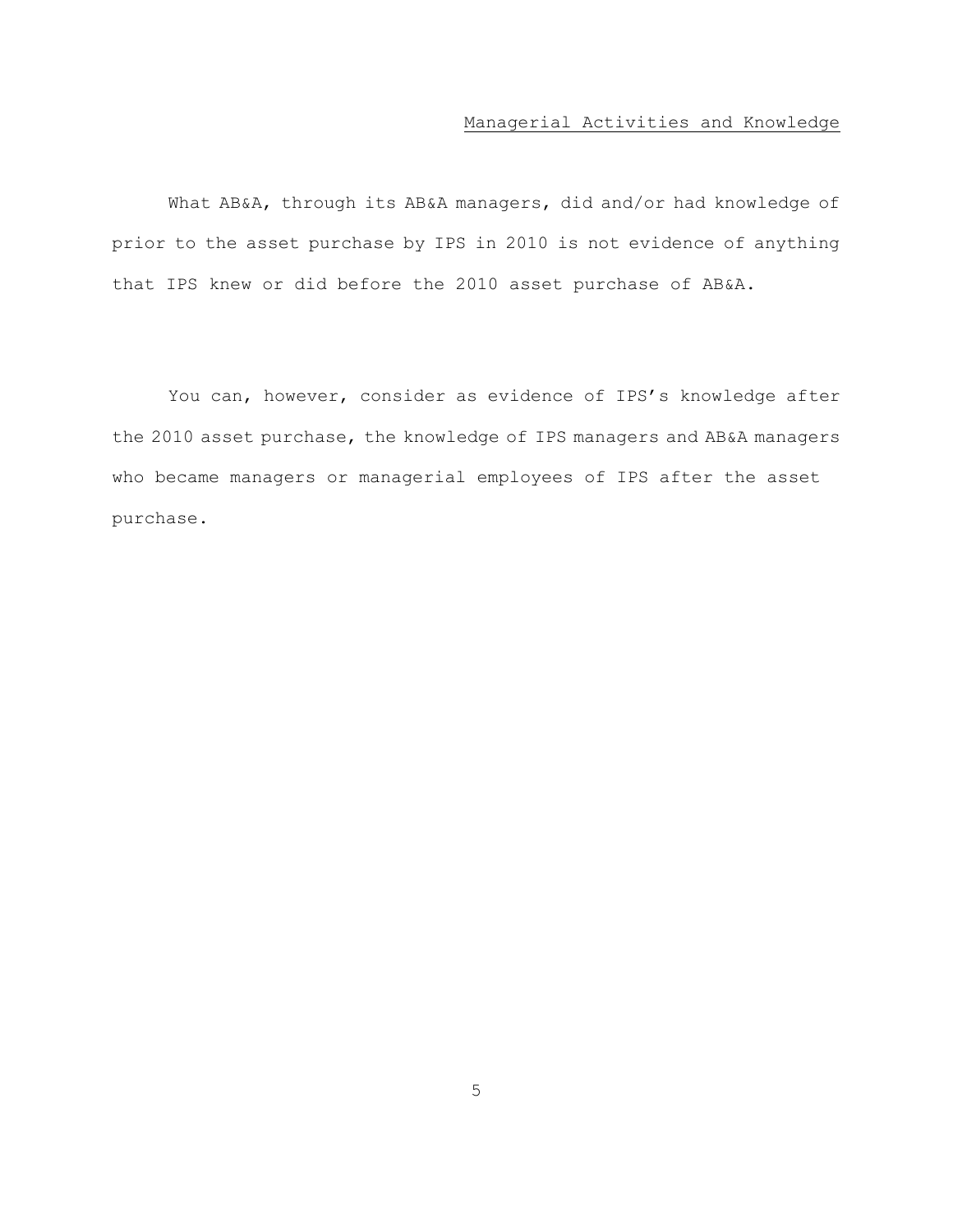# All Persons Equal Before the Law

<span id="page-9-0"></span>You have heard the fact that certain witnesses live, or work in Memphis. In deciding this case, however, you should not give weight to such matters.

A party or witness's geographic ties must not affect your decision in any way. All persons stand equal before the law and must be treated as equals. Justice is not different for persons from Memphis than it is for persons from any other part of the country. You must, therefore, apply the law as I give it to you without considering a person's geographic ties.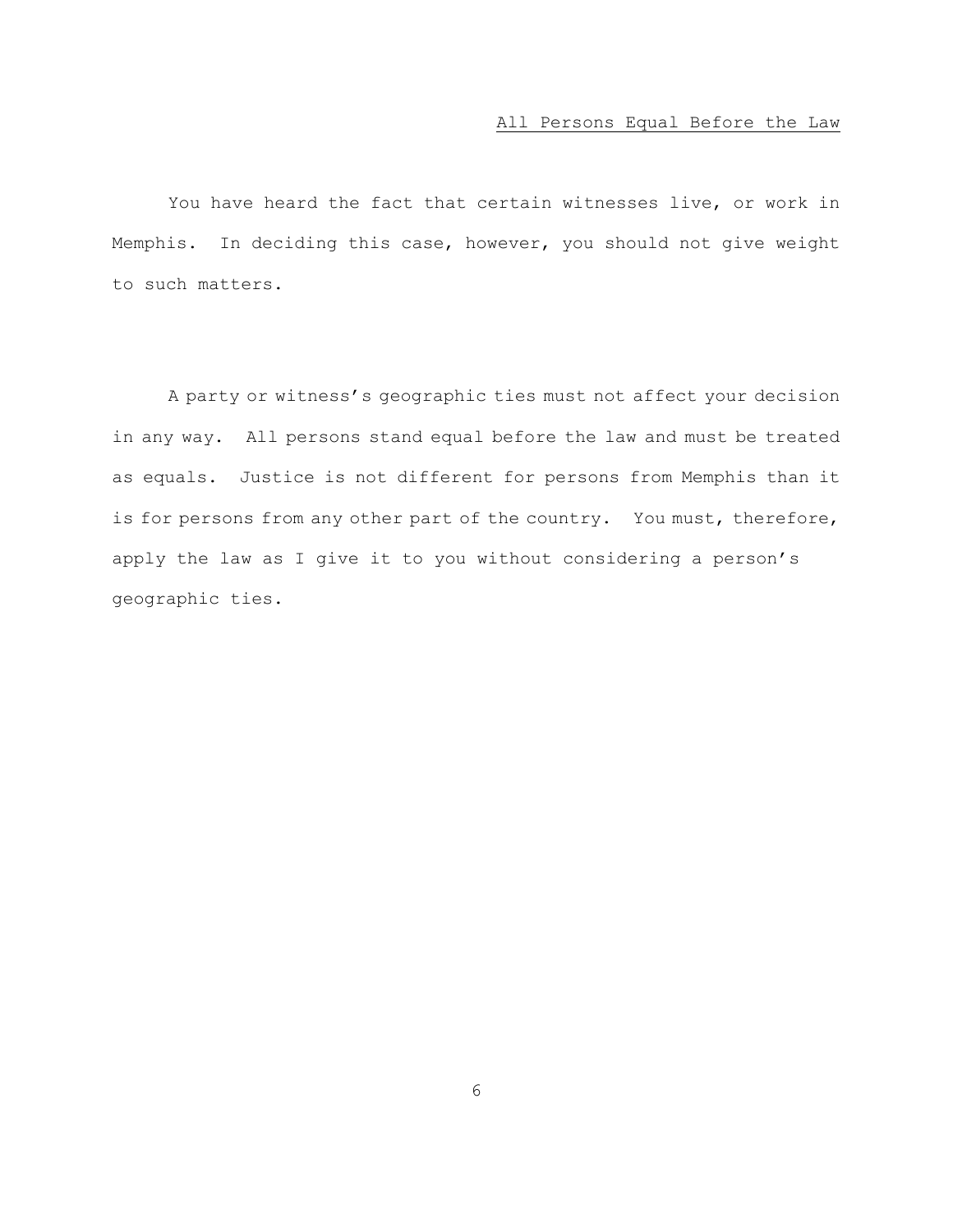#### Burden of Proof and Consideration of the Evidence

<span id="page-10-0"></span>I will now instruct you with regard to where the law places the burden of making out and supporting the facts necessary to prove the legal theories in the case.

When, as in this case, a party denies the material allegations of a complaining party's claim, the law places upon the claiming party the burden of supporting and making out such claim upon every material issue in controversy by the applicable burden of proof.

For most of the factual disputes in this case, the burden of proof standard will be a preponderance of the evidence.

When a party has the burden of proving any claim or defense by a preponderance of the evidence, it means you must be persuaded by the evidence that the claim or defense is more probably true than not true.

When a party has the burden of proving any claim or defense by clear and convincing evidence, it means you must be persuaded by the evidence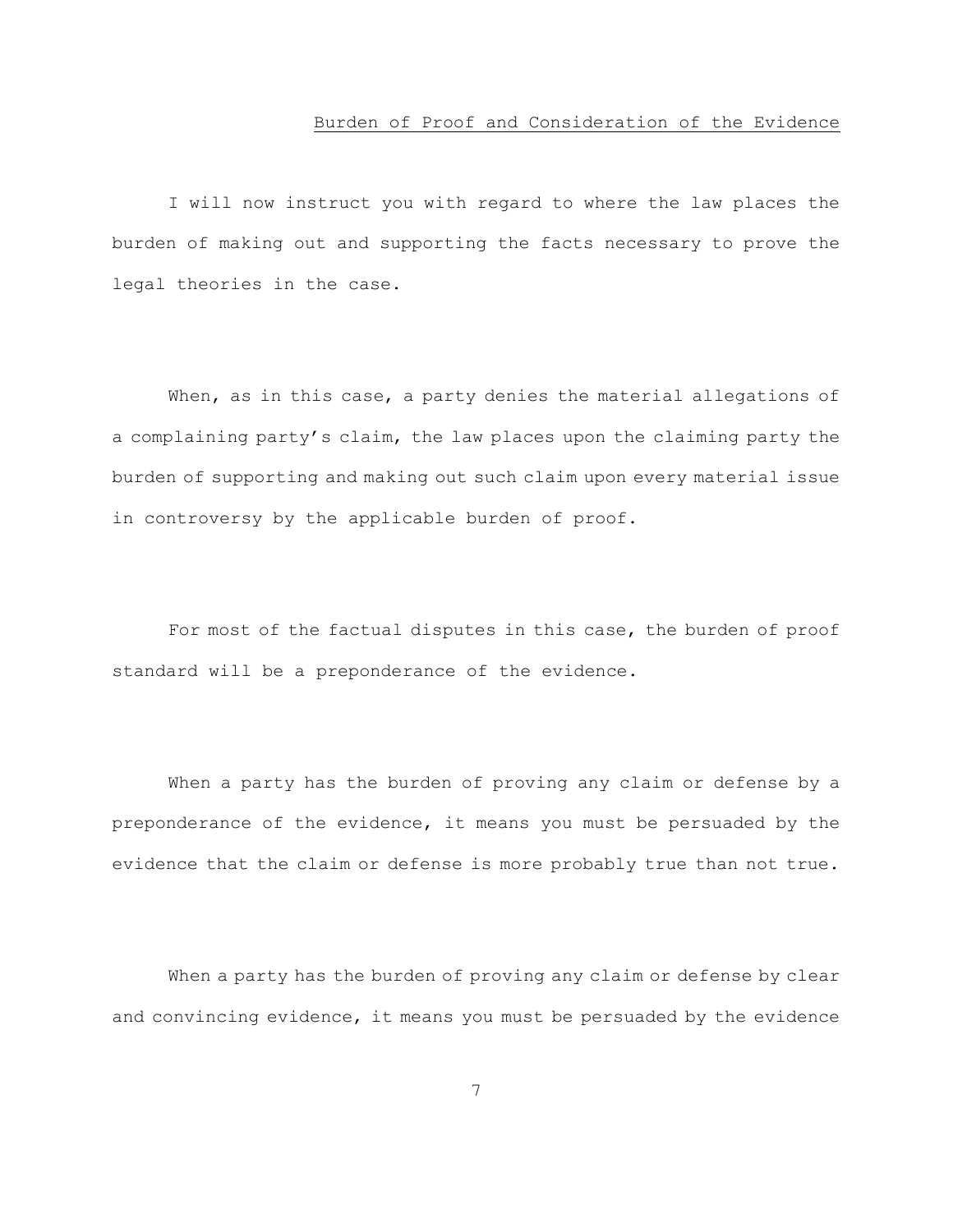that the claim or defense is highly probable. This is a higher standard of proof than proof by a preponderance of the evidence.

You should base your decision on all of the evidence, regardless of which party presented it.

I should also tell you that later in these instructions, I will identify some claims that must be established by a higher standard of proof, referred to as "clear and convincing" evidence. I will give you specific instructions regarding which claims must be proven by a preponderance of the evidence and which claims must be proven by clear and convincing evidence**,** and the clear and convincing standard will be further explained later in these instructions.

Be careful to make sure anytime you are considering a particular claim that you apply the correct burden of proof to the question you are answering.

You must consider all the evidence pertaining to every issue, regardless of who presented it.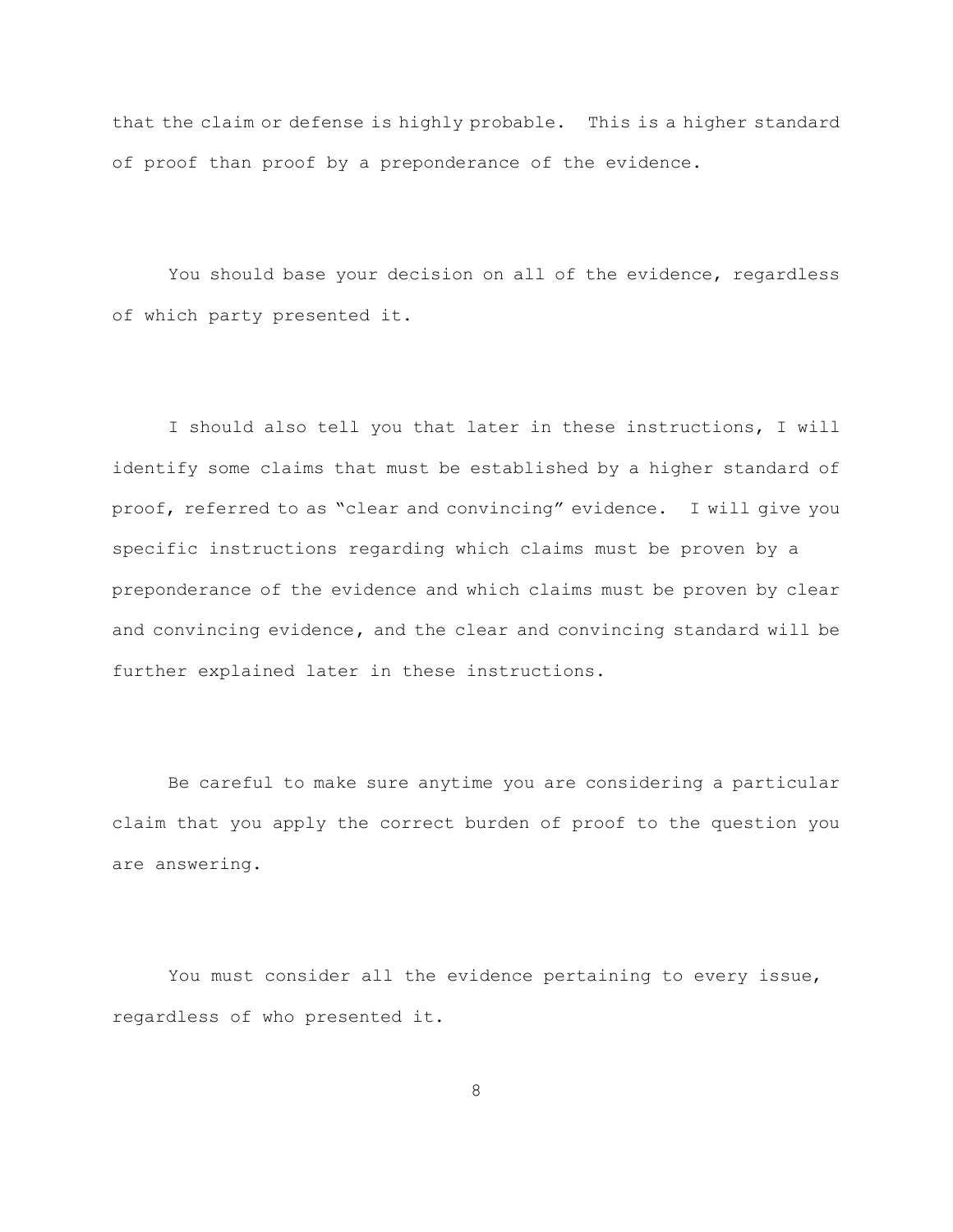#### Credibility and Weighing the Evidence

<span id="page-12-0"></span>You, members of the jury, are judges of the facts concerning the controversies involved in this lawsuit. In order for you to determine what the true facts are, you are called upon to weigh the testimony of every witness who has appeared before you or whose deposition has been read to you or presented to you by video recording and to give the testimony of the witnesses the weight, faith, credit, and value to which you think it is entitled.

You should consider the manner and demeanor of each witness while on the stand. You must consider whether the witness impressed you as one who was telling the truth or one who was telling a falsehood and whether or not the witness was a frank witness. You should consider the reasonableness or unreasonableness of the testimony of the witness; the opportunity or lack of opportunity of the witness to know the facts about which he or she testified; the intelligence or lack of intelligence of the witness; the interest of the witness in the result of the lawsuit, if any; the relationship of the witness to any of the parties to the lawsuit, if any; and whether the witness testified inconsistently while on the witness stand, or if the witness said or did something or failed to say or do something at any other time that is inconsistent with what the witness said while testifying.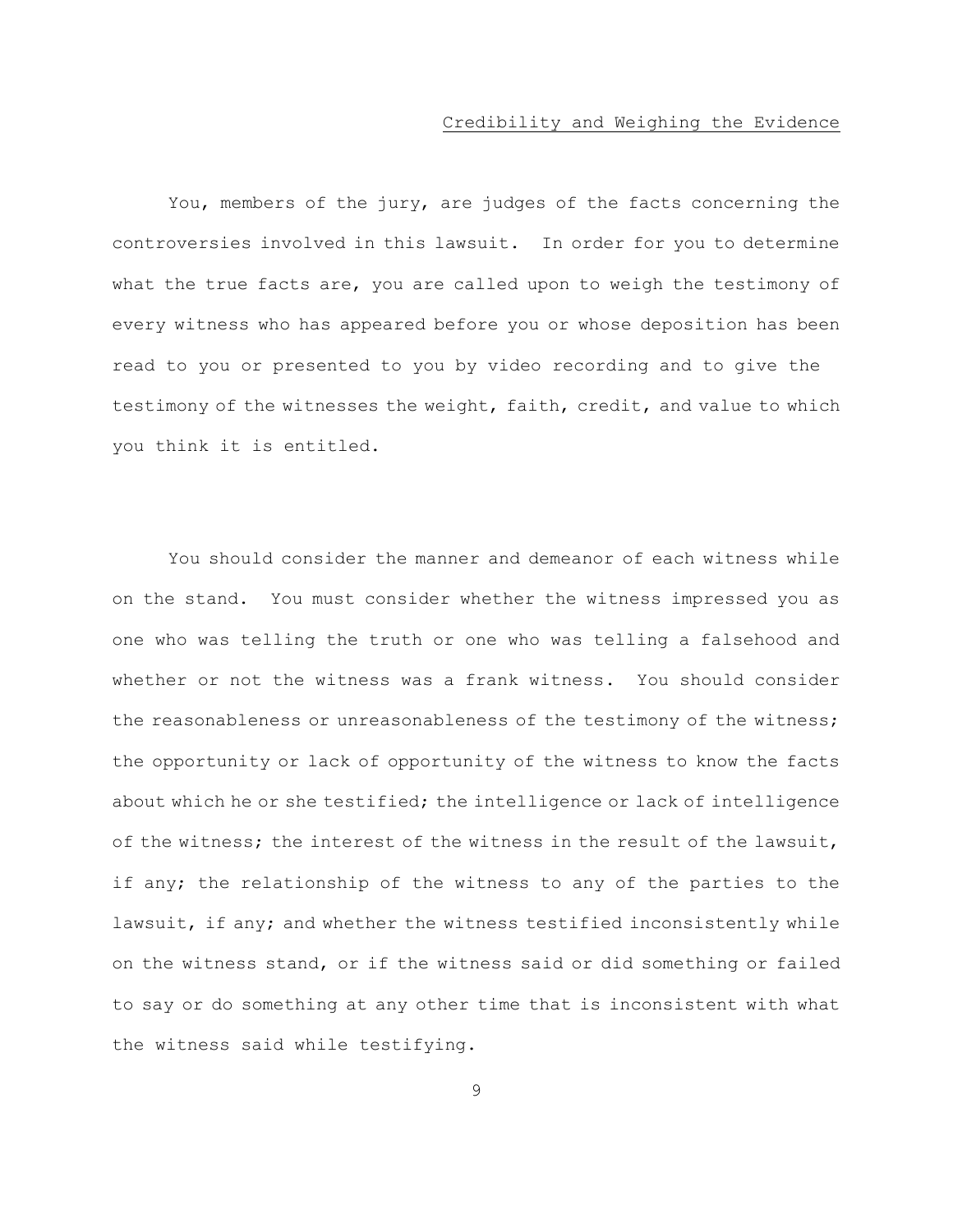These are the rules that should guide you, along with your common judgment, your common experience and your common observations gained by you in your various walks in life, in weighing the testimony of the witnesses who have appeared before you in this case.

If there is a conflict in the testimony of the witnesses, it is your duty to reconcile that conflict if you can, because the law presumes that every witness has attempted to and has testified to the truth. But if there is a conflict in the testimony of the witnesses which you are not able to reconcile, in accordance with these instructions, then it is with you absolutely to determine which of the witnesses you believe have testified to the truth and which ones you believe have testified to a falsehood.

Immaterial discrepancies do not affect a witness's testimony, but material discrepancies do. In weighing the effect of a discrepancy, always consider whether it pertains to a matter of importance or an unimportant detail, and whether the discrepancy results from innocent error or intentional falsehood.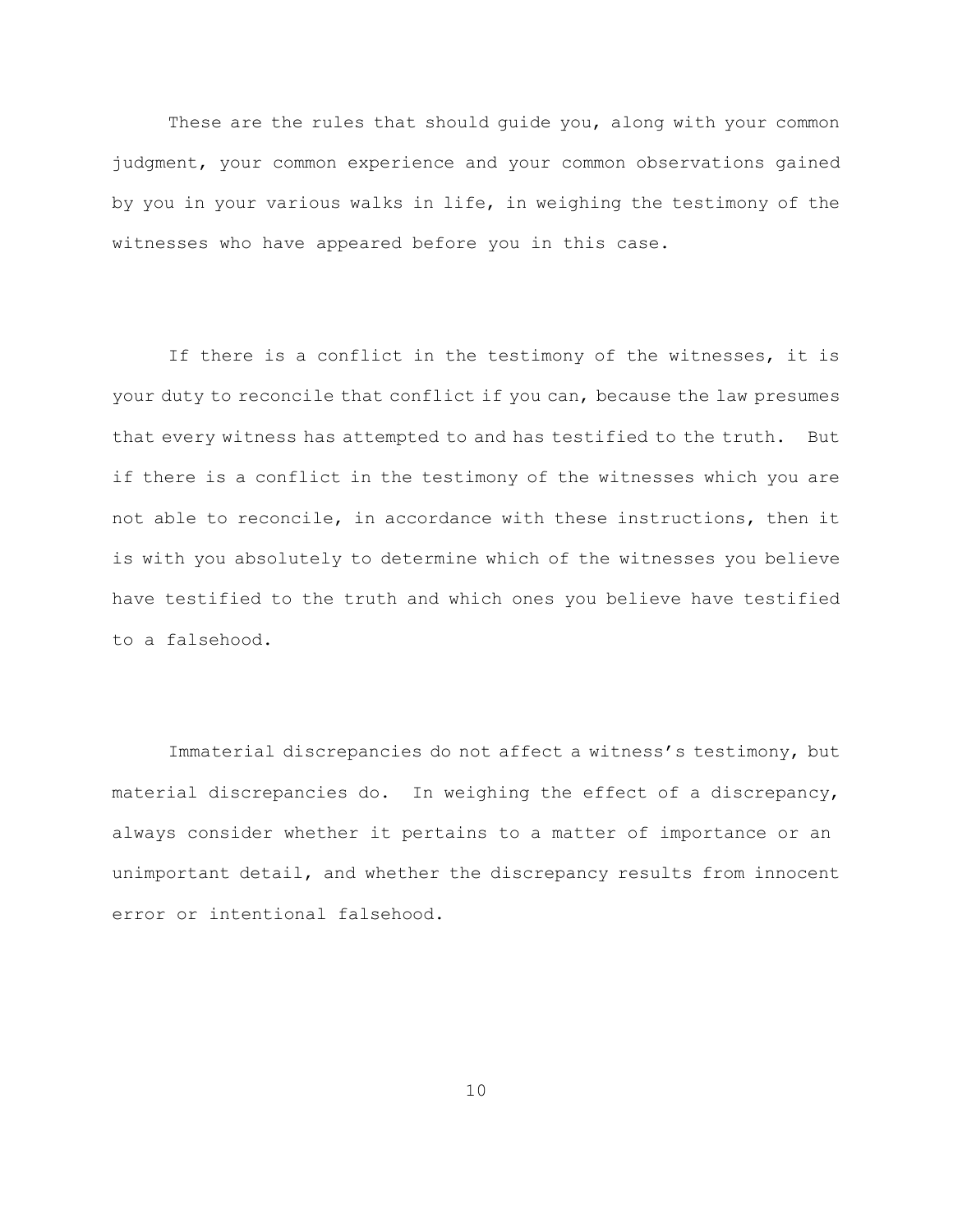The preponderance of the evidence in a case is not determined by the number of witnesses testifying to a particular fact or a particular set of facts. Rather, it depends on the weight, credit and value of the total evidence on either side of the issue, and of this you jurors are the exclusive judges.

If in your deliberations you come to a point where the evidence is evenly balanced and you are unable to determine which way the scales should turn on a particular issue, then the jury must find against the party upon whom the burden of proof has been cast in accordance with these instructions.

Remember, you are the sole and exclusive judges of the credibility or believability of the witnesses who will testify in this case. Ultimately, you must decide which witnesses you believe and how important you think their testimony is. You are not required to accept or reject everything a witness says. You are free to believe all, none, or part of any person's testimony.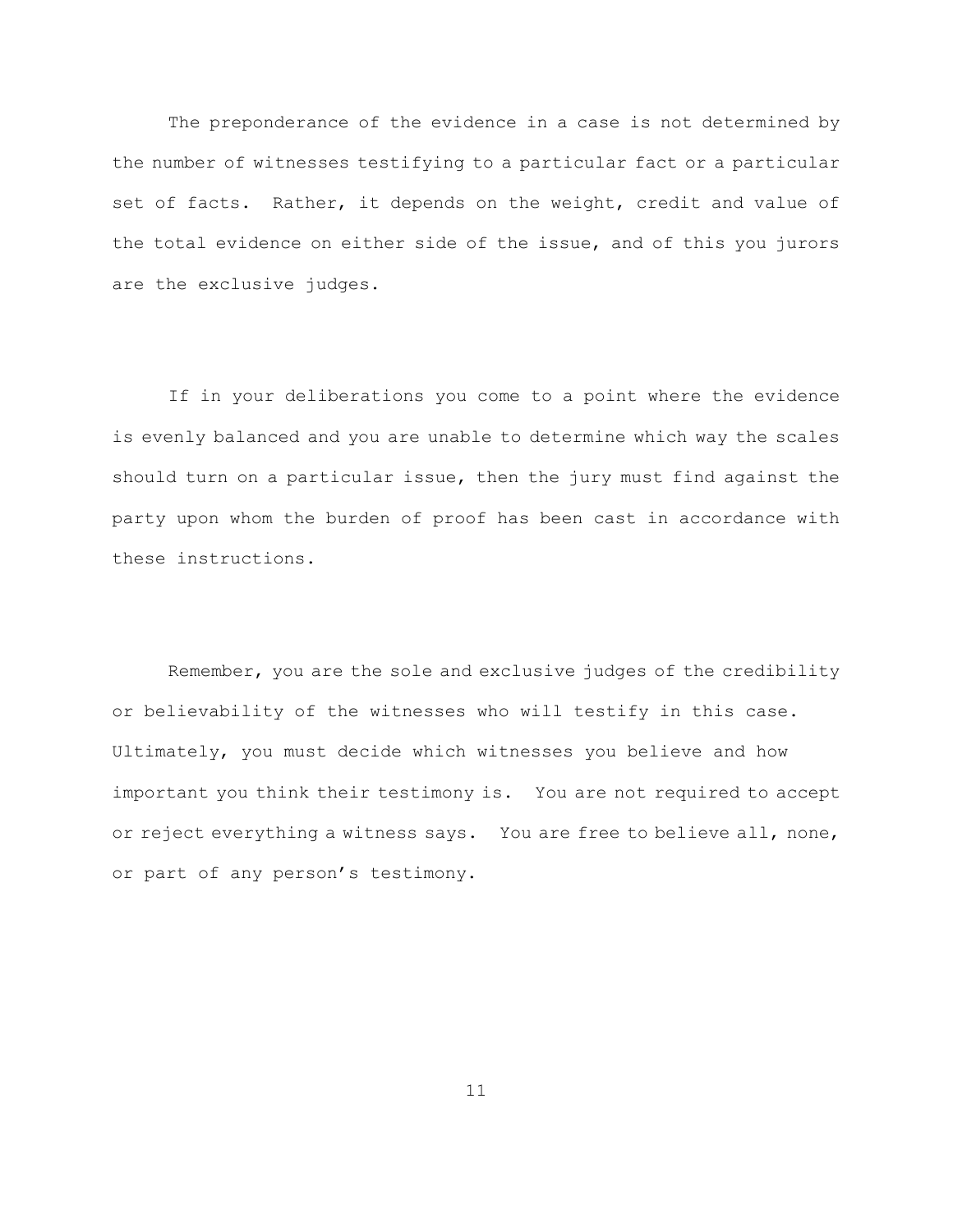#### Impeachment - Inconsistent Statement or Conduct

<span id="page-15-0"></span>A witness may be discredited or impeached by contradictory evidence or by evidence that at some other time the witness has said or done something, or has failed to say or do something that is inconsistent with the witness's present testimony.

If you believe any witness has been impeached and thus discredited, you may give the testimony of that witness such credibility, if any, you think it deserves.

If a witness is shown knowingly to have testified falsely about any material matter, you have a right to distrust such witness's other testimony and you may reject all the testimony of that witness or give it such credibility as you may think it deserves; you may, of course, accept any part you decide is true. This is all for you, the jury, to decide.

An act or omission is "knowing," if committed voluntarily and intentionally, and not because of mistake or accident or other innocent reason.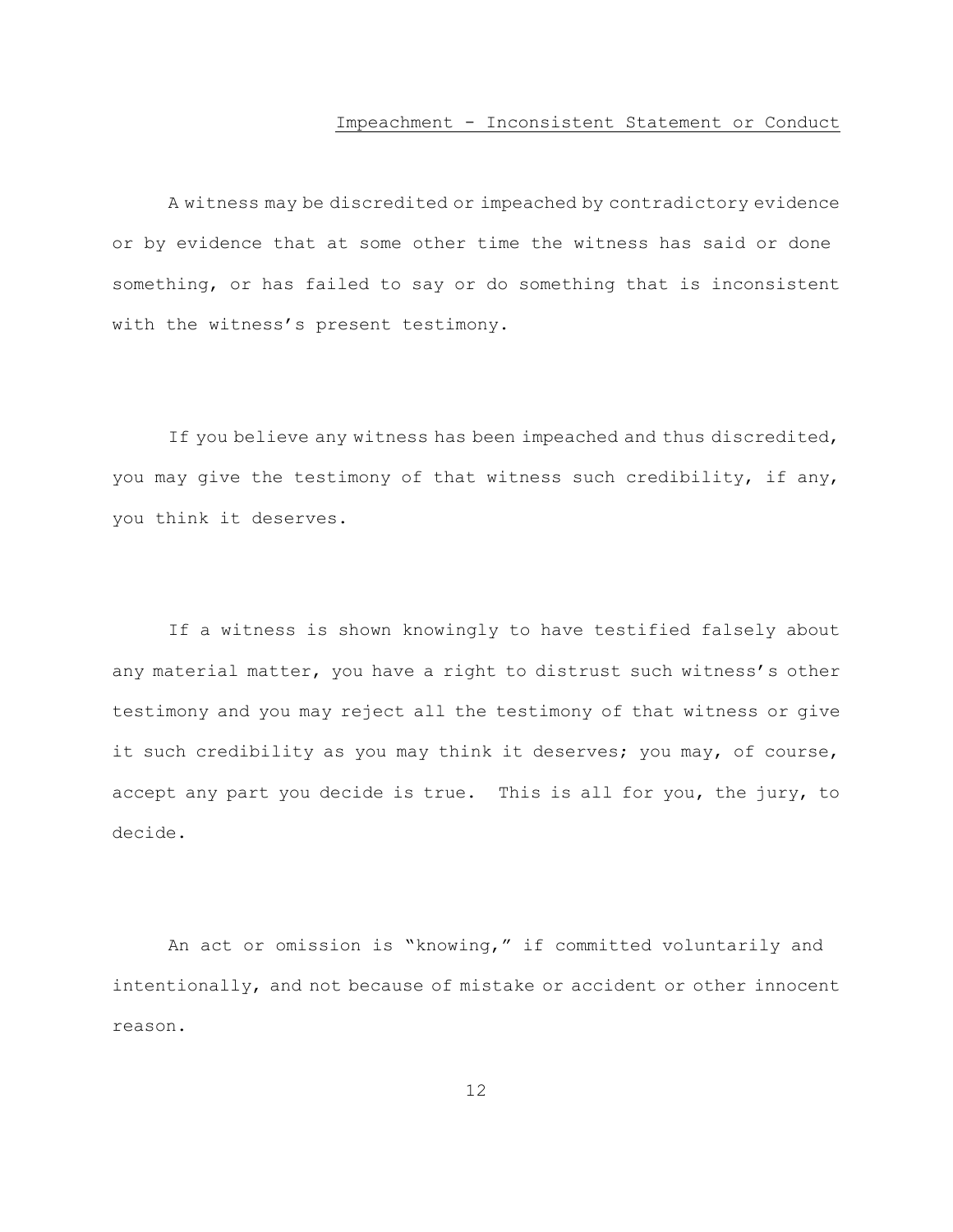### Direct and Circumstantial Evidence

<span id="page-16-0"></span>There are two kinds of evidence - direct and circumstantial. Direct evidence is testimony by a witness about what that witness personally saw or heard or did. Circumstantial evidence is indirect evidence, that is, it is proof of one or more facts from which one can find another fact.

You may consider both direct and circumstantial evidence in deciding this case. The law permits you to give equal weight to both, but it is for you to decide how much weight to give to any evidence.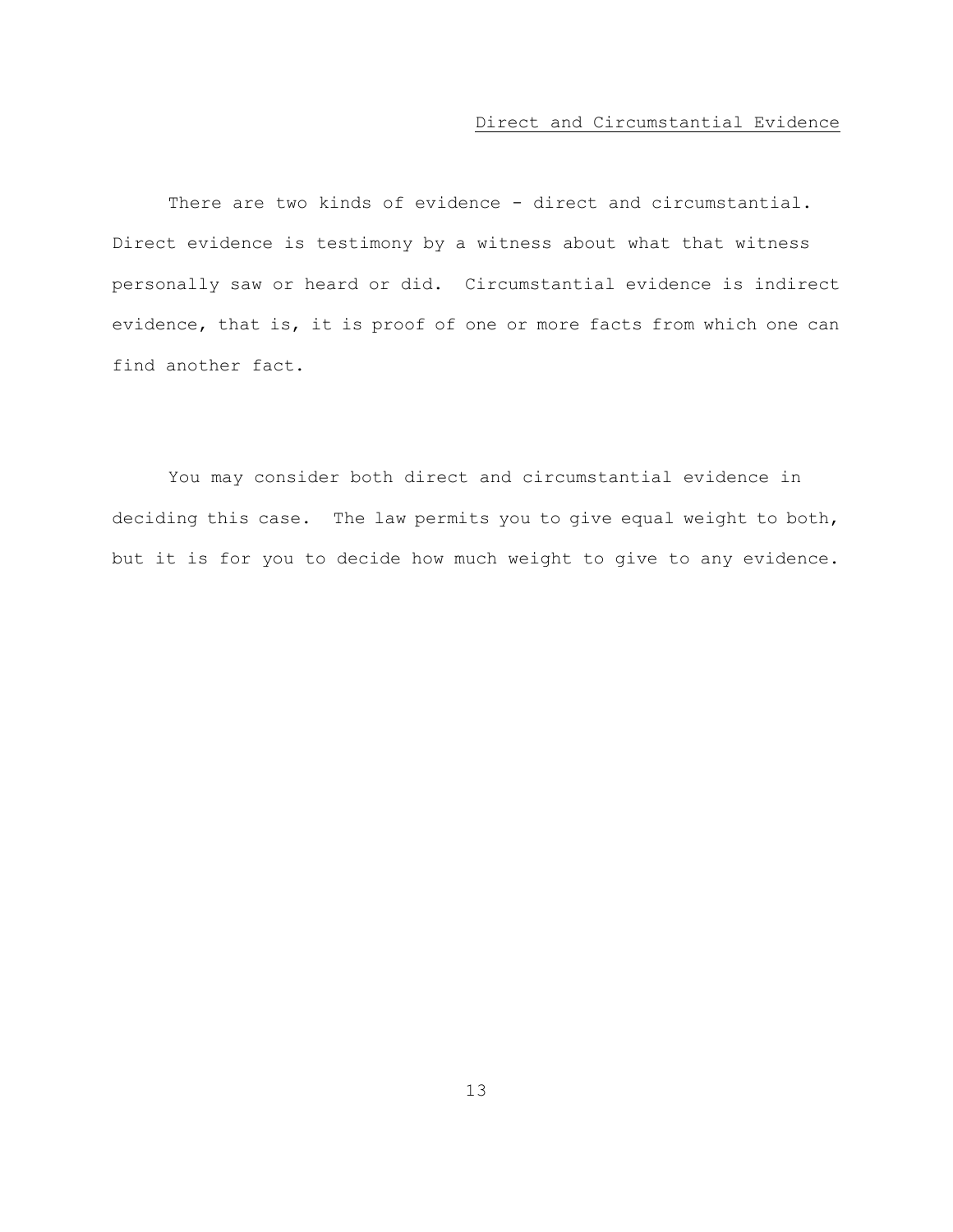<span id="page-17-0"></span>You are to decide this case only from the evidence that was received, that is, evidence that was presented for your consideration during the trial. The evidence consists of:

- 1. The sworn testimony of the witnesses who have testified, both in person and by deposition;
- 2. The exhibits that were received and marked as evidence; and
- 3. Any facts to which the lawyers for both sides have agreed or stipulated.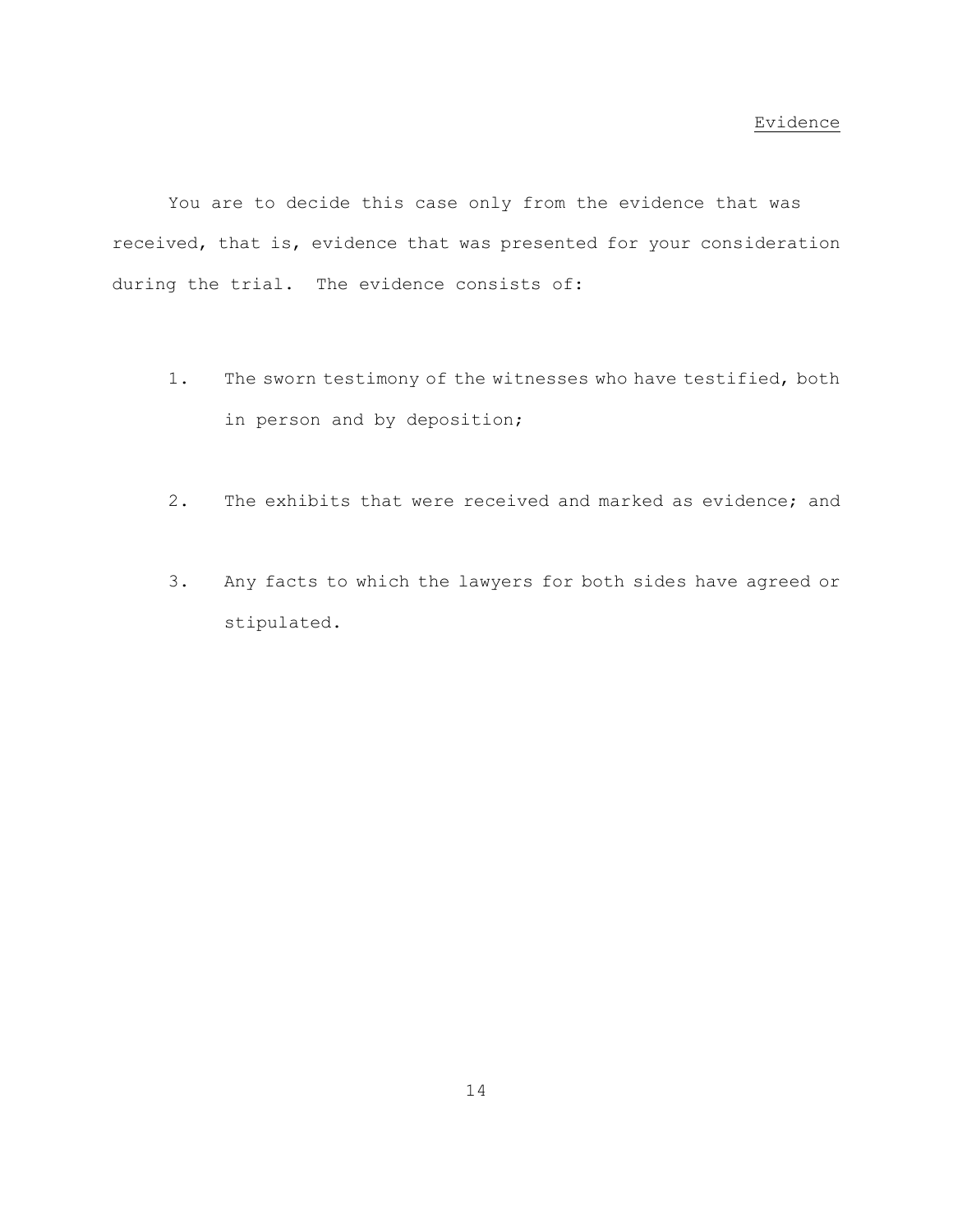# "Inferences" Defined

<span id="page-18-0"></span>Although you are to consider only the evidence in the case, you are not limited to the statements of the witnesses. In other words, you are not limited to what you see and hear as the witnesses testify. You may draw from the facts that you find have been proved such reasonable inferences as seem justified in light of your experience.

Inferences are deductions or conclusions that reason and common sense lead you to make from facts established by the evidence in the case.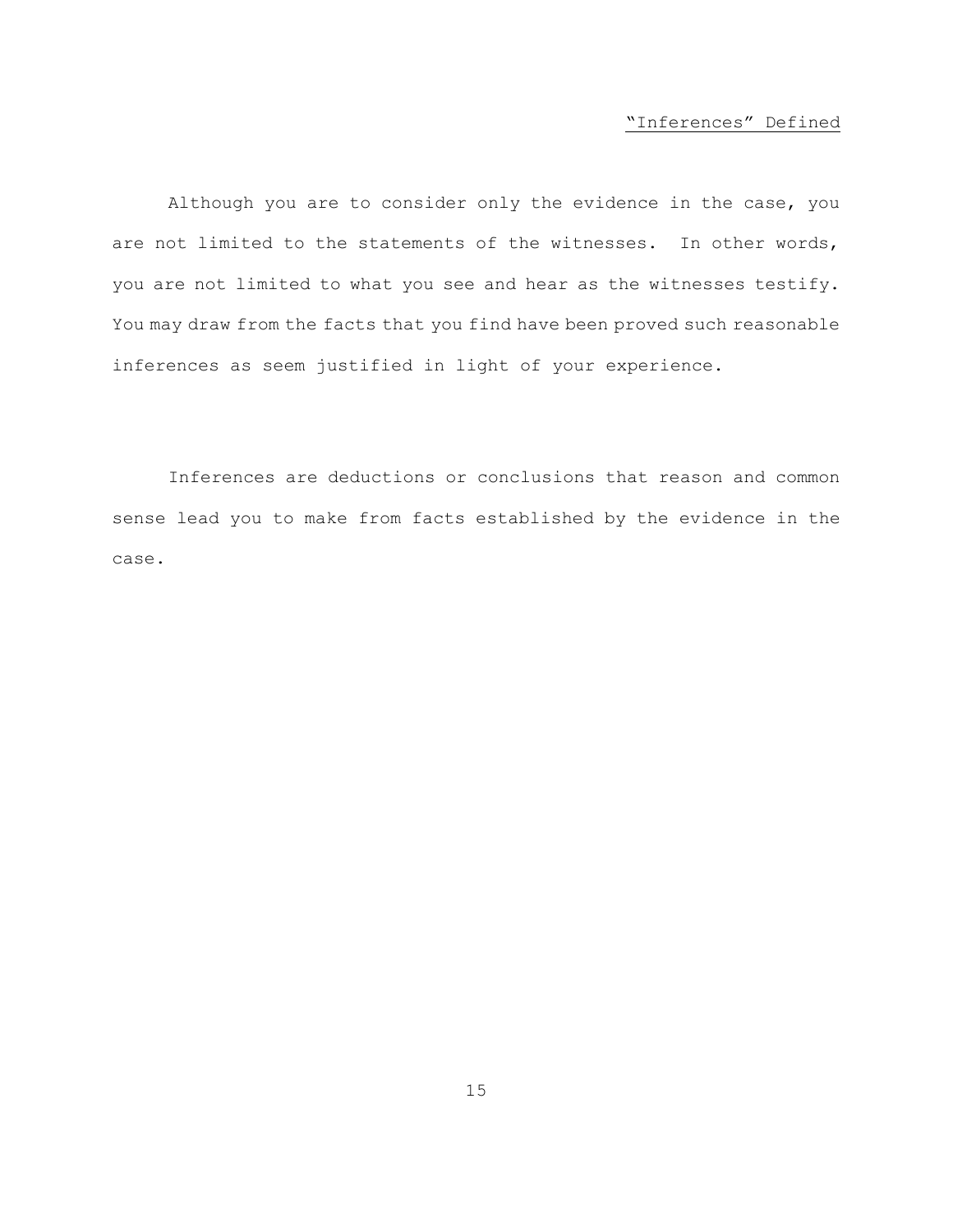#### Statements of Counsel

<span id="page-19-0"></span>You must not consider as evidence any statements of counsel made during the trial. Of course, if counsel for the parties have stipulated to any fact, or any fact has been admitted by counsel, you may regard that fact as being conclusively established.

As to any questions to which an objection was sustained, you must not speculate as to what the answer might have been or as to the reason for the objection, and you must assume that the answer would be of no value to you in your deliberations.

You must not consider for any purpose any offer of evidence that was rejected, or any evidence that was stricken out by the Court. Such matter is to be treated as though you had never known it.

You must never speculate to be true any insinuation suggested by a question asked a witness. A question is not evidence. It may be considered only as it supplies meaning to the answer.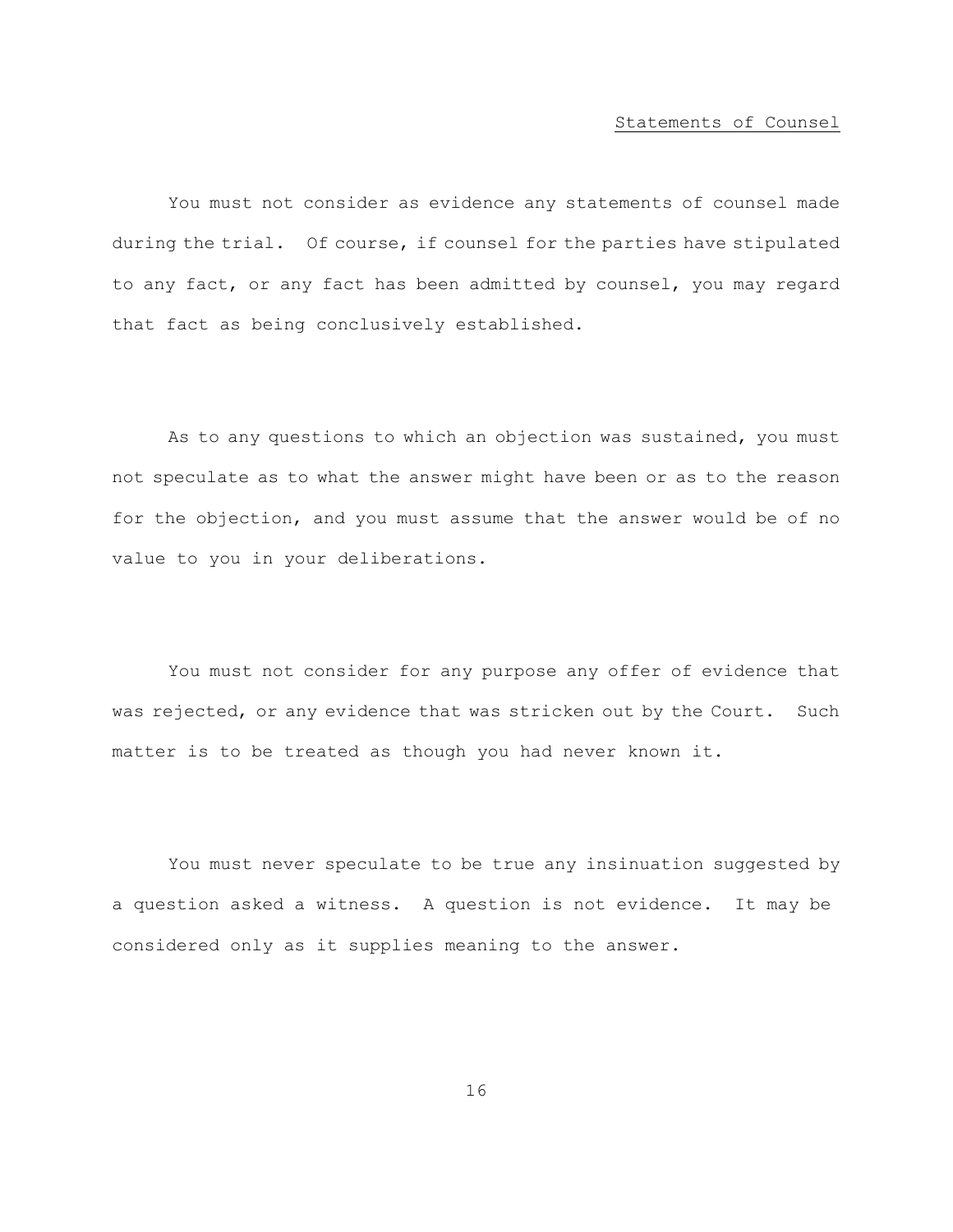# Totality of the Evidence

<span id="page-20-0"></span>The Jury may consider all evidence admitted in the case. Testimony and documents which the Court allowed into evidence over a hearsay objection may be considered by you as evidence, on the same basis as all other evidence, for the purpose for which it was admitted. For example, matters and things which a decision maker is told may be considered for the purpose of explaining the basis upon which that person acted or made a decision. This, of course, is all for you, the Jury, to decide.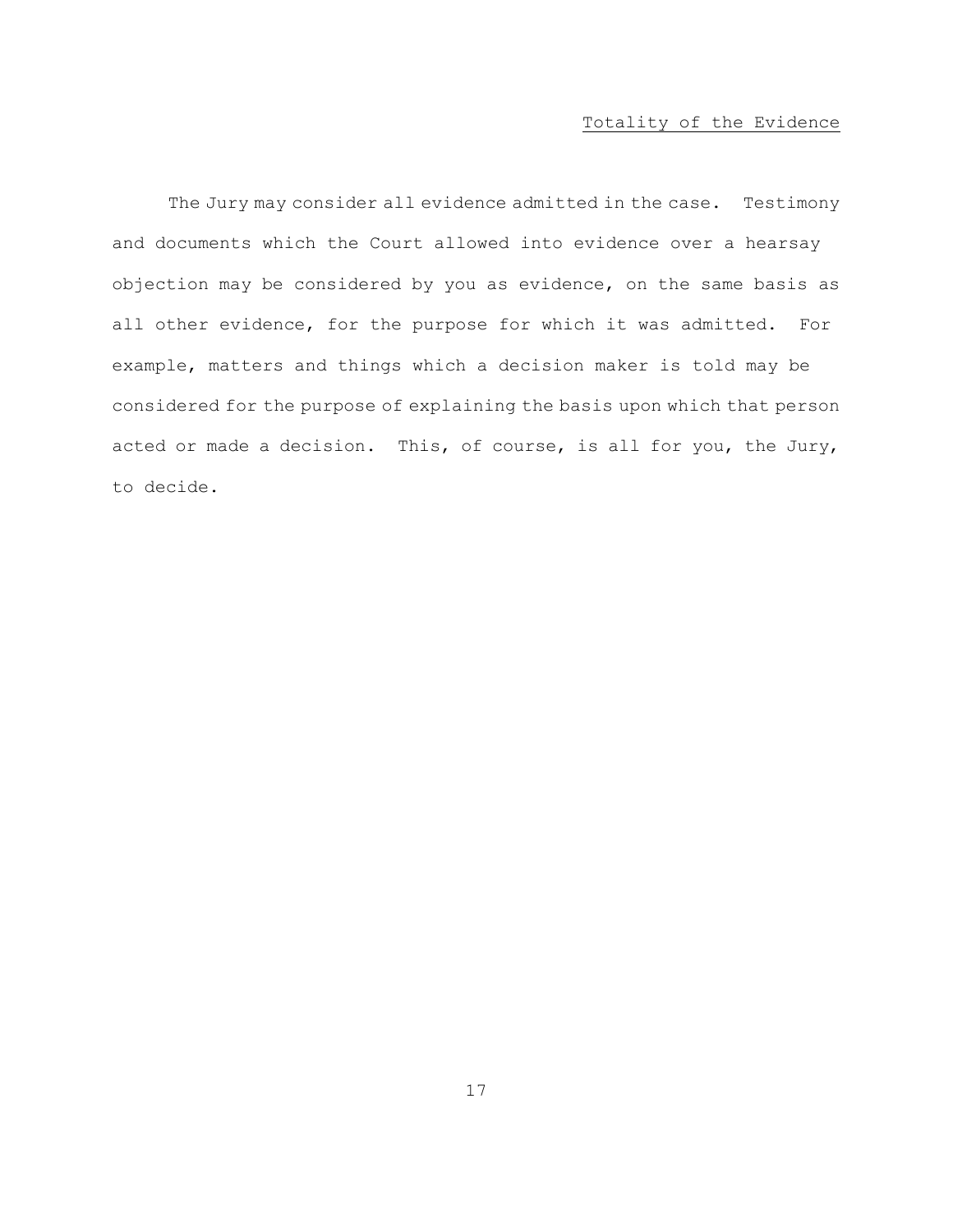#### Juror Notes

<span id="page-21-0"></span>If you have taken notes, please remember that your notes are not evidence. You should keep your notes to yourself. They may only be used to help refresh your personal recollection of the evidence in this case.

If you cannot recall a particularly piece of evidence, you should not be overly influenced by the fact that someone else on the Jury appears to have a note regarding that evidence. Remember, it is your recollection and the collective recollection of all of you upon which you should rely in deciding the facts in this case.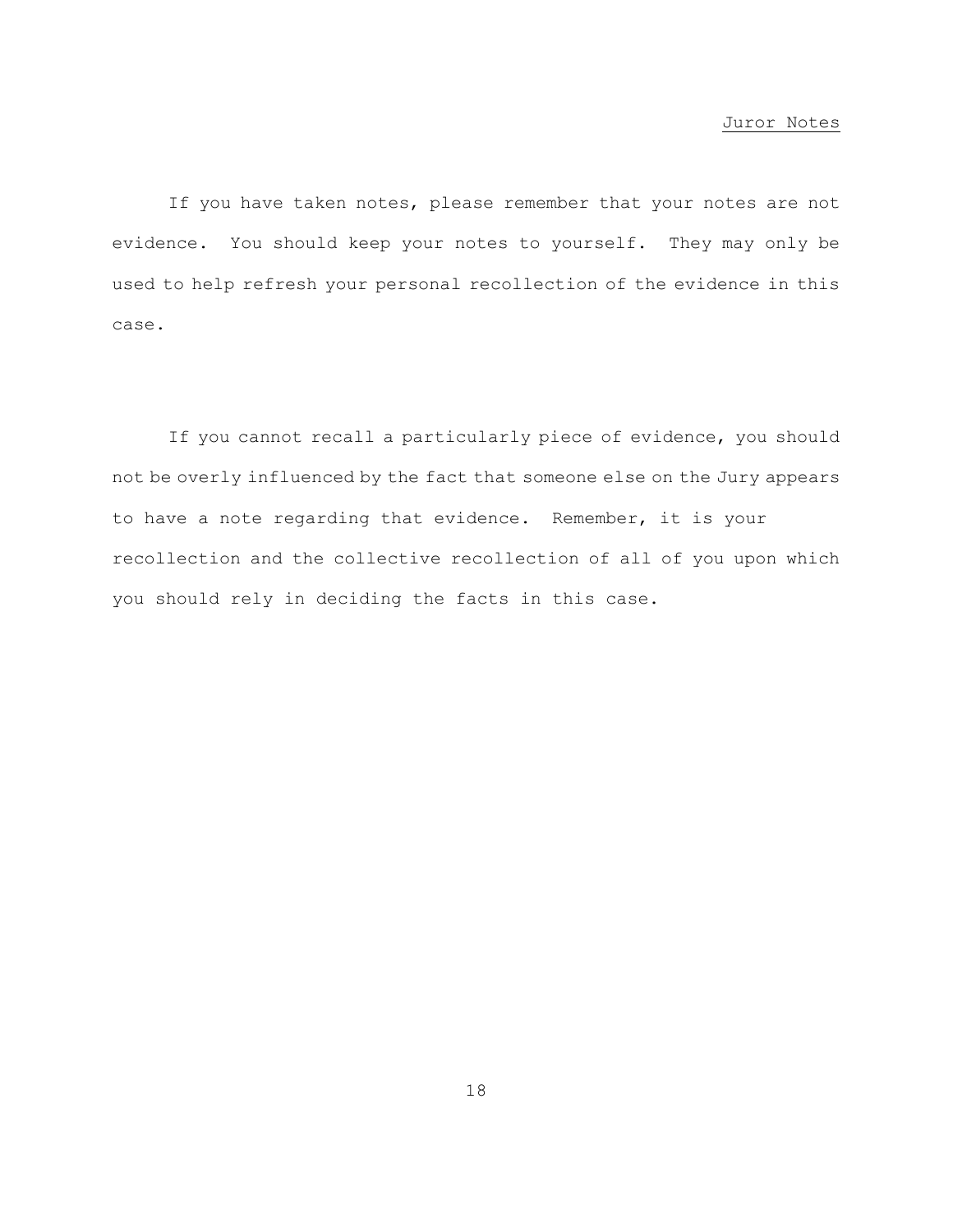### Comments by the Court

<span id="page-22-0"></span>During the course of a trial on a few occasions, I occasionally asked questions of a witness in order to bring out facts not then fully covered in the testimony. Please do not assume that I hold any opinion on the matters to which my questions may have related. Remember that you, as jurors, are at liberty to disregard all comments of the Court in arriving at your own findings as to the facts.

On the other hand, you are required to follow the Court's instructions on the law, whether you agree with these instructions or not.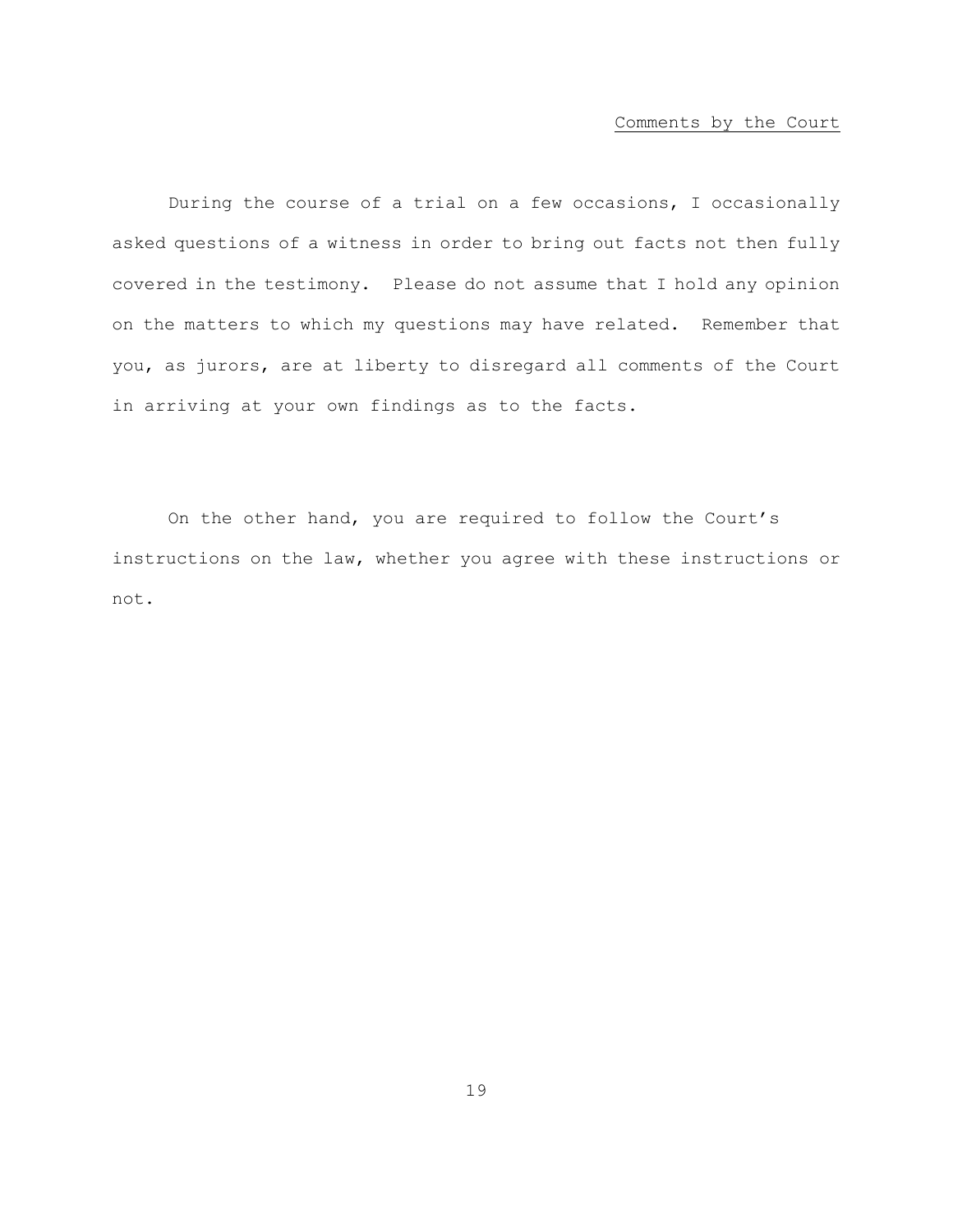### Limited Admission of Evidence

<span id="page-23-0"></span>You will recall that during the course of this trial certain evidence was admitted for a limited purpose only. You must not consider such evidence for any other purpose.

For example, evidence has been admitted for the limited purpose of showing a witness's state of mind, or that the witness had notice of a particular issue. Evidence of a witness's state of mind is relevant only to show what the witness believed. Such evidence cannot be considered for the truth or accuracy of the belief. Likewise, evidence admitted only to show notice cannot be considered for the truth or accuracy of the matter it concerns.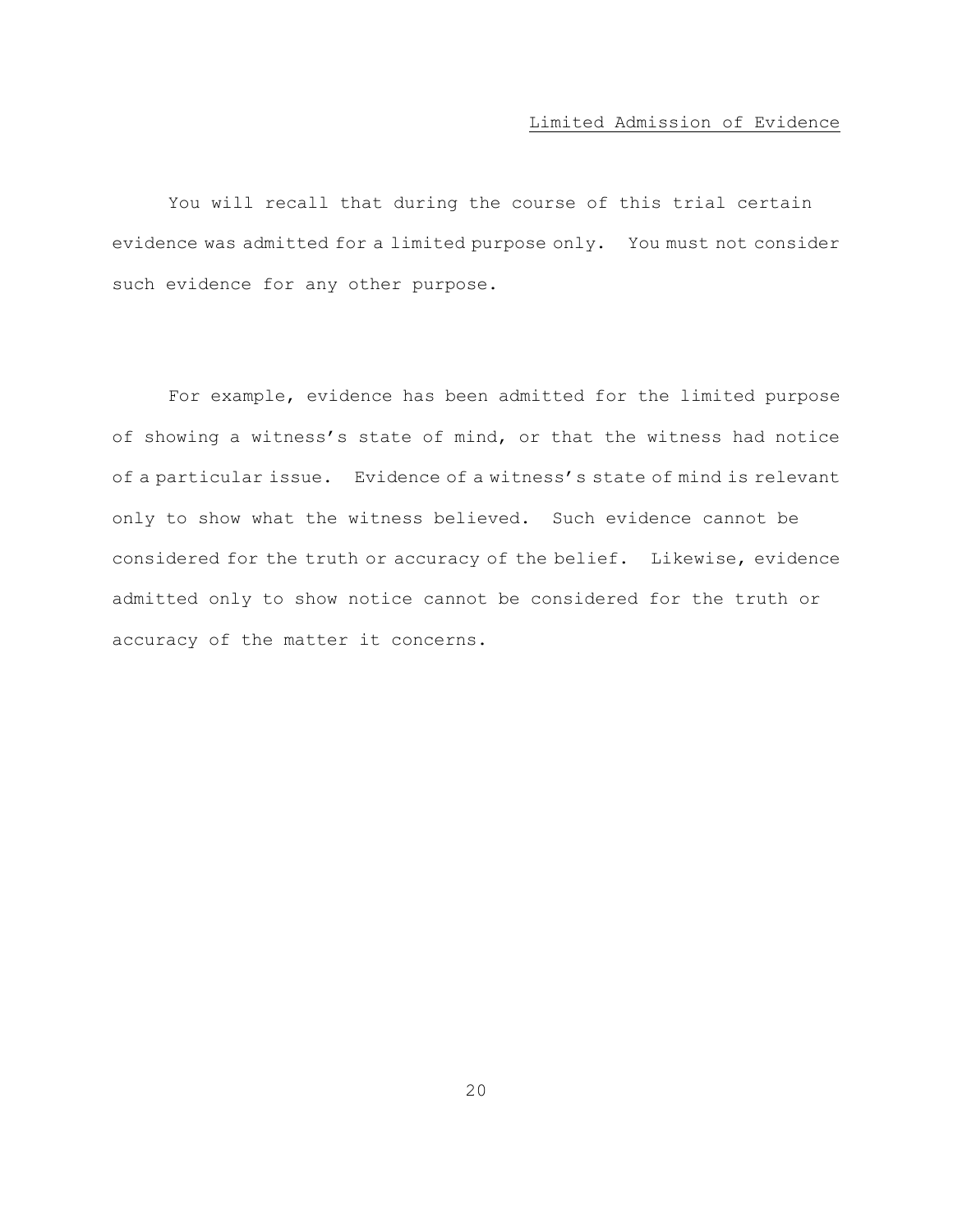#### Opinion Testimony

<span id="page-24-0"></span>You have heard the testimony of opinion witnesses Clarke Nelson, James Paschal, and Peter Smith. An opinion witness is allowed to express his opinion on those matters about which he has special knowledge, training, or experience. Opinion testimony is presented to you on the theory that someone who is experienced or knowledgeable in the field can assist you in understanding the evidence or in reaching an independent decision on the facts.

In weighing each opinion witness's testimony, you may consider his qualifications, opinions, reasons for testifying, as well as all of the other considerations that ordinarily apply when you are deciding whether or not to believe a witness's testimony. You may give opinion testimony whatever weight, if any, you find it deserves in light of all the evidence in this case. You should not, however, accept a witness's testimony merely because he is an opinion witness. Nor should you substitute it for your own reason, judgment, and common sense. The determination of the facts in this case rests solely with you.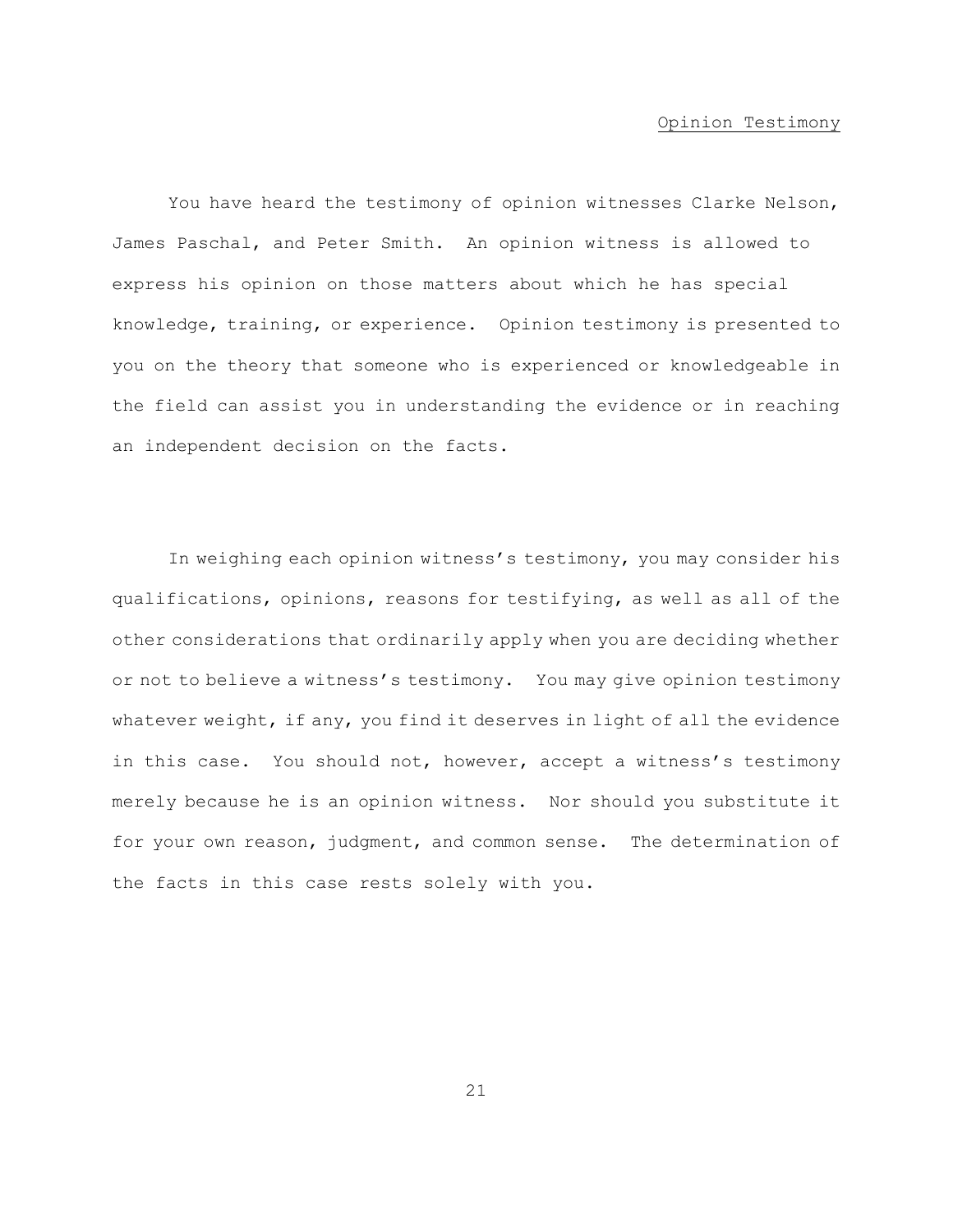# Deposition Testimony

<span id="page-25-0"></span>Certain testimony has been read into evidence from depositions or previously given testimony or has been presented by video recording. A deposition is testimony taken under oath before this trial and preserved in writing or by video recording. Previous testimony is testimony taken under oath in either the same or different proceedings. You are to consider all such testimony as if it had been given in this court.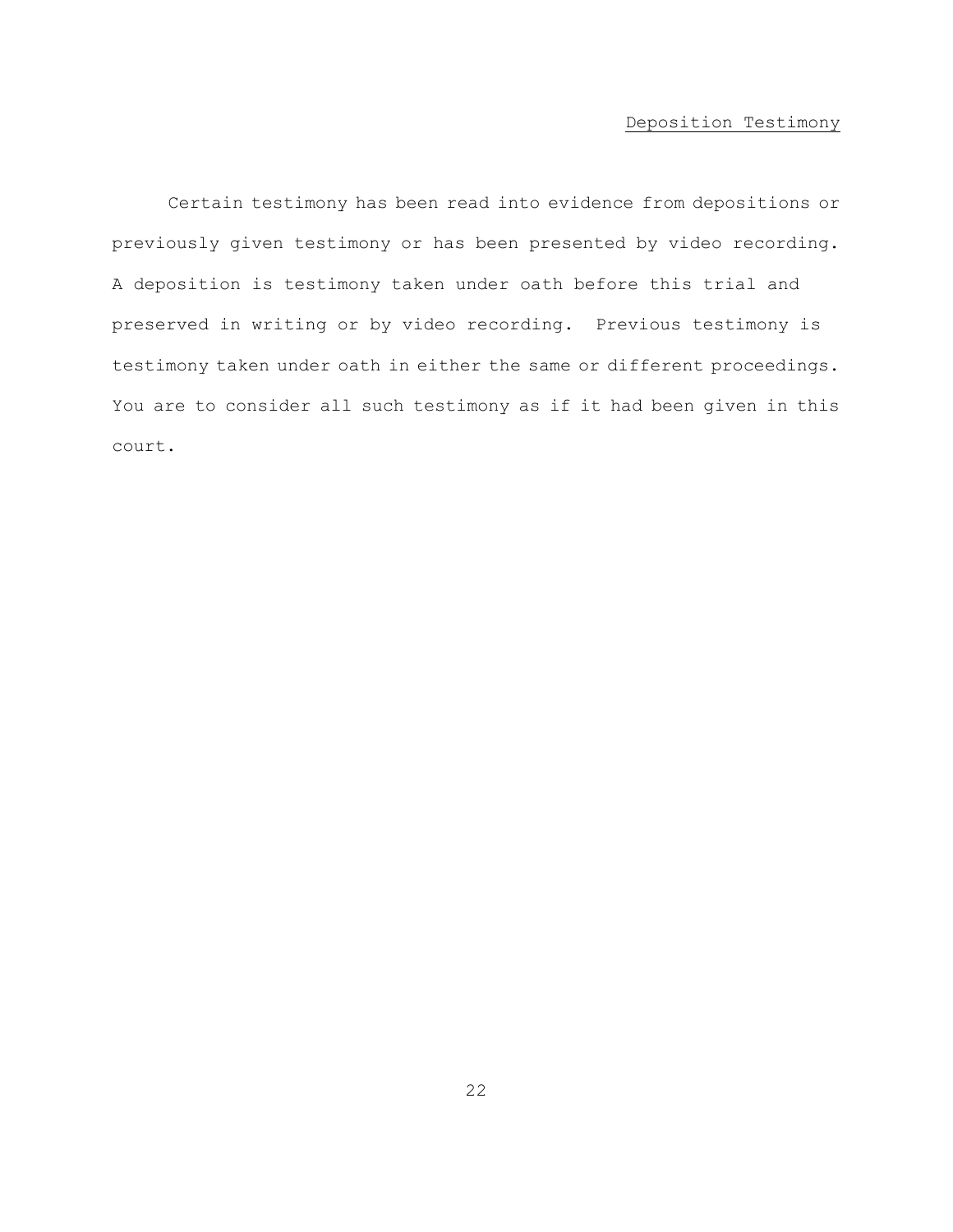### <span id="page-26-0"></span>III. STATEMENT OF THE CASE AND STIPULATED FACTS

#### Statement of the Case

<span id="page-26-1"></span>In this lawsuit, WCM Industries, Inc. has brought claims for patent infringement against IPS Corporation. The claims in this lawsuit involve three of WCM's patents – U.S. Patent No. 8,302,220; U.S. Patent No. 8,584,272; U.S. Patent No. 8,321,970. Patents are sometimes referred to by the last three numbers, so these patents may be referred to as the '220 Patent, the '272 Patent and the '970 Patent, respectively. WCM owns the '220 Patent, the '272 Patent and the '970 Patent by assignment from the inventor, Mr. William T. Ball, an employee of WCM. IPS denies that it infringes the patents and it also has asserted claims that WCM's patents are not valid because they claim subject matter that is in the prior art or otherwise do not satisfy the requirements of 35 U.S.C. §§ 102, 103 and/or 112.

The products of IPS Corporation accused of infringement are overflow and drain assemblies for use in a bathtub. Overflow and drain assemblies are a type of plumbing fixture that allow water to flow out of a bathtub, such that water in the bathtub may exit through a drain in the bottom of the bathtub, or through an overflow in the side of the bathtub. One purpose of these overflow and drain assemblies is to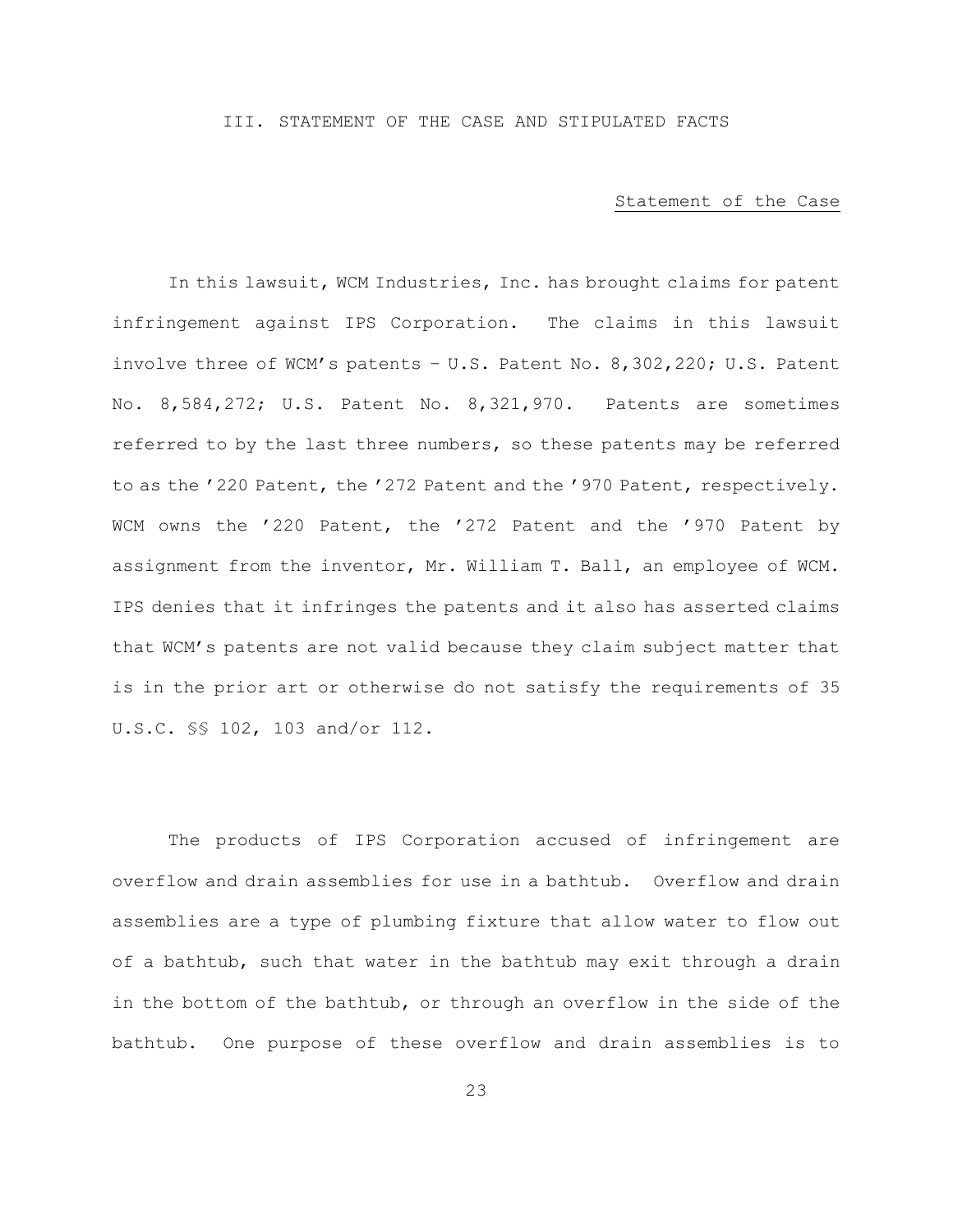prevent or reduce a tub from overflowing and damaging the surrounding area.

Both WCM and IPS sell overflow and drain assemblies in the United States. WCM asserts that several of IPS's overflow and drain assemblies infringe upon WCM's patent rights, specifically WCM's rights in the '220 Patent, the '272 Patent and the '970 Patent. IPS denies that its products infringe the '220 Patent, the '272 Patent, and the '970 Patent and asserts that the '220 Patent, the '272 Patent, and the '970 Patent are invalid as covering subject matter in the prior art and otherwise do not satisfy the requirements of 35 U.S.C. §§ 102, 103 and/or 112.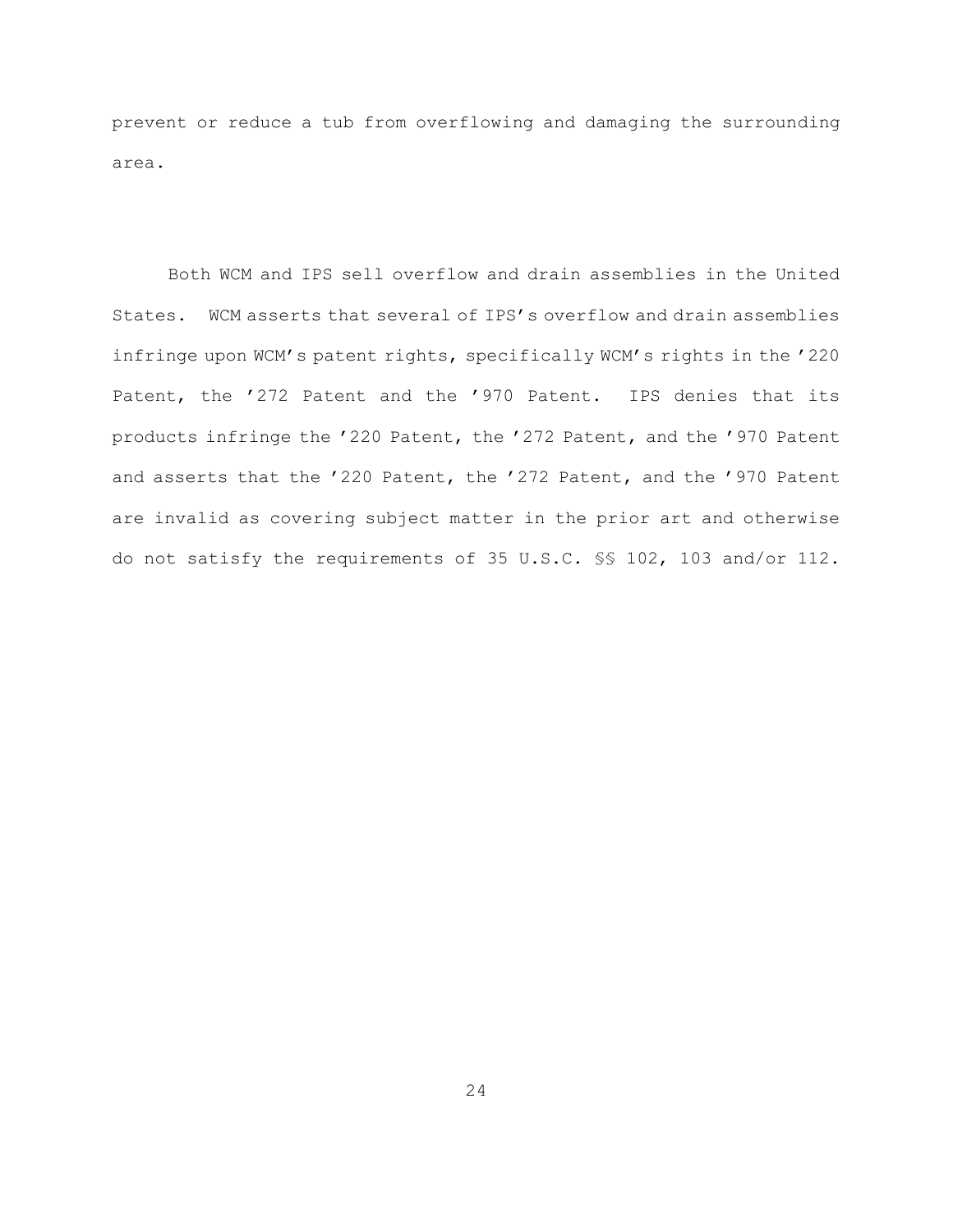#### Stipulated Facts

<span id="page-28-0"></span>Before the trial of this case, the parties agreed to the truth of certain facts in this action. As a result of this agreement, the plaintiff and the defendant entered into certain stipulations in which they agreed that the stipulated facts could be taken as true without the parties presenting further proof on the matter. This procedure is often followed to save time in establishing facts which are undisputed.

Facts stipulated to by the parties in this case include the following:

- 1. IPS acquired the assets of AB&A in August 2010.
- 2. U.S. Patent Number 8,302,220 ("the '220 Patent") issued on November 6, 2012.
- 3. U.S. Patent Number 8,321,970 ("the '970 Patent") issued on December 4, 2012.
- 4. U.S. Patent Number 8,584,272 ("the '272 Patent") issued on November 19, 2013.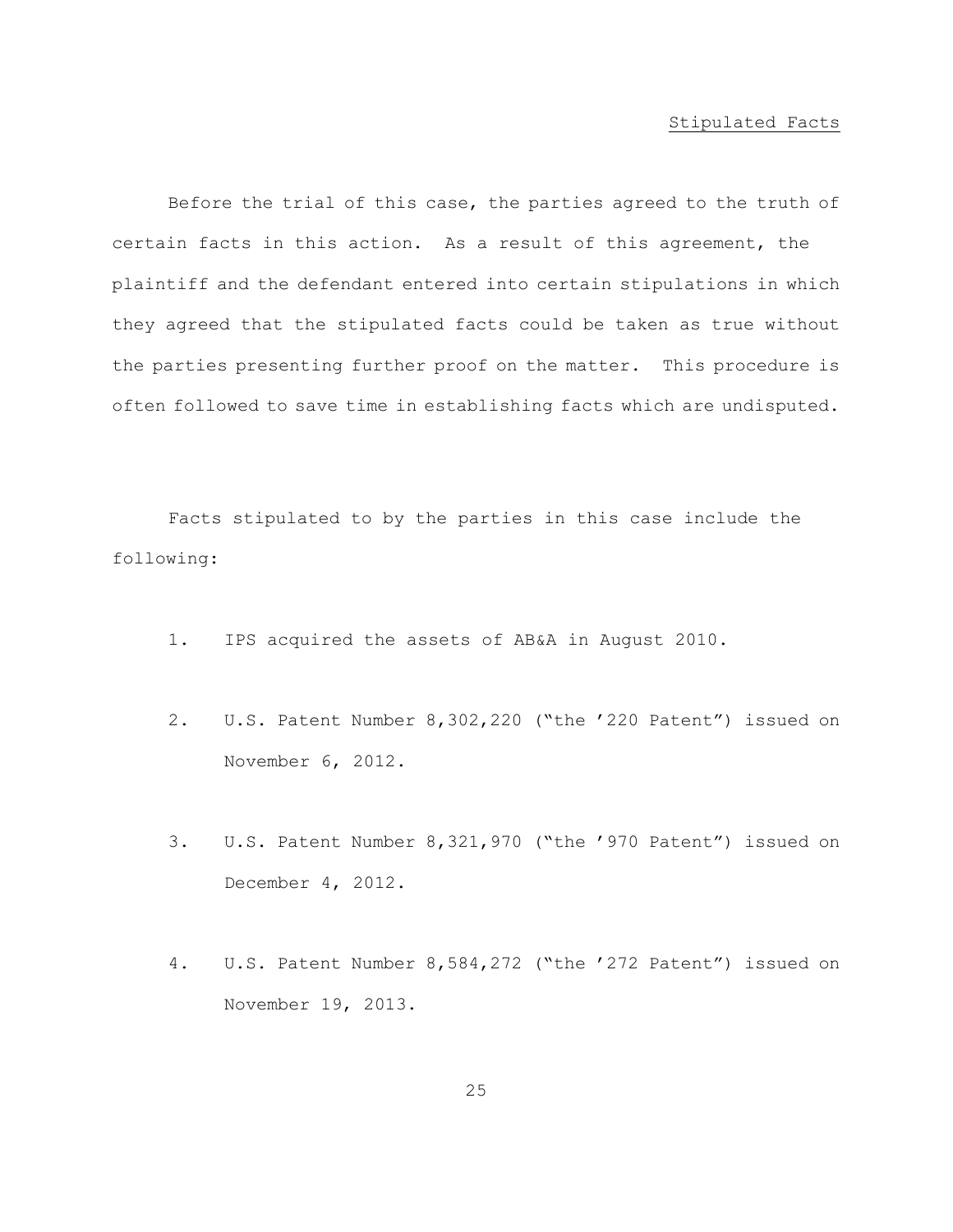- 5. The application that issued as the '220 Patent had published by 2010.
- 6. IPS and WCM compete in the overflow and drain assembly market.
- 7. IPS and WCM compete for sales of overflow and drain assemblies.
- 8. IPS exports "Classic" overflow and drain assemblies to Canada from one of its two U.S.-based distribution centers.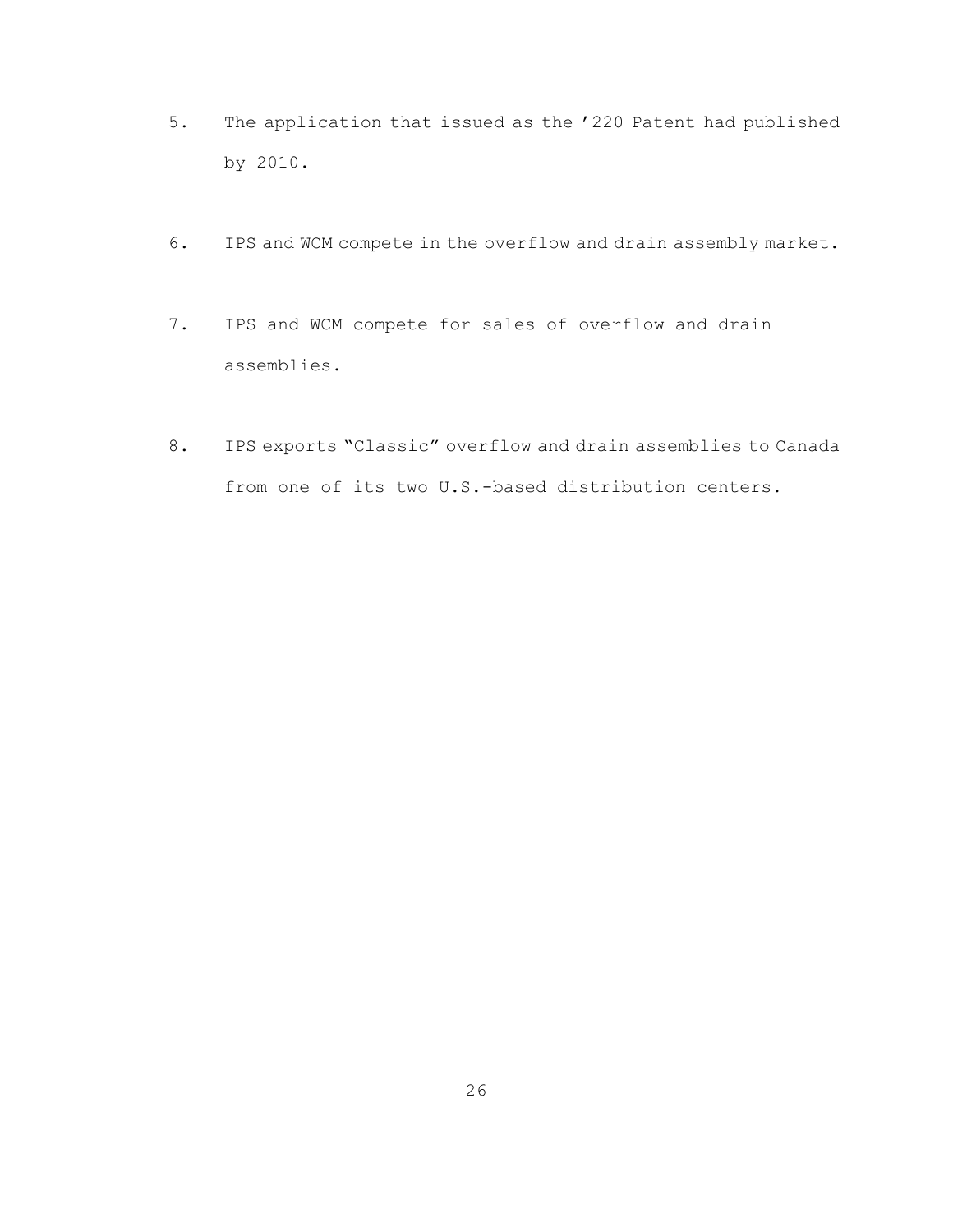### IV. PATENT INSTRUCTIONS

#### Summary of Patent Issues

<span id="page-30-1"></span><span id="page-30-0"></span>The United States Patent and Trademark Office has granted patents to William Ball, a WCM employee, relating to certain overflow and drain assemblies for bathtubs. WCM contends that IPS has infringed three of these patents. William Ball is the named inventor on the three patents at issue, which are identified by the Patent Office as No. 8,302,220 (which may be called the '220 Patent); No. 8,584,272 (which may be called the '272 Patent); and No. 8,321,970 (which may be called the '970 Patent). These patents may also collectively be referred to as "the Asserted Patents."

IPS contends that it does not infringe the '220 Patent, the '272 Patent and the '970 Patent. In addition, IPS contends that the '220 Patent, the '272 Patent, and the '970 Patent should not have been issued by the United States Patent Office because prior to Mr. Ball filing for his patents, the claimed invention of the Asserted Patents was described in patents and other documents demonstrating that Mr. Ball was not the first to invent the invention claimed in the Asserted Patents.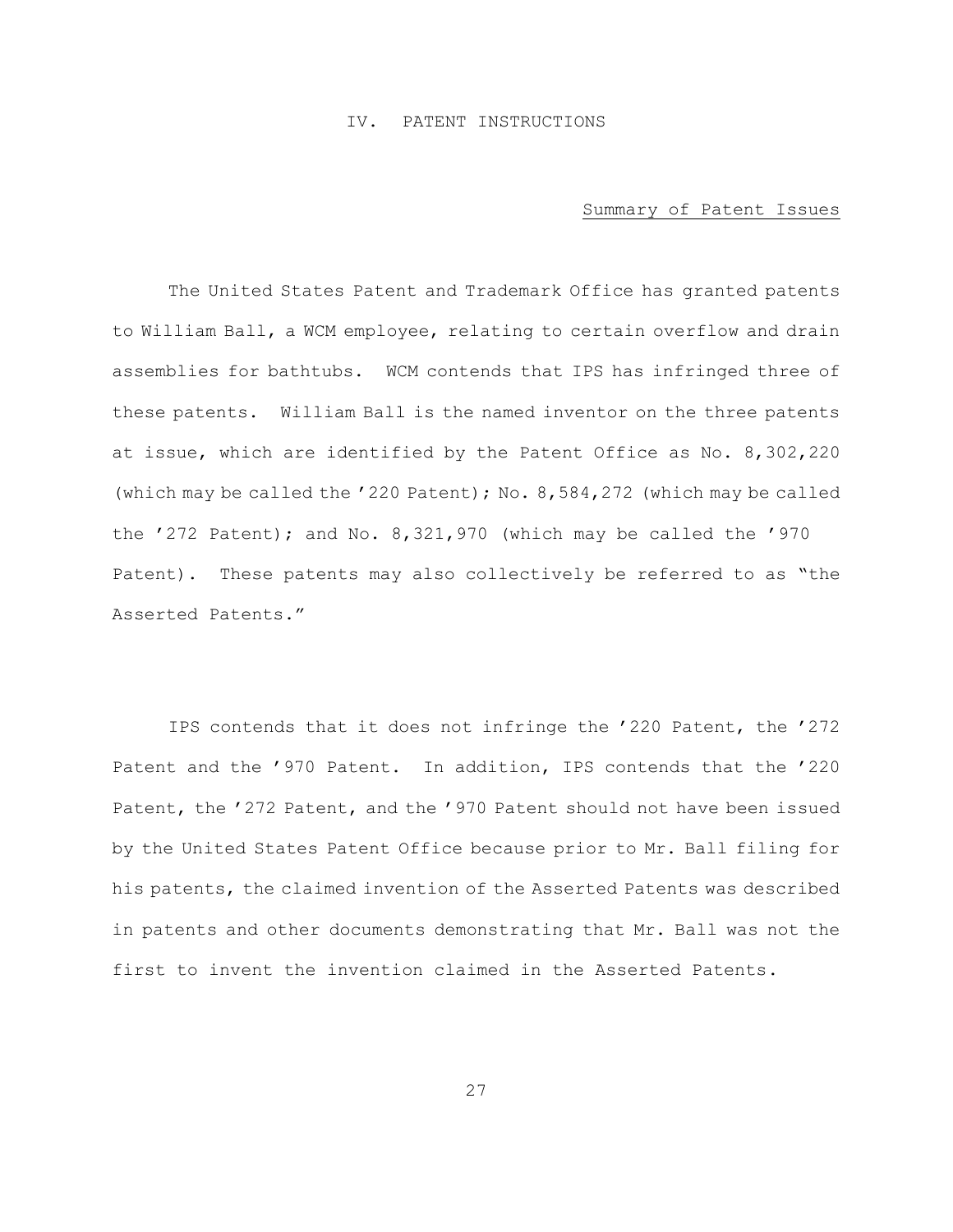You will be asked to decide whether IPS has infringed the Asserted Patents, and whether the patents are valid. Specifically, you must decide the following:

- 1. Has WCM proven by a preponderance of the evidence that IPS has directly infringed one or more claims of the Asserted Patents, either literally or under the doctrine of equivalents?
- 2. Has WCM proven by a preponderance of the evidence that IPS has indirectly infringed one or more claims of the Asserted Patents by inducing others to infringe or contributing to the infringement by others of, one or more claims of the Asserted Patents?
- 3. If you find any claims of any of the Asserted Patents infringed, directly or indirectly, has WCM proven by clear and convincing evidence that the infringement was willful?
- 4. Has IPS proven by clear and convincing evidence that the claims of the Asserted Patents are invalid because the invention of the Asserted Patents was previously disclosed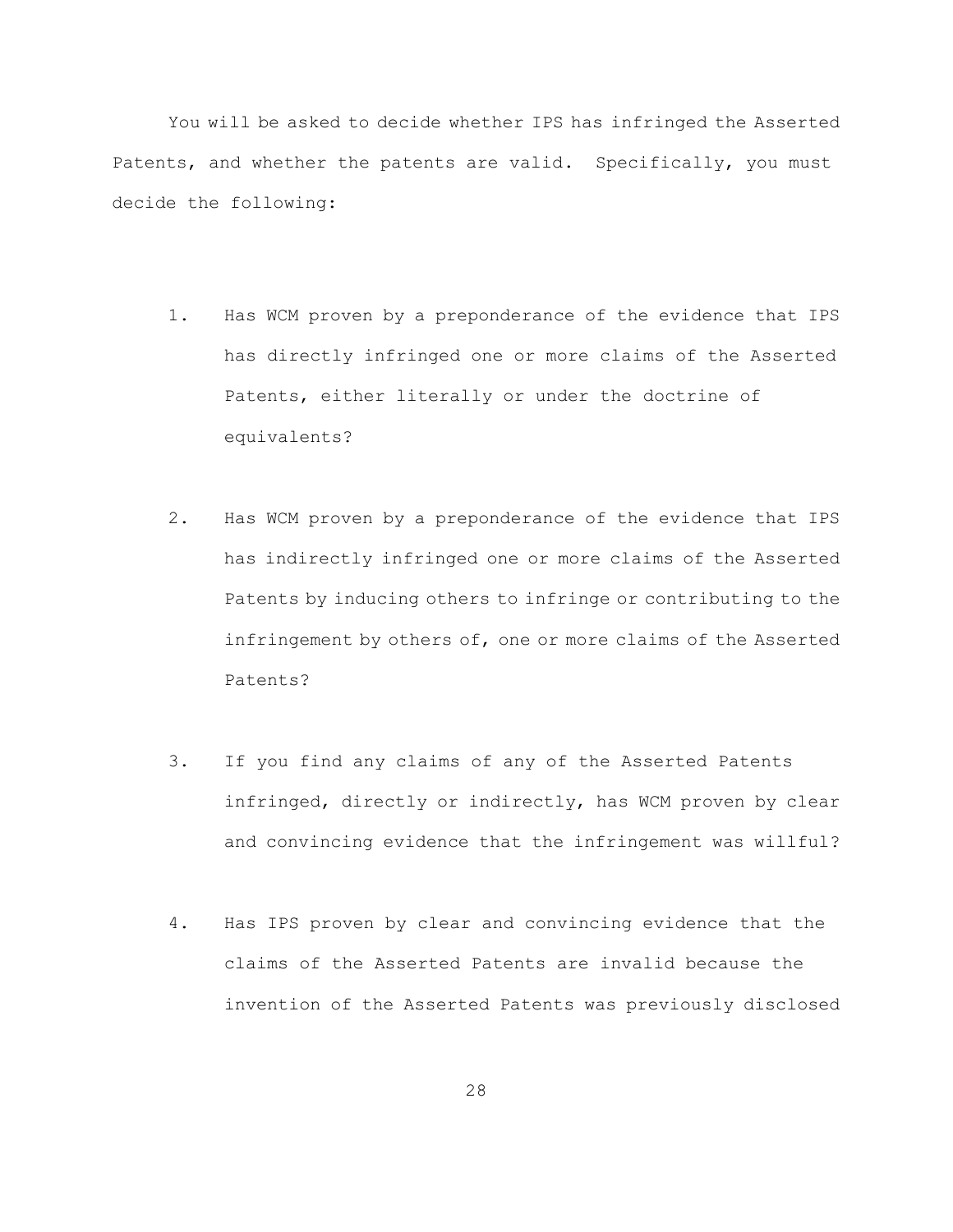in prior patents or printed publications, or was in use in the United States before WCM filed the Asserted Patents?

5. If you find any claims of any of the Asserted Patents infringed and if you do not find any infringed claims invalid, directly or indirectly, what amount of damages are due as a result of the infringement?

You will decide these patent issues according to the instructions that I will give you.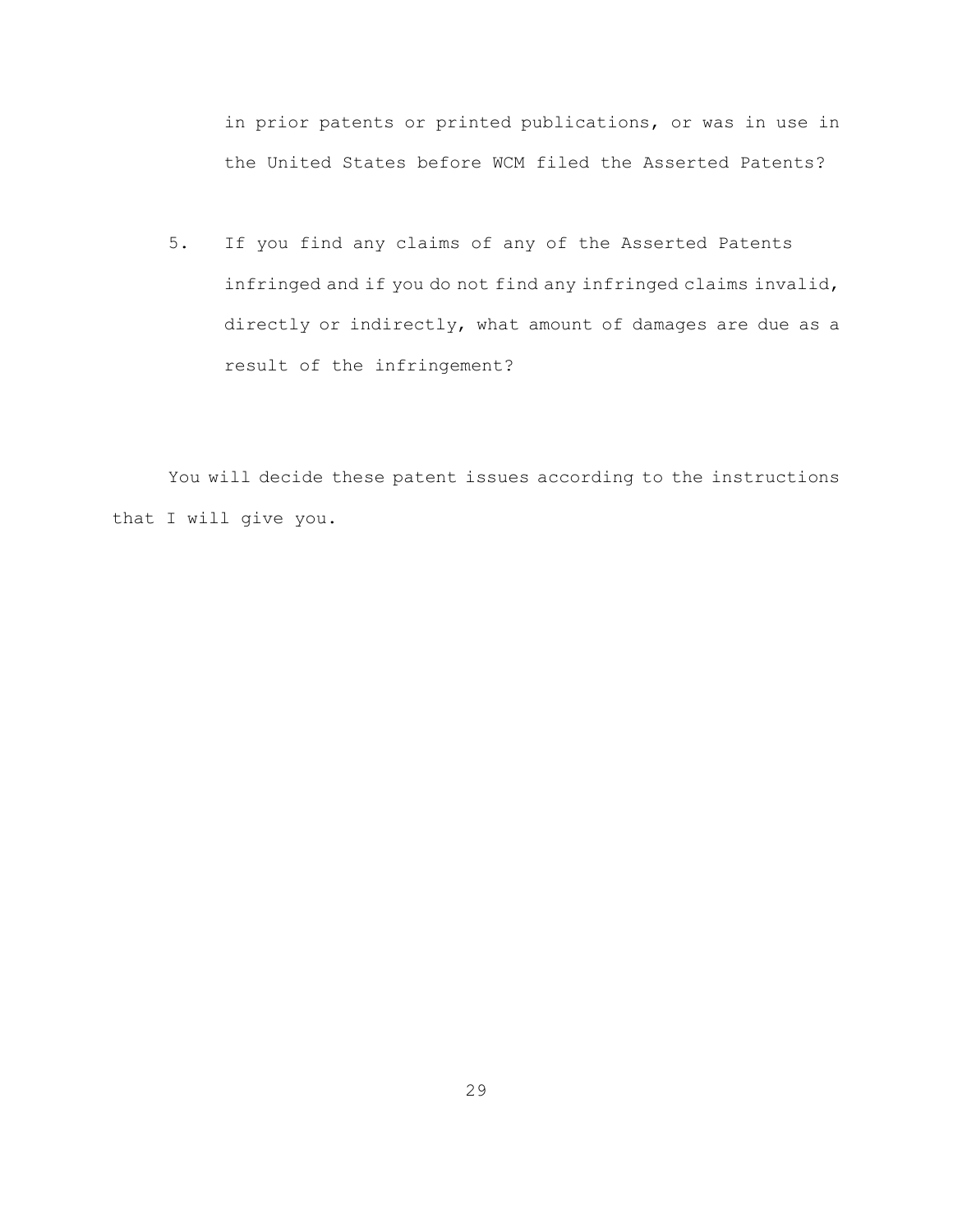### The Patent System

<span id="page-33-0"></span>At the beginning of the trial, I gave you some general information about patents and the patent system and a brief overview of the patent laws relevant to this case. I will now give you more detailed instructions about the patent laws that specifically relate to this case. If you would like to review my instructions at any time during your deliberations, they will be available to you in the jury room.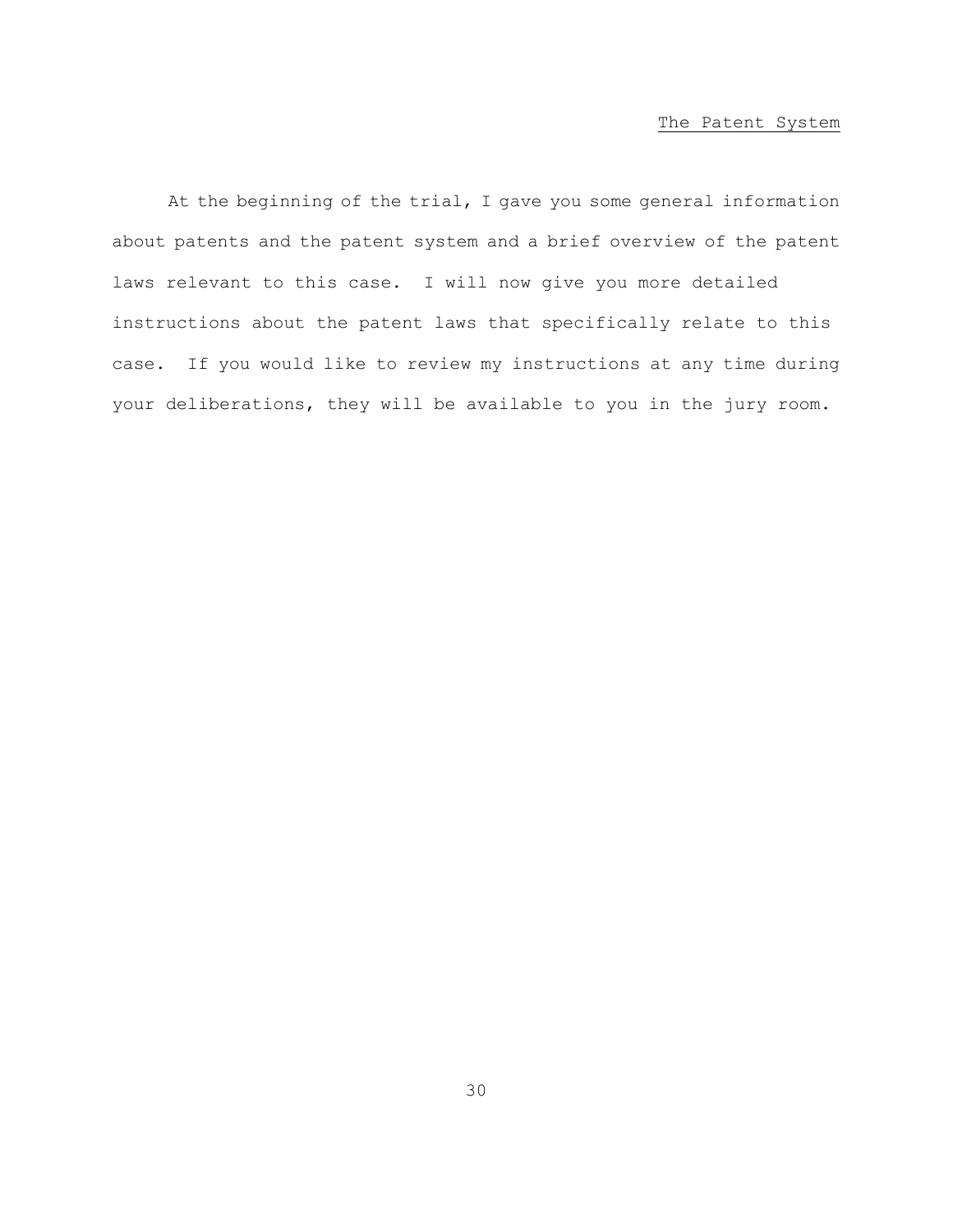# Scope of Patent Rights

<span id="page-34-0"></span>The patent laws provide that patent rights only confer the right to exclude others from practicing the patent holder's claimed inventions. This right to exclude others is the basic right of the patent grant.

A patent does not grant the right to make, use, or sell the patented subject matter. Indeed, the patent laws do not create any affirmative right to make, use, or sell anything.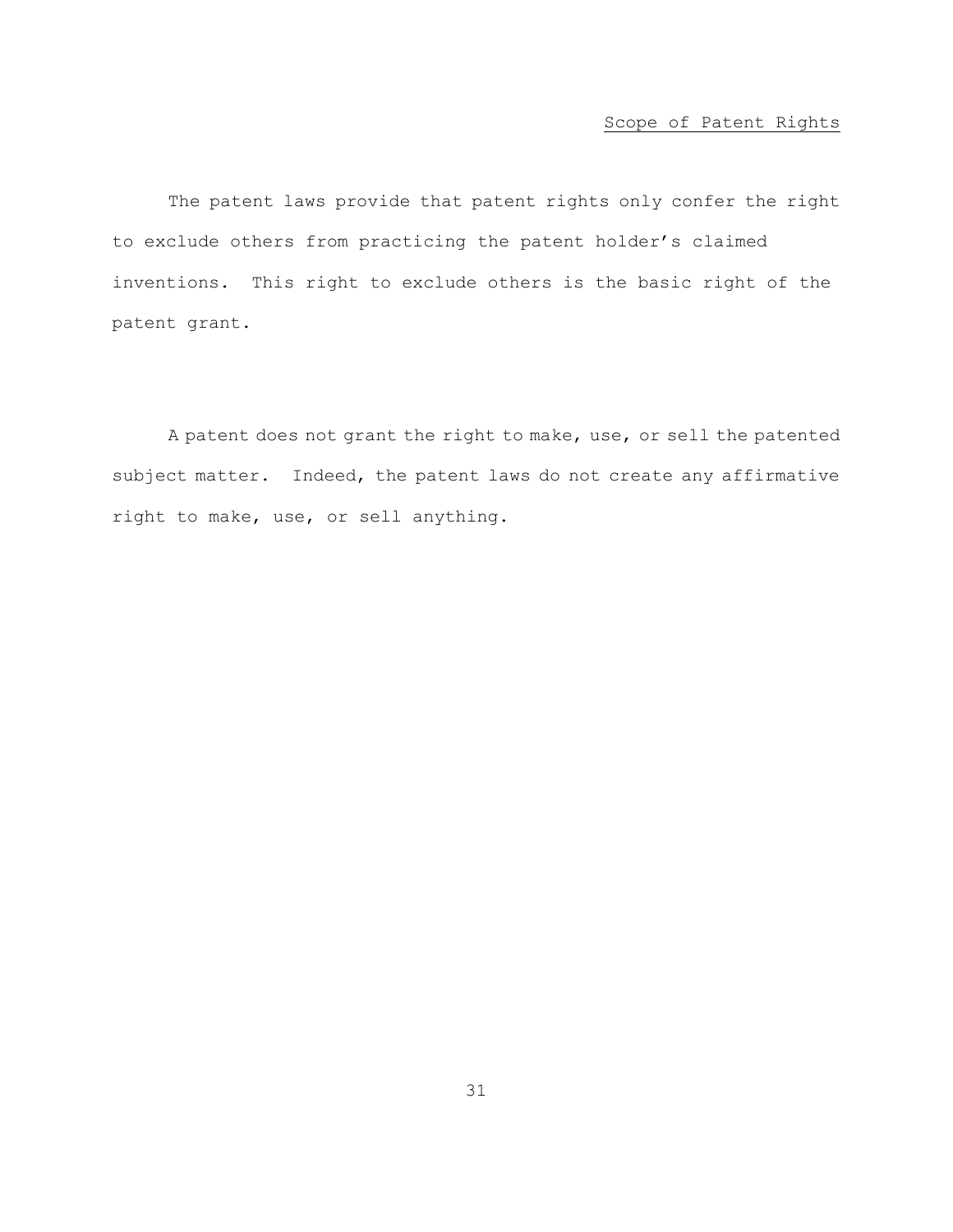# Validity of Patents Presumed

<span id="page-35-0"></span>A patent issued by the United States Patent Office is presumed valid and the named inventor is presumed to be the inventor of the claimed inventions therein. The presumption of validity can be overcome if clear and convincing evidence is presented that proves the patent is invalid.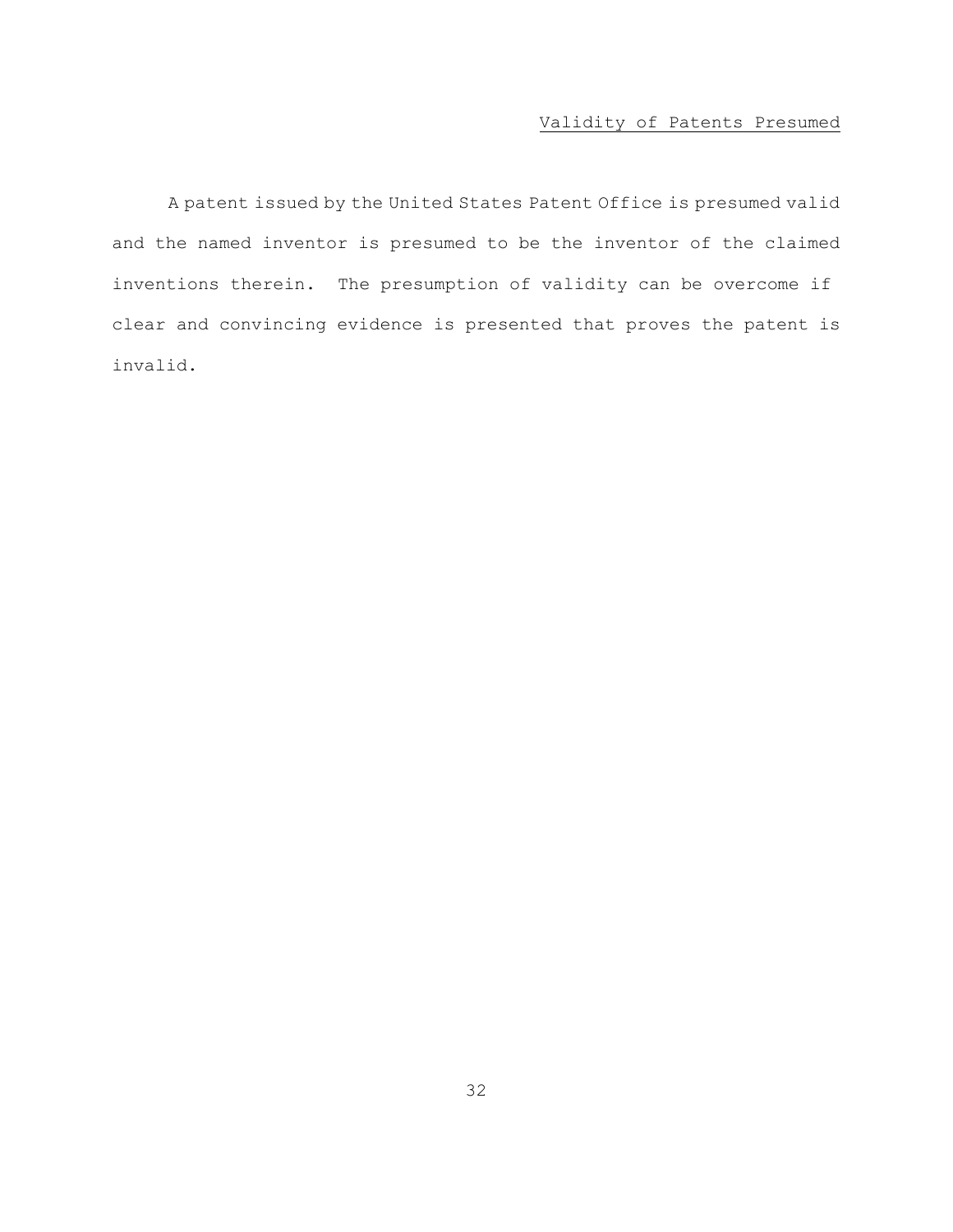### Claims of the Patents in Suit

As I told you at the beginning of the trial, the claims of a patent are the numbered sentences at the end of the patent. The claims are "word pictures" intended to define, in words, the boundaries of the invention described and illustrated in the patent. The claims describe the invention made by the inventor and describe what the patent owner owns and what the patent owner may prevent others from doing. Claims may describe products, including products made from several components.

Only the claims of the patent can be infringed. Neither the written description, nor the drawings of a patent can be infringed. Each of the claims must be considered individually, and not all claims of a patent have to be infringed for the patent to be infringed. To prove infringement of a patent, WCM need only establish by a preponderance of the evidence that one claim of a patent is infringed.

Claims are usually divided into parts or steps, called "limitations." For example, a claim that covers the invention of a table may recite the tabletop, four legs and the glue that secures the legs to the tabletop. The tabletop, legs and glue are each a separate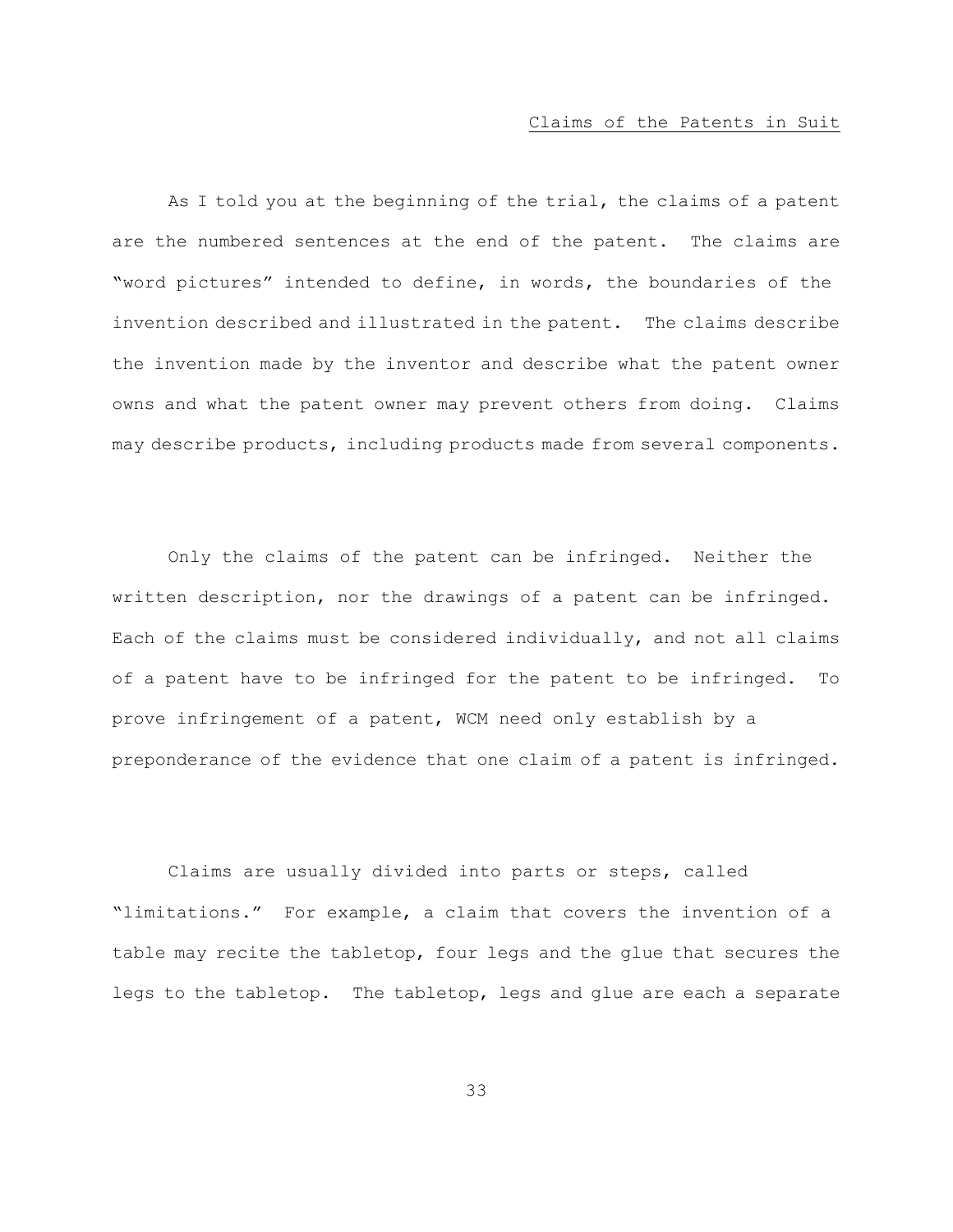limitation of the claim, and each limitation or requirement must exist in the accused product in order for there to be infringement.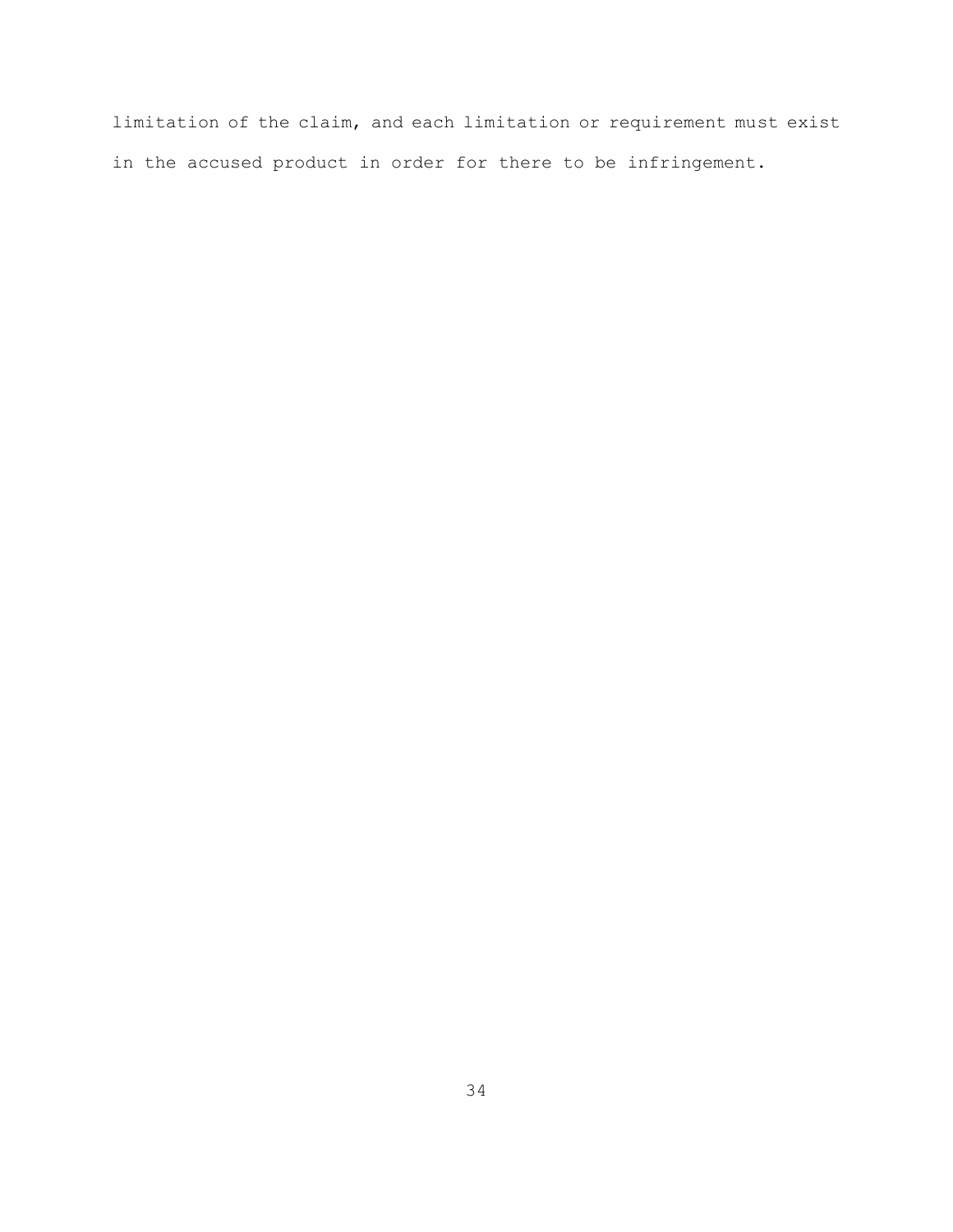#### Independent and Dependent Claims

Patent claims may exist in two forms, referred to as independent claims and dependent claims. An independent claim does not refer to any other claim of the patent. Thus, it is not necessary to look at any other claim to determine what an independent claim covers. Claim 12 of the '220 Patent, for example, is an independent claim.

A dependent claim refers to at least one other claim in the patent. A dependent claim includes each of the limitations of the other claim or claims to which it refers, as well as the additional limitations recited in the dependent claim itself. Therefore, to determine what a dependent claim covers, it is necessary to look at both the dependent claim and the other claim or claims to which it refers. Claim 13 of the '220 Patent, for example, is a dependent claim.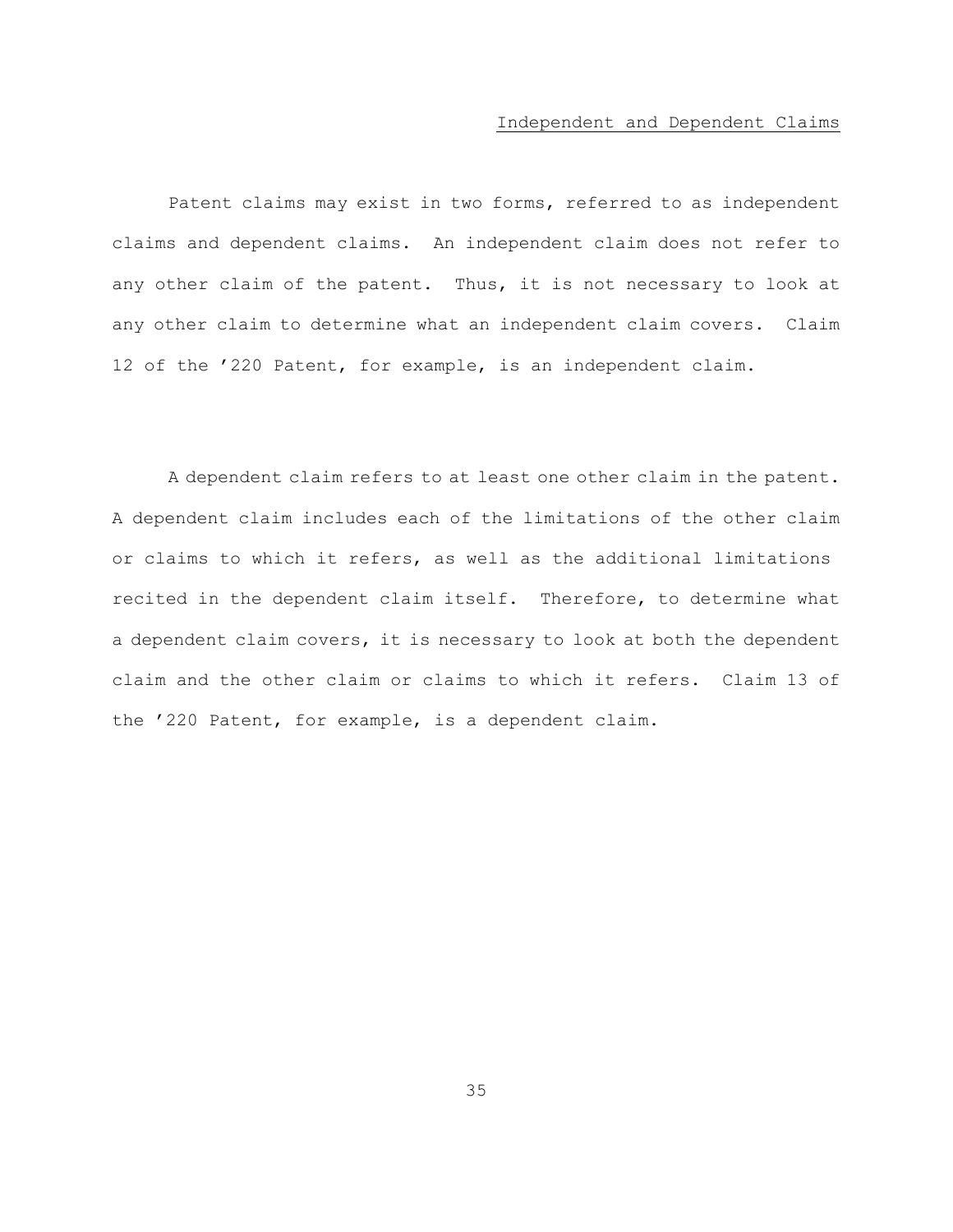# Construction of the Claims

In deciding whether or not an accused method or product infringes a patent, the first step is to understand the meaning of the words used in the patent claims.

It is my job as Judge to determine what the patent claims mean and to instruct you about that meaning. You must accept the meanings I give you and use them when you decide whether or not the patent is infringed.

At the start of the trial, I instructed you about the meaning of the words of the claims and the different types of claims that are at issue in this case. Words in a claim are generally given their ordinary and customary meaning. However, there are certain patent claim terms that I earlier determined have a specific meaning. I will instruct you now about the meaning of those claim terms.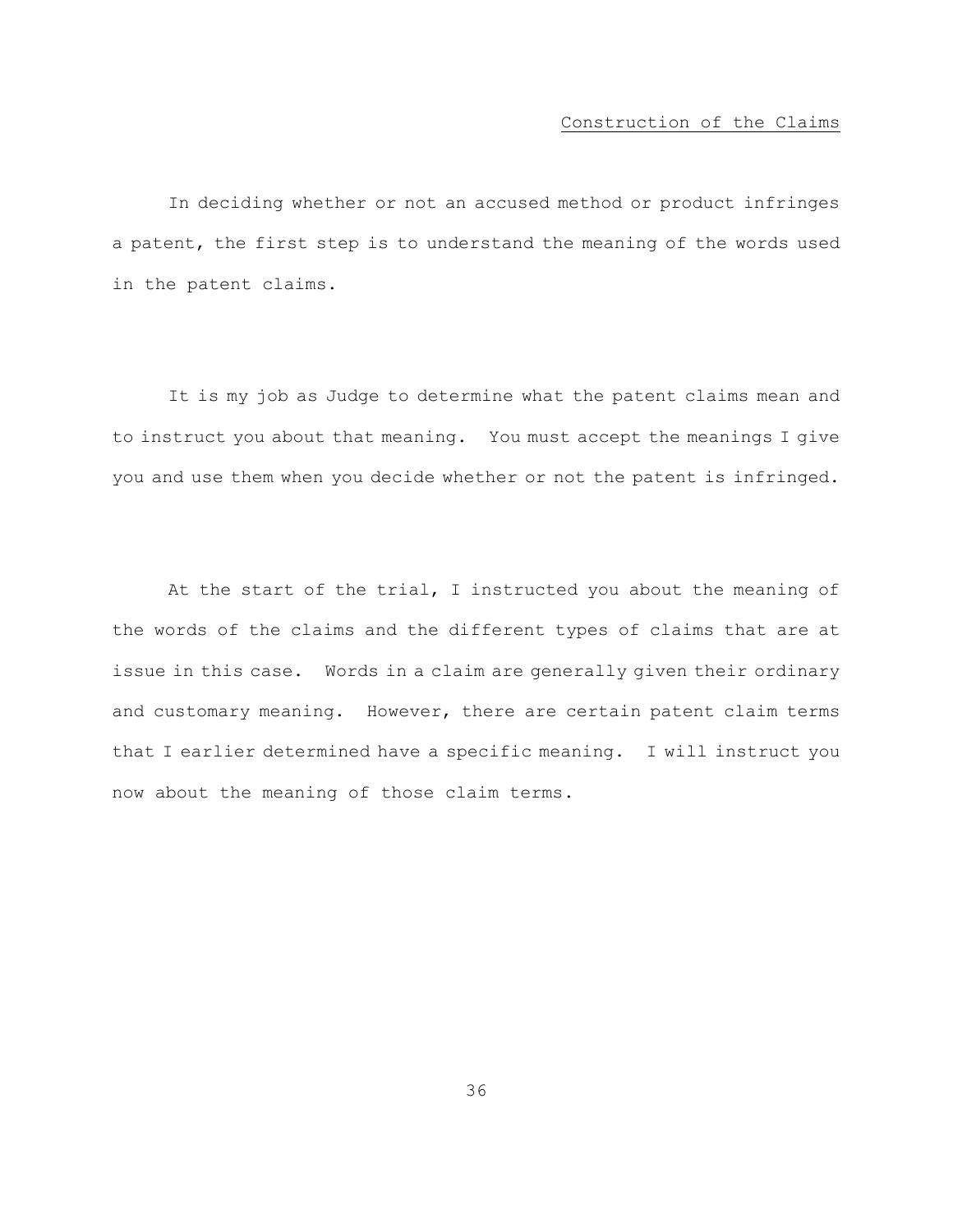# Limitations of the Claims at Issue

You must use the definitions I provide to you in your consideration of infringement issues.

The terms "detachably engage," "detachably associated," and "detachably interconnected," as they are used in the Asserted Patents, were interpreted by this Court to mean "detachably frictionally engaged." "Detachably engage" may include a snap-fit connection so long as the snap-fit connection satisfies the other requirements of the Court's construction.

The term "lug," as it is used in the Asserted Patents, was interpreted by this Court to mean "a lug that detachably engages with the cap" consistent with the definition of the term "detachably engage." The entire circular periphery of IPS's "revised locknut" cannot be considered lugs or cap retention elements, but the jury must resolve whether any alleged high points constitute the lugs or cap retention elements recited in the claims.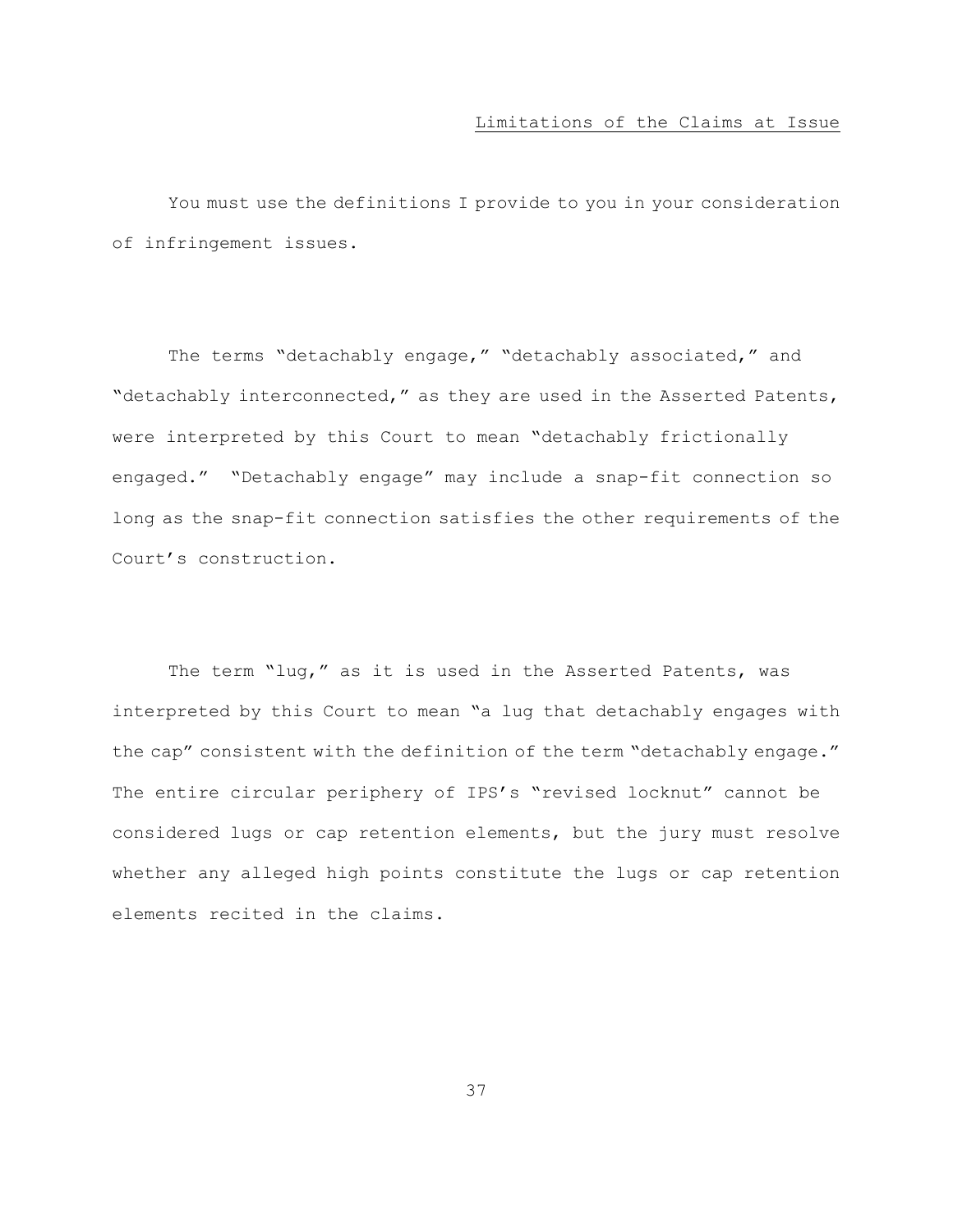The term "cap," as it is used in the Asserted Patents, was interpreted by this Court to mean "decorative cover frictionally engaged with the nut element."

The terms "nut" and "nut element," as they are used in the Asserted Patents, were both interpreted by this Court to mean "an object having at least one radially extending lug and a threaded bore to selectively engage the upper end of the overflow assembly."

The term "cap retention elements," as it is used in the Asserted Patents, was interpreted by this Court to mean "lugs on the nut element for retaining a cap" consistent with the definition of the term "lugs."

The term "waste water insert," as it is used in the Asserted Patents, was interpreted by this Court to mean "protective drain cover in selective engagement with the strainer having an opening, a flange, and a tubular wall."

The term "a wastewater drain assembly adapted for interconnection to the drain port and to the lower end portion of said overflow pipe,"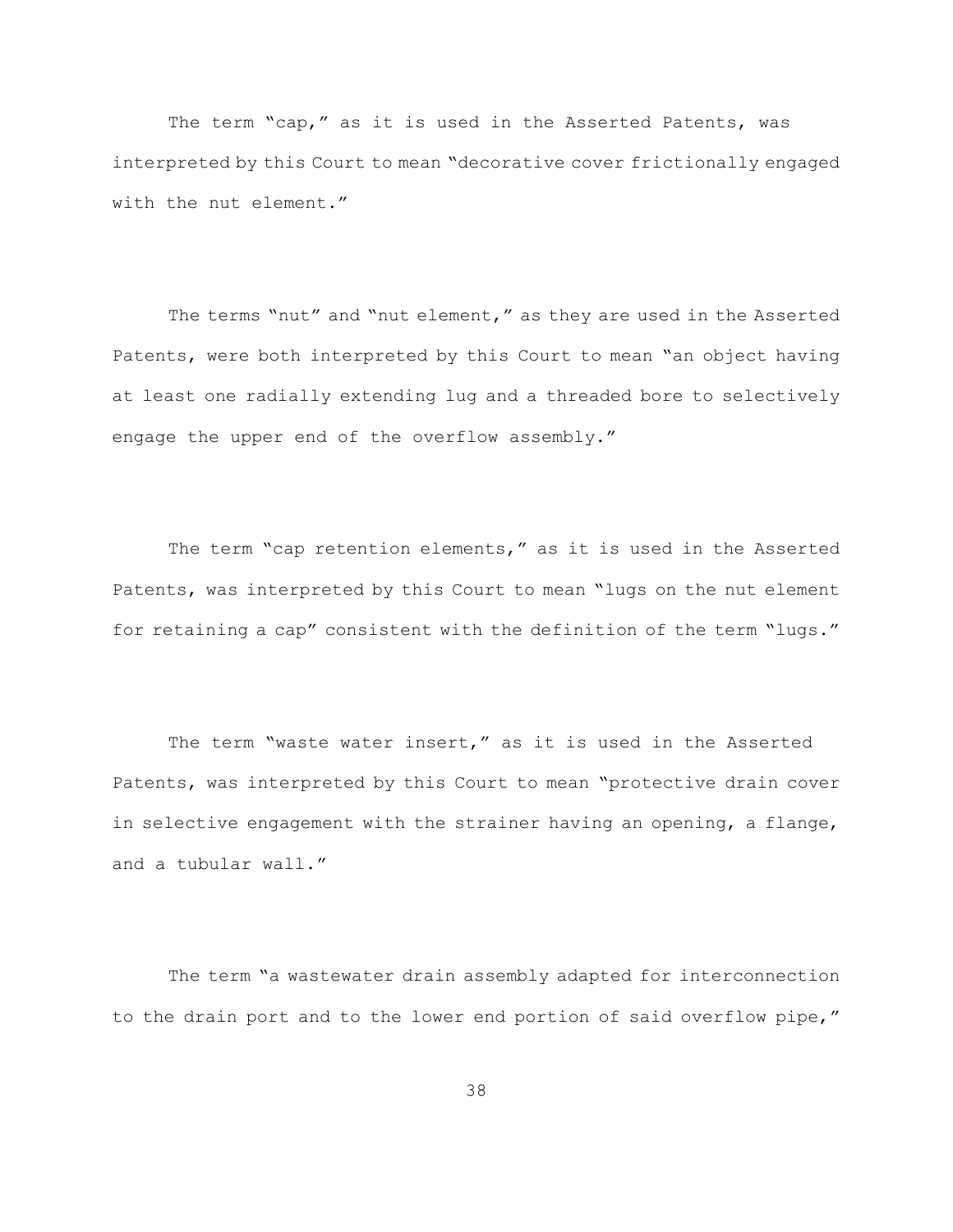as it is used in the Asserted Patents, was interpreted by this Court to mean "an assembly capable of being connected with a drain port and a lower end portion of an overflow pipe."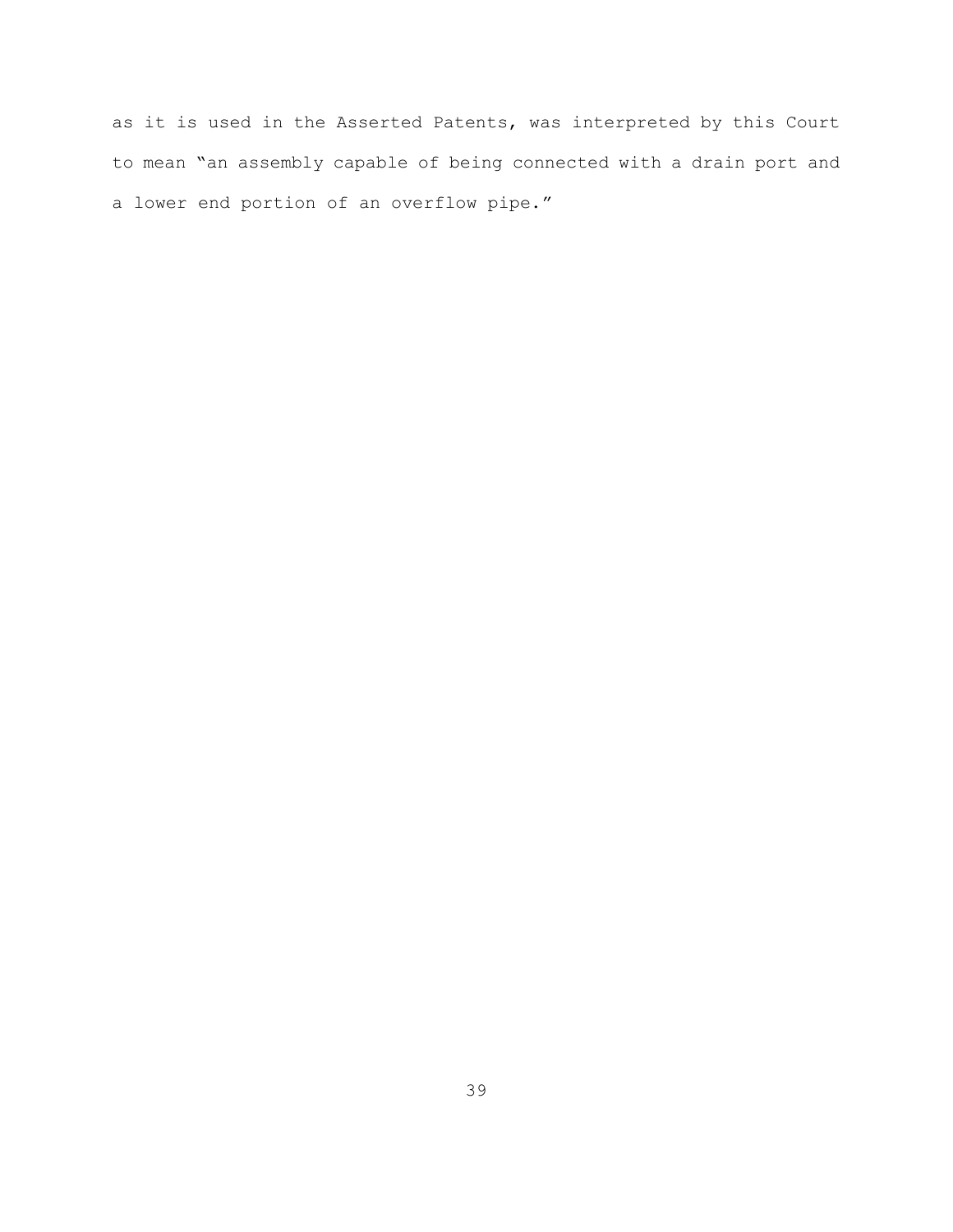# "Comprising" Claims

The beginning portion, or preamble, of a claim commonly uses the word "comprising." "Comprising" means "including" or "containing." A claim that uses the word "comprising" or "comprises" is not limited to products or methods having only the elements or steps that are recited in the claim, but also covers products that include additional elements or limitations.

Let's take our example of the claim that covers a table. If the claim recites a table "comprising" a tabletop, legs, and glue, the claim will cover any table that contains these structures, even if the table also contains other structures, such as a leaf or wheels on the legs.

All of the claims of the Asserted Patents use the "comprising" language.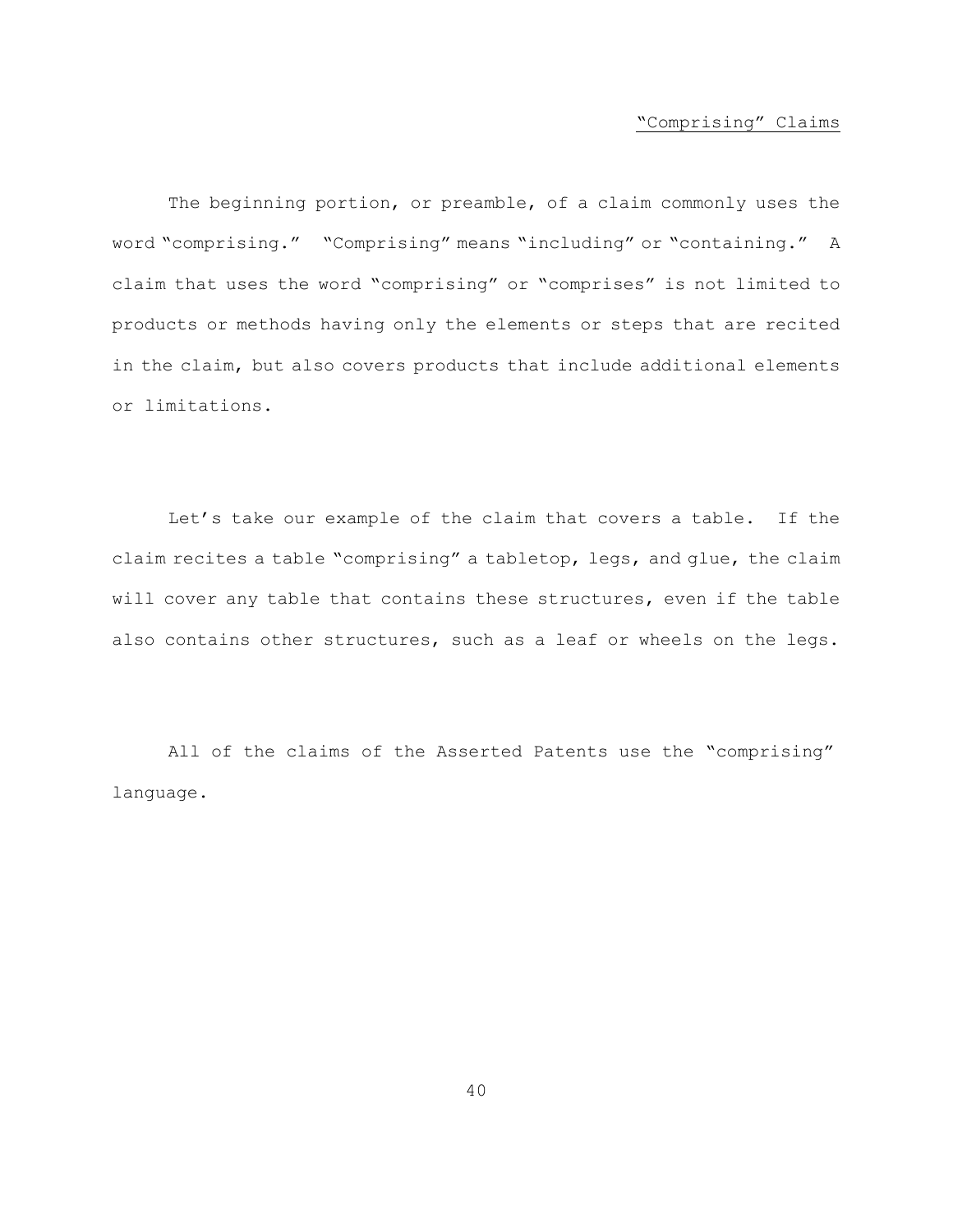# Every Claim Limitation Must Be Present for Determination of Infringement

You must consider each of the patent claims separately. In order to infringe a patent claim, a product or method must include every limitation of the claim. If IPS's product omits a single structure recited in a claim, then you must find that IPS has not infringed that claim. If you find that WCM has shown by a preponderance of the evidence that each limitation of the claim is present in the Accused Products, then you must find that IPS infringes that claim.

A claim limitation is literally present if it exists in the Accused Product just as it is described in the claim language, either as I have explained that language to you or, if I did not explain it, as you understand it.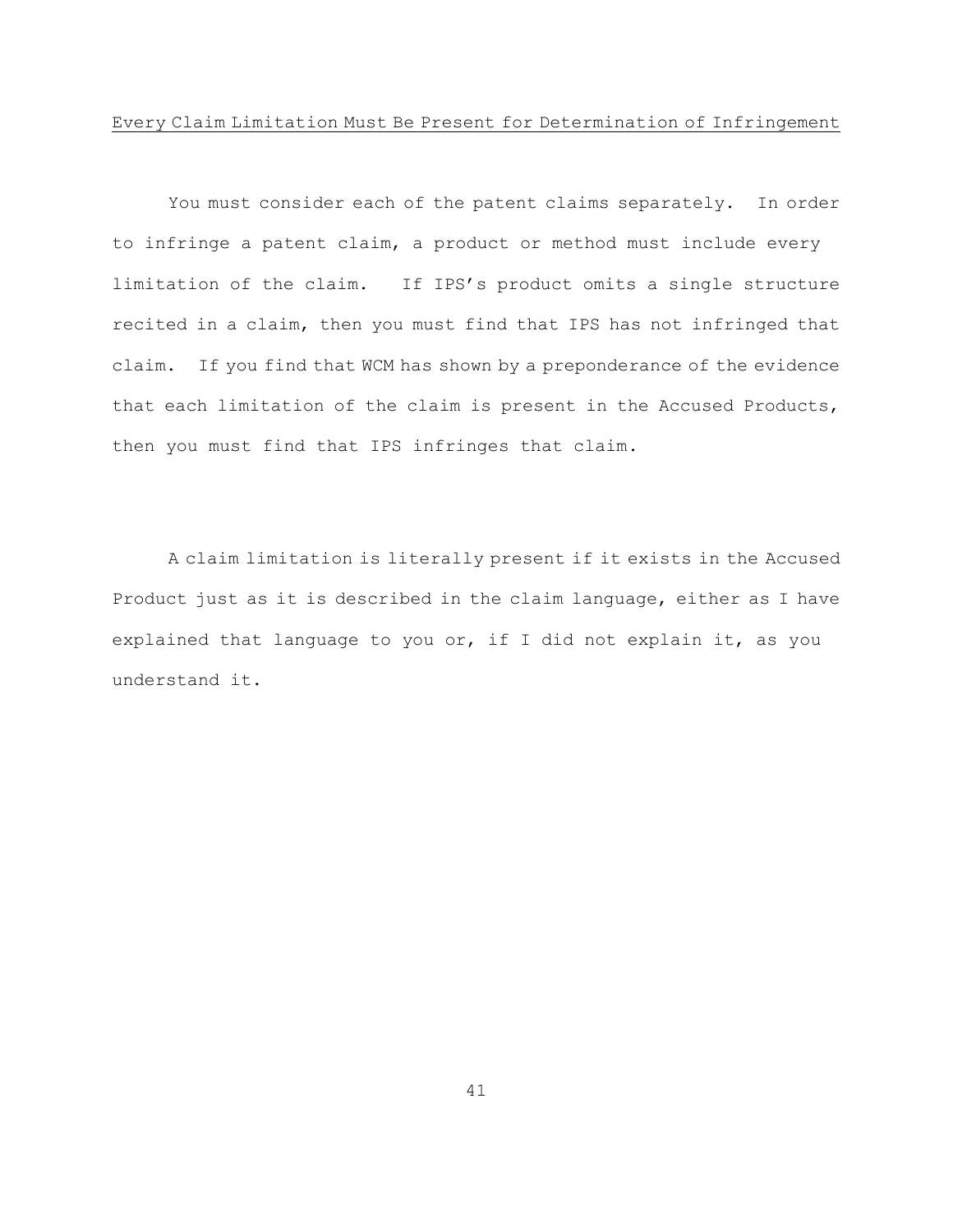### Patent Infringement Generally

A patent owner has the right to stop others from using the invention covered by its patent claims during the life of the patent. If any person makes, uses, sells or offers to sell, or imports what is covered by the patent claims without the patent owner's permission, that person is said to infringe the patent. This type of infringement is called "direct infringement." In addition to enforcing a patent against a direct infringer, a patent owner also has the right to enforce the patent against those who are known as "indirect infringers."

In reaching your decision on infringement, keep in mind that only the claims of a patent can be infringed. You must compare patent claims, as I have defined them, to an Accused Product, and determine whether or not there is infringement. You must consider each claim individually and must reach your decision as to each assertion of infringement based on my instructions about the meaning and scope of the claims, the legal requirements for infringement, and the evidence presented to you by the parties.

Whether or not IPS knew that what it was doing was an infringement does not matter. A person may be found to be a direct infringer of a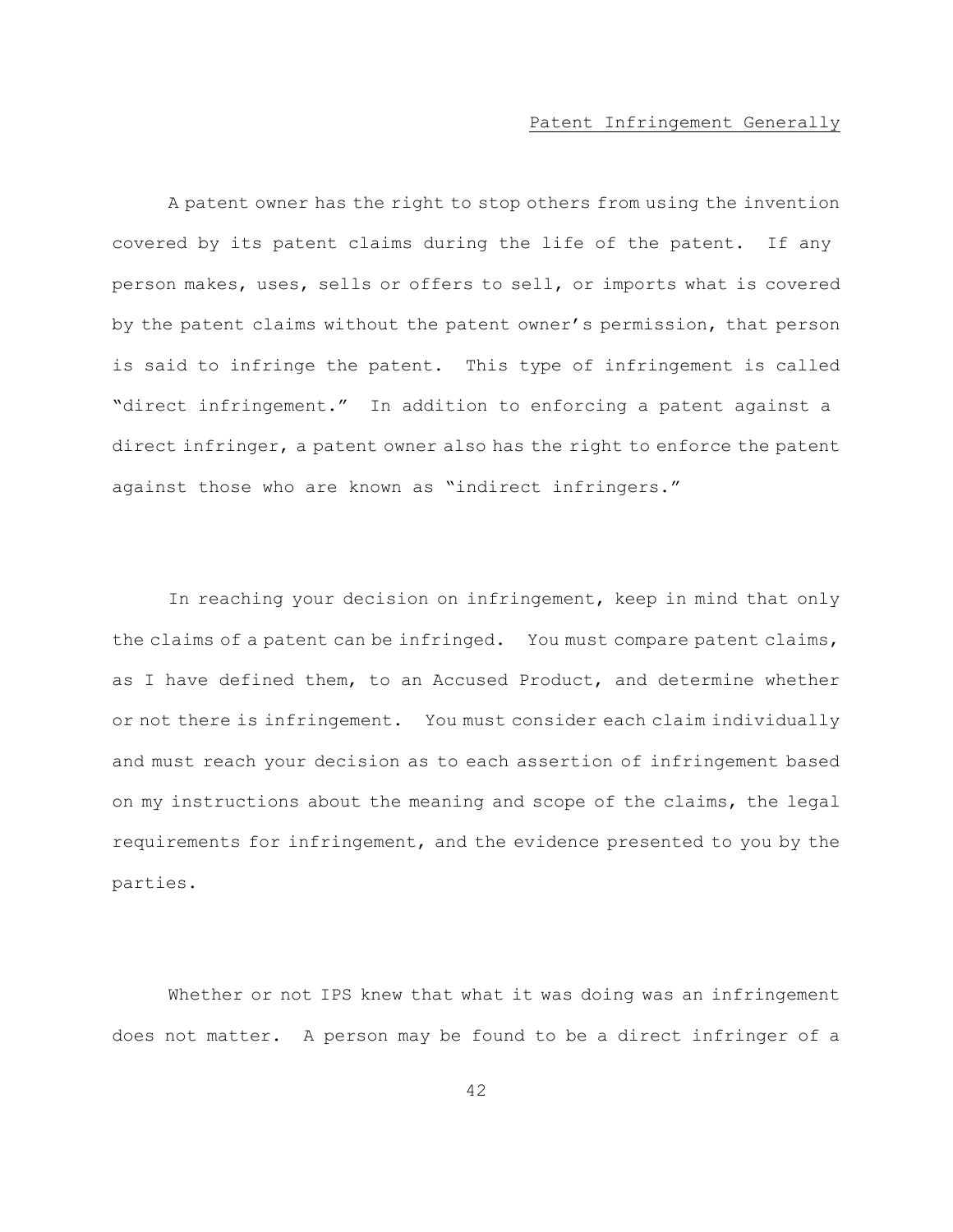patent even if he or she believes in good faith that what he or she is doing is not an infringement of any patent, and even if he or she does not even know of the patent.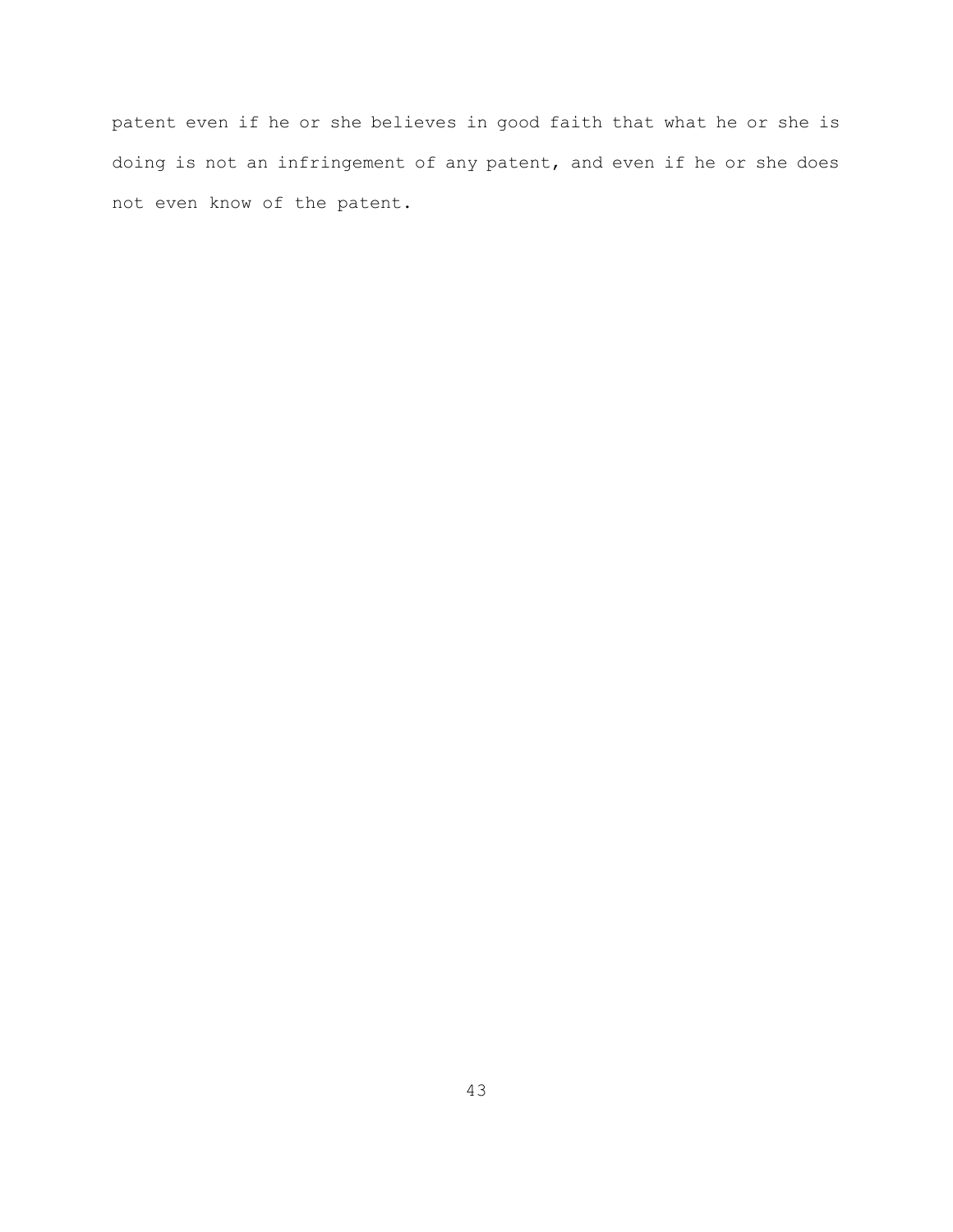There are two types of direct infringement: (1) literal infringement and (2) infringement under the doctrine of equivalents. In order to prove direct infringement by literal infringement, WCM must prove by a preponderance of the evidence, i.e., that it is more likely than not, that IPS made, used, sold, offered for sale within, or imported into the United States at least one of the Accused Products that meets all of the requirements of a claim and did so without the permission of WCM during the time the Asserted Patents were in force. You must compare the Accused Products with each and every one of the requirements of a claim to determine whether all of the requirements of that claim are met.

You must determine, separately for each asserted claim, whether or not there is infringement. There is one exception to this rule. If you find that an independent claim to which dependent claims refer is not infringed, there cannot be infringement of any dependent claim that refers directly or indirectly to that independent claim. On the other hand, if you find that an independent claim has been infringed, you must still decide, separately, whether any Accused Product meets additional requirements of any claims that depend from the independent claim, thus, whether those claims have also been infringed. A dependent claim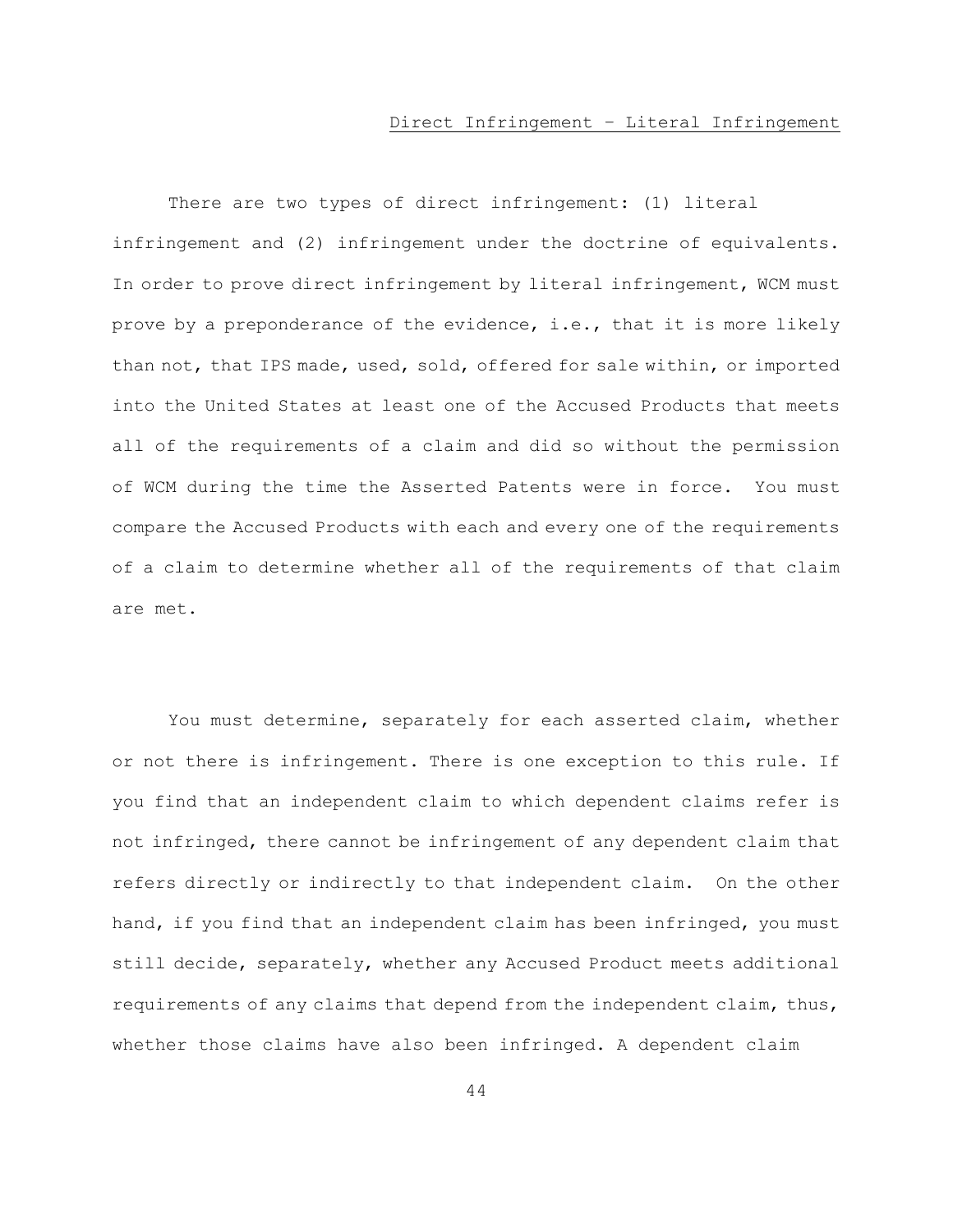includes all the requirements of any of the claims to which it refers plus additional requirements of its own.

I will now discuss the claims WCM alleges are literally infringed.

First, WCM contends that IPS infringes Claims 12 and 13 of the '220 Patent by its manufacture, use, sale, offer for sale, or importation of IPS's half-kit and full-kit "Classic" overflow and drain assemblies.

Second, WCM contends that IPS infringes Claim 1 of the '970 Patent by its manufacture, use, sale, offer for sale, or importation of IPS's half-kit and full-kit "Classic" overflow and drain assemblies with IPS's "Press-in" trim kit products.

Third, WCM contends that IPS infringes Claims 11 and 12 of the '272 Patent by its manufacture, use, sale, offer for sale, or importation of IPS's half-kit and full-kit "Classic" overflow and drain assemblies.

Fourth, WCM contends that IPS infringes Claim 13 of the '272 Patent by its manufacture, use, sale, offer for sale or importation of IPS's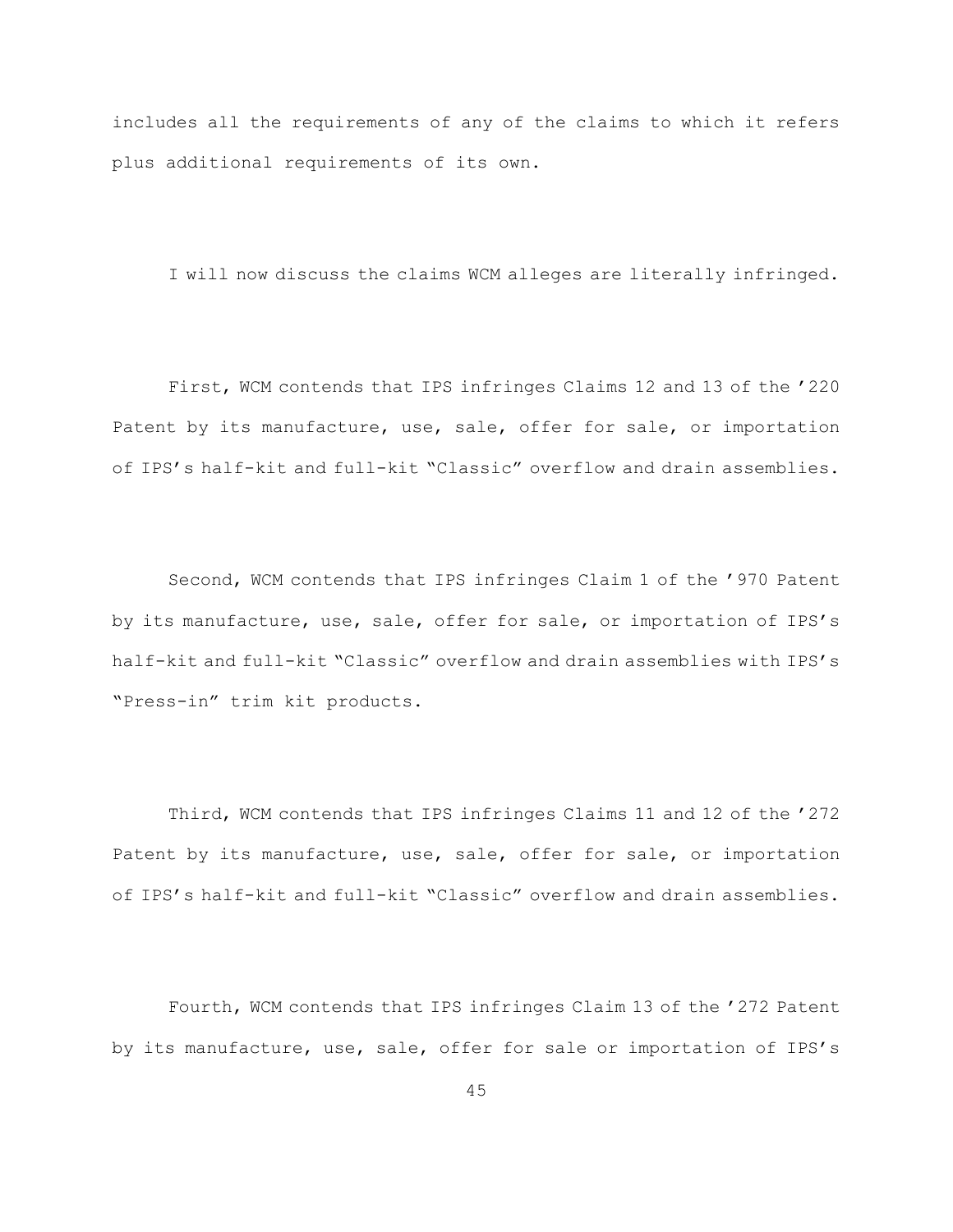half-kit and full-kit "Classic" overflow and drain assemblies with IPS's "Press-in" trim kit products.

These are the products sometimes referred to as the "Accused Products" in these instructions.

It is your job to determine whether or not WCM has proven by a preponderance of the evidence that IPS has literally infringed any of these claims. If even a single limitation is missing in the Accused Products, then IPS does not literally infringe.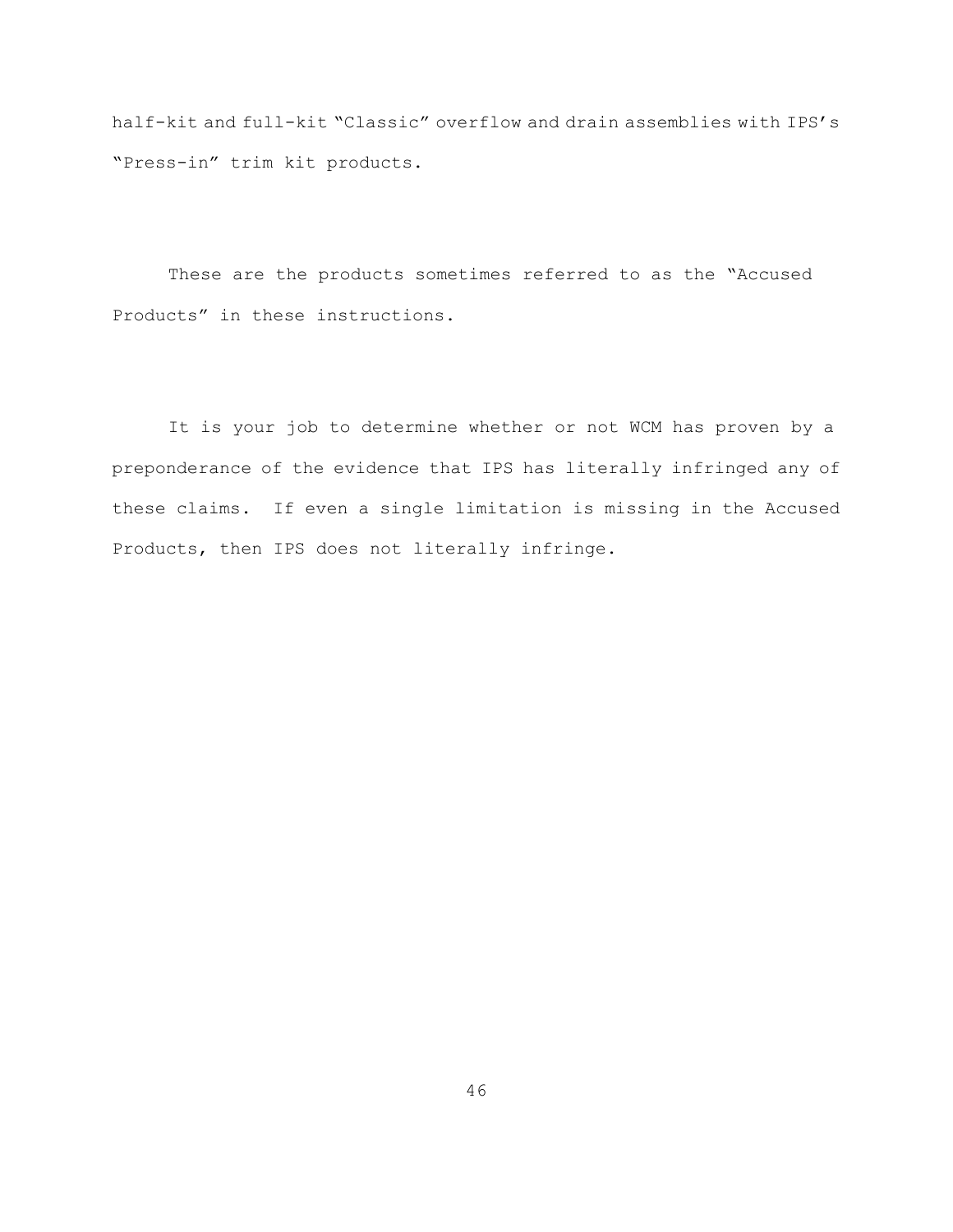# Direct Infringement – Doctrine of Equivalents

If you decide that any one of the products accused of infringement does not literally infringe an asserted patent claim, you must then decide whether that product infringes the asserted claim under what is called the "doctrine of equivalents."

Under the doctrine of equivalents, a product can infringe an asserted patent claim if it includes components that are identical or equivalent to the requirements of the claim. If the Accused Product lacks a component that is identical or equivalent to even one requirement of the asserted utility patent claim, the product cannot infringe the claim under the doctrine of equivalents. Thus, in making your decision under the doctrine of equivalents, you must look at each individual requirement of the asserted patent claim and decide whether the Accused Products have a component that is identical or equivalent to that individual claim requirement.

A product component is equivalent to a requirement of an asserted claim if a person of ordinary skill in the art would think that the differences between the component and the requirement were not substantial as of the time of the alleged infringement. I will instruct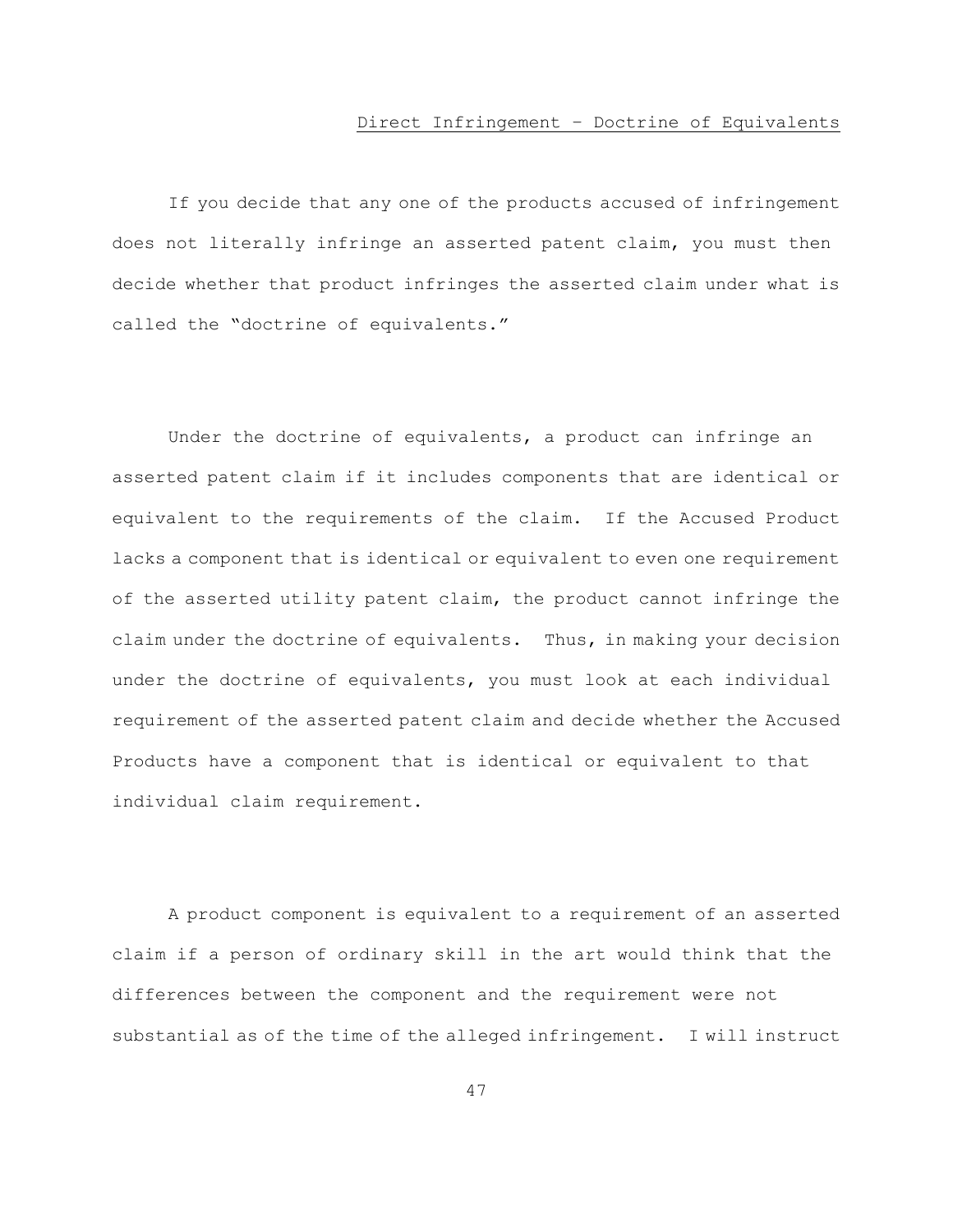you later about what factors you should consider to determine who a person of ordinary skill in the art may be in this case.

You may not find that a component in any one of the Accused Products is equivalent to an element of the patent claim if by doing so the patent claim would cover products or components that were already in the prior art. Prior art may include items that were publicly known or that have been used, or references such as publications or patents, that disclose the claimed invention or elements of the claimed invention either before the invention was made or more than one year before the filing date of the patent application. I will instruct you further about prior art later in these instructions.

You may not determine that any component of the Accused Products is equivalent to an unmet requirement of a claim if a finding of infringement under the doctrine of equivalents would effectively eliminate that requirement. Specifically, the alleged equivalent cannot eliminate or ignore an element or requirement of the claim.

IPS has argued that WCM cannot assert infringement under the doctrine of equivalents due to statements WCM made to the Patent Office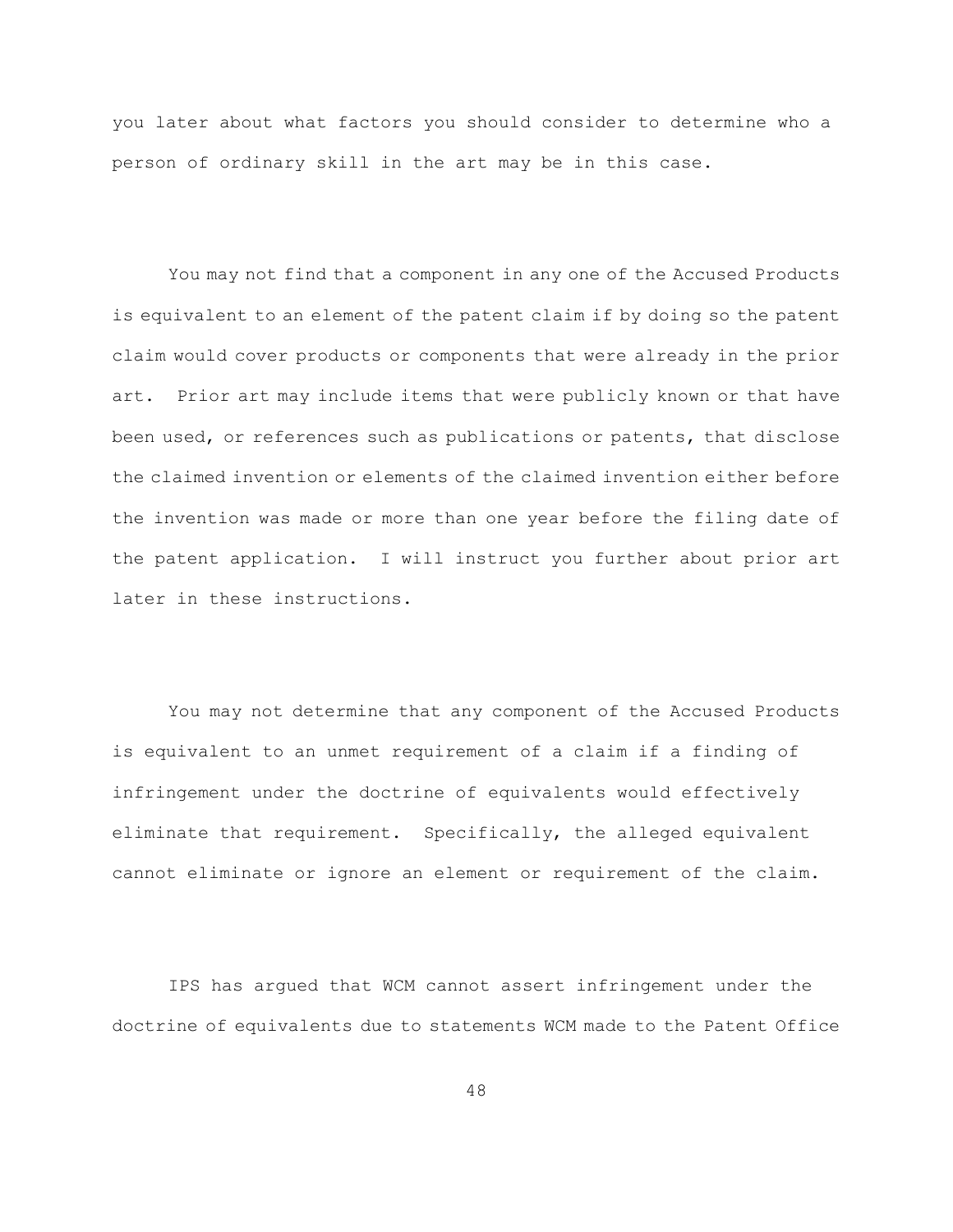in order to get the asserted claims allowed in the first place. In order to find the Accused Products to be equivalent, you must also consider the statements WCM made to the Patent Office in order to get the '220, '970, and '272 Patents.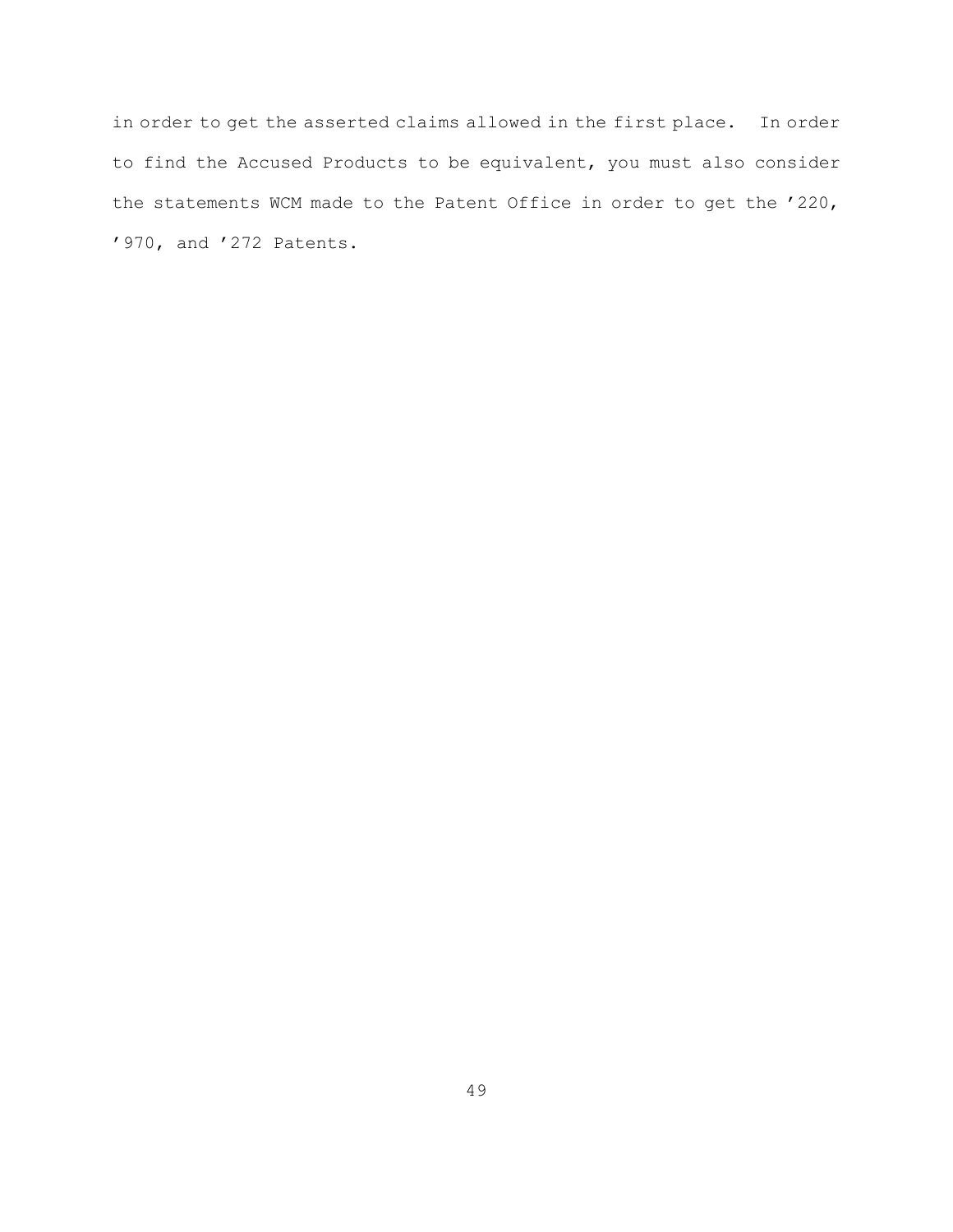#### Indirect Infringement

As I have told you, in addition to enforcing a patent against a direct infringer, a patent owner may also enforce the patent against indirect infringers. There are two types of indirect infringement – inducing infringement and contributory infringement. The act of encouraging or inducing others to infringe a patent is called "inducing infringement." The act of contributing to the infringement of others by, for example, supplying them with components used in the patented invention is called "contributory infringement."

There can be no indirect infringement unless someone is directly infringing the patent. Thus, in order to prove that IPS is inducing another person to infringe or contributing to the infringement of another, WCM must prove by a preponderance of the evidence that the other person is directly infringing at least one claim of the patent. Proof of this direct infringement may be inferred based on circumstantial evidence.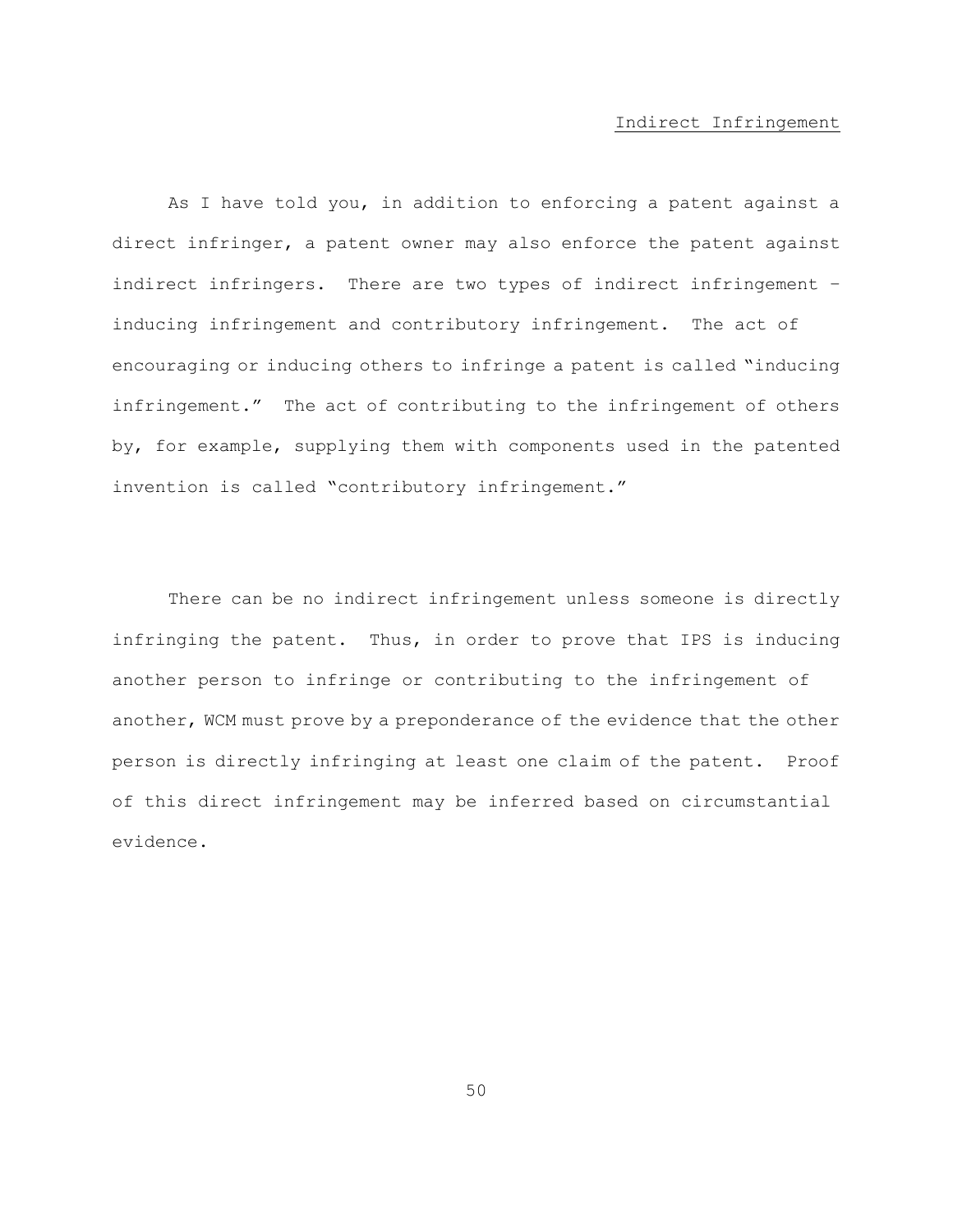#### Inducing Infringement

A person induces patent infringement if he or she purposefully causes, urges or encourages another to infringe a patent. Inducing infringement cannot occur unintentionally. This is different from direct infringement, which, as I told you, can occur unintentionally. In order to prove inducement, WCM must prove by a preponderance of the evidence that IPS knew of the patent and encouraged or instructed another person to use the Accused Products in a manner that infringes one or more claims of the Asserted Patents. WCM must also prove by a preponderance of the evidence that the other person infringed one or more claims of the Asserted Patents. Proof of this direct infringement may be based on circumstantial evidence. A person can be an inducer even if he or she thought that what he or she was encouraging or instructing the other person to do was not an infringement.

WCM asserts that IPS induced others to infringe Claims 12 and 13 of the '220 Patent, Claim 1 of the '970 Patent, and Claims 11-13 of the '272 Patent.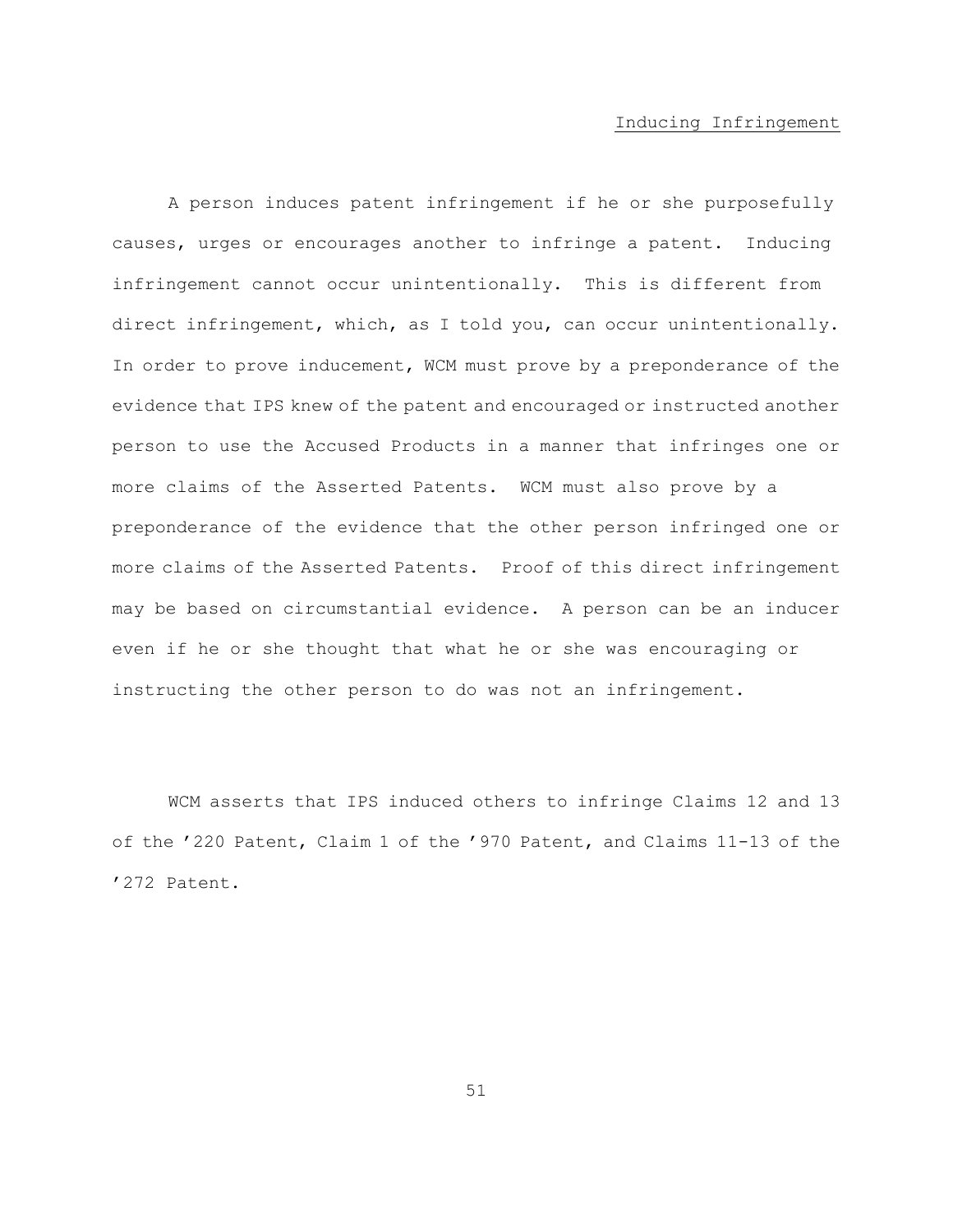To show that IPS induced infringement, WCM must prove four things by a preponderance of the evidence:

- 1. IPS encouraged or instructed another person how to make, use, sell, or offer for sale the Accused Products in a manner that you, the jury, find infringes one or more claims of the Asserted Patents.
- 2. IPS knew of the Asserted Patent(s).
- 3. IPS knew or should have known that its encouragement or instructions would likely result in the other person doing that which you find to be an infringement of one or more claims of the Asserted Patents.
- 4. The other person infringed one or more claims of the Asserted Patents.

If, and only if, you find that WCM has proven by preponderance of the evidence each of these four things may you find that IPS induced patent infringement of any particular Asserted Patent.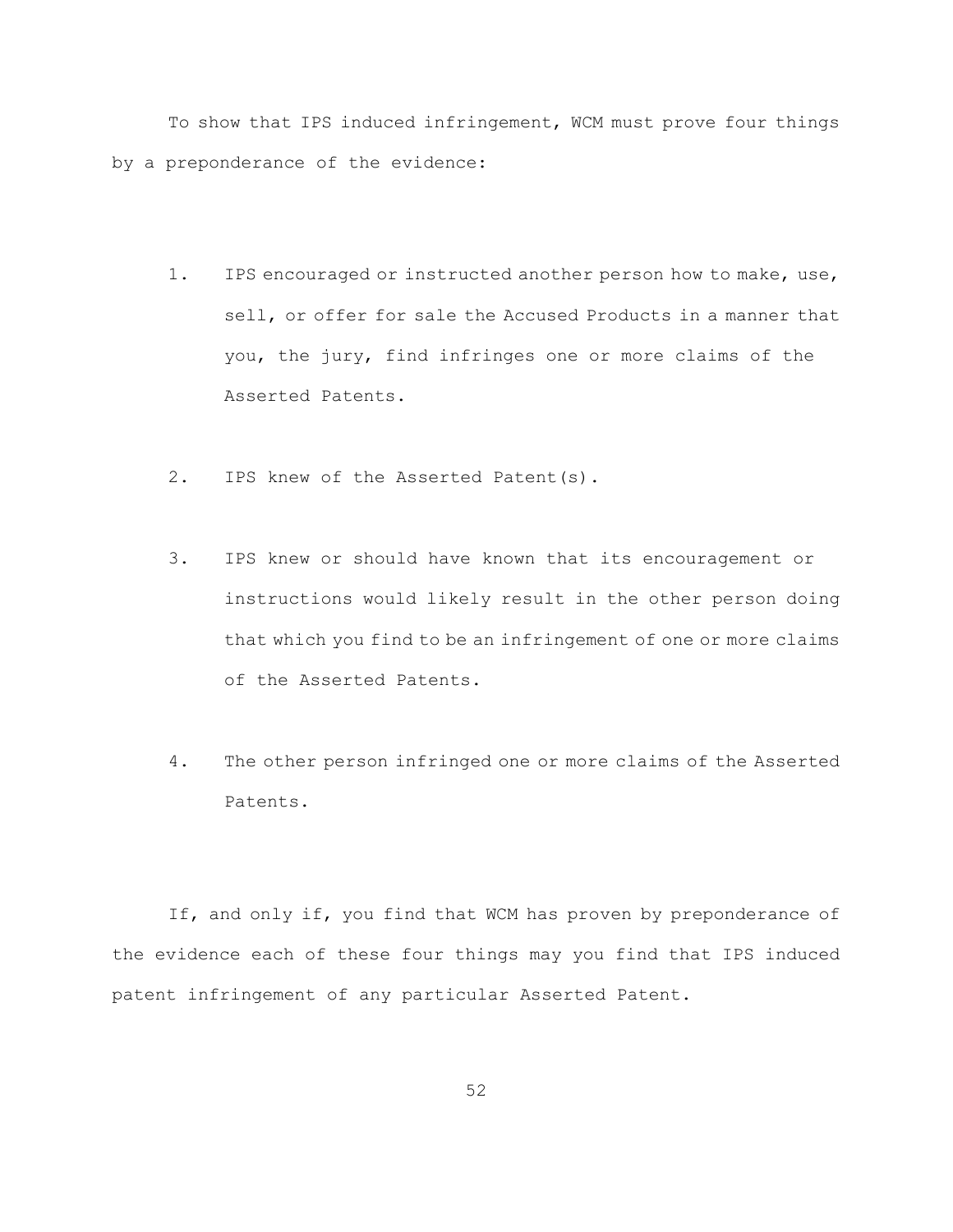#### Contributory Infringement

Contributory infringement can occur when a supplier provides a part, or a component, to another person for use in a product. In order for there to be contributory infringement, the other person who received the component must infringe one or more claims of the Asserted Patents.

The component must also have certain characteristics. First, the component must be a material part of the invention. Second, the component must be especially made or adapted for use in a manner that infringes one or more claims of the Asserted Patents, and the supplier must know that the component was especially made for that use. Third, the component must not have a substantial use that does not infringe one or more claims of the Asserted Patents. A component that has a number of non-infringing uses is often referred to as a staple or commodity article.

WCM asserts that IPS contributed to the infringement of Claims 12 and 13 of the '220 Patent, Claim 1 of the '970 Patent, and Claims 11-13 of the '272 Patent.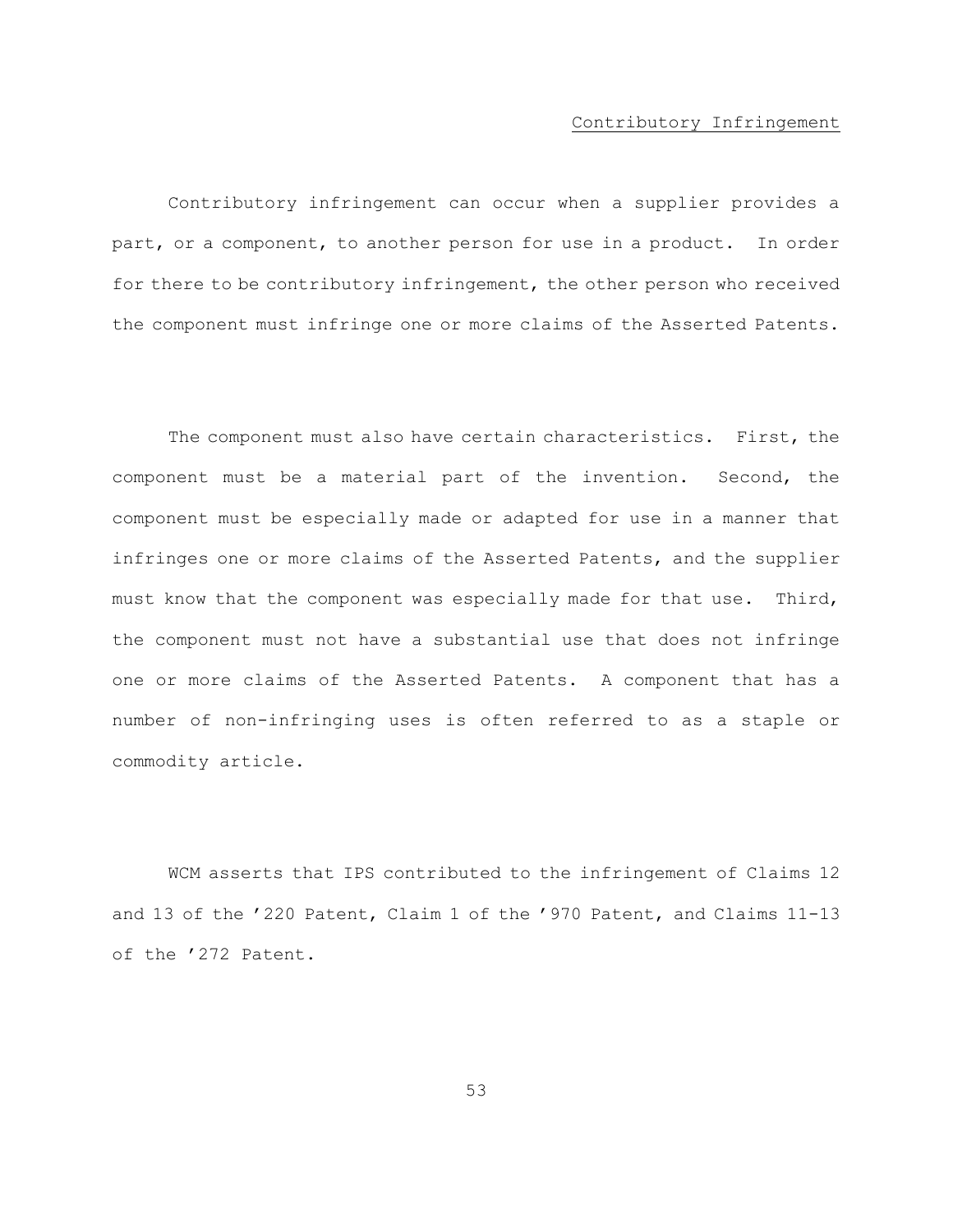In order to establish that IPS has contributed to the infringement of these claims, WCM must prove five things by a preponderance of the evidence standard. These five things are:

- 1. IPS knew of the Asserted Patent(s).
- 2. The particular component of the Accused Product is a material component of the claimed invention, and IPS sold or supplied that component.
- 3. IPS knew that the component was especially made for use in a manner that infringes one or more of the Asserted Patent claims.
- 4. The component is not a staple or commodity article.
- 5. The particular component was actually used by the other entity in a manner that you find infringes one or more claims of the Asserted Patents.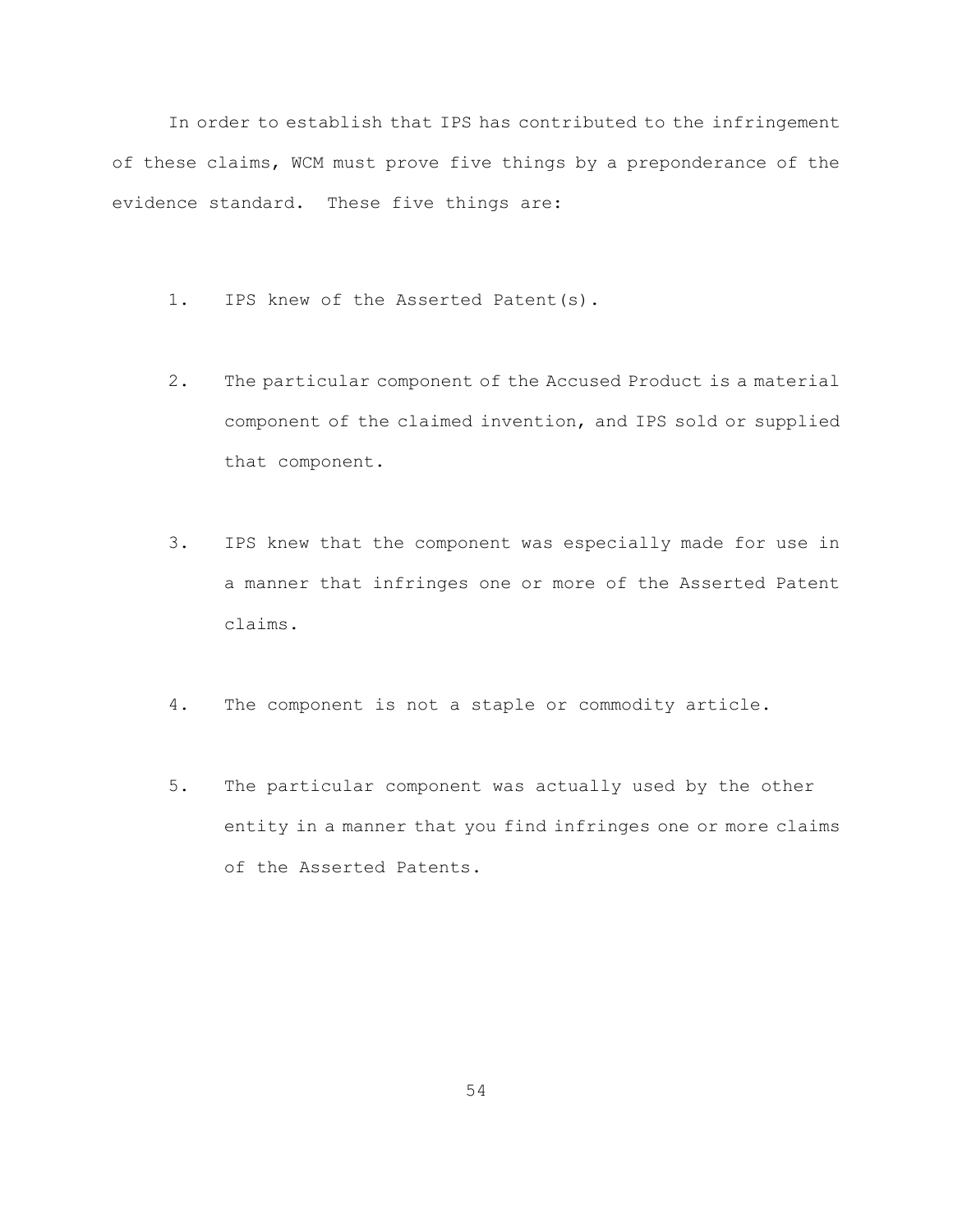# Comparison of the Competing Products

You have heard evidence of both WCM's commercial products and IPS's accused products. In deciding the issue of infringement, however, you may not compare IPS's accused product to WCM's commercial product. Rather, you must compare IPS's accused products to the claims of the Asserted Patents when making your decision regarding infringement.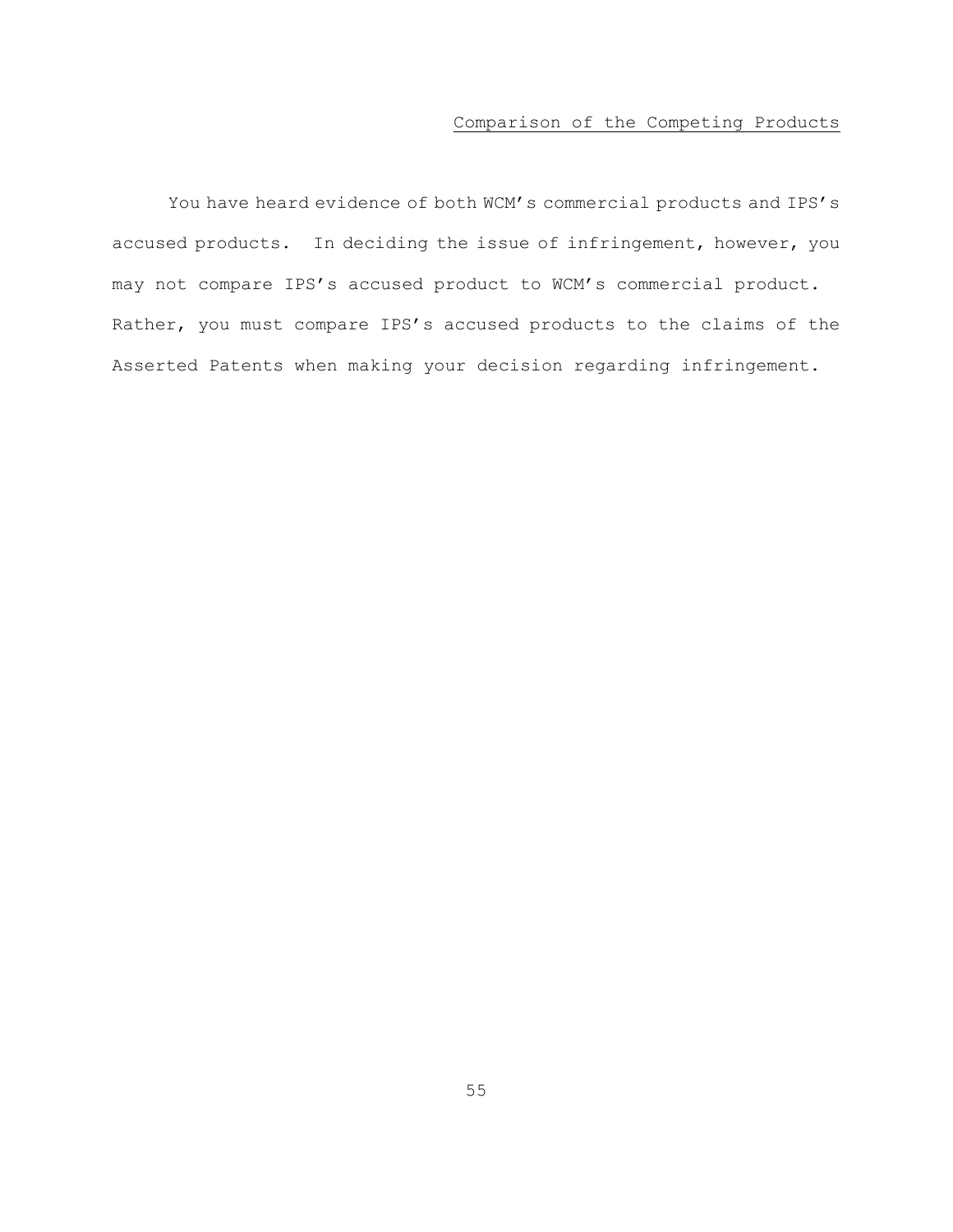#### Answers on the Verdict Form

You are to consider each of the different types of infringement described in the previous instructions, including: direct, both literal and under the doctrine of equivalents; and indirect, both induced and contributory. If you find that WCM has proven by a preponderance of the evidence that IPS has infringed any claims of the Asserted Patents, you must return a verdict for WCM and answer "Yes" for the patent claims you so find are infringed in the patent infringement section of the Jury Verdict Form. If WCM has failed to prove by a preponderance of the evidence that IPS has infringed any claims of the Asserted Patents, you must return a verdict for IPS and answer "No" for the patent claims you so find are not infringed in the patent infringement section of the Jury Verdict Form.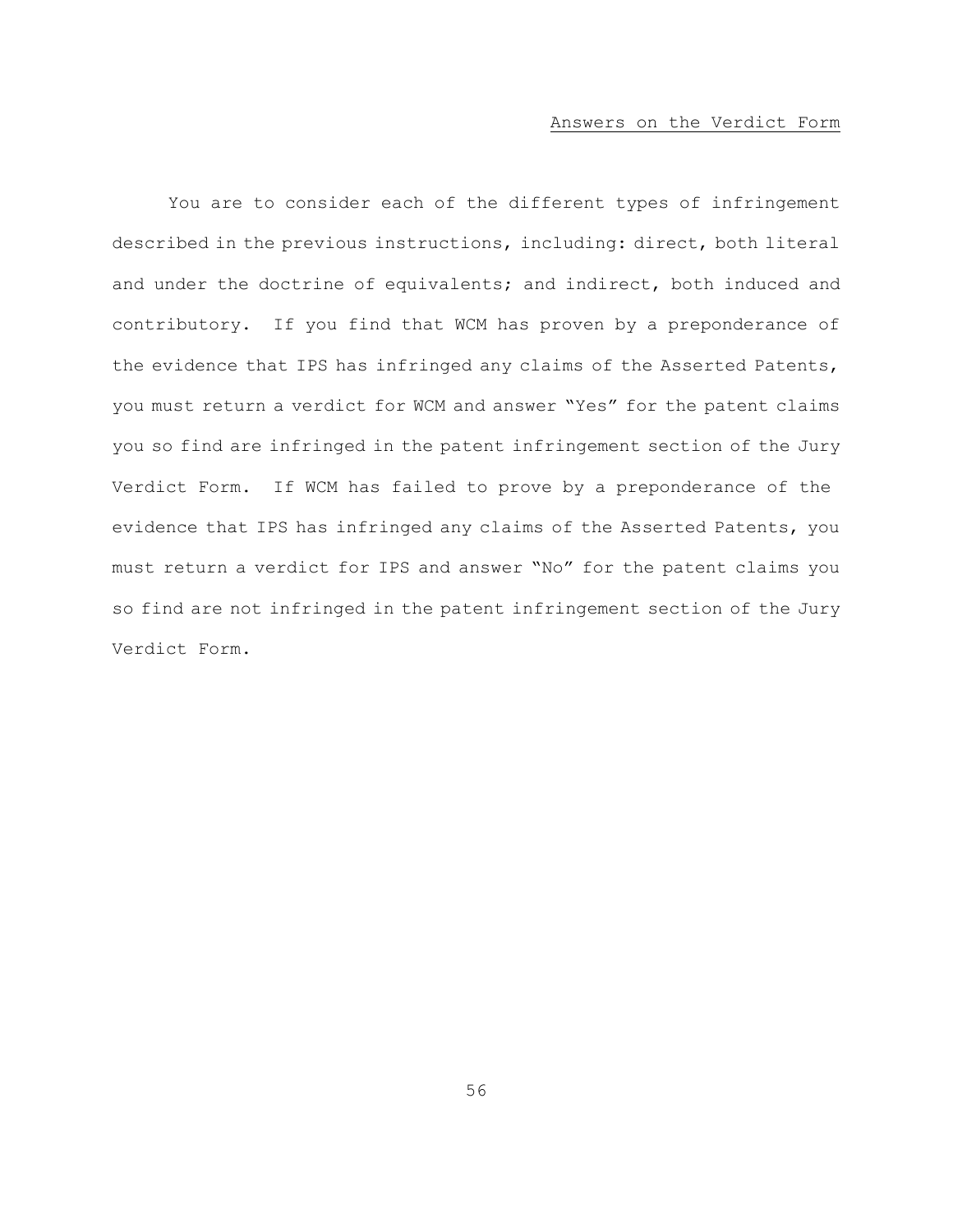### Summary of Invalidity Defense

IPS contends that the asserted claims of the Asserted Patents are invalid. IPS must prove by clear and convincing evidence that each claim is invalid. Remember that the clear and convincing standard means you must be persuaded by the evidence that the claim or defense is highly probable. This is a higher standard of proof than proof by a preponderance of the evidence.

Claims of an issued patent may be found to be invalid. Thus, you must determine whether each of WCM claims is invalid.

IPS contends that all of the asserted patent claims are invalid for the following reasons:

1. The asserted claims were disclosed in prior patents, publications, and devices in use in the United States before WCM filed its patents.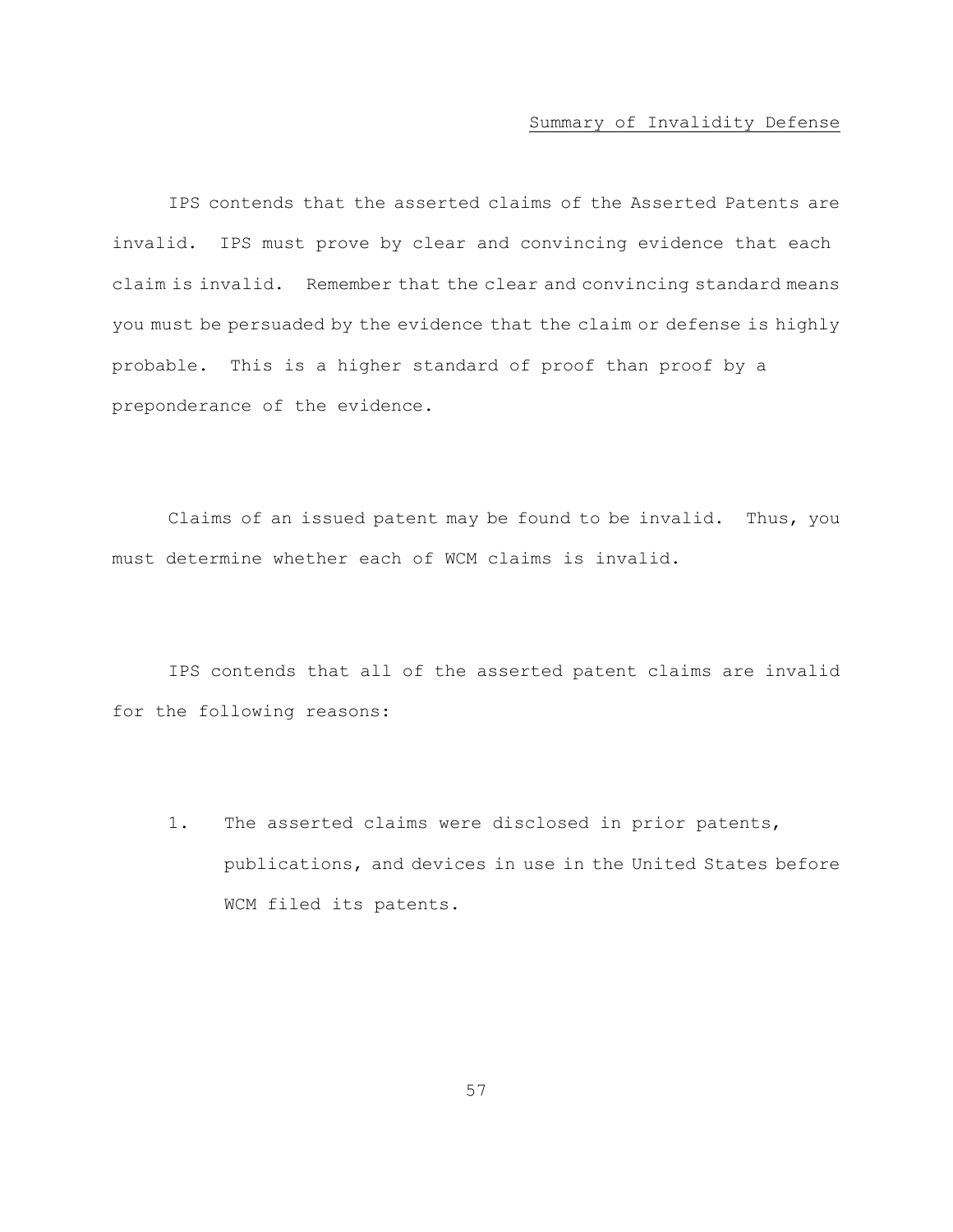2. The asserted claims are obvious in view of prior patents, publications, and devices in use in the United States before WCM filed its patents.

I will now instruct you in more detail why IPS alleges that the asserted claims of the '220 Patent, the '970 Patent, and the '272 Patent are invalid.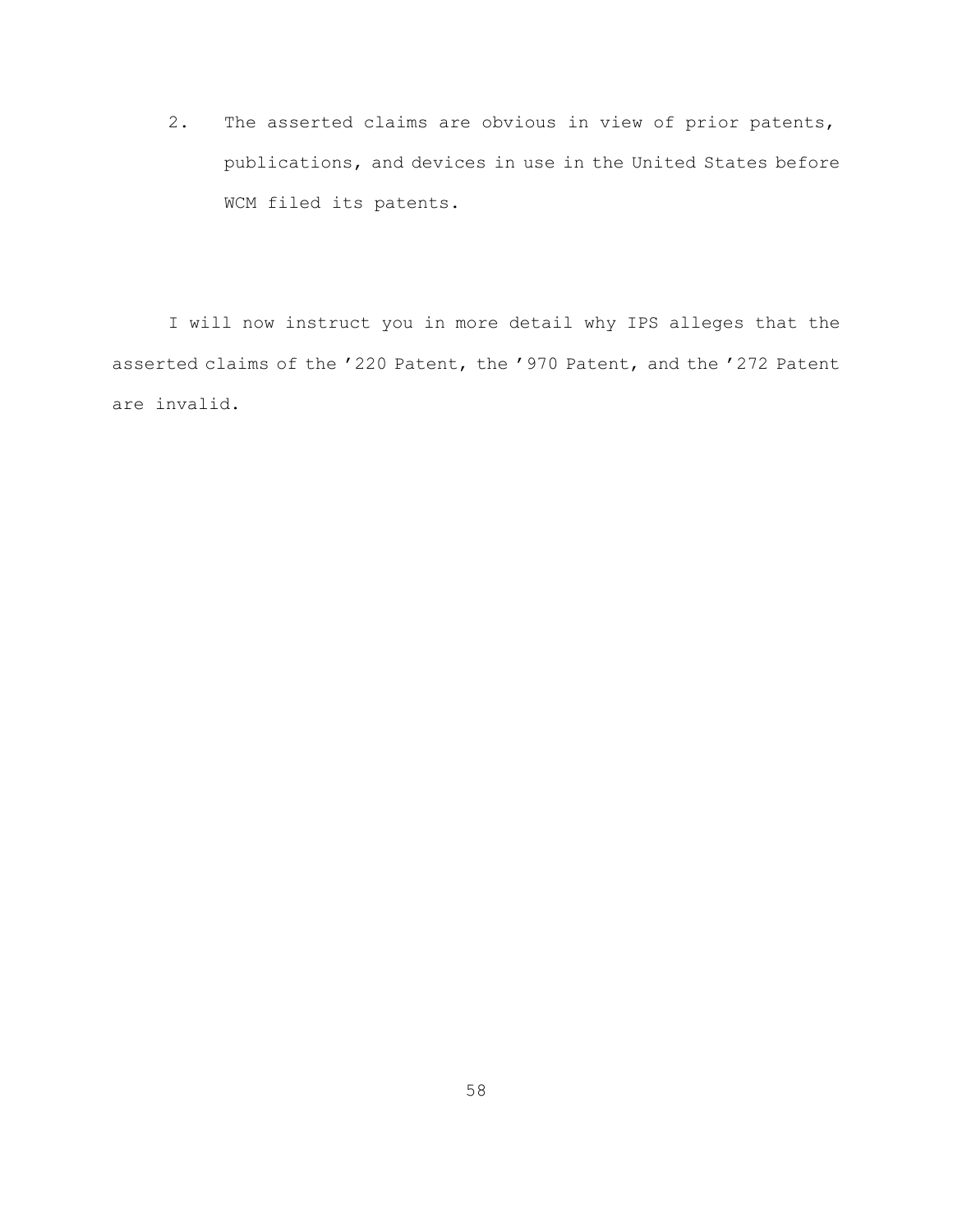# Invalidity of Independent and Dependent Claims

As I stated earlier there are two different types of asserted claims in the patent. One type of claim is called an independent claim. The other type of claim is called a dependent claim.

You must evaluate the invalidity of each asserted claim separately. Even if an independent claim is invalid, this does not mean that the dependent claims that depend from it are automatically invalid. Rather, you must consider the validity of each claim, separately. You must decide this issue of validity on a claim-by-claim basis. However, if you find that a dependent claim is invalid, then you must find that the independent claim from which it depends is also invalid. The dependent claim includes all of the elements of the independent claim from which it depends.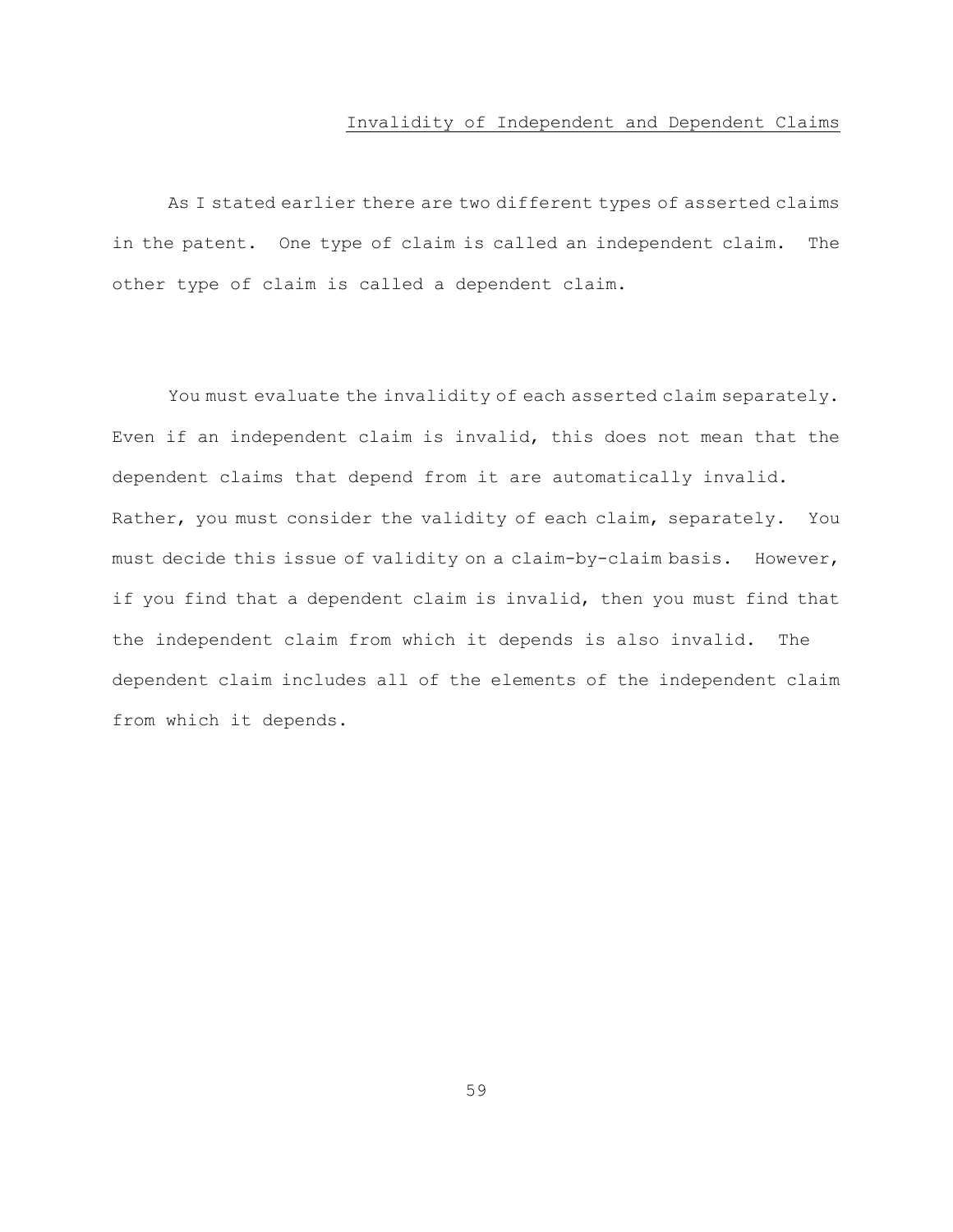Prior art includes any of the following items that are dated prior to the patents in this case:

- 1. patents that issued more than one year before the filing date of the patent, or before the invention was made;
- 2. publications having a date more than one year before the filing date of the patent, or before the invention was made;
- 3. any published application for a patent filed by another in the United States before the invention was made.

In this case, IPS contends that the following items are prior art:

- 1. Swiss Patent CH 346187 to Gebert, which was published as early as June 15, 1960.
- 2. U.S. Patent No. 6,192,531 to Fritz, which was filed on December 1, 1999, and issued on February 27, 2001.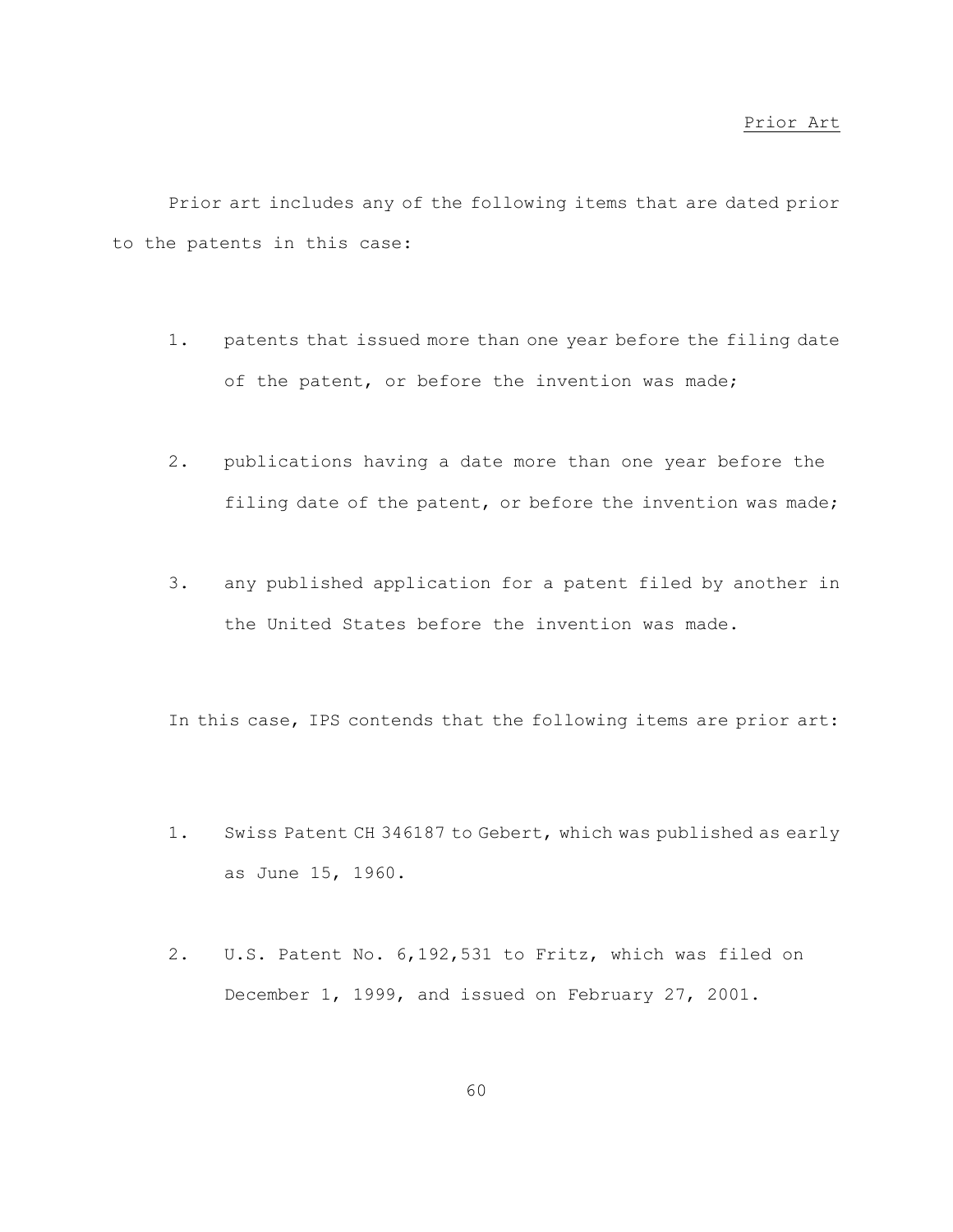- 3. U.S. App. No. 09/494,265 (Pub. No. U.S. 2002/0032926) to Lewis, which was filed on Jan. 28, 2000. The corresponding provisional application No. 60/117,781 was filed on Jan. 29, 1999.
- 4. German Patent DE 3603877 C2 to Geberit, which issued on Jan. 16, 1997.
- 5. U.S. Patent No. 1,669,473 to Kelso, which issued on May 15, 1928.
- 6. U.S. Patent No. 5,350,266 to Espey et al., which issued on September 27, 1994.
- 7. U.S. Patent No. 4,890,967 to Rosenbaum, which issued on January 2, 1990.
- 8. U.S. Patent No. 5,692,248 to Ball, which issued on December 2, 1997.
- 9. U.S. Patent No. 5, 745, 931 to Ball, which issued on May 5, 1998.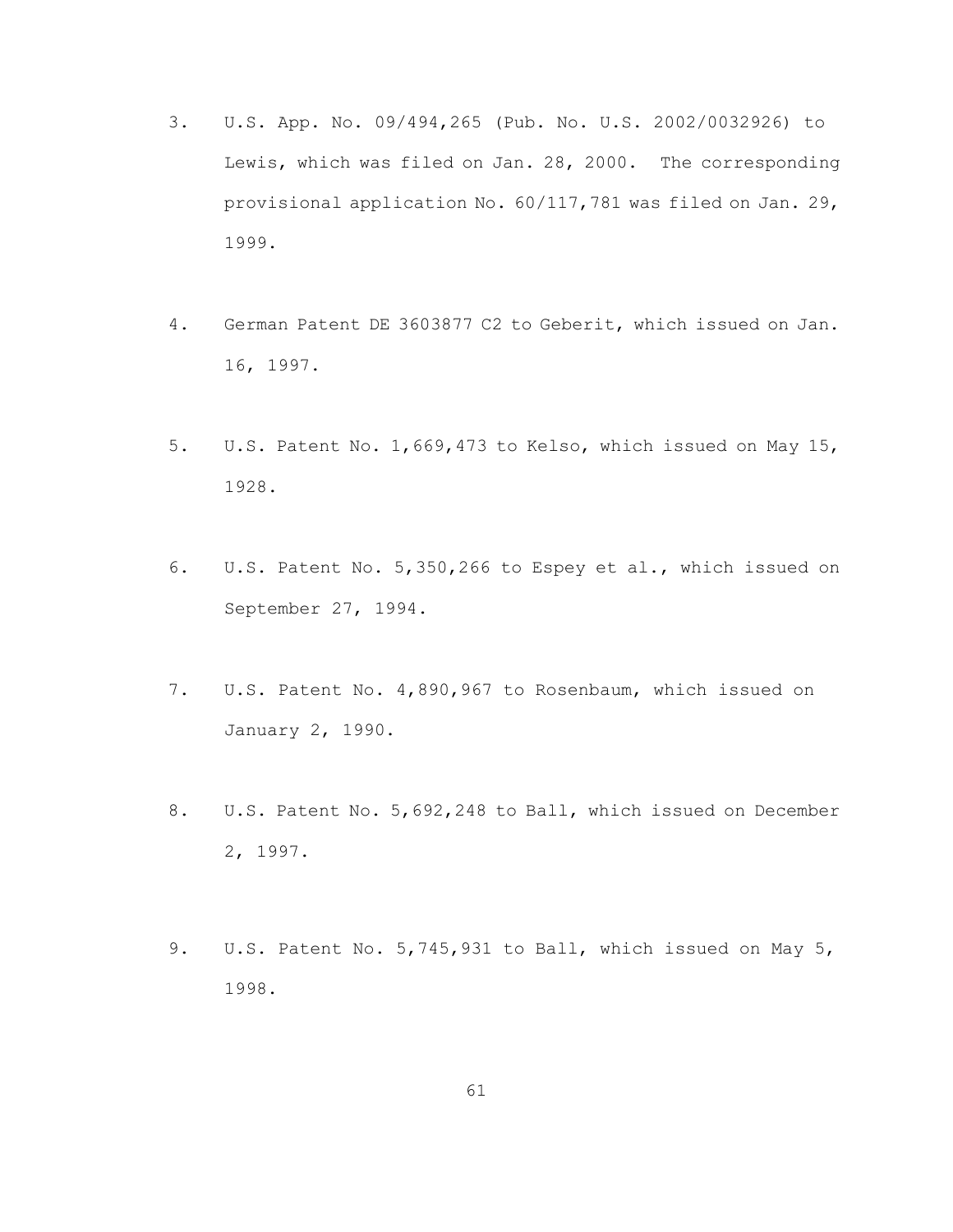# Anticipation

A patent claim is invalid if the claimed invention is not new. For the claim to be invalid because it is not new, all of its requirements must have existed in a single device or method that predates the claimed invention, or must have been described in a single previous publication or patent that predates the claimed invention. In patent law, these previous devices, methods, publications or patents are called "prior art references." If a patent claim is not new we say it is "anticipated" by a prior art reference.

The description in the written reference does not have to be in the same words as the claim, but all of the requirements of the claim must be there, either stated or necessarily implied, so that someone of ordinary skill in the art looking at that one reference would be able to make and use the claimed invention.

To prove anticipation, IPS must prove by clear and convincing evidence that the claimed invention is not new. In this case, you must determine the date of invention or conception of the Asserted Patents. The date of invention is either when the invention was reduced to practice or when conceived, provided the inventor was diligent in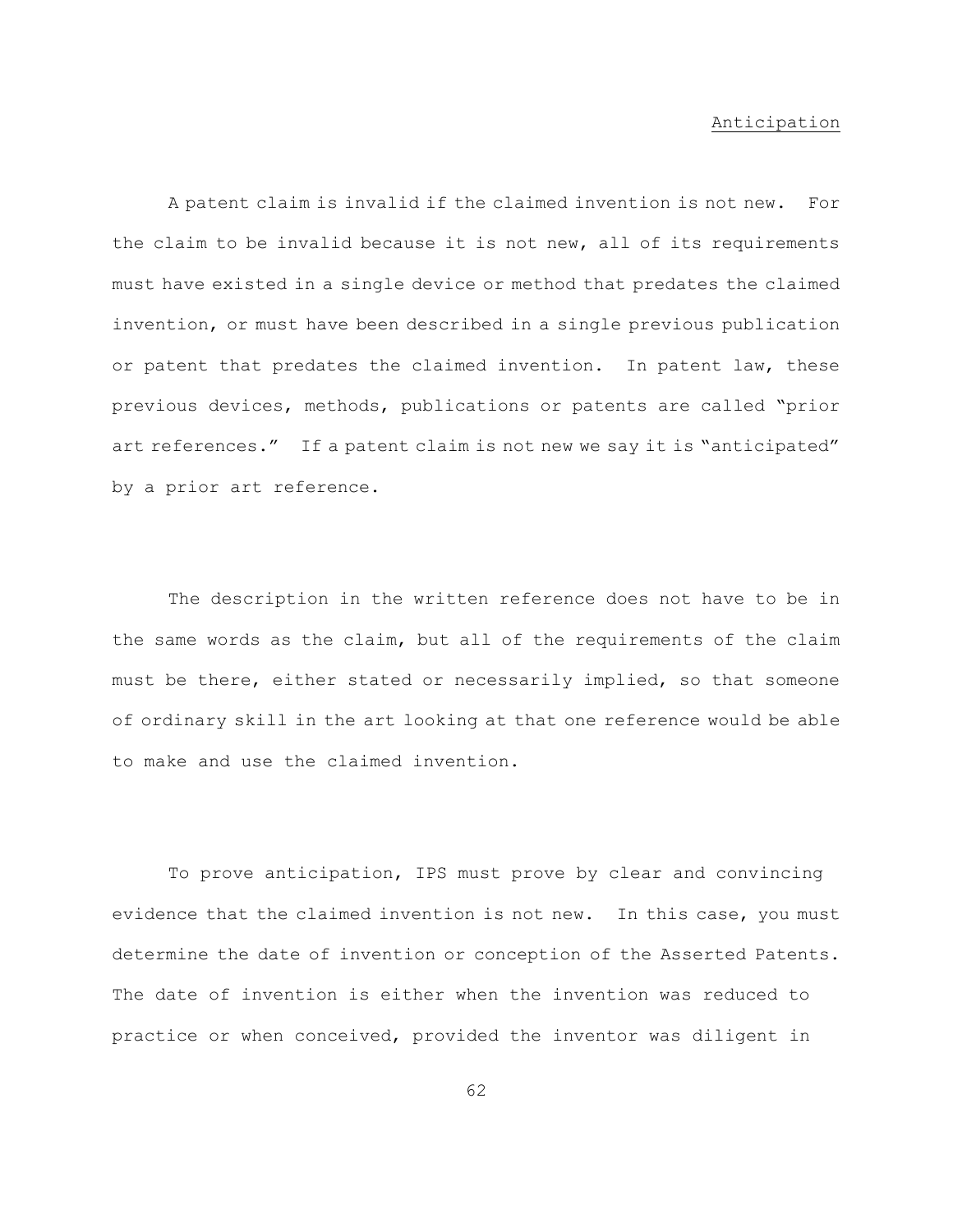reducing the invention to practice. Diligence means working continuously, though not necessarily every day. Conception is the mental part of an inventive act, i.e., the formation in the mind of the inventor of a definite and permanent idea of the complete and operative invention as it is thereafter to be applied in practice, even if the inventor did not know at the time that the invention would work.

Conception of an invention is complete when the idea is so clearly defined in the inventor's mind that, if the idea were communicated to a person having ordinary skill in the field of the technology, he or she would be able to reduce the invention to practice without undue research or experimentation. This requirement does not mean that the inventor has to have a prototype built, or actually explained her or his invention to another person. But, there must be some evidence beyond the inventor's own testimony that confirms the date on which the inventor had the complete idea. Conception may be proven when the invention is shown in its complete form by drawings, disclosure to another person, or other forms of evidence presented at trial.

A claimed invention is "reduced to practice" when it has been constructed/used/tested sufficiently to show that it will work for its intended purpose or when the inventor files a patent application. An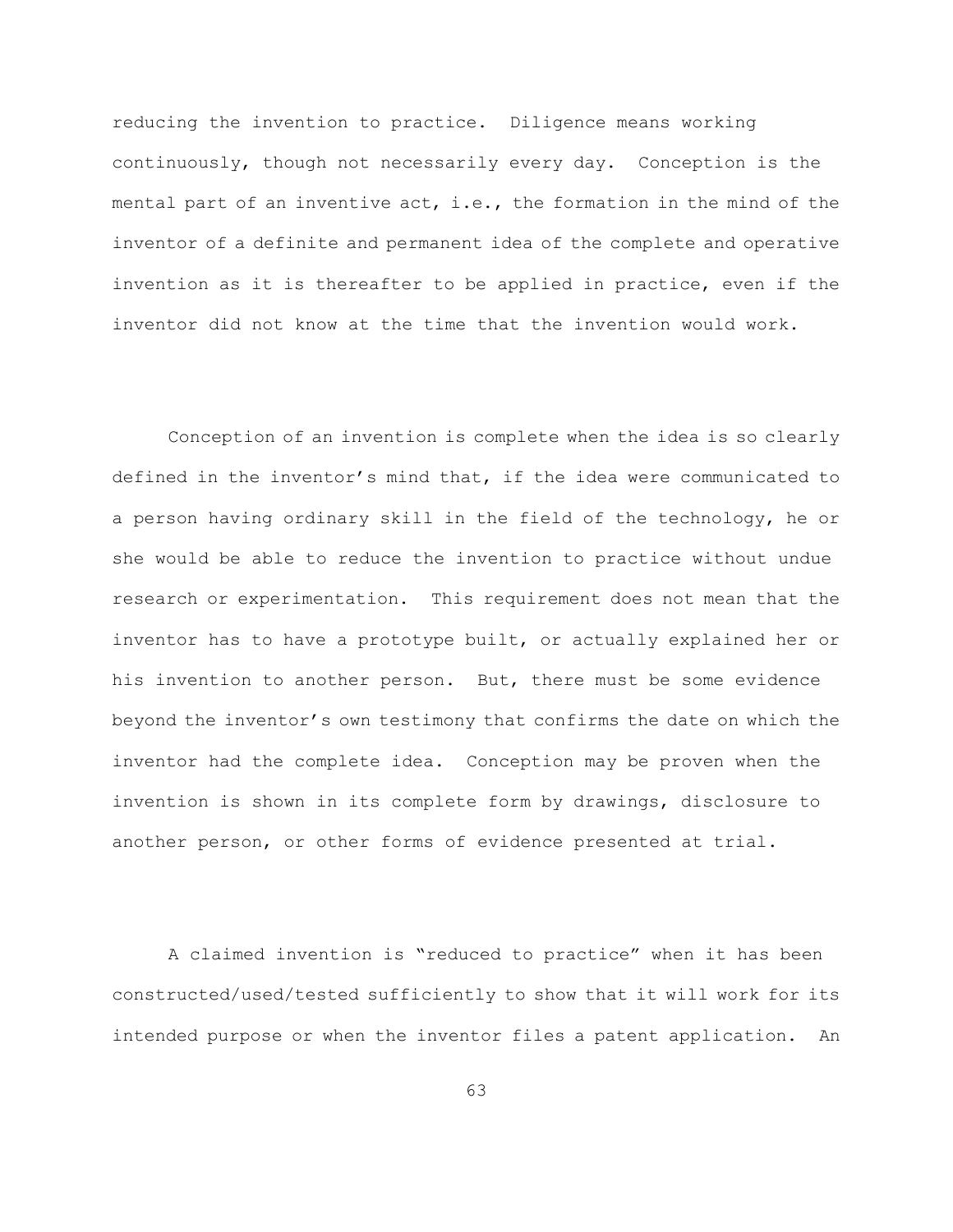invention may also be reduced to practice even if the inventor has not made or tested a prototype of the invention if it has been fully described in a filed patent application.

In this case, IPS contends that the asserted claims of the '220 Patent, the '970 Patent, and the '272 Patent are anticipated.

To anticipate a claim, each and every element in the claim must be present in a single item of prior art. You may not combine two or more items of prior art to find anticipation. In determining whether every one of the elements of the claimed invention is found in the prior publication, patent, or sale, you should take into account what a person of ordinary skill in the art would have understood from his or her review of the particular publication, patent, or sale.

In determining whether the single item of prior art anticipates a patent claim, you should take into consideration not only what is expressly disclosed in the particular item of prior art, but also what is inherently present or disclosed in that prior art or what inherently results from its practice. Prior art inherently anticipates a patent claim if the missing element or feature would be the natural result of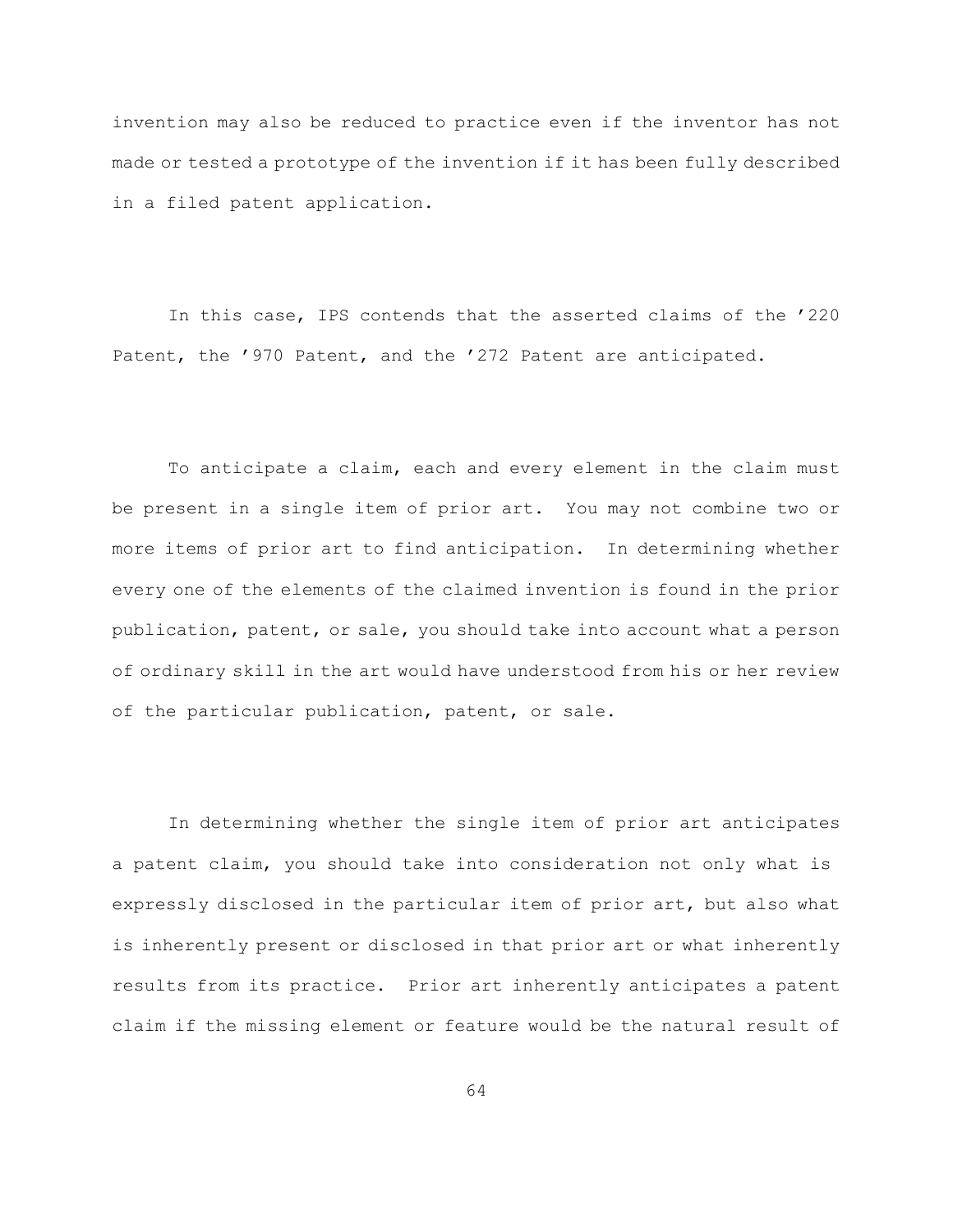following what the prior art teaches to persons of ordinary skill in the art. A party claiming inherent anticipation must prove by clear and convincing evidence that the claim is inherently anticipated.

Evidence outside of the prior art reference itself may be used to show that the elements not expressly disclosed in the reference are actually present. Mere probabilities are not enough. It is not required, however, that persons of ordinary skill in the art actually recognized the inherent disclosure at the time the prior art was first known or used. Thus, the prior use of the patented invention that was unrecognized and unappreciated can still be an invalidating anticipation.

You must keep these requirements in mind and apply them to each kind of anticipation you consider in this case. There are additional requirements that apply to the particular categories of anticipation that IPS contends apply in this case. I will now instruct you about those.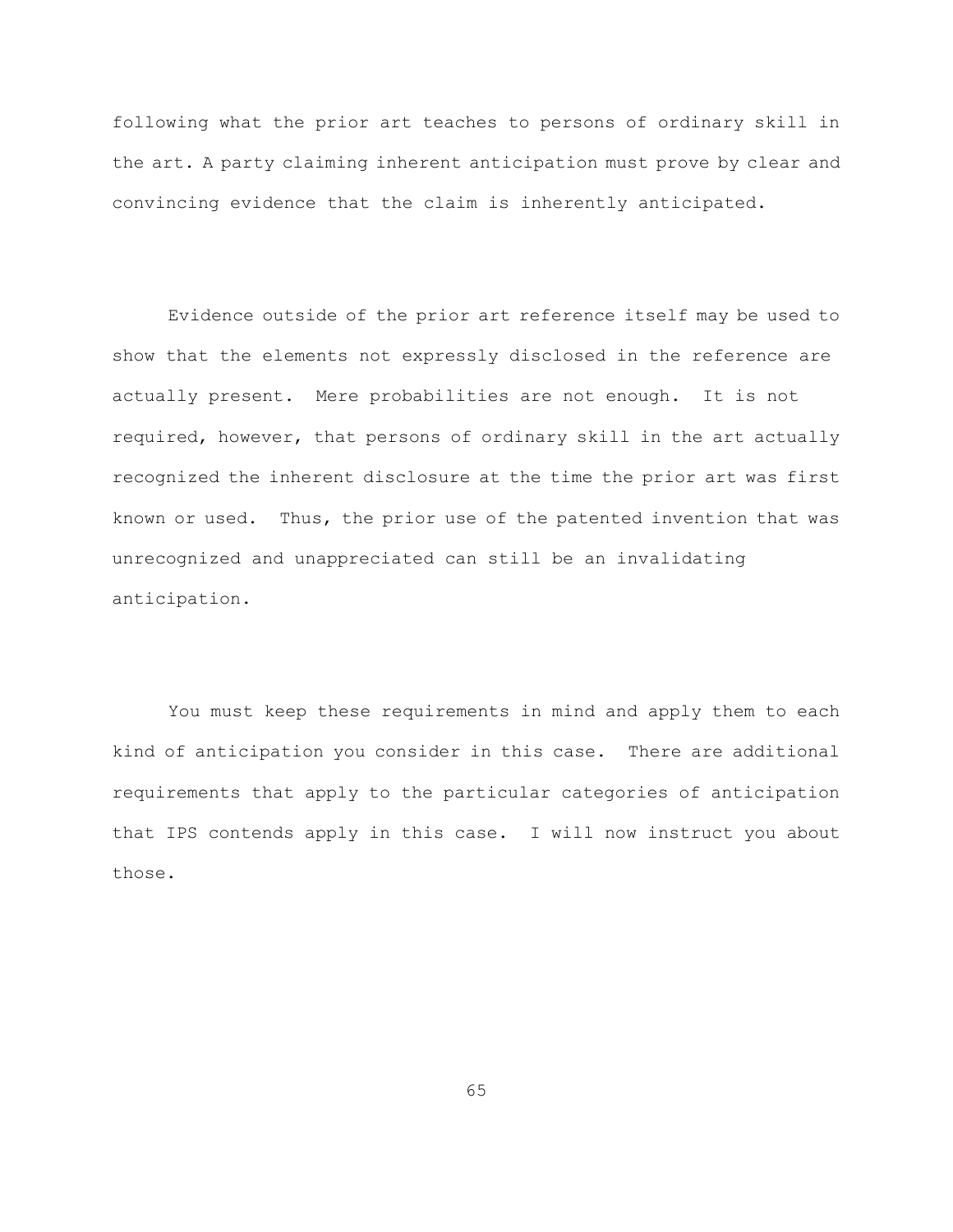# Anticipation - Prior Public Use

IPS contends that Claims 12 and 13 of the '220 Patent, Claim 1 of the '970 Patent, and Claims 11-13 of the '272 Patent were anticipated because the invention defined in those claims was publicly used in the United States more than one year before WCM filed its patent applications on December 10, 2003, for the '220 Patent and September 15, 2011, for the '970 Patent. The '272 Patent has an effective filing date of September 15, 2011.

A patent claim is invalid if more than one year before the filing date of the patent an embodiment of the claimed invention was both: (1) accessible to the public or commercially exploited in the United States; and (2) ready for patenting.

An invention was in public use if the claimed invention was accessible to the public or commercially exploited. Factors relevant to the determination of whether a use was public include the nature of the activity that occurred in public; public access to the use; confidentiality obligations imposed upon observers; commercial exploitation; and the circumstances surrounding testing and experimentation. An invention is publicly used if it is used by the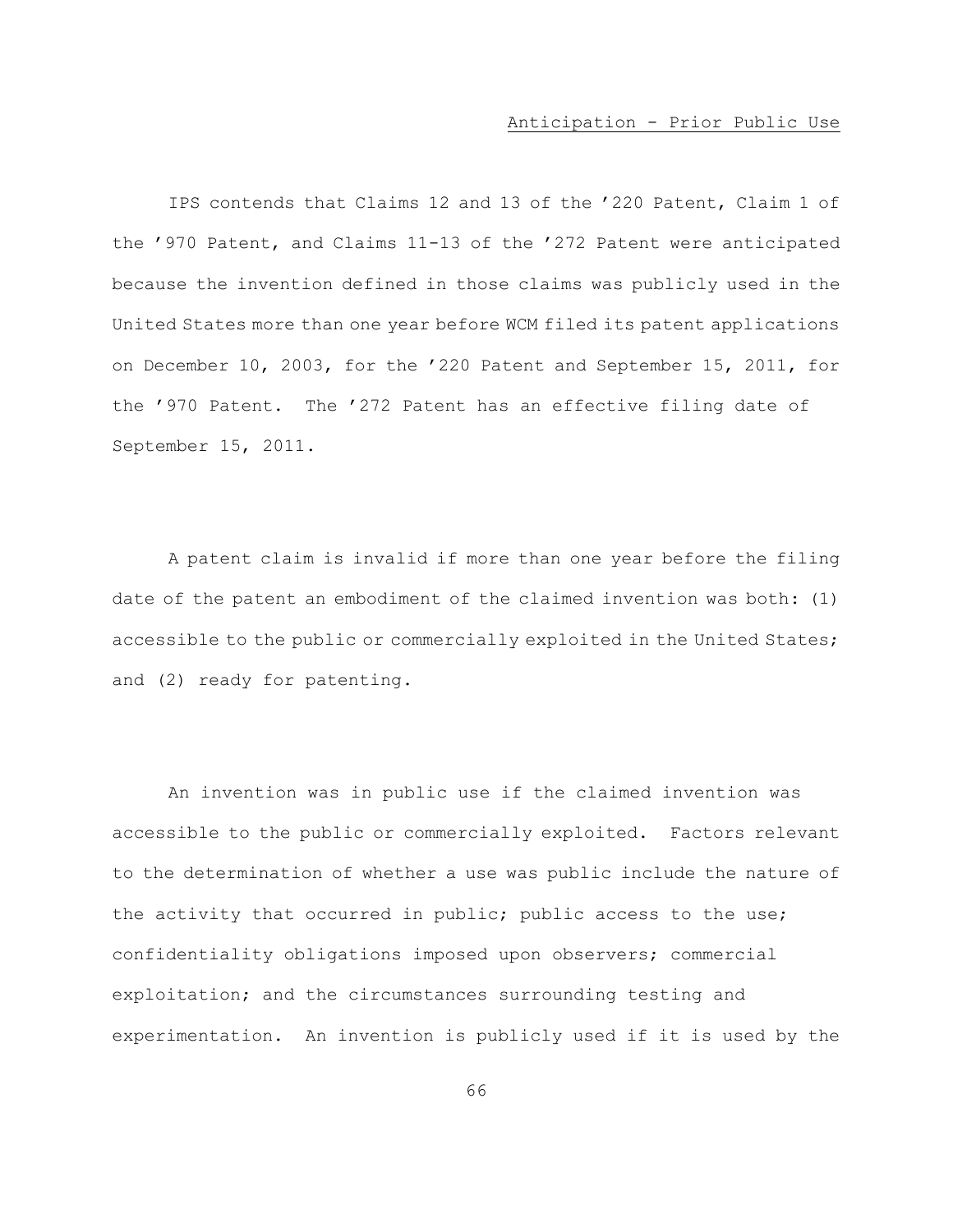inventor or by a person who is not under any limitation, restriction, or obligation of secrecy to the inventor. The absence of affirmative steps to conceal the use of the invention is evidence of a public use. However, secret use by a third party is not public, unless members of the public or employees of the third party have access to the invention.

In order to be a public use, the invention also must have been ready for patenting at the time of the alleged public use. An invention is ready for patenting either when it is reduced to practice or when the inventor has prepared drawings or other descriptions of the invention sufficient to allow a person of ordinary skill in the art to make or use the invention. The claimed invention is ready for patenting when there is reason to believe it would work for its intended purpose.

You are instructed that the invention defined by Claims 12 and 13 of the '220 Patent was invented on the date you determine to be the date of invention in your response to Verdict Form Question 14(a). The invention defined by Claim 1 of the '970 Patent was invented on the date you determine to be the date of invention in your response to Verdict Form Question 14(a). The invention defined by Claims 11-13 of the '272 Patent was invented on the date you determine to be the date of invention in your response to Verdict Form Question 14(a).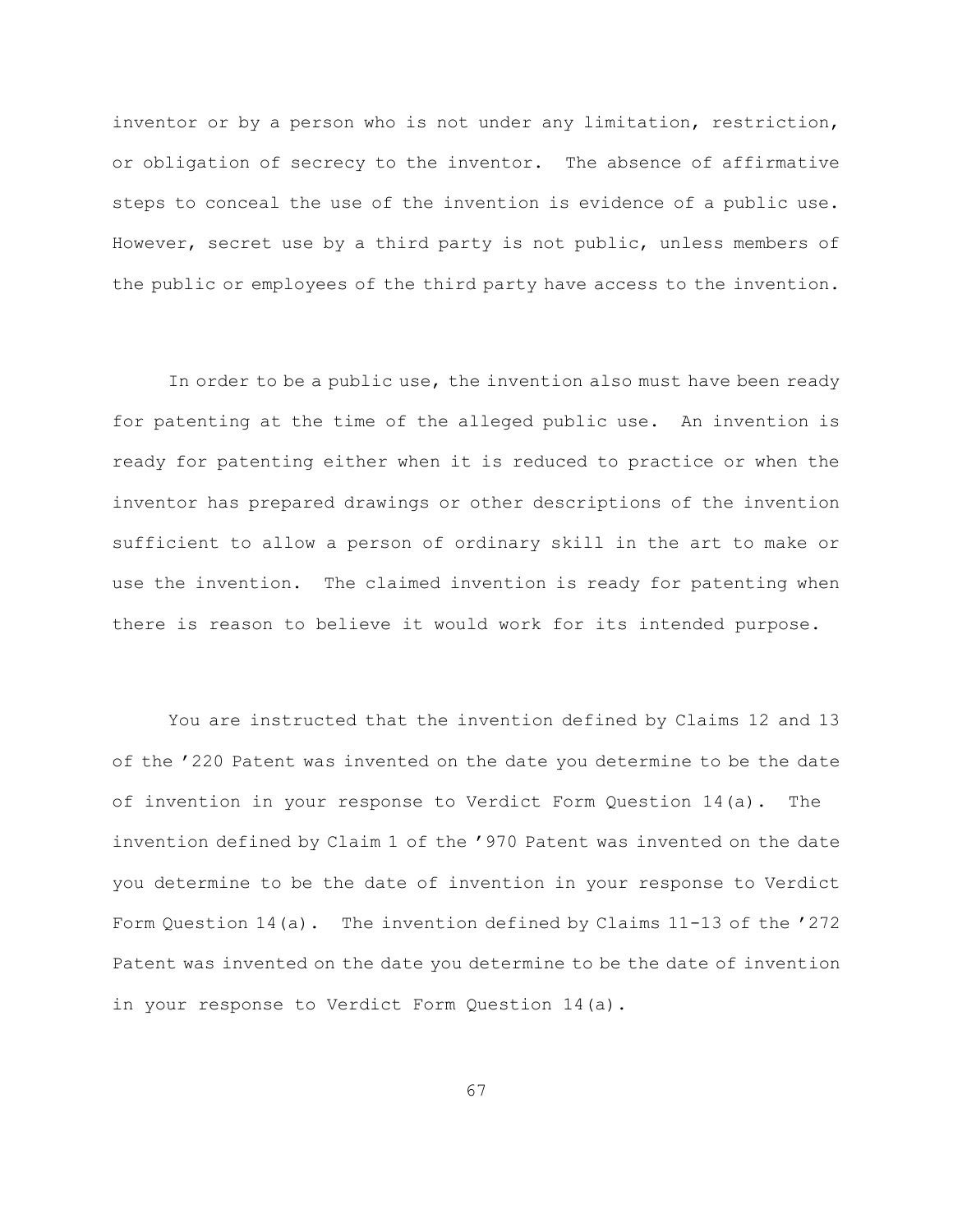# Anticipation - Printed Publication

IPS contends that Claims 12 and 13 of the '220 Patent, Claim 1 of the '970 Patent, and Claims 11-13 of the '272 Patent were anticipated because the invention defined in those claims was described in a printed publication more than one year before WCM filed its patent applications on December 10, 2003, for the '220 Patent and September 15, 2011, for the '970 Patent and the '272 Patent.

A patent claim is invalid if the invention defined by that claim was described in a printed publication before it was invented by William Ball or more than one year prior to the filing date of the patent applications.

You are instructed that the invention defined by Claims 12 and 13 of the '220 Patent was invented on the date you determine to be the date of invention in your response to Verdict Form Question 14(a). The invention defined by Claim 1 of the '970 Patent was invented on the date you determine to be the date of invention in your response to Verdict Form Question 14(a). The invention defined by Claims 11-13 of the '272 Patent was invented on the date you determine to be the date of invention in your response to Verdict Form Question 14(a).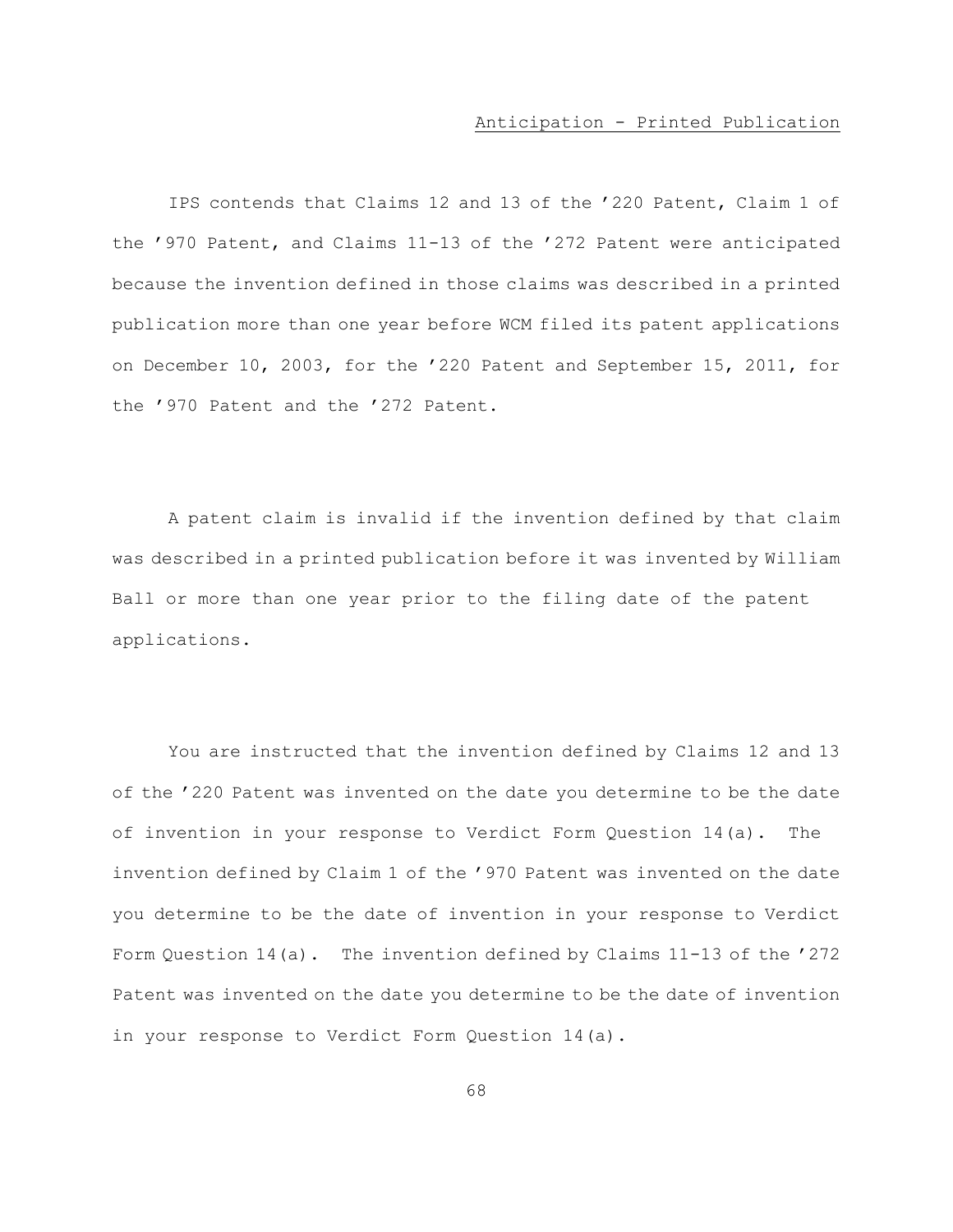A printed publication must have been maintained in some tangible form, such as printed pages, typewritten pages, magnetic tape, microfilm, photographs, internet publication, or photocopies, and must have been sufficiently accessible to persons interested in the subject matter of its contents. It is not necessary for the printed publication to have been available to every member of the public. An issued patent is a printed publication. A published patent application is a printed publication as of its publication date.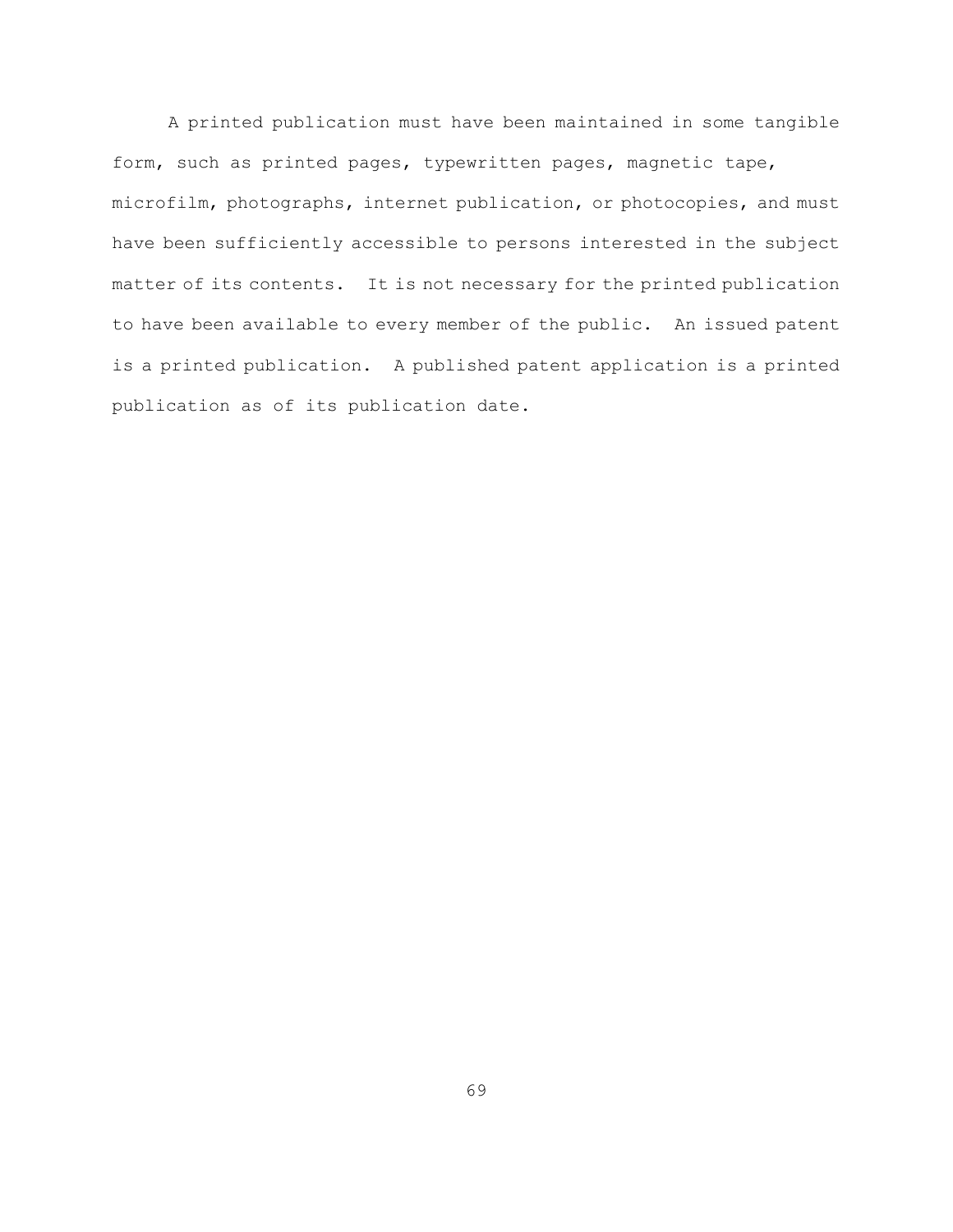#### Anticipation - Prior Patent

IPS contends that Claims 12 and 13 of the '220 Patent, Claim 1 of the '970 Patent, and Claims 11-13 of the '272 Patent were anticipated because the invention defined in those claims was patented by third parties before it was invented by William Ball and more than one year before WCM filed its patent applications on December 10, 2003, for the '220 Patent and September 15, 2011, for the '970 and '272 Patents.

A patent claim is invalid if the invention defined by that claim was patented in the United States or a foreign country before it was invented by William Ball or more than one year before William Ball filed his United States patent application.

You are instructed that the invention defined by Claims 12 and 13 of the '220 Patent was invented on the date you determine to be the date of invention in your response to Verdict Form Question 14(a). The invention defined by Claim 1 of the '970 Patent was invented on the date you determine to be the date of invention in your response to Verdict Form Question 14(a). The invention defined by Claims 11-13 of the '272 Patent was invented on the date you determine to be the date of invention in your response to Verdict Form Question 14(a).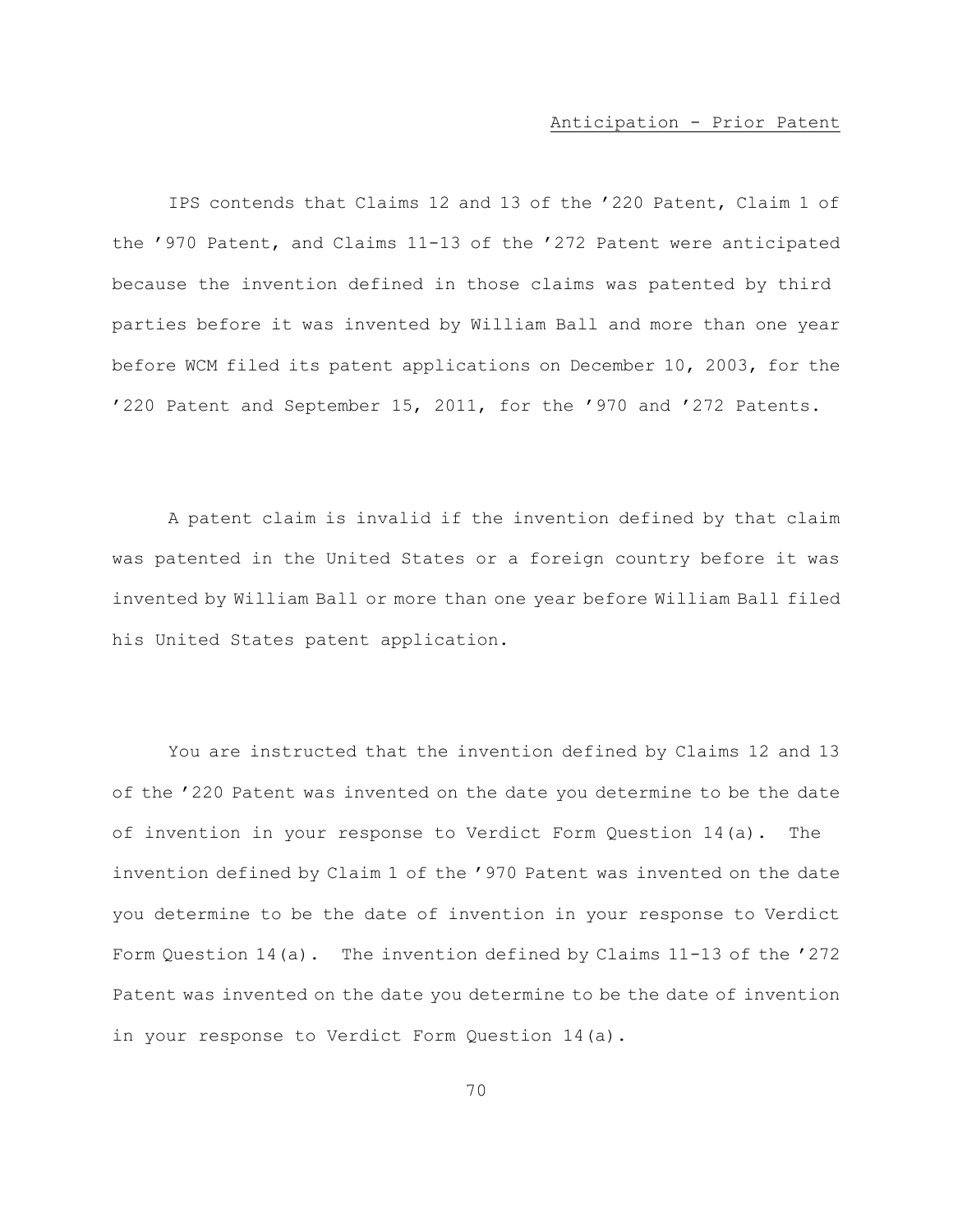#### Anticipation - Prior U.S. Application

IPS contends that Claims 12 and 13 of the '220 Patent, Claim 1 of the '970 Patent, and Claims 11-13 of the '272 Patent were anticipated because the invention defined in that claim was described in the following United States published patent applications or patents, and because the published patent applications or patents were filed before William Ball made his invention:

- 1. U.S. Patent No. 6,192,531 to Fritz, which was filed on December 1, 1999, and issued on February 27, 2001.
- 2. U.S. App. No. 09/494,265 (Pub. No. U.S. 2002/0032926) to Lewis, which was filed on Jan. 28, 2000. The corresponding provisional application No. 60/117,781 was filed on Jan. 29, 1999.

Claims 12 and 13 of the '220 Patent, Claim 1 of the '970 Patent, and Claims 11-13 of the '272 Patent would be invalid if the invention defined by those claims was described in a United States published patent application or patent filed by another person before the invention was made by William Ball.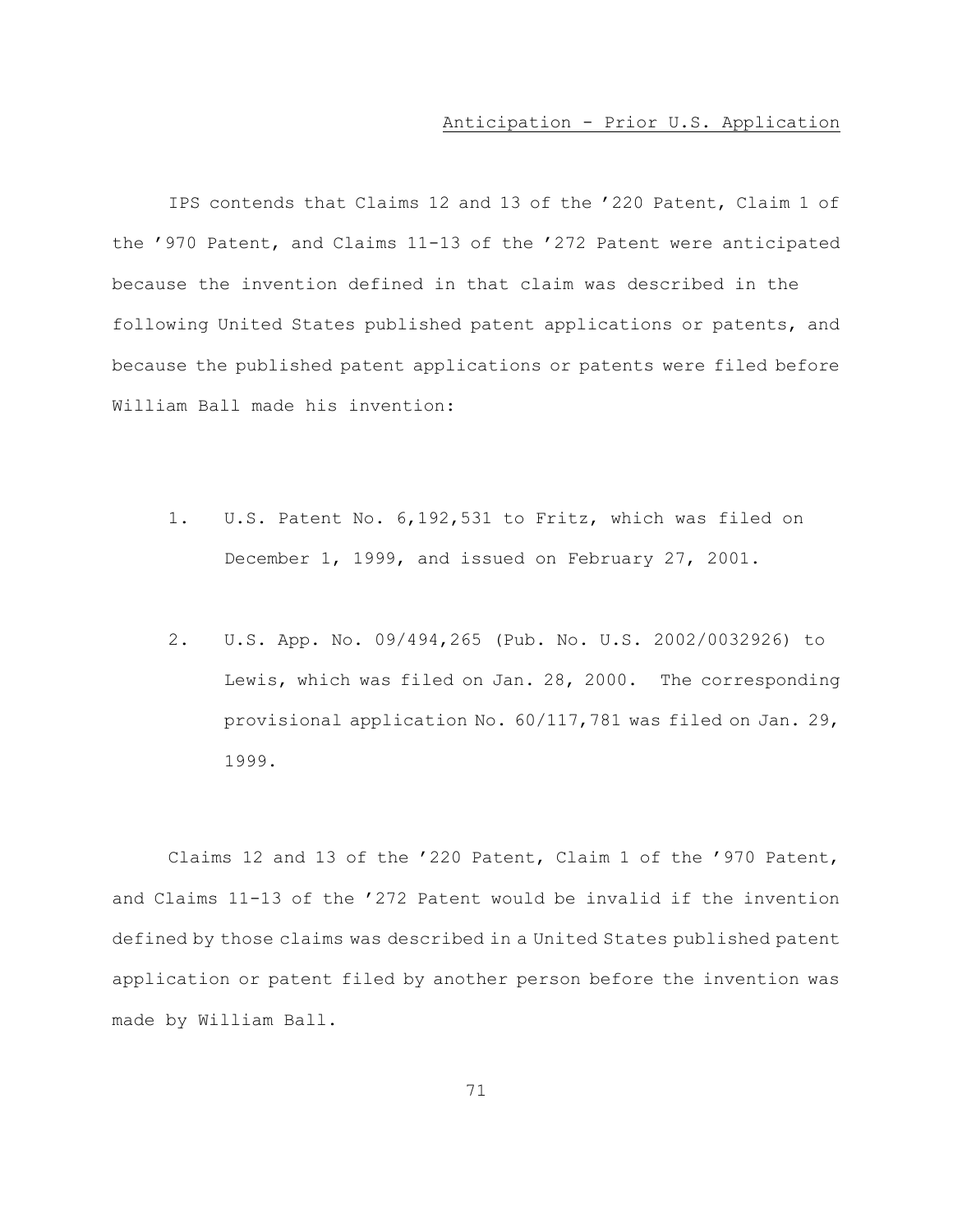You are instructed that the invention defined by Claims 12 and 13 of the '220 Patent was invented on the date you determine to be the date of invention in your response to Verdict Form Question 14(a). The invention defined by Claim 1 of the '970 Patent was invented on the date you determine to be the date of invention in your response to Verdict Form Question 14(a). The invention defined by Claims 11-13 of the '272 Patent was invented on the date you determine to be the date of invention in your response to Verdict Form Question 14(a).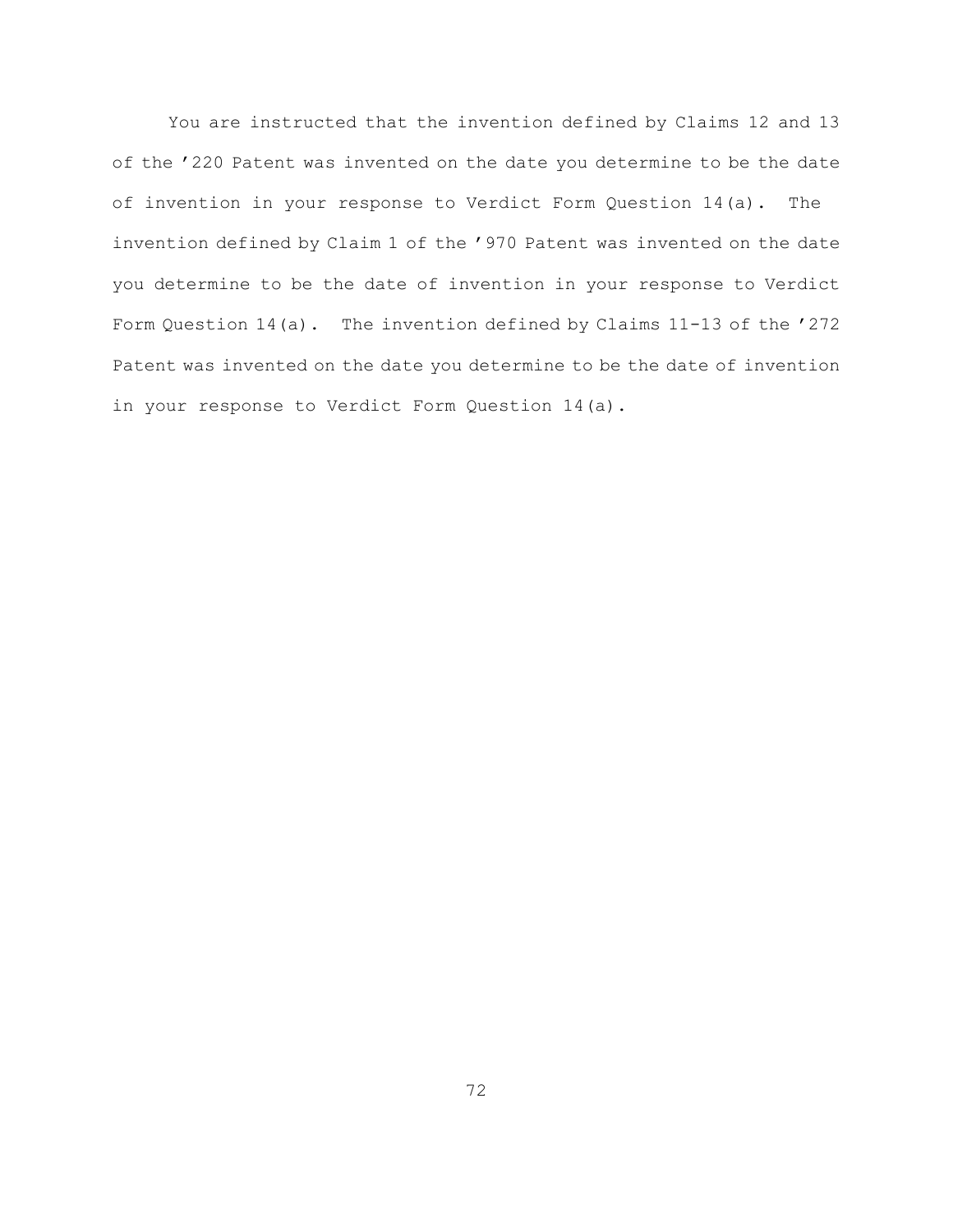#### Obviousness

Not all innovations are patentable. A patent claim is invalid if the claimed invention would have been obvious to a person of ordinary skill in the field at the time of the earliest priority date. This means that even if all of the requirements of the claim cannot be found in a single prior art reference that would anticipate the claim, a person of ordinary skill in the art who knew about all this prior art would have come up with the claimed invention. Unlike anticipation, which allows consideration of only one item of prior art, obviousness may be shown by considering more than one item of prior art.

In deciding obviousness, you must avoid using hindsight; that is, you should not consider what is known today or what was learned from the teachings of the patent. You should not use the patent as a road map for selecting and combining items of prior art. You must put yourself in the place of a person of ordinary skill in the art at the time the invention was made.

The ultimate conclusion of whether a claim is obvious should be based upon your determination of several factors. The following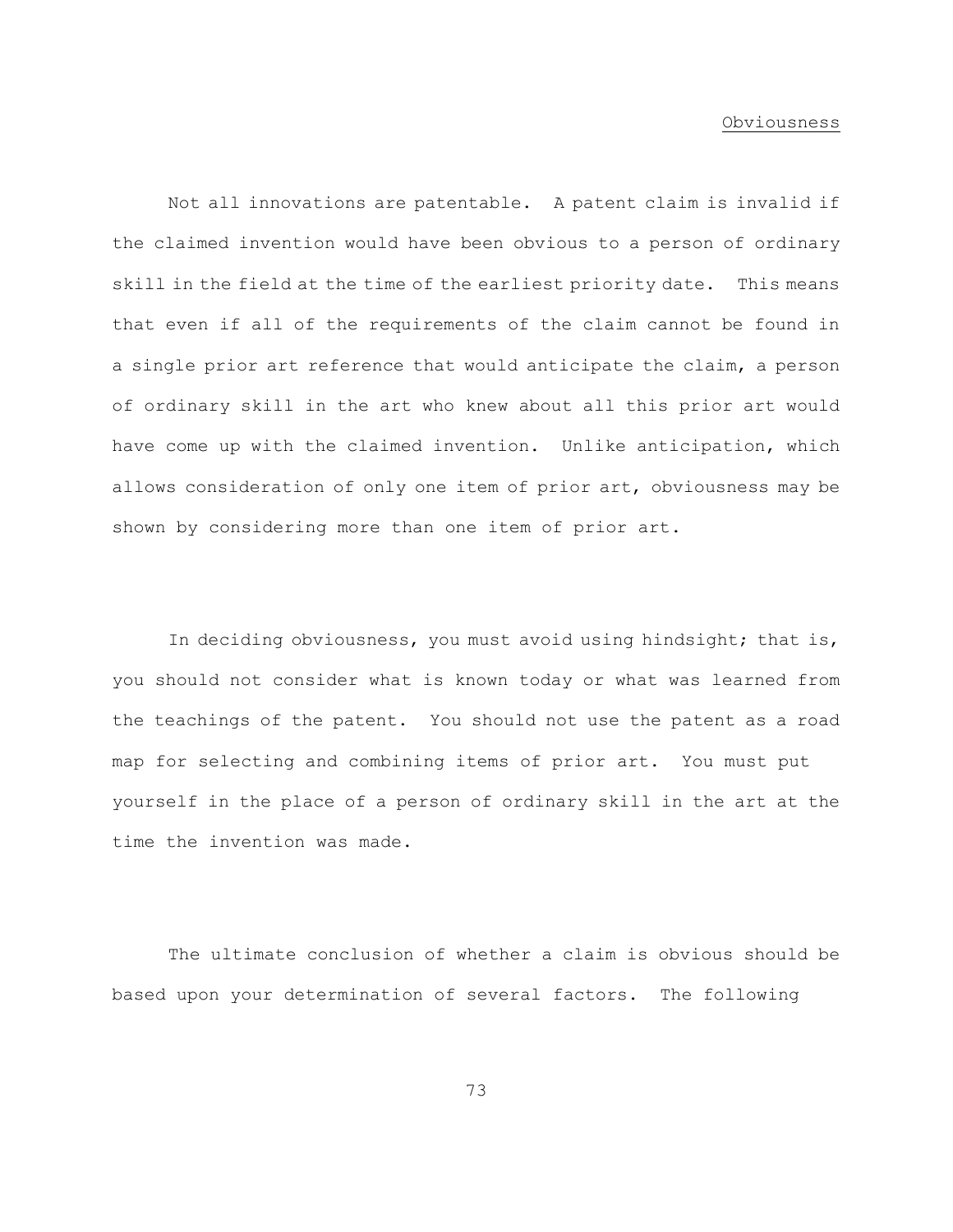factors must be evaluated to determine whether IPS has established that the claimed invention(s) is obvious:

- 1. The scope and content of the prior art relied upon by IPS;
- 2. The difference or differences, if any, between each asserted claim of the '220 Patent, '272 Patent and '970 Patent that IPS contends is obvious and the prior art;
- 3. The level of ordinary skill in the art at the time the invention of the '220 Patent, '272 Patent and '970 Patent was made; and
- 4. Additional considerations, if any, that indicate that the invention was obvious or not obvious.

Each of these factors must be evaluated, although they may be analyzed in any order, and you must perform a separate analysis for each of the claims. IPS must prove obviousness by clear and convincing evidence.

I will now explain each of the four factors in more detail.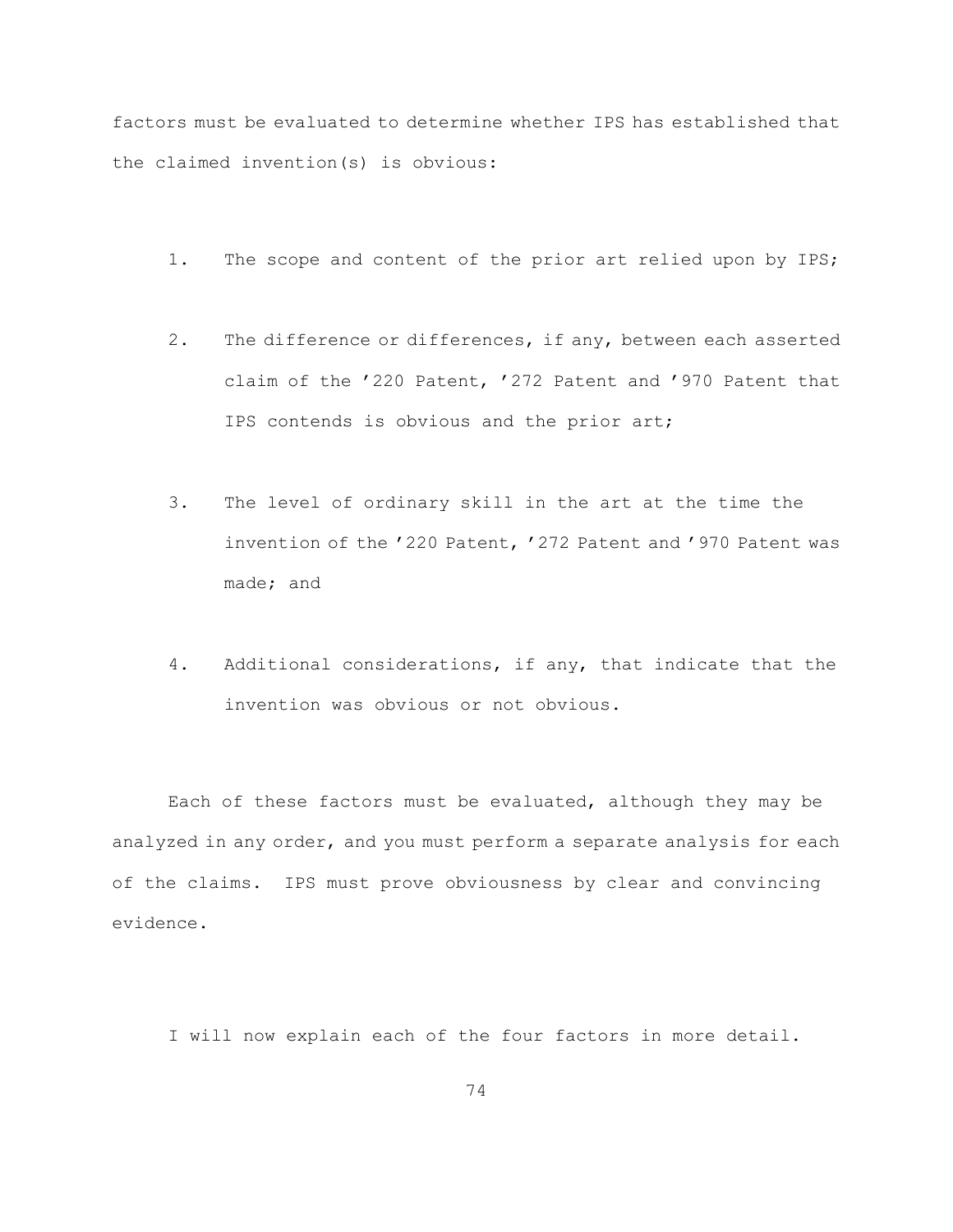#### Obviousness - Scope and Content of the Prior Art

The prior art that you considered previously for anticipation purposes is also prior art for obviousness purposes. The prior art includes the following items received into evidence during the trial:

- 1. Swiss Patent CH 346187 to Gebert, which was published as early as June 15, 1960.
- 2. U.S. Patent No. 6,192,531 to Fritz, which was filed on December 1, 1999, and issued on February 27, 2001.
- 3. U.S. App. No. 09/494,265 (Pub. No. U.S. 2002/0032926) to Lewis, which was filed on Jan. 28, 2000. The corresponding provisional application No. 60/117,781 was filed on Jan. 29, 1999.
- 4. German Patent DE 3603877 C2 to Geberit, which issued on Jan. 16, 1997.
- 5. U.S. Patent No. 1,669,473 to Kelso, which issued on May 15, 1928.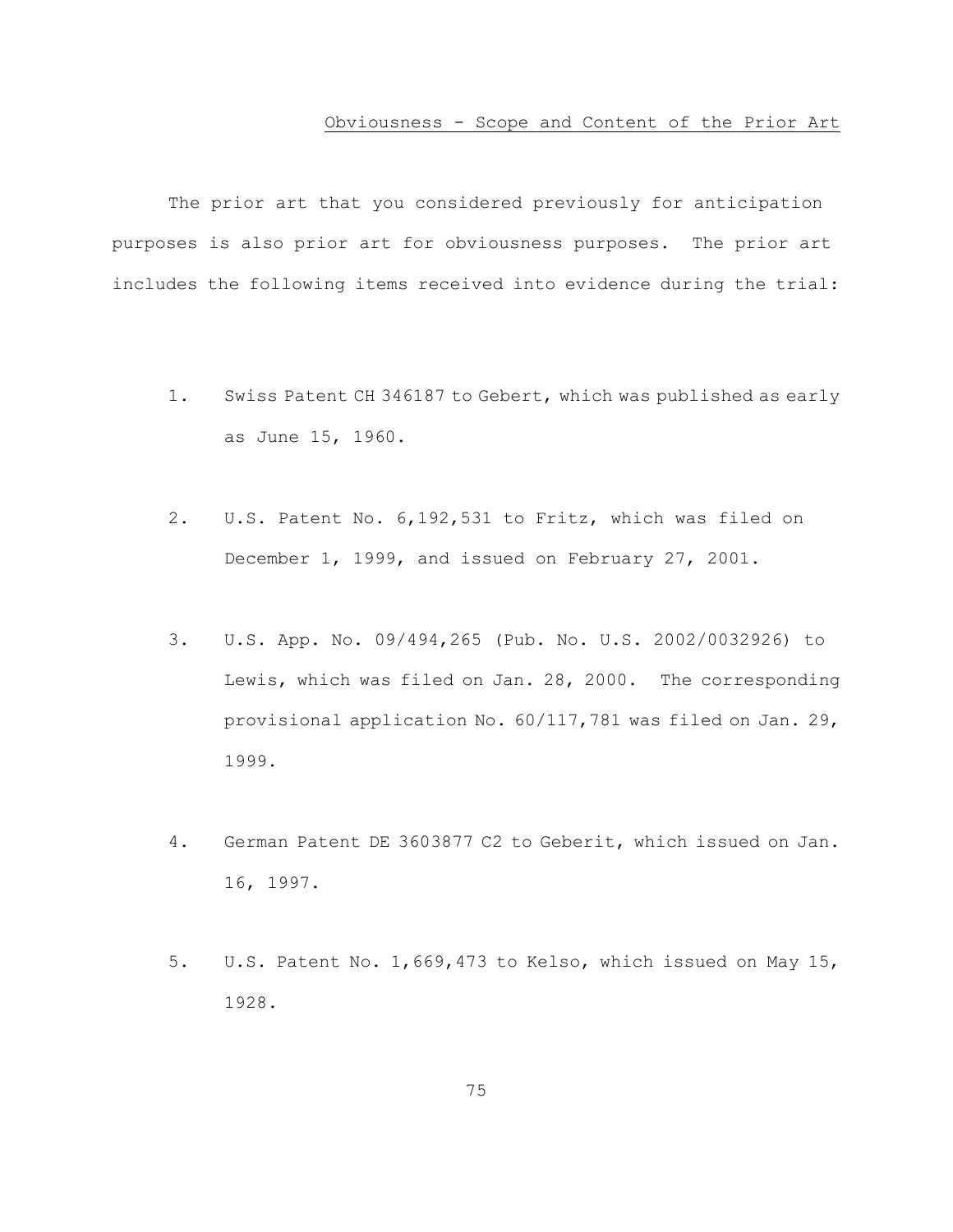- 6. U.S. Patent No. 5,350,266 to Espey et al., which issued on September 27, 1994.
- 7. U.S. Patent No. 4,890,967 to Rosenbaum, which issued on January 2, 1990.
- 8. U.S. Patent No. 5,692,248 to Ball, which issued on December 2, 1997.
- 9. U.S. Patent No. 5,745,931 to Ball, which issued on May 5, 1998.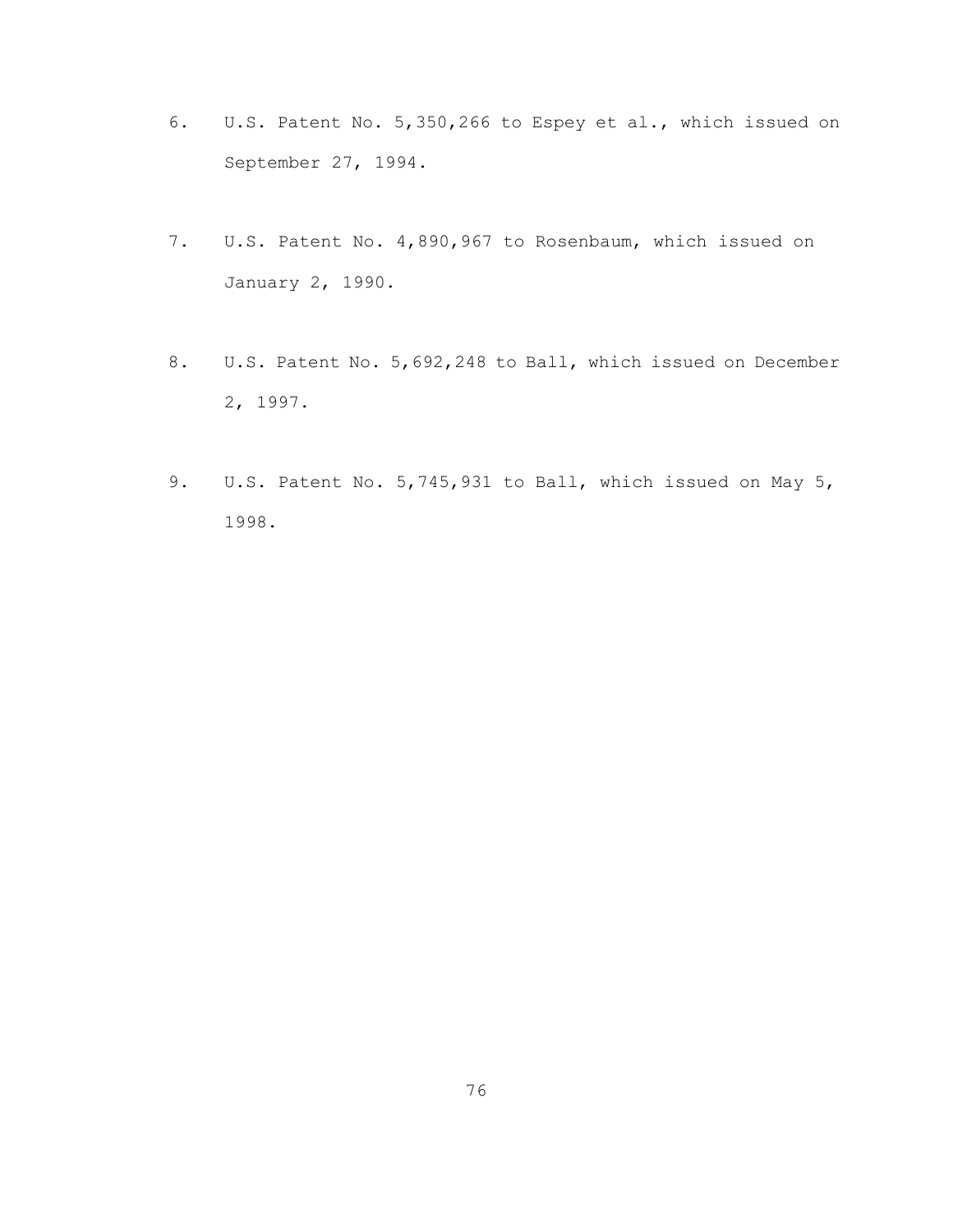# Obviousness - Differences Between the Claimed Invention and the Prior

Art

You should analyze whether there are any relevant differences between the prior art and the claimed invention from the view of a person of ordinary skill in the art at the time of the invention. Your analysis must determine the impact, if any, of such differences on the obviousness or non-obviousness of the invention as a whole and not merely some portion of it.

In analyzing the relevance of the differences between the claimed invention and the prior art, you do not need to look for precise teaching in the prior art directed to the subject matter of the claimed invention. You may take into account the inferences and creative steps that a person of ordinary skill in the art would have employed in reviewing the prior art at the time of the invention.

For example, if the claimed invention combined elements known in the prior art and the combination yielded results that were predictable to a person of ordinary skill in the art at the time of the invention, then this evidence would make it more likely that the claim was obvious.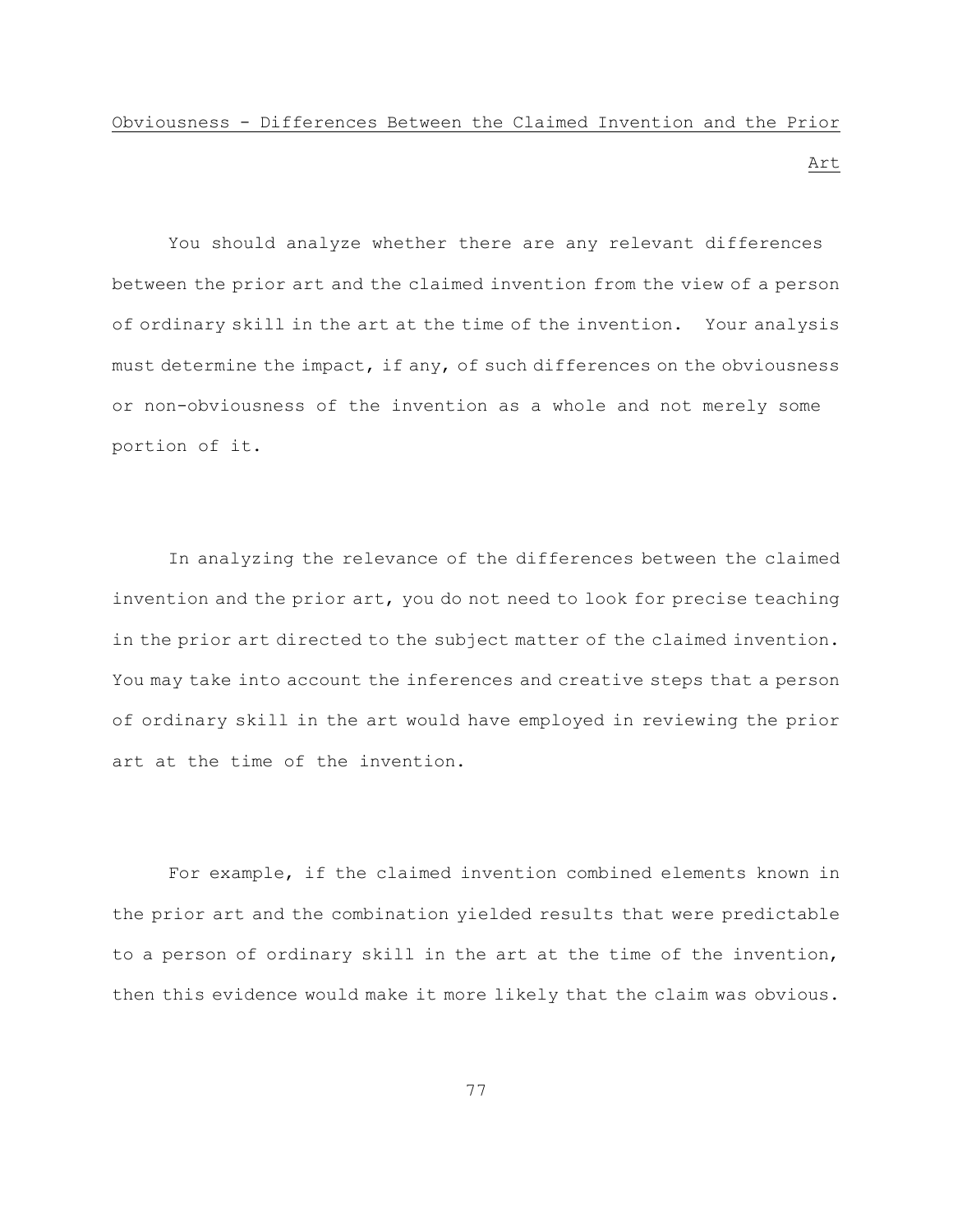On the other hand, if the combination of known elements yielded unexpected or unpredictable results, or if the prior art teaches away from combining the known elements, then this evidence would make it more likely that the claim that successfully combined those elements was not obvious.

Importantly, a claim is not proved obvious merely by demonstrating that each of the elements was independently known in the prior art. Most, if not all, inventions rely on building blocks long since uncovered, and claimed discoveries almost of necessity will likely be combinations of what is already known.

Therefore, you should consider whether a reason existed at the time of the invention that would have prompted a person of ordinary skill in the art in the relevant field to combine the known elements in the way the claimed invention does. The reason could come from the prior art, the background knowledge of one of ordinary skill in the art, the nature of any problem or need to be addressed, market demand, or common sense. You may also consider whether the problem or need was known, the possible approaches to solving the problem or addressing the need were known and finite, and the solution was predictable through use of a known option.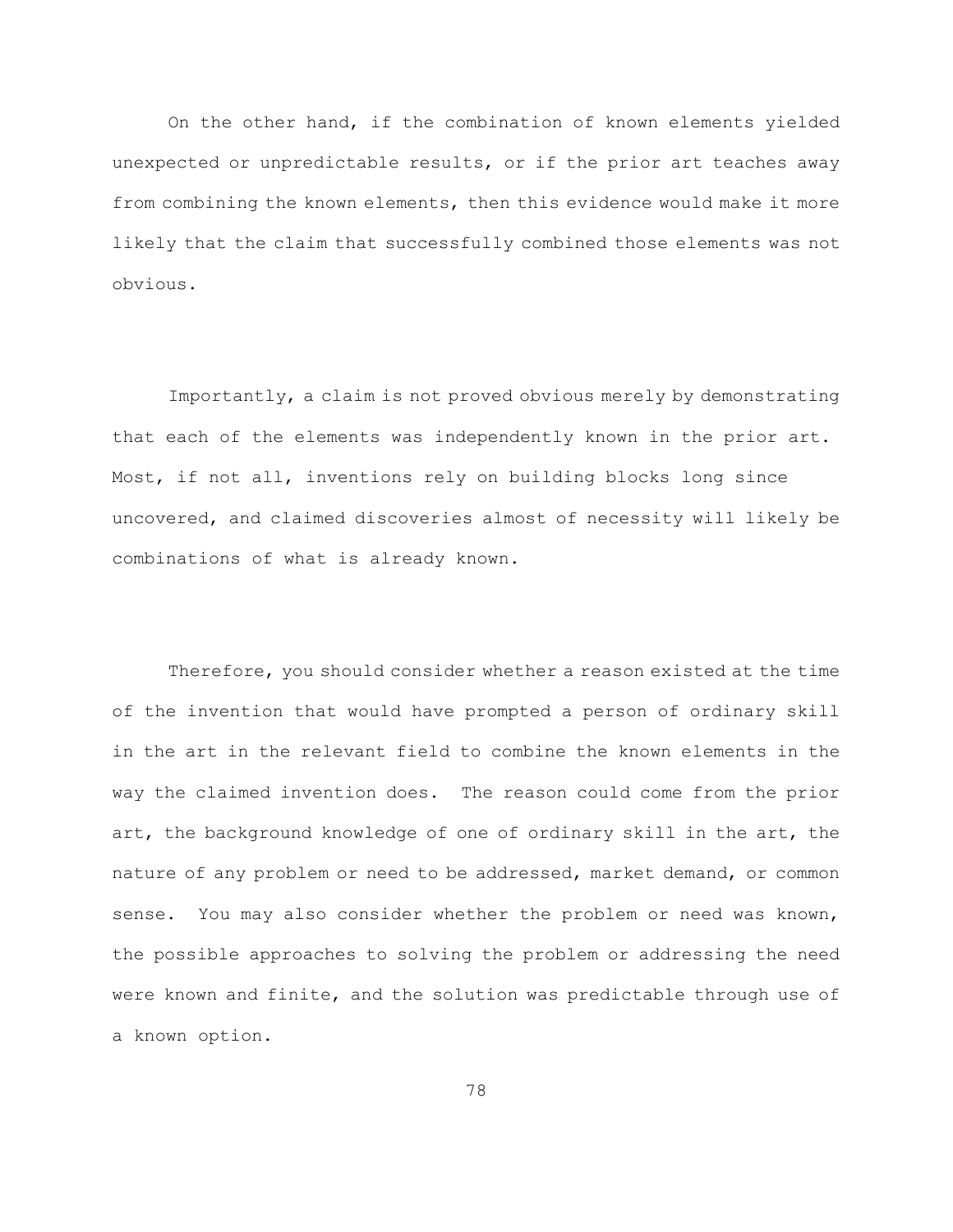If you find that a reason existed at the time of the invention to combine the elements of the prior art to arrive at the claimed invention, this evidence would make it more likely that the claimed invention was obvious. Again, you must undertake this analysis separately for each claim that IPS contends is obvious.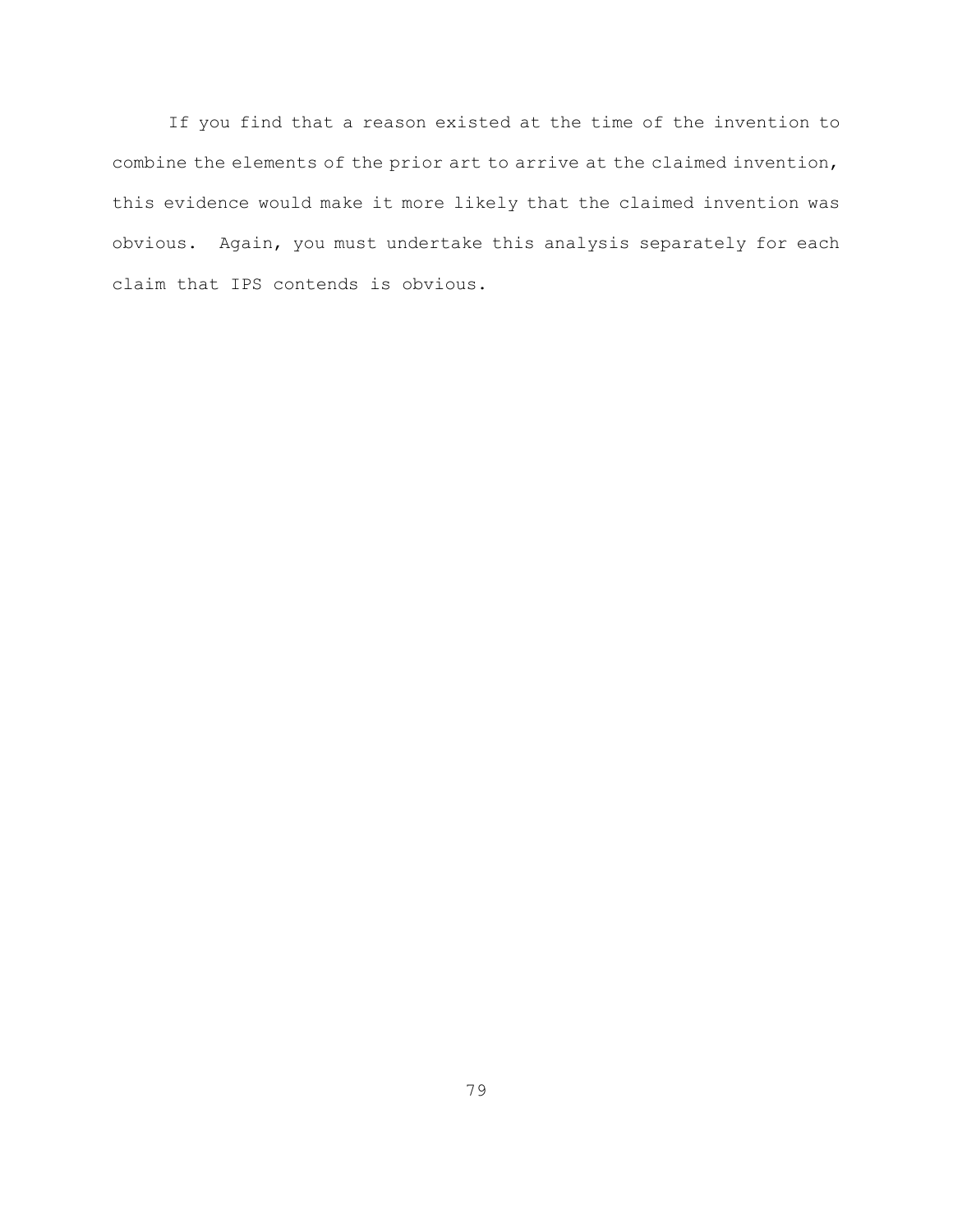#### Obviousness - Level of Ordinary Skill in the Art

The question of invalidity of a patent claim is determined from the perspective of a person of ordinary skill in the art in the field of the asserted invention as of the filing dates of the asserted patents. The effective filings dates for the patents asserted in this case are December 10, 2003, for the '220 Patent, and September 15, 2011, for the '970 and '272 Patents.

The person of ordinary skill is presumed to know all prior art that you have determined to be reasonably relevant. The person of ordinary skill is also a person of ordinary creativity who can use common sense to solve problems.

When determining the level of ordinary skill in the art, you should consider all the evidence submitted by the parties, including evidence of:

1. The level of education and experience of persons actively working in the field at the time of the invention, including the inventor;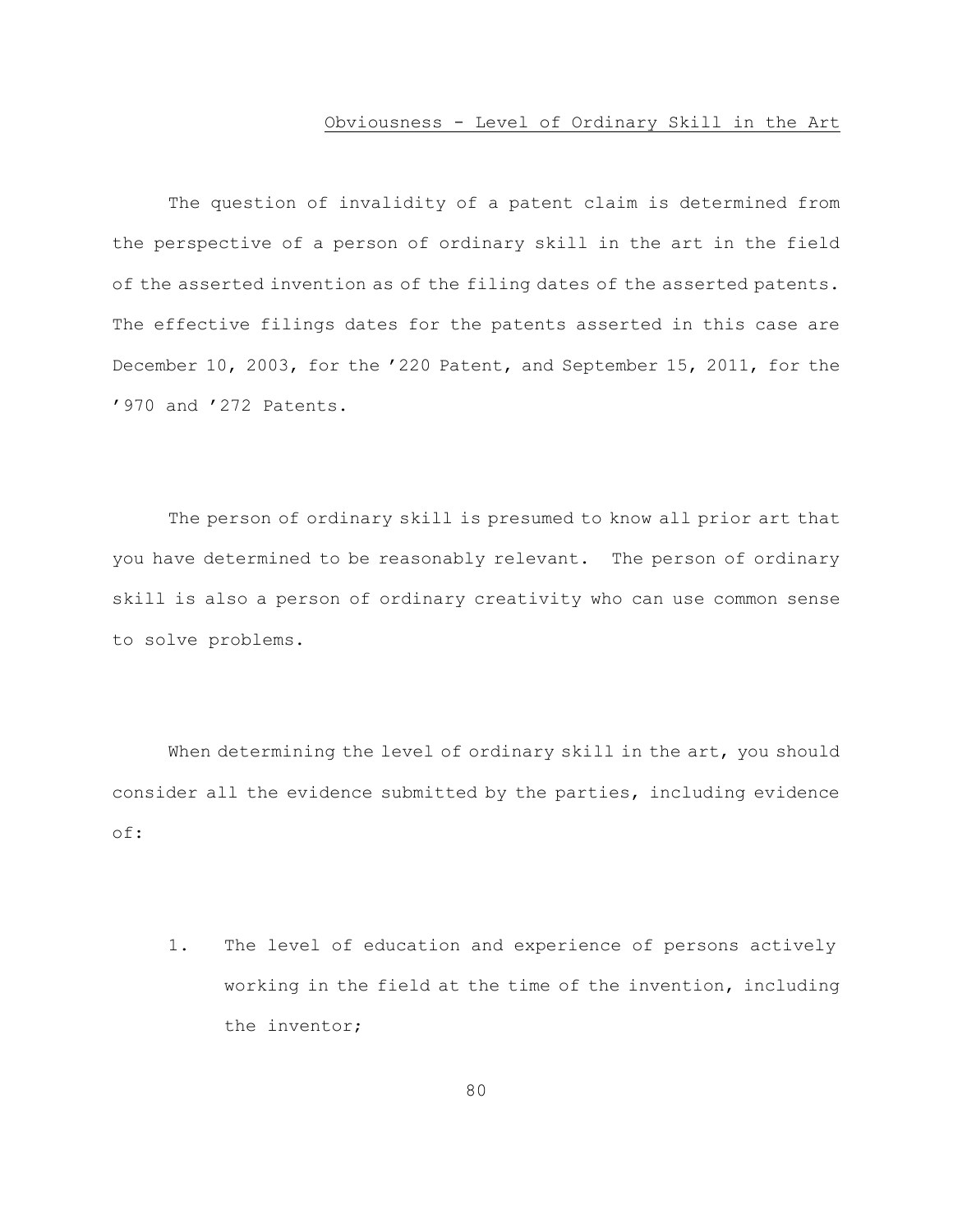- 2. The types of problems encountered in the art at the time of the invention; and
- 3. The sophistication of the technology in the art at the time of the invention, including the rapidity with which innovations were made in the art at the time of the invention.

In this case, it is uncontested that a person of ordinary skill in the art has: (1) at least a Bachelor's degree in a technical field or engineering discipline with at least three years of experience in the plumbing field, or (2) at least equivalent experience (such as at least eight years of experience) in the plumbing industry.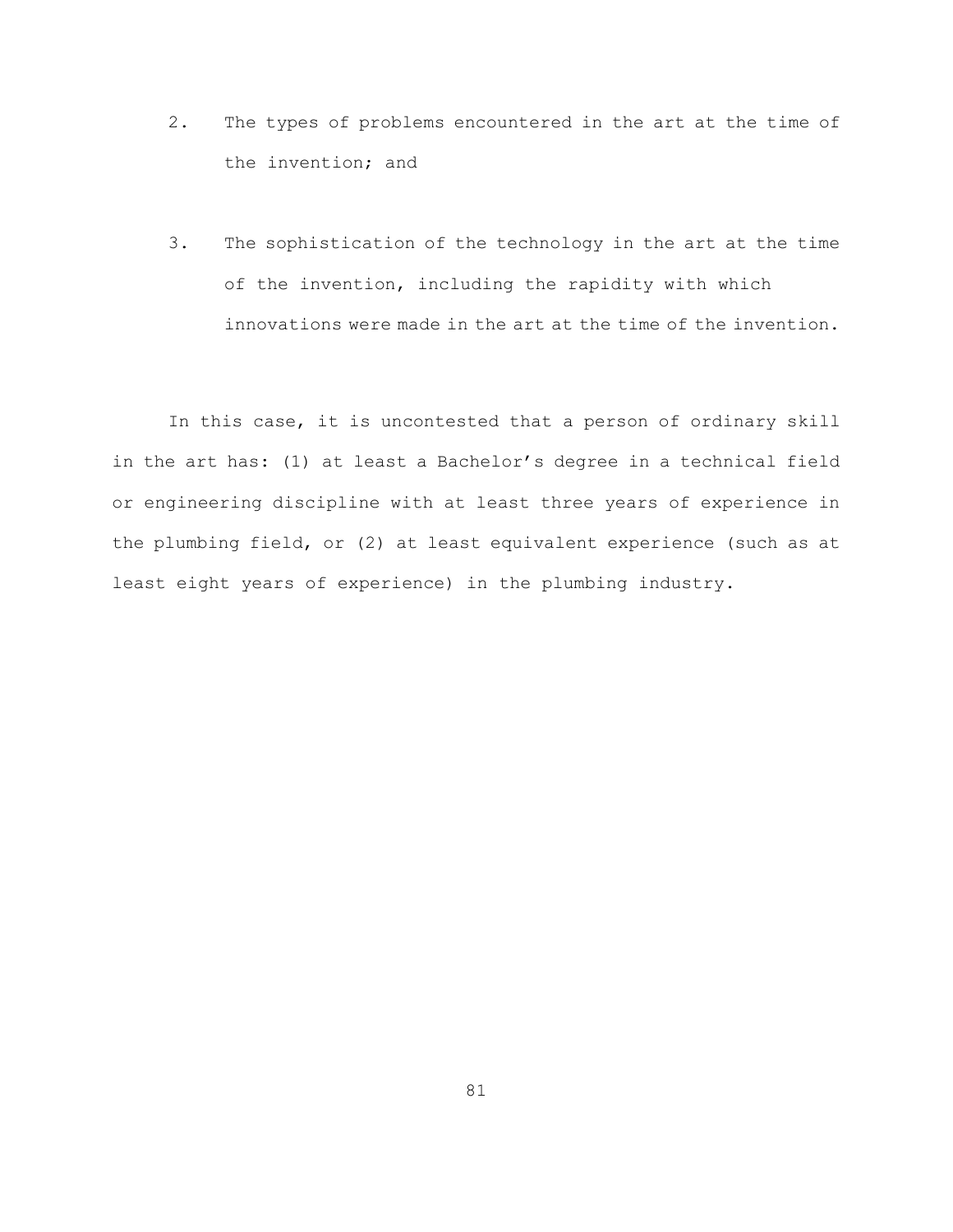#### Obviousness - Factors Indicating Non-obviousness

Before deciding the issue of obviousness, you must also consider certain factors, which, if established, may indicate that the invention would not have been obvious. No factor alone is dispositive, and you must consider the obviousness or non-obviousness of the invention as a whole.

- 1. Were products covered by the claim commercially successful due to the merits of the claimed invention rather than due to advertising, promotion, salesmanship, or features of the product other than those found in the claim?
- 2. Was there a long-felt need for a solution to the problem facing the inventors, which was satisfied by the claimed invention?
- 3. Did the claimed invention achieve unexpectedly superior results over the closest prior art?
- 4. Did others in the field, or IPS, praise the claimed invention or express surprise at the making of the claimed invention?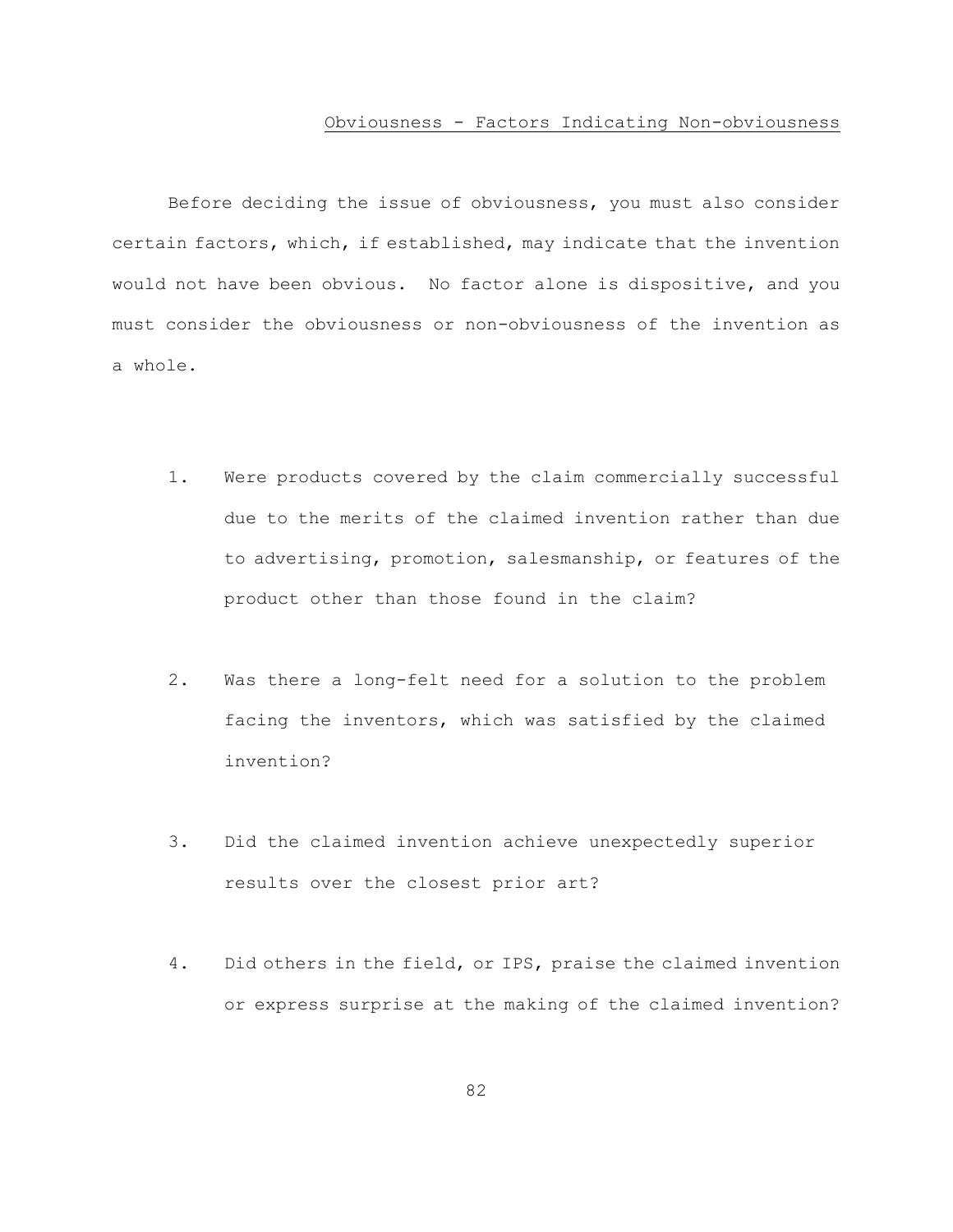Answering any, or all, of these questions "yes" may suggest that the claim was not obvious.

These factors are only relevant to obviousness if there is a connection, or nexus, between them and the invention covered by the patent claims. Even if you conclude that some of the above indicators have been established, those factors should be considered along with all the other evidence in the case in determining whether IPS has proven that the claimed invention would have been obvious as of the dates you determine to be the dates of invention for the '220 Patent, the '970 Patent, and the '272 Patent in your response to Verdict Form Question 14(a).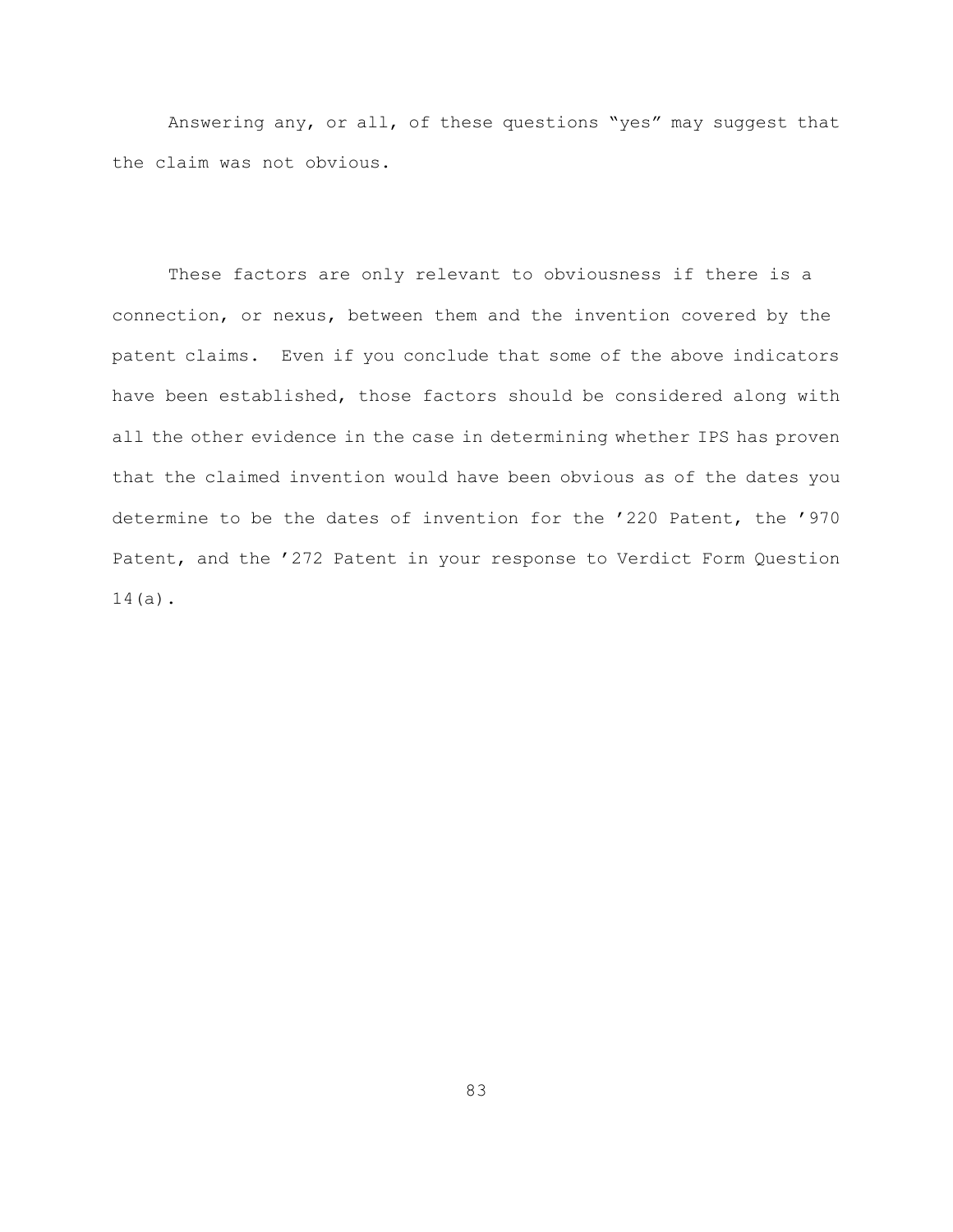# The Prior Art Is Not Relevant to Literal Infringement

There is no "practicing the prior art" defense to literal infringement. There is no requirement that the accused device be non-obvious in light of the prior art, or otherwise be itself patentable. Literal infringement exists if each of the limitations of the asserted claim(s) read on, that is, each is found in the accused device.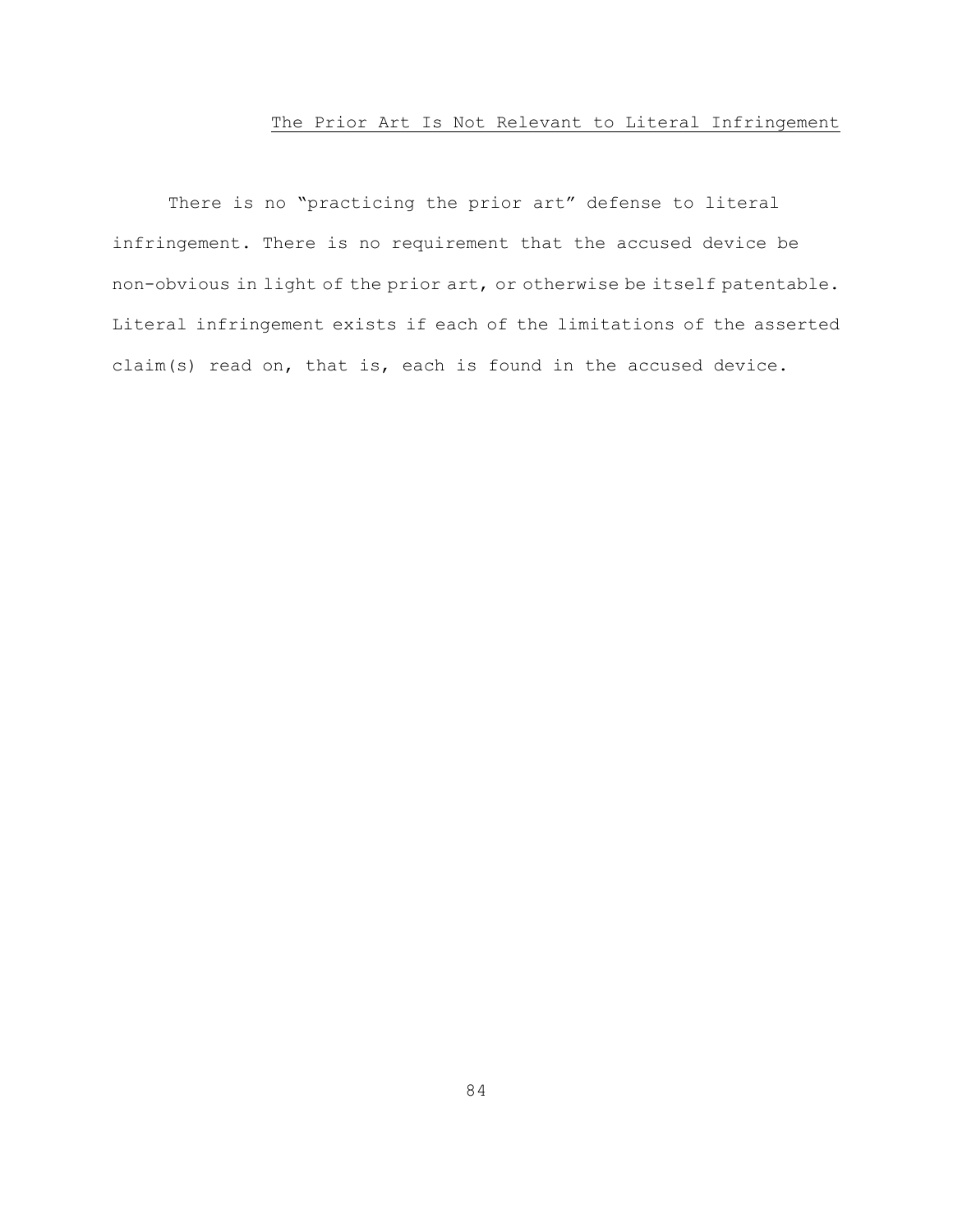You are to consider each of the different types of invalidity arguments described in the previous instructions, including anticipation, obviousness and the factors indicating non-obviousness. If you find that IPS has proven by clear and convincing evidence that an asserted claim is invalid, you must return a verdict for IPS and answer "Yes" for each patent claim you so find is invalid as anticipated or obvious in the invalidity section of the Jury Verdict Form. If IPS has failed to prove by clear and convincing evidence that an asserted claim is invalid, you must return a verdict for WCM and answer "No" for each patent claim you so find is not invalid as anticipated or obvious in the invalidity section of the Jury Verdict Form.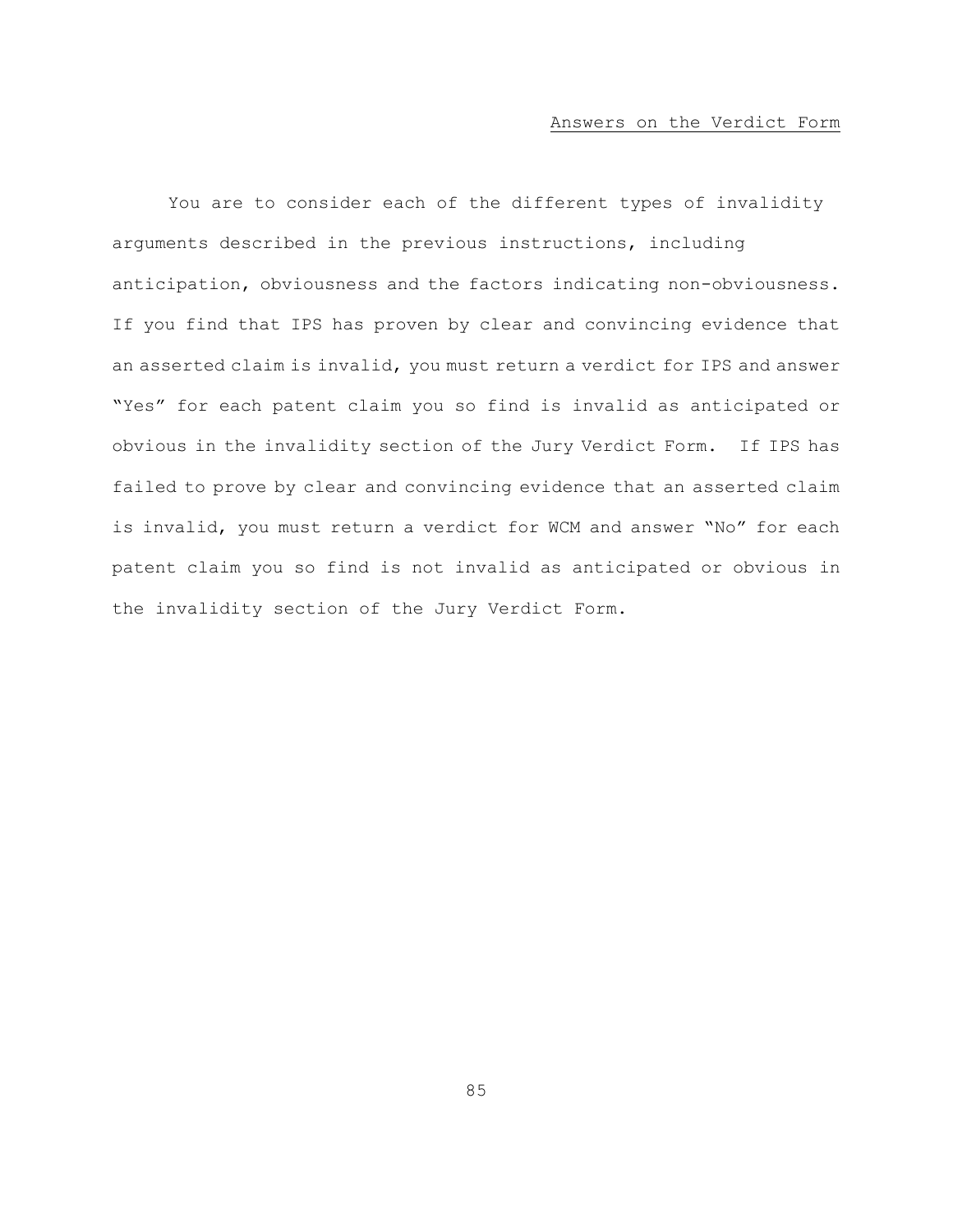#### Damages for Patent Infringement

I have now instructed you as to the law governing WCM's claims of patent infringement and IPS's claims of patent invalidity.

If you find that IPS has infringed at least one claim of the Asserted Patents, then you must determine what damages IPS must pay to WCM for that infringement. If, on the other hand, you find that IPS has not infringed any claim of any Asserted Patent, then WCM is not entitled to any damages for patent infringement, and you should not make any findings about damages. If you find that any of the asserted claims are invalid, you should not make any findings about damages for that claim. If you find that all of the asserted claims are invalid, you should not make any finding about damages.

The fact that I am instructing you about damages does not mean that WCM is or is not entitled to recover damages. I am expressing no opinion one way or the other. These instructions are only to guide you in case you find that IPS infringed one or more claims of an Asserted Patent.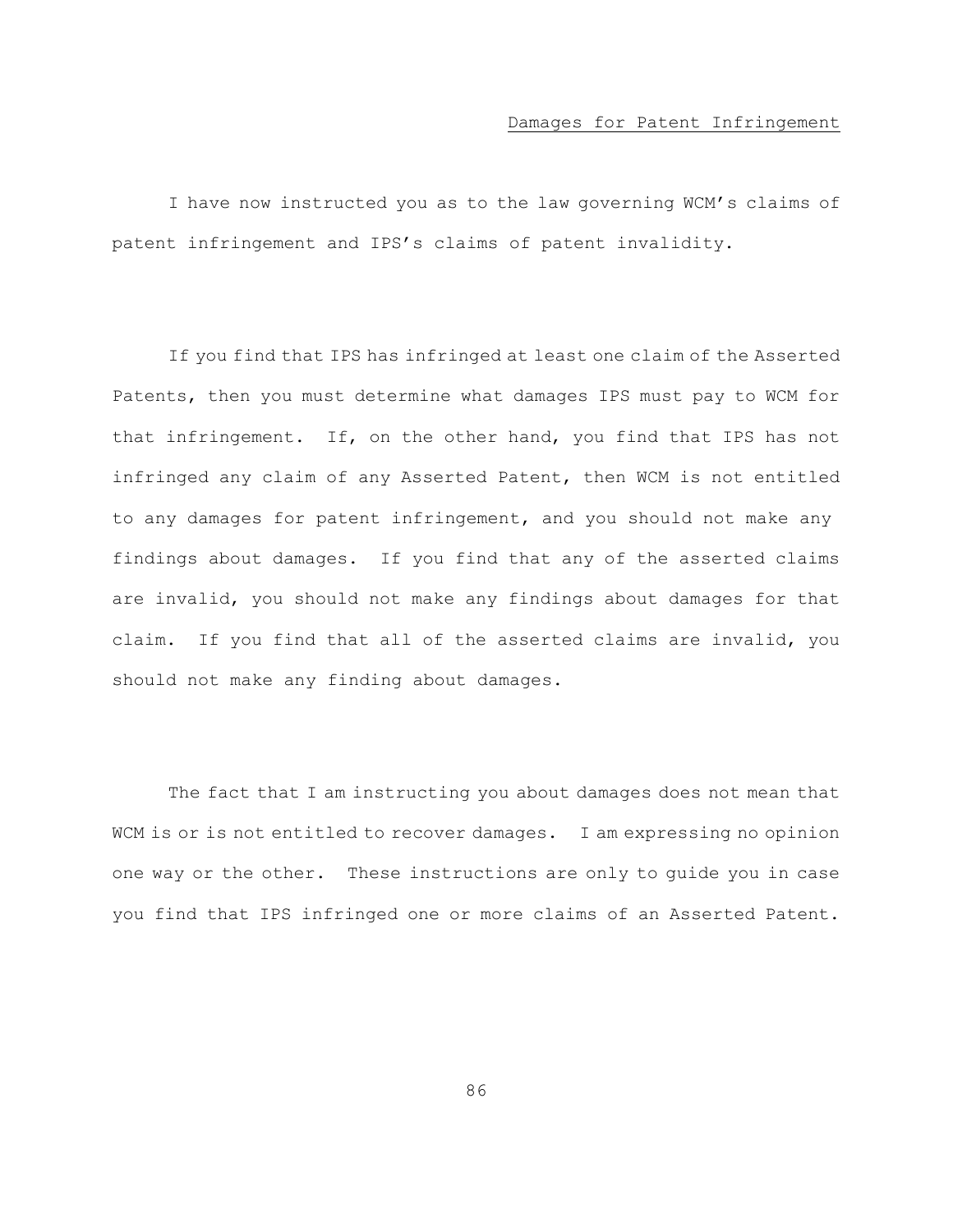#### Compensatory Patent Damages in General

If you find that any claim of any of the Asserted Patents is infringed, then WCM is entitled to damages adequate to compensate for the infringement. Your damage award should put WCM in approximately the financial position it would have been in had the infringement not occurred; but in no event may the damage award be less than what a reasonable royalty would be for the use made of the invention.

In determining infringement damages, you must not consider WCM's allegations of willfulness, or take into account any evidence relating to those allegations. The consideration of willfulness, if any, is entirely separate from the question of any infringement damages that you are asked to determine. Infringement damages should not be increased because you find willfulness, nor decreased because you do not find willfulness. Nor should you include any amount in your infringement damages award for interest, attorneys' fees or other expenses. When determining damages for infringement, you must not include an additional amount for the purpose of punishing IPS or setting an example.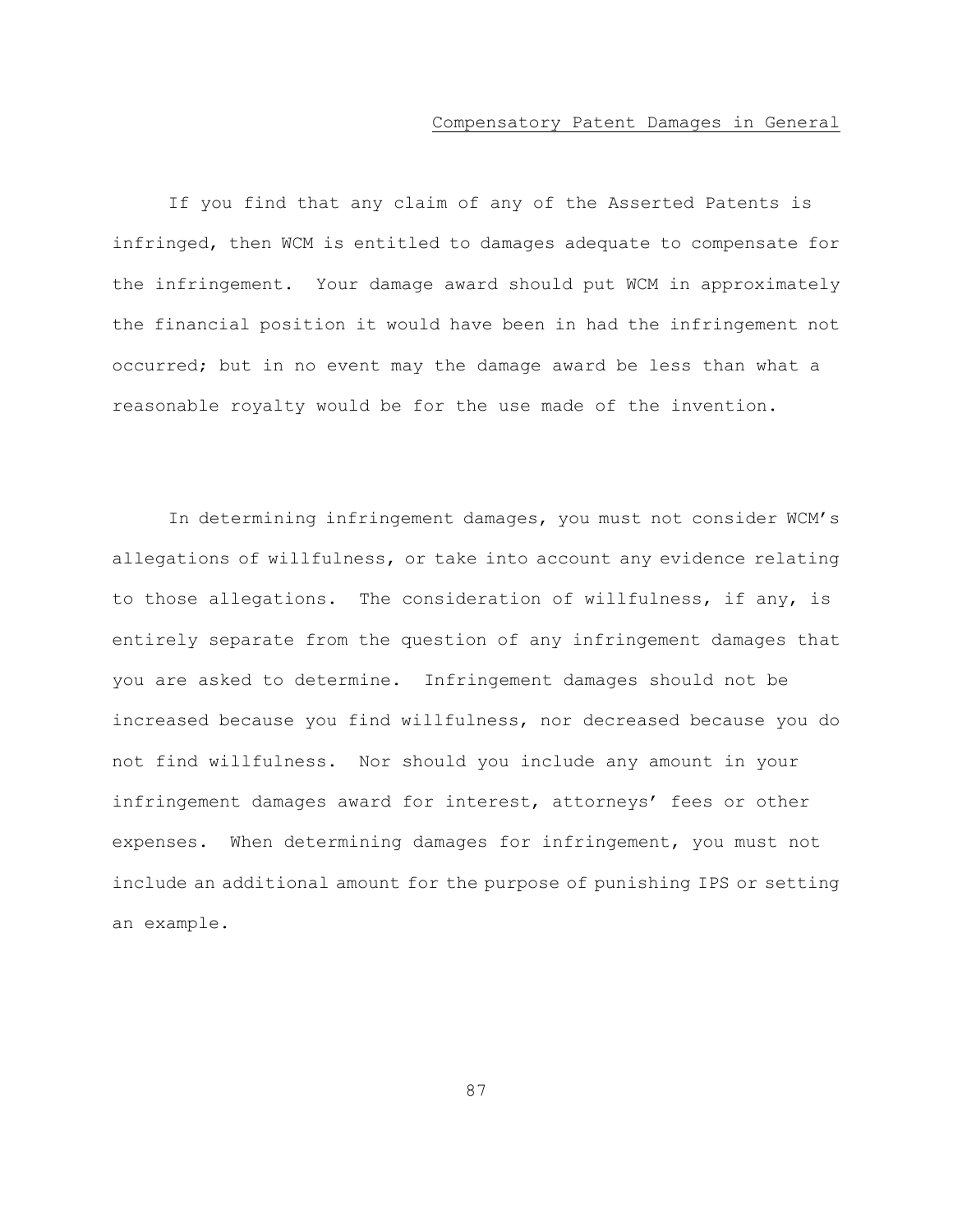# Reasonable Royalty

WCM is asking for damages in the amount of a reasonable royalty based on the number of infringing units. Thus, for IPS's infringing sales or activities, you should determine the amount WCM has proven to be a reasonable royalty.

Generally, a reasonable royalty is defined by the patent laws as the reasonable amount that someone wanting to use the patented invention should expect to pay to the patent owner and the owner should expect to receive. A reasonable royalty is the minimum amount of damages that a patent owner may recover.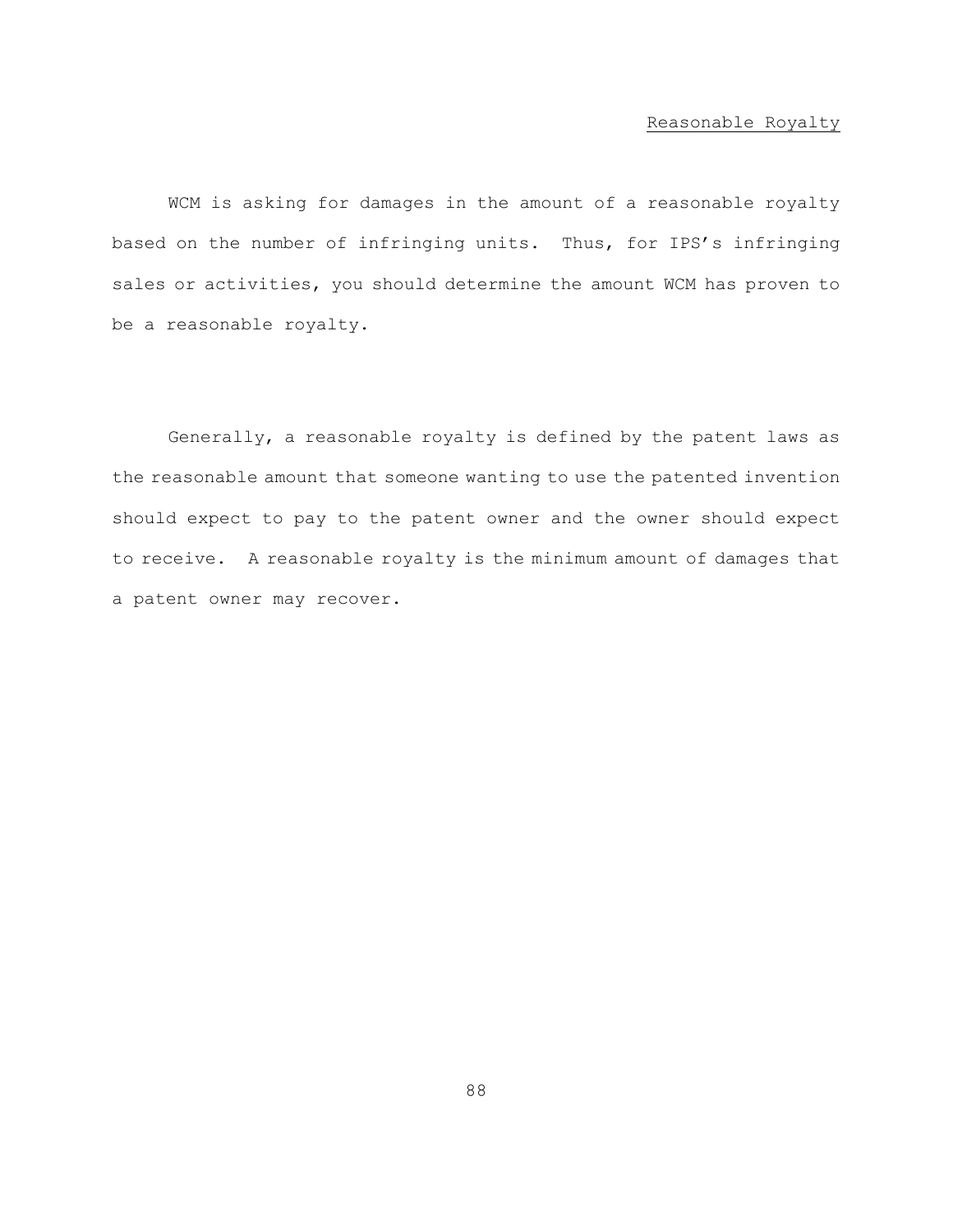# Reasonable Royalty (Timing)

The relevant date for the hypothetical reasonable royalty negotiation is the date that the infringement began. The date you should use for the hypothetical negotiation is November 6, 2012.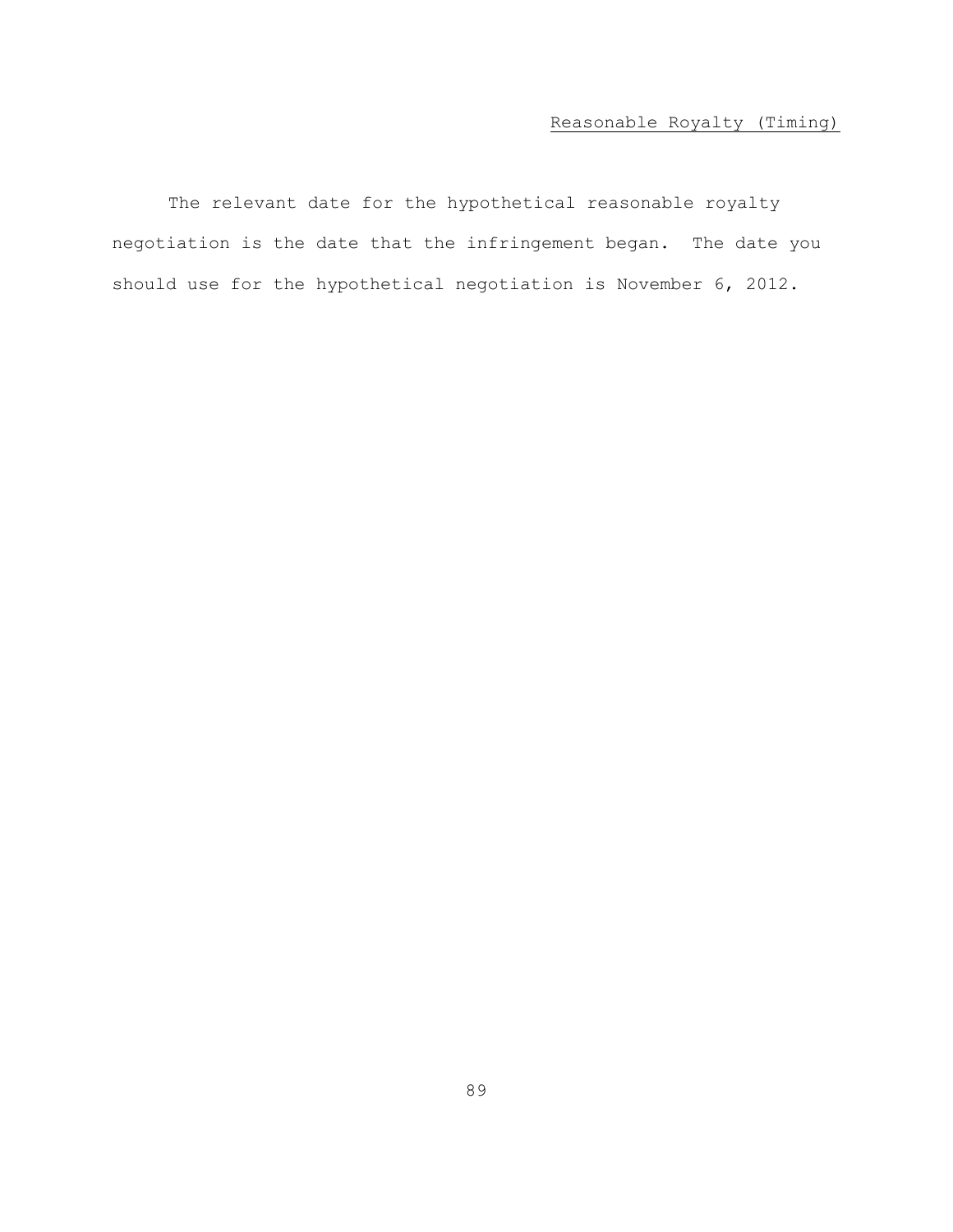You are to decide what a reasonable royalty would be, based on circumstances as of the time just before IPS's manufacture, use, instruction for use, sale, or offer for sale of the patented invention became an infringement. You should assume that IPS and WCM knew at that time such things as the level of sales and profits that IPS would make using or selling the invention. You should also assume that WCM was willing to grant IPS a license to sell or use the patented invention and that IPS was willing to pay for that license.

In determining the outcome of the hypothetical negotiation, you should consider all facts known to the parties at the time infringement began. Some of the factors you may consider are:

- 1. Royalties received by the patent holder for licensing the patent-in-suit, proving or tending to prove an established royalty.
- 2. Rates the infringer paid for using other patents comparable to the patent-in-suit.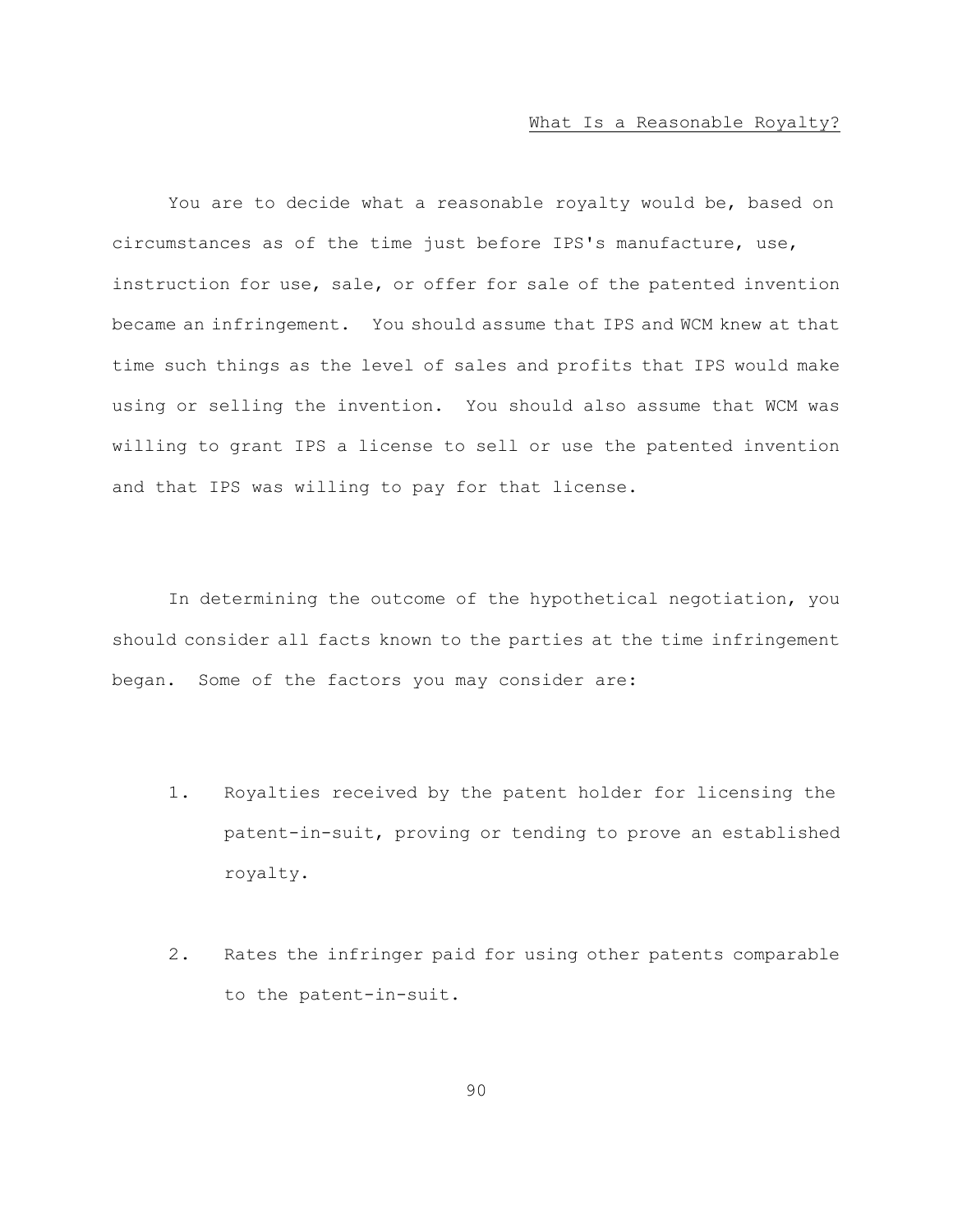- 3. The nature of the license, i.e., exclusive or nonexclusive, restricted or unrestricted in terms of territory or to whom products covered by the patent claim may be sold.
- 4. The patent holder's policy to maintain its patent monopoly by not licensing others or by granting licenses under special conditions designed to preserve its monopoly.
- 5. The commercial relationship between the patent holder and infringer, such as whether they are competitors in the same territory in the same line of business.
- 6. The effect of selling the patented invention in promoting sales of other products of the infringer, the existing value of the patented invention to the patent holder as a generator of sales of non-patented items, and the extent of such derivative or convoyed sales.
- 7. The duration of the patent and the term of the license.
- 8. The established profitability of products covered by the patent claim, their commercial success, and their current popularity.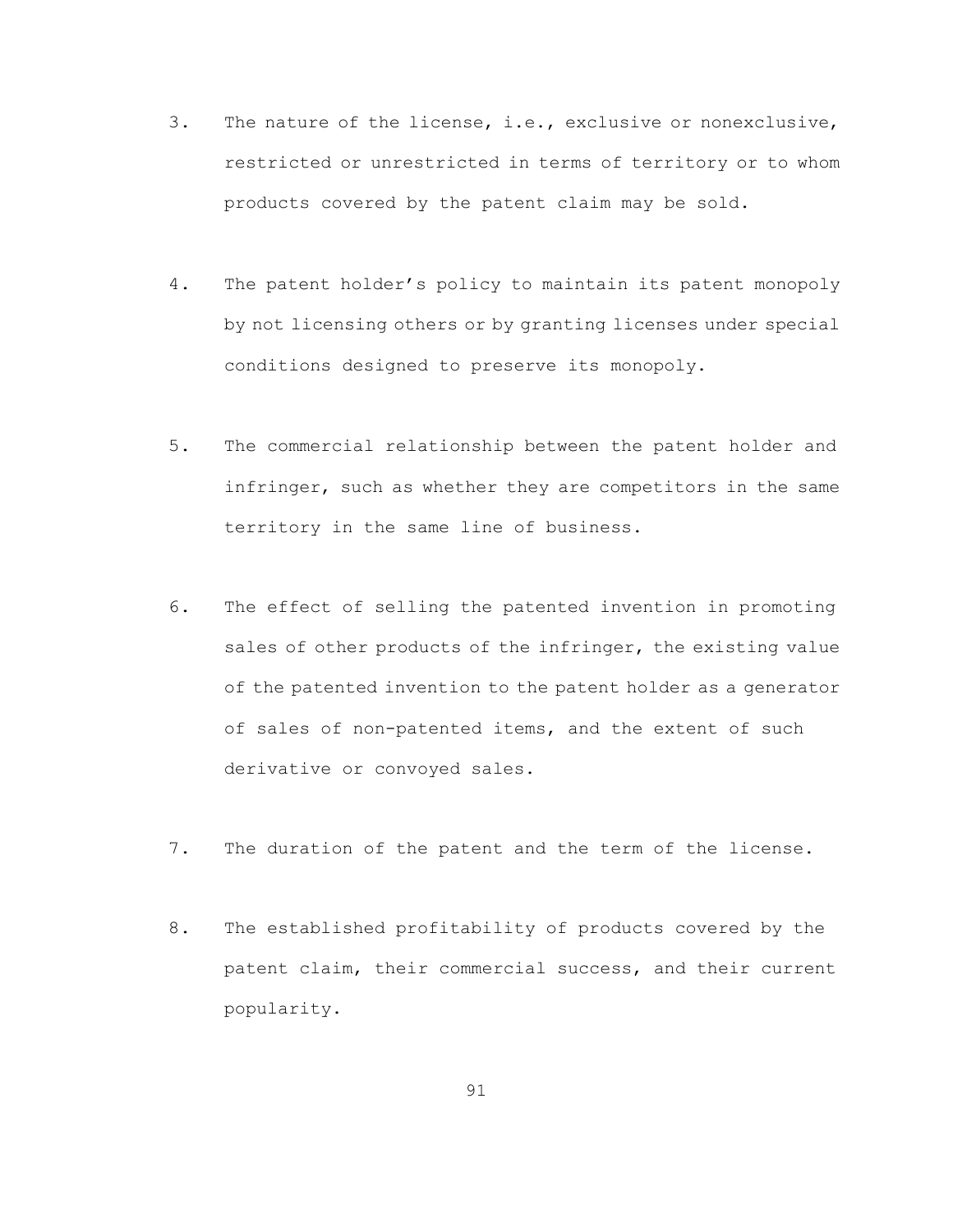- 9. The advantages and benefits of the patented invention over older modes or devices, if any, that had been used to work on similar problems.
- 10. The nature of the patented invention, the character of the patent holders' products covered by it, and the benefits to those who have used the invention.
- 11. The extent to which the infringer has made use of the patented invention and any evidence probative of the value of that use.
- 12. The portion of the profit or selling price that was customary in the business or in comparable businesses allow for the use of the invention or analogous inventions.
- 13. The portion of the realizable profits that should be credited to the patented invention as distinguished from non-patented elements, the manufacturing process, business risks, or significant features or improvements added by the infringer.
- 14. The opinion and testimony of qualified experts.
- 15. The amount that a prudent licensor (such as the patent holder) and a prudent licensee (such as the infringer) would have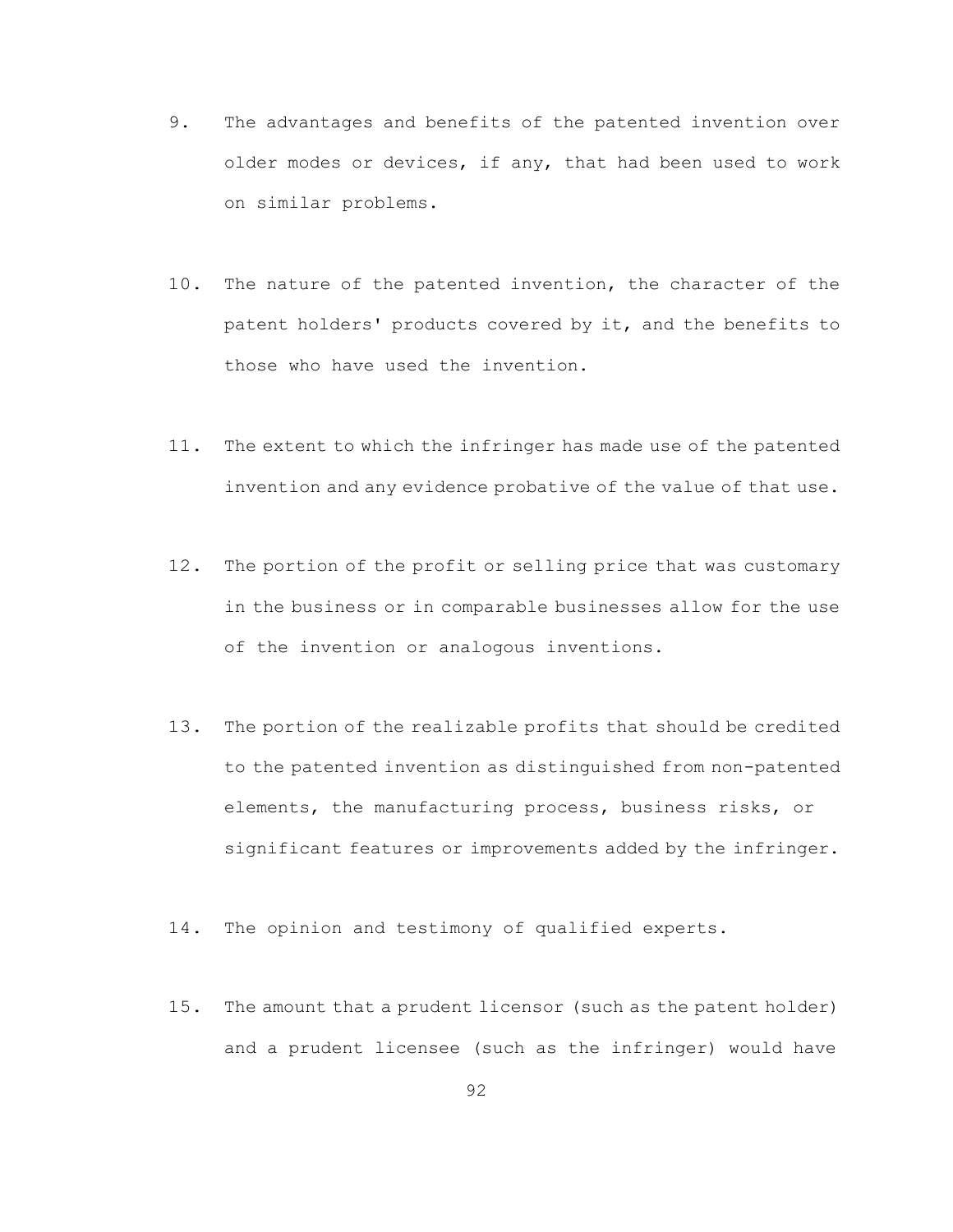agreed upon at the time infringement began if both had been reasonably and voluntarily trying to reach an agreement.

No one factor is dispositive, and you should consider the evidence that has been presented to you in this case on each one of the factors. You may also consider any other factors which in your mind would have increased or decreased the royalty the infringer would have been willing to pay and the patent holder would have been willing to accept, acting as normally prudent business people. The final factor establishes the framework which you should use in determining a reasonable royalty, that is, the payment that would have resulted from a negotiation between the patent holder and the infringer taking place at a time when infringement began.

In view of all of the instructions I have given you on what constitutes a reasonable royalty, if you answered "Yes" to any of the patent infringement questions on the Jury Verdict Form, then indicate what you find is the reasonable royalty amount per infringing unit due to WCM in your response to Verdict Form Question No. 16(a) and the number of infringing units sold by IPS in your response to Verdict Form Question No. 16(b).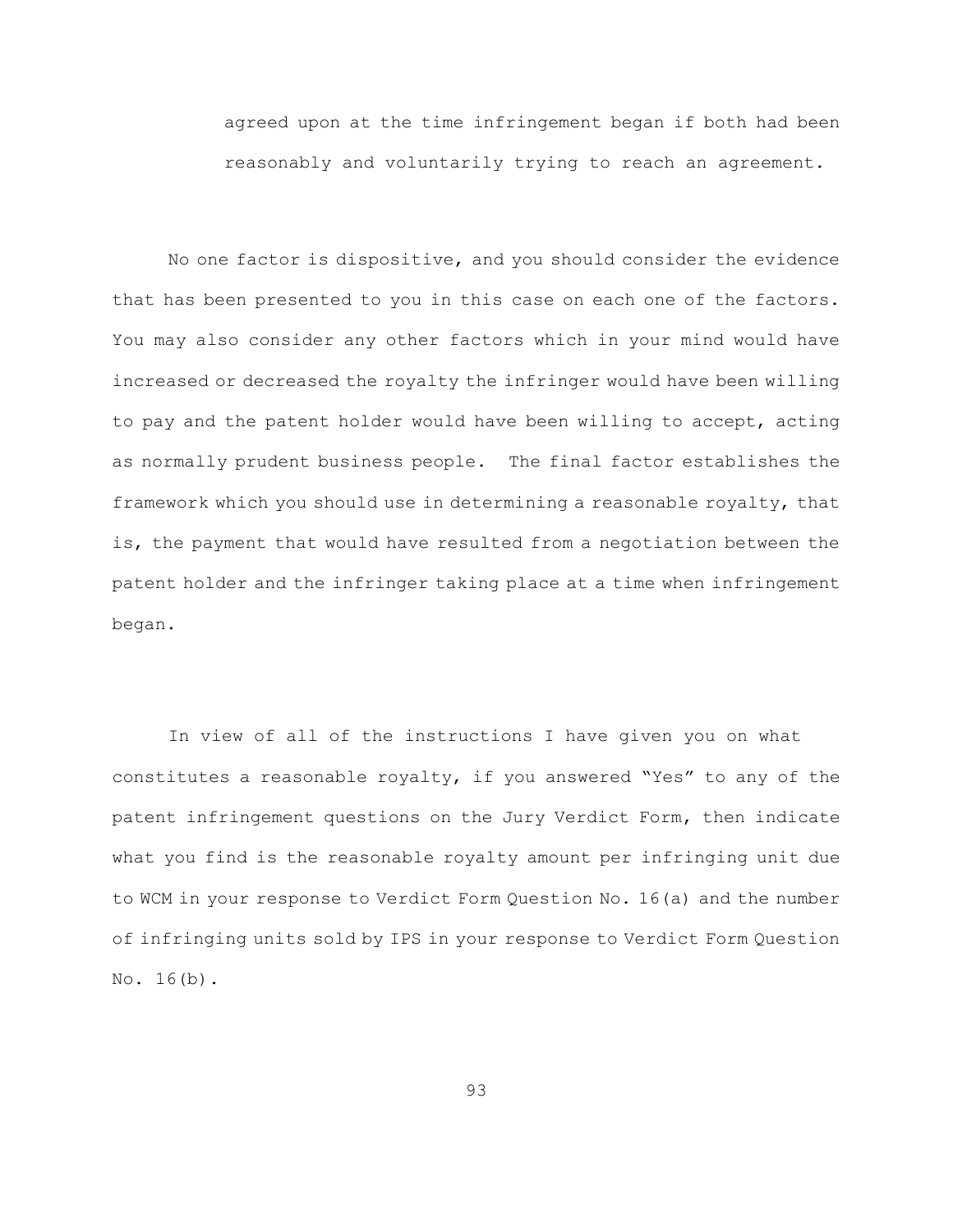#### Willful Infringement

WCM also contends that IPS has willfully infringed the Asserted Patents. If you find on the basis of the evidence and the law as I have explained it, that IPS directly or indirectly infringes any claim of any of the three Asserted Patents, you must then decide whether or not IPS's infringement was willful.

When a person becomes aware that a patent may have relevance to his or her activities, that person has a duty to exercise due care and investigate whether or not his or her activities or proposed activities infringe any valid, enforceable claim of the patent. If that person did not do this and is found to have infringed the patent claims, then the infringement was willful. Willfulness must be proven by clear and convincing evidence.

The issue of willful infringement is relevant, not to your decision of whether or not there is infringement, but rather to the amount of damages to which WCM is entitled. A finding of willful infringement may, in certain circumstances, entitle the patent owner to increased damages. If you decide that IPS willfully infringed any of the Asserted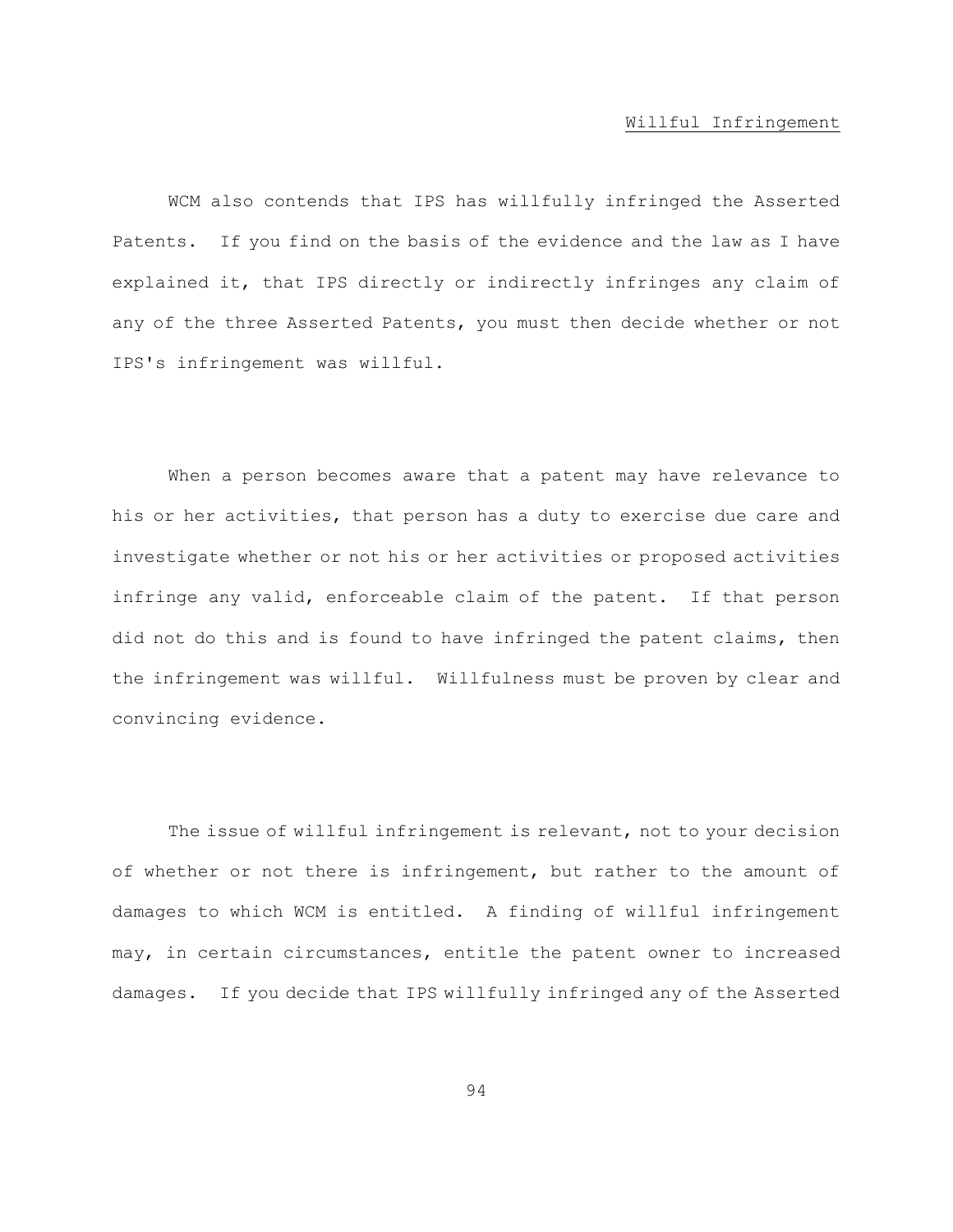Patent claims, then it is my job to decide whether or not to award increased damages to WCM.

Although, as I explained before, WCM must prove infringement by a preponderance of the evidence standard, the burden of proving that the infringement was willful is the clear and convincing standard. To establish willful infringement as to each Asserted Patent, WCM must prove by clear and convincing evidence that IPS acted with reckless disregard of the patent it infringed.

To demonstrate such "reckless disregard," the patent holder must persuade you that the other side actually knew, or it was so obvious that the other side should have known, that its actions constituted infringement of a valid and enforceable patent.

In deciding whether IPS acted with reckless disregard for any of the Asserted Patents that you find is infringed, you should consider all of the facts surrounding the alleged infringement including, but not limited to, the following factors: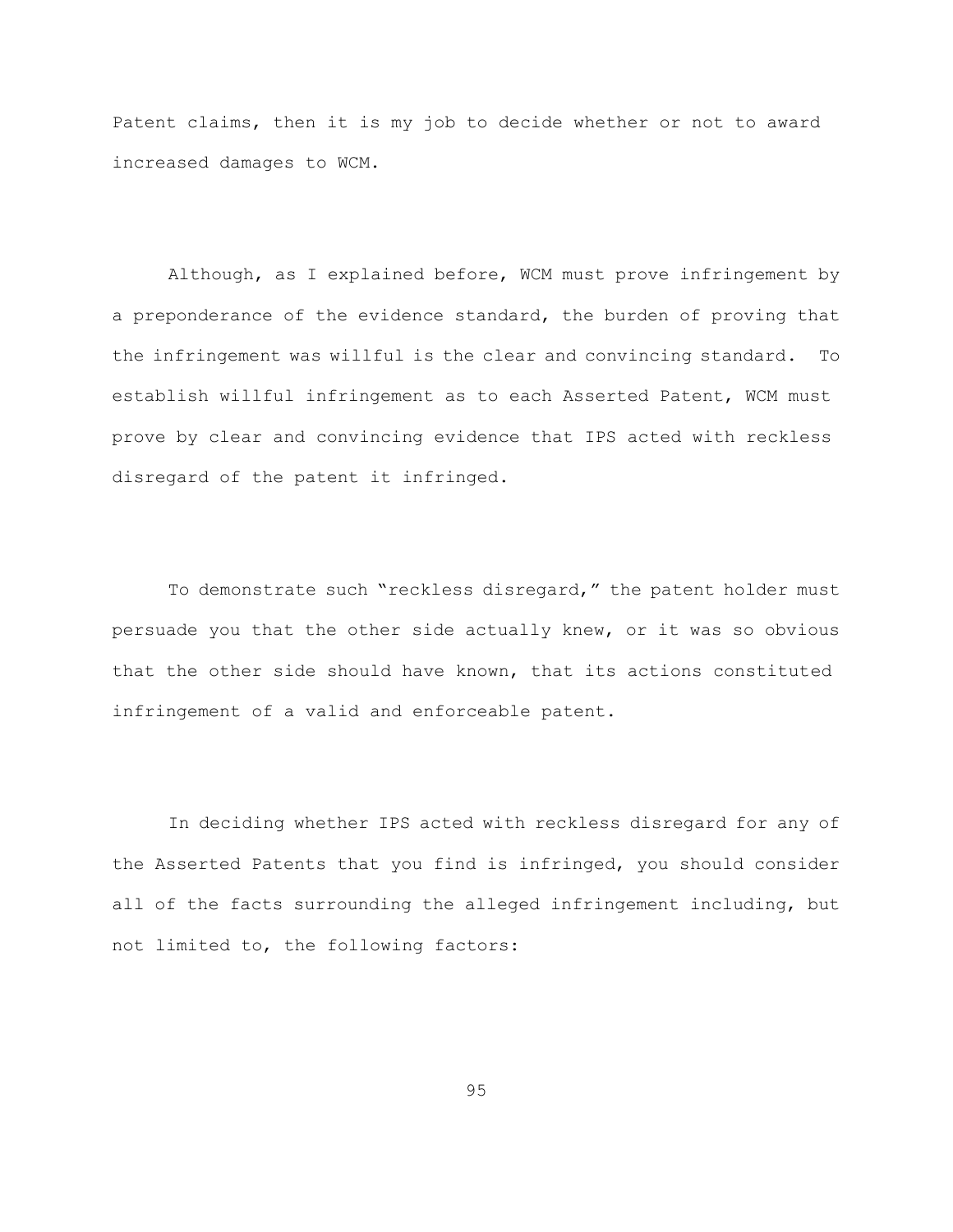A factor that may be considered as evidence that IPS was not willful is whether it acted in a manner consistent with the standards of commerce for its industry.

A factor that may be considered as evidence that IPS was willful is whether it intentionally copied a WCM product that is covered by a patent.

If you find that WCM has proven each of the elements of willful infringement by clear and convincing evidence, then you must return a verdict for WCM in your response to Verdict Form Question No. 17.

If you find that WCM has failed to prove any element of willful infringement by clear and convincing evidence, then you must return a verdict for IPS in your response to Verdict Form Question No. 17.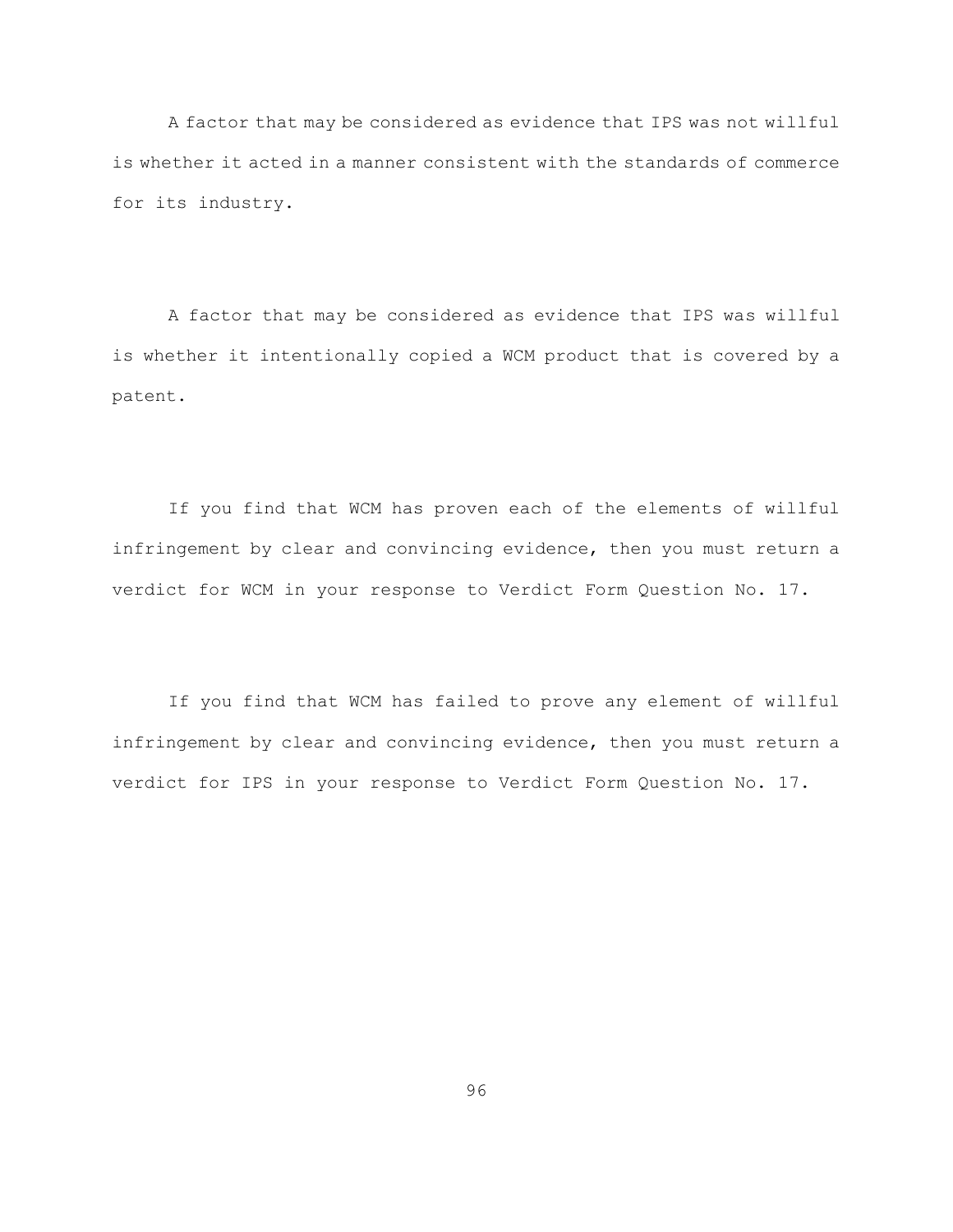# Willful Blindness

Willful blindness occurs when a defendant takes deliberate actions to avoid confirming a high probability of wrongdoing and who can almost be said to have actually known the critical facts. In order to establish that IPS acted with willful blindness, WCM must prove:

- 1. IPS subjectively believed that there was a high probability that its actions would result in infringement of the Asserted Patents; and
- 2. IPS took deliberate actions to avoid learning of that infringement.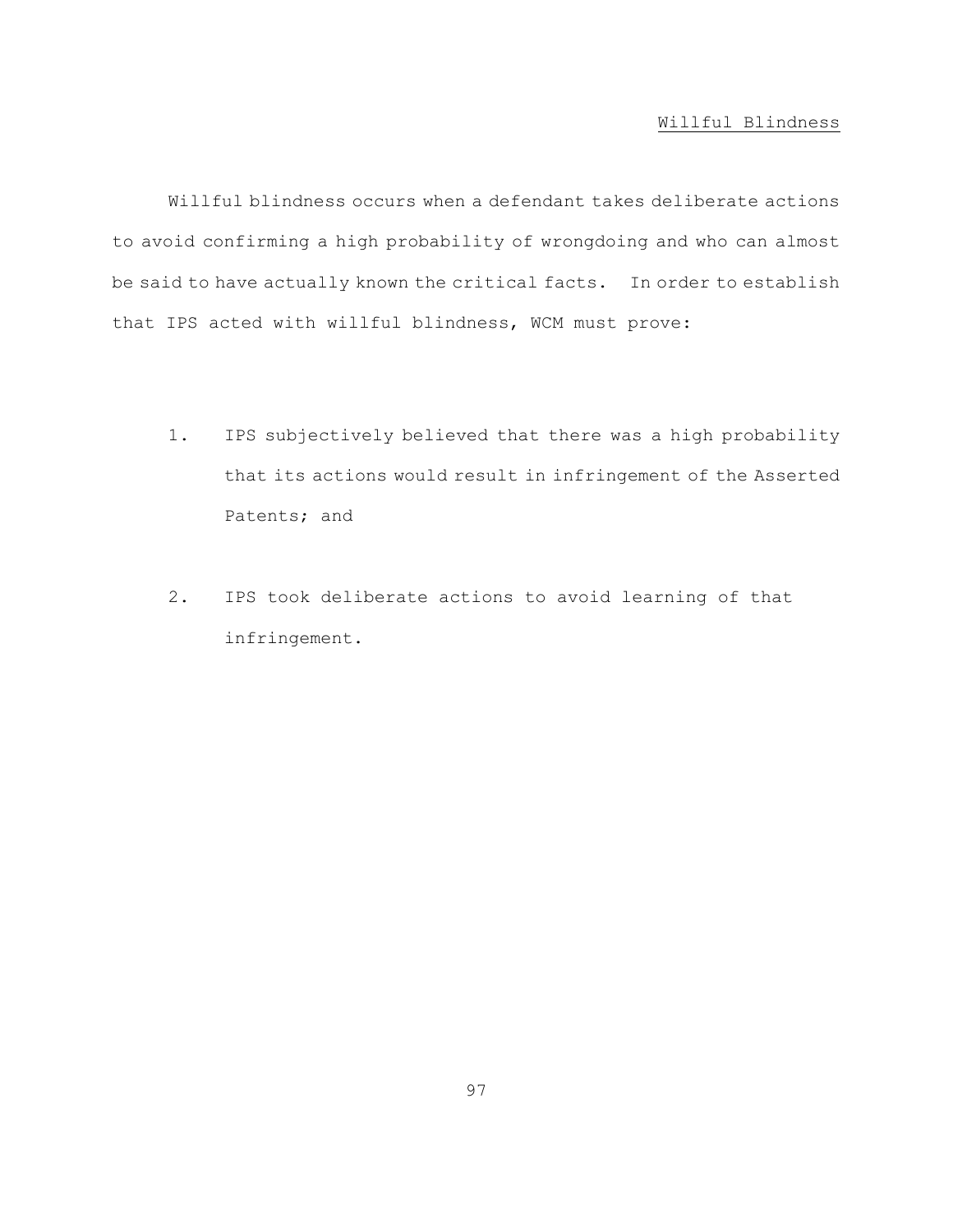# Doubts Resolved Against Infringer

Any doubts that you may have on the issue of damages due to IPS's failure to keep proper records, if there was such a failure, should be decided in favor of WCM. Any confusion or difficulties caused by IPS's records also should be held against IPS, not WCM, if you find that there was such a failure by IPS.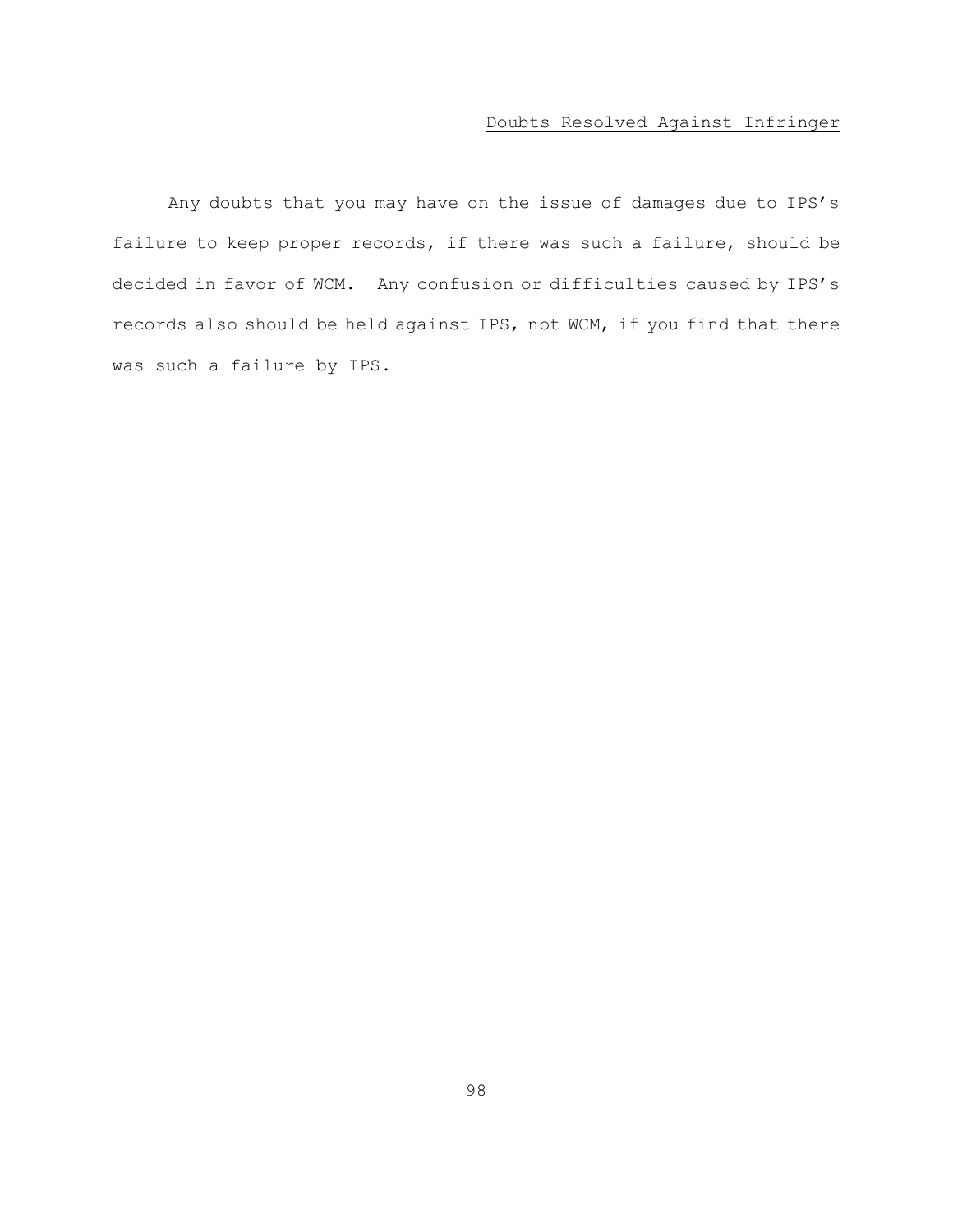#### V. VERDICT

Finally, ladies and gentlemen, we come to the point where we will discuss the form of your verdict and the process of your deliberations. You will be taking with you to the jury room a verdict form on which to record your findings. The verdict form reads as follows:

### [Read Verdict Form]

You will be selecting a presiding juror after you retire to the jury room. That person will preside over your deliberations and be your spokesperson here in court. When you have completed your deliberations, your presiding juror will fill in and sign the verdict form.

Your verdict must represent the considered judgment of each of you. In order to return a verdict, it is necessary that each of you agree to that verdict. That is, your verdict must be unanimous.

It is your duty as jurors to consult with one another and to deliberate with a view toward reaching an agreement, if you can do so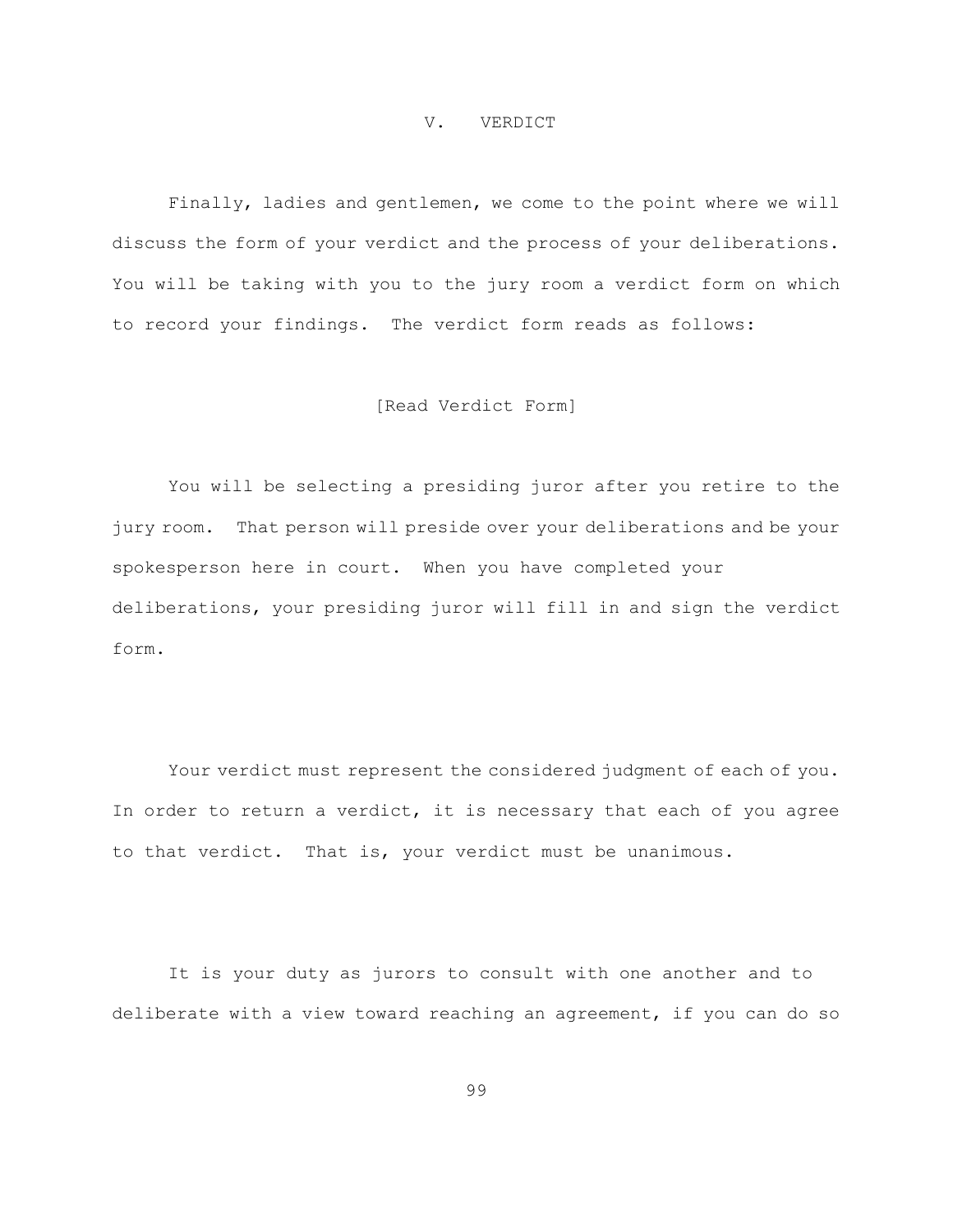without violence to individual judgments. Each of you must decide the case for yourself, but do so only after an impartial consideration of the evidence with your fellow jurors. In the course of your deliberations, do not hesitate to re-examine your own views and change your opinion if convinced it is erroneous. But do not surrender your honest conviction as to the weight or effect of evidence solely because of the opinion of your fellow jurors, or for the mere purpose of returning a verdict.

We will be sending with you to the jury room all of the exhibits in the case. You may not have seen all of these previously and they will be there for your review and consideration. You may take a break before you begin deliberating but do not begin to deliberate and do not discuss the case at any time unless all of you are present together in the jury room. Some of you have taken notes. I remind you that these are for your own individual use only and are to be used by you only to refresh your recollection about the case. They are not to be shown to others or otherwise used as a basis for your discussion about the case.

If you should desire to communicate with me at any time, please write down your message or question and pass the note to the Court